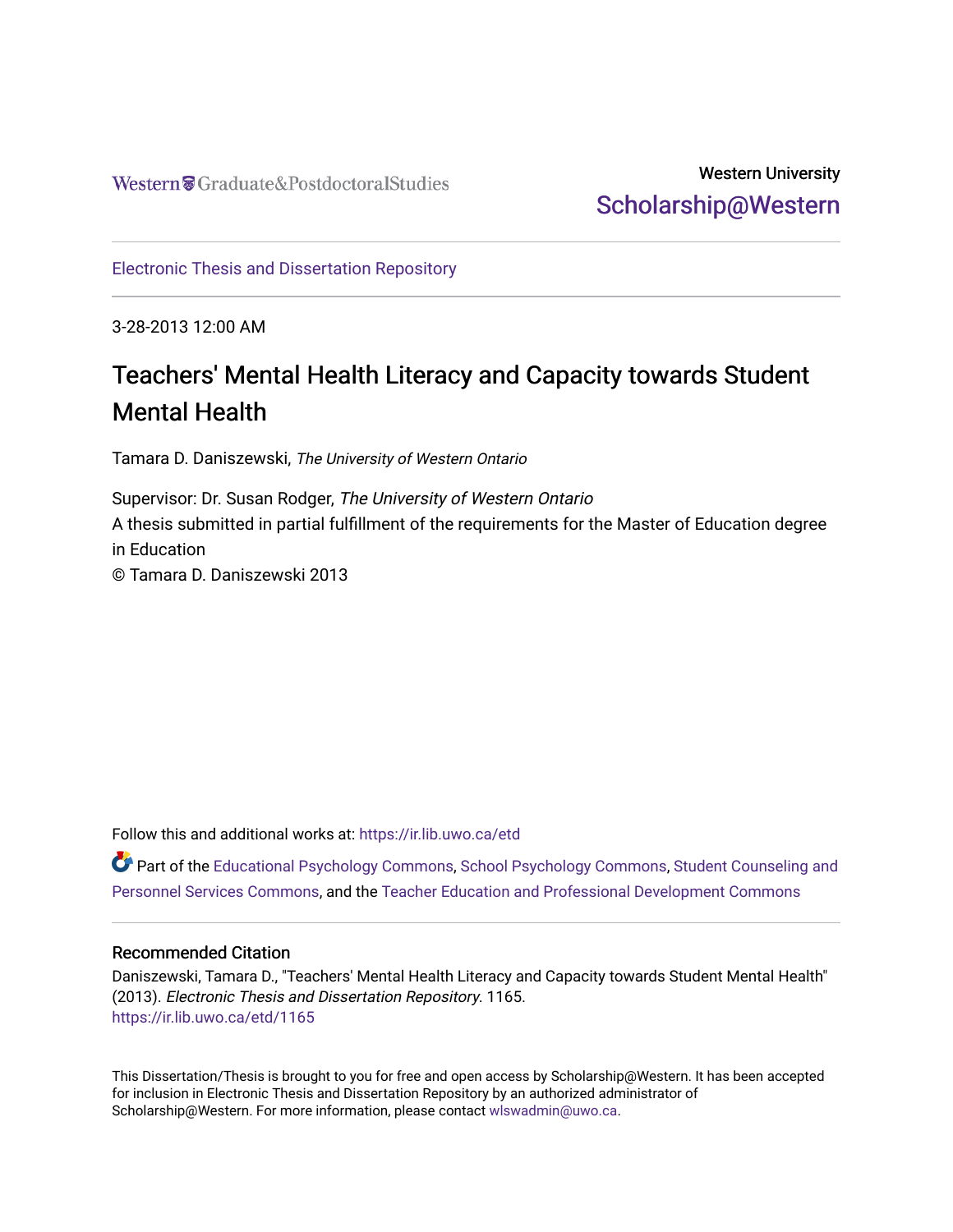# TEACHERS' MENTAL HEALTH LITERACY AND CAPACITY TOWARDS STUDENT MENTAL HEALTH

(Thesis format: Monograph)

by

Tamara Dawn Daniszewski

Submitted in partial fulfillment of the requirements for the degree of Master of Education

School of Graduate and Postdoctoral Studies The University of Western Ontario London, Ontario, Canada April, 2013

© Tamara Daniszewski 2013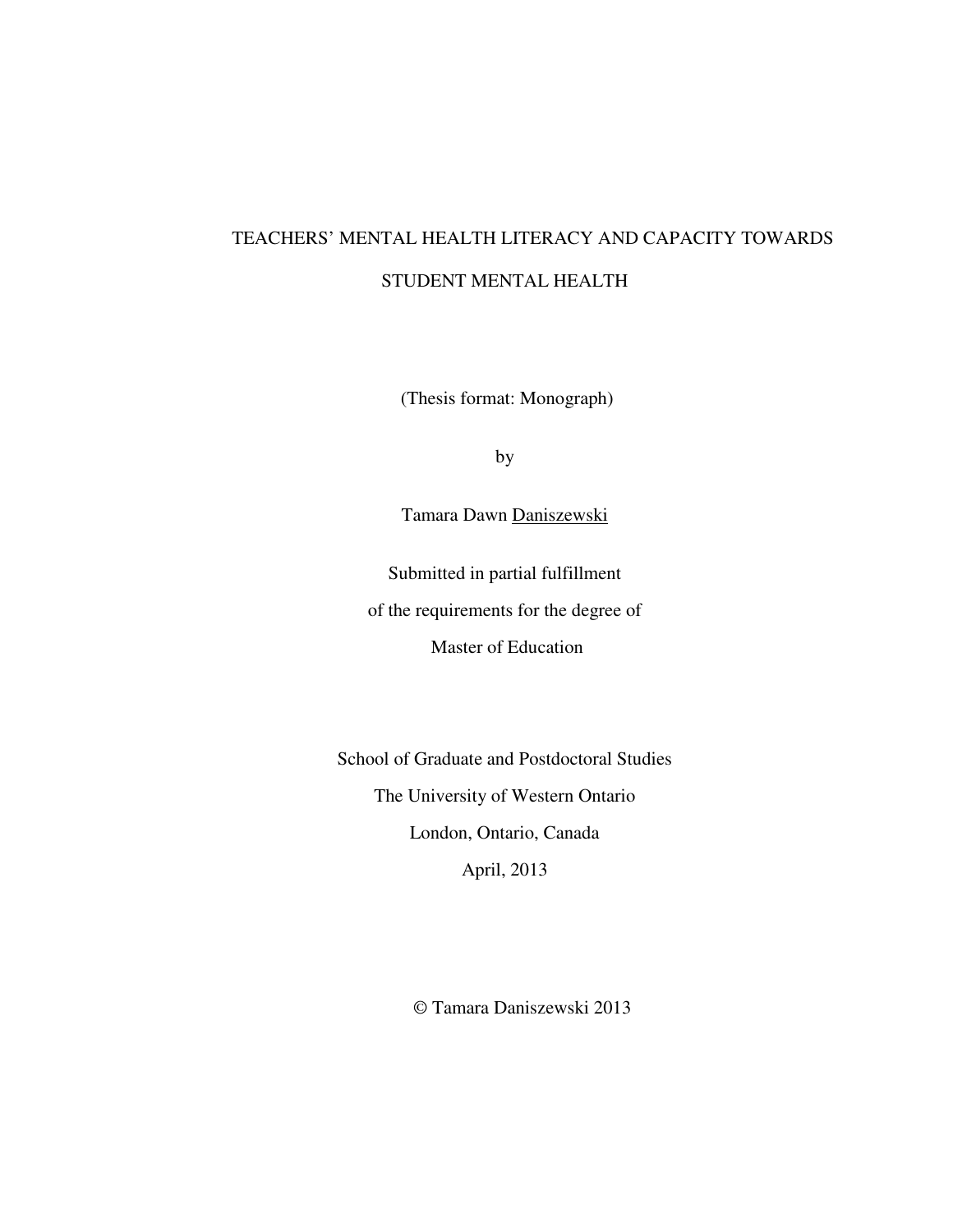#### **Abstract**

The current youth mental health care system is ineffective at meeting the needs of Canadian youth. More than ever, teachers are placed on the frontlines of mental health care provision, including identification and intervention delivery. The present study explored teachers' mental health literacy and capacity in the context of providing help to their students. Secondary data from a large-scale survey of teachers in one Ontario school board was analyzed to assess teachers' current levels of knowledge, awareness and comfort levels in student mental health care. Teachers were compared based on teaching experience, school division, and school location, in terms of what actions they currently take when students present with mental health problems, and their perceptions of mental health supports. Last, a thematic analysis of teachers' written comments about improving student mental health was performed. In general, teachers requested more professional development and increased contact with mental health experts.

Keywords: School-based Mental Health, Teachers, Students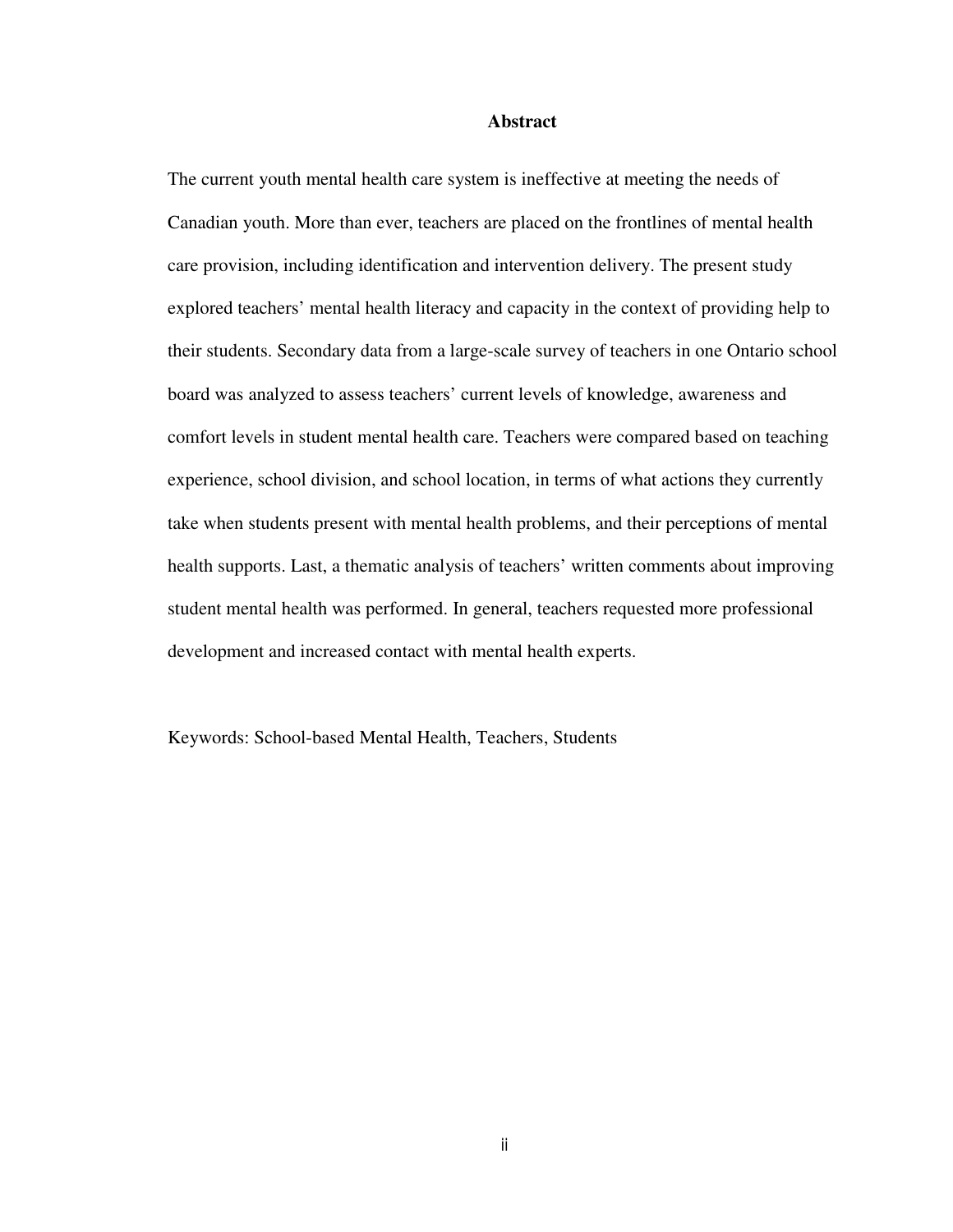| Table of Contents                                                                                              |
|----------------------------------------------------------------------------------------------------------------|
|                                                                                                                |
|                                                                                                                |
|                                                                                                                |
|                                                                                                                |
|                                                                                                                |
|                                                                                                                |
|                                                                                                                |
|                                                                                                                |
|                                                                                                                |
|                                                                                                                |
| Mental Health Needs by Geography and School Level (Division) 13                                                |
|                                                                                                                |
|                                                                                                                |
|                                                                                                                |
| Teachers' Role in Mental Health (2008) continuous care and the Mental Health (2008) continuous care and the UP |
| <b>Teacher Education</b>                                                                                       |
| The Current Study                                                                                              |
| Method<br>24                                                                                                   |
| .24<br>Purpose                                                                                                 |
| Participants                                                                                                   |
| Materials                                                                                                      |
| Procedure<br>30                                                                                                |

# **Table of Contents**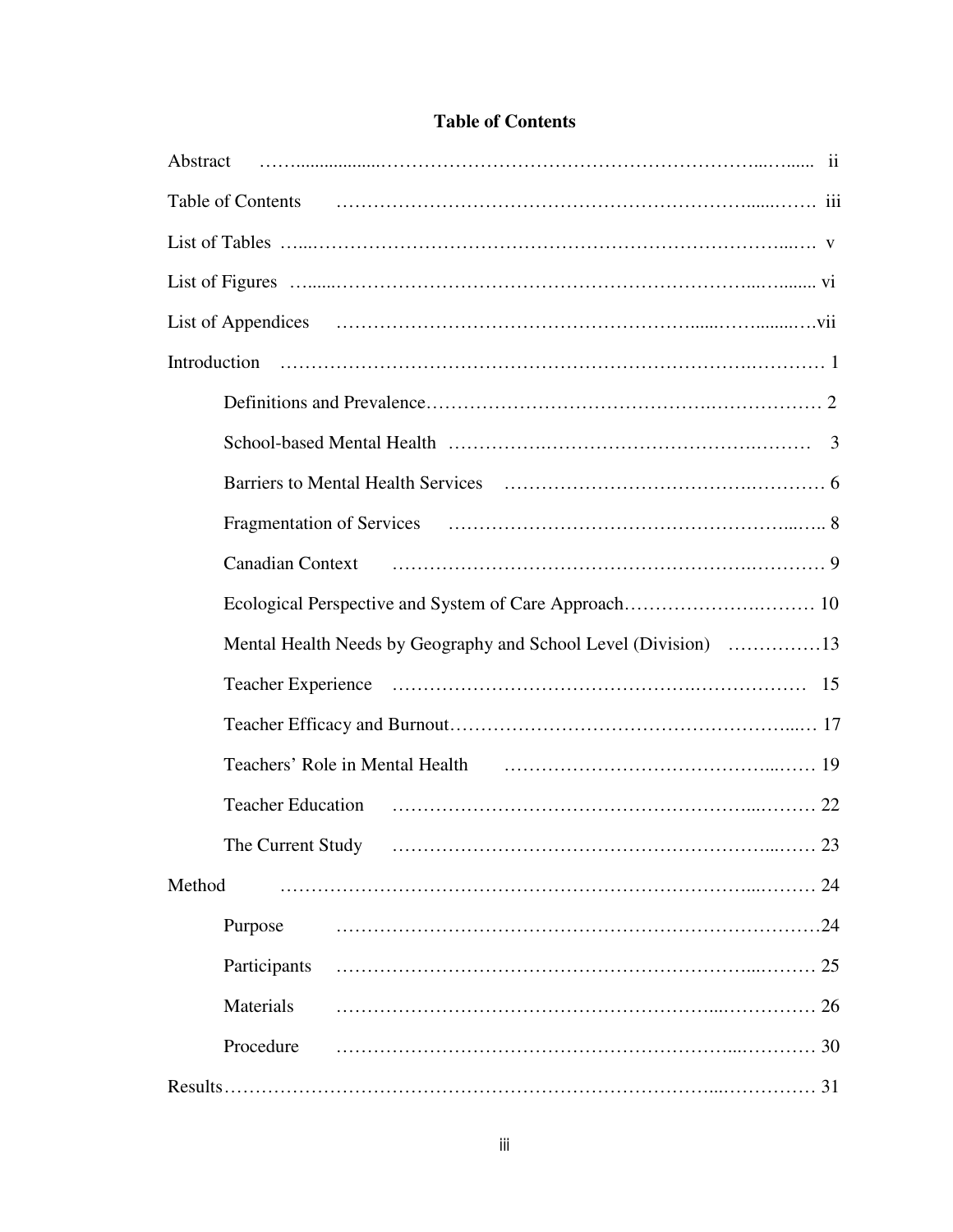| Discussion |    |
|------------|----|
|            |    |
|            |    |
|            |    |
|            |    |
|            |    |
|            |    |
|            |    |
|            | 72 |
| Conclusion |    |
| References |    |
| Appendices |    |
|            |    |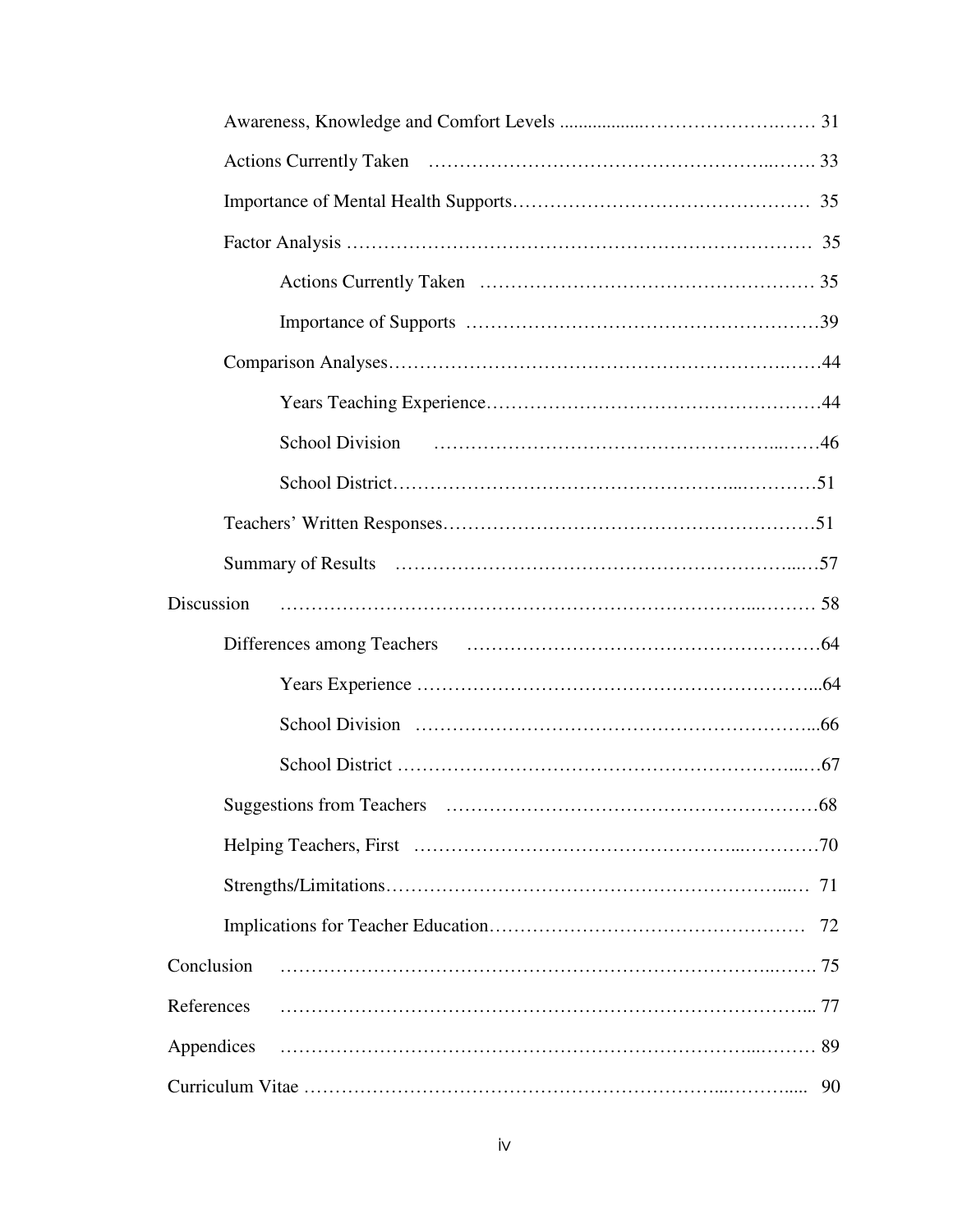# **List of Tables**

| Table 1. Participant Demographics and Elementary Teachers' Class Demographics 27                                                                                                     |
|--------------------------------------------------------------------------------------------------------------------------------------------------------------------------------------|
|                                                                                                                                                                                      |
| Table 3. Correlation Matrix for Actions Taken by Teachers in Dealing with Student<br>38                                                                                              |
| Table 4. Factor Loadings based on a Principal Components Analysis with Varimax<br>Rotation for 13 Actions Teachers reported taking for Student Mental Health  40                     |
| Table 5. Correlation Matrix for Ratings of the Importance of Supports by Teachers in                                                                                                 |
| Table 6. Factor Loadings based on a Principal Components Analysis with Varimax<br>Rotation for 11 Supports Teachers rated based on Importance for Student Mental Health              |
| 43<br>Table 7. Correlations between Teachers' Experience (Years) and Actions they Took<br>towards Mental Health and their Perceptions of the Importance of School-based Mental<br>45 |
| Table 8. Chi-Square Analysis of Elementary versus Secondary Teachers and Actions<br><b>Teachers Took</b>                                                                             |
| Table 9. Mann-Whitney U Test for Elementary versus Secondary Teachers and<br>50                                                                                                      |
| Table 10. Chi-Square Analysis of Rural versus Urban Districts and Actions Teachers Took                                                                                              |
| 52<br>Table 11. Mann-Whitney U Test for Rural versus Urban districts and Importance of<br>53                                                                                         |
| Table 12. Themes within Teacher Responses regarding Improving Mental Health in<br>54                                                                                                 |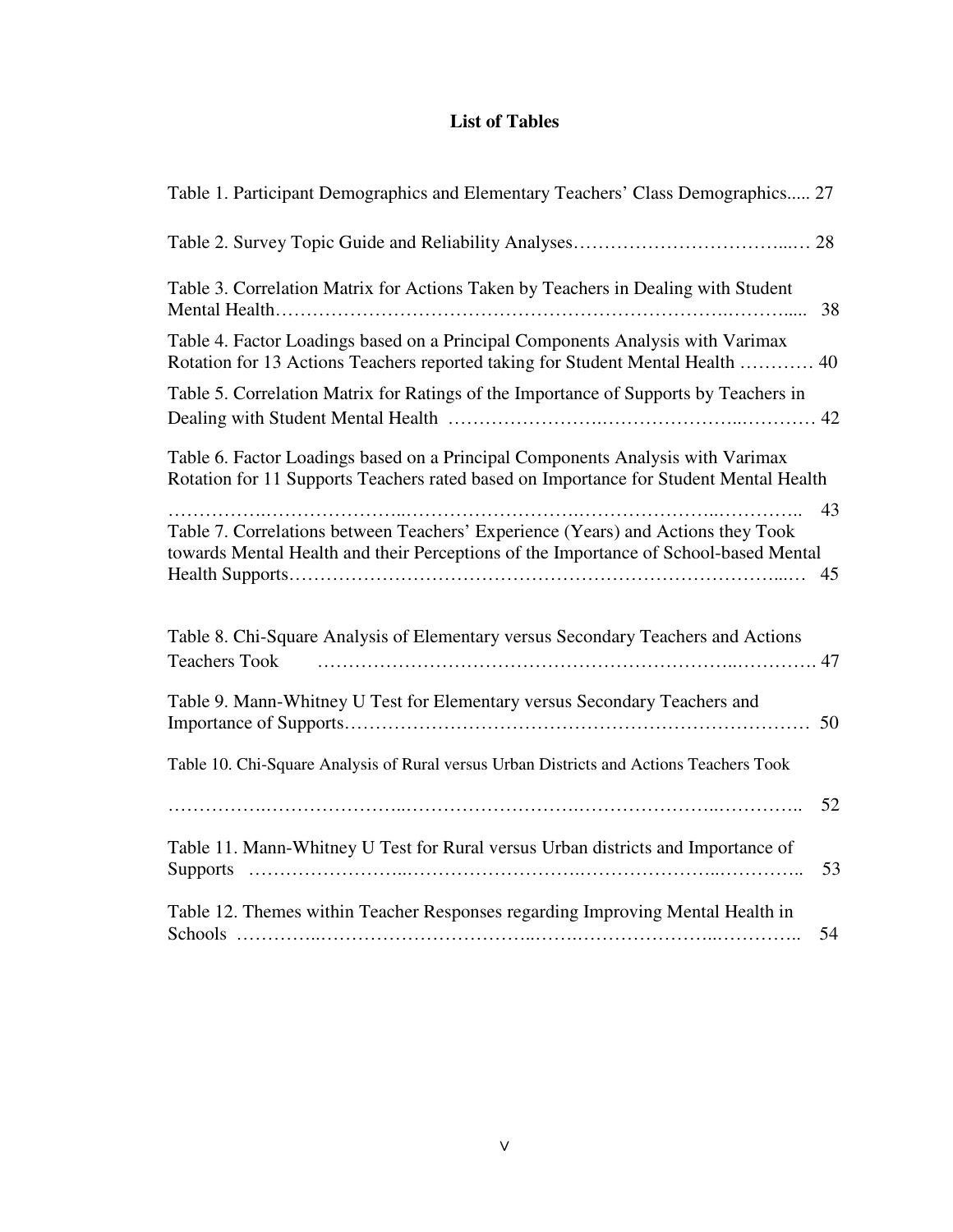# **List of Figures**

| Figure 1. Mean Ratings of Awareness, Knowledge and Comfort in Student Mental Health 32 |  |
|----------------------------------------------------------------------------------------|--|
| Figure 2. Percentage of Teachers who Reported Taking Action towards Student Mental     |  |
| Figure 3. Teachers' Mean Ratings of the Importance of Mental Health Supports 36        |  |
| Figure 4. Elementary versus Secondary Teachers' Mean Rankings of Importance of Mental  |  |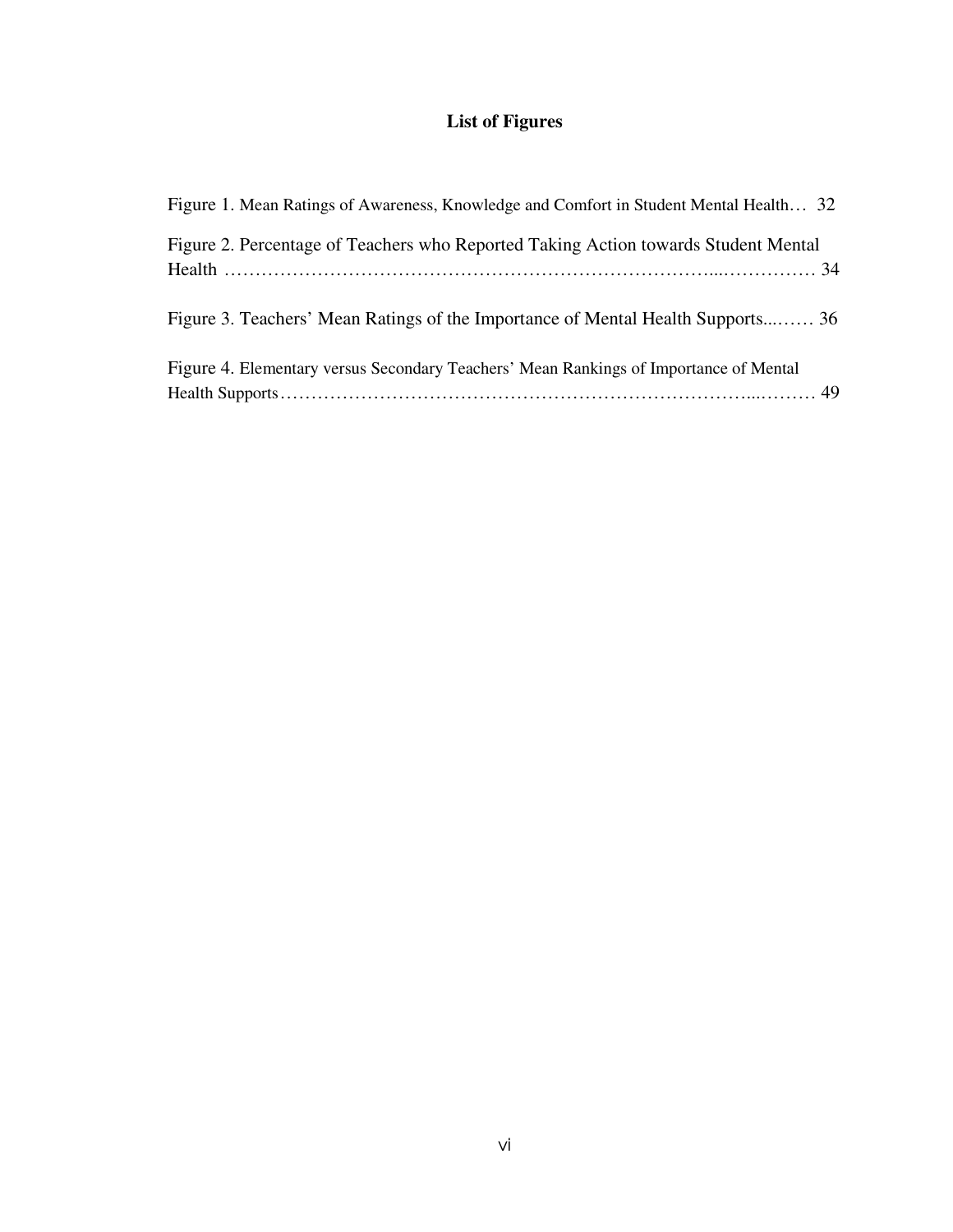# **List of Appendices**

Appendix A: Educators' Mental Health Literacy and Capacity Survey………...…… 89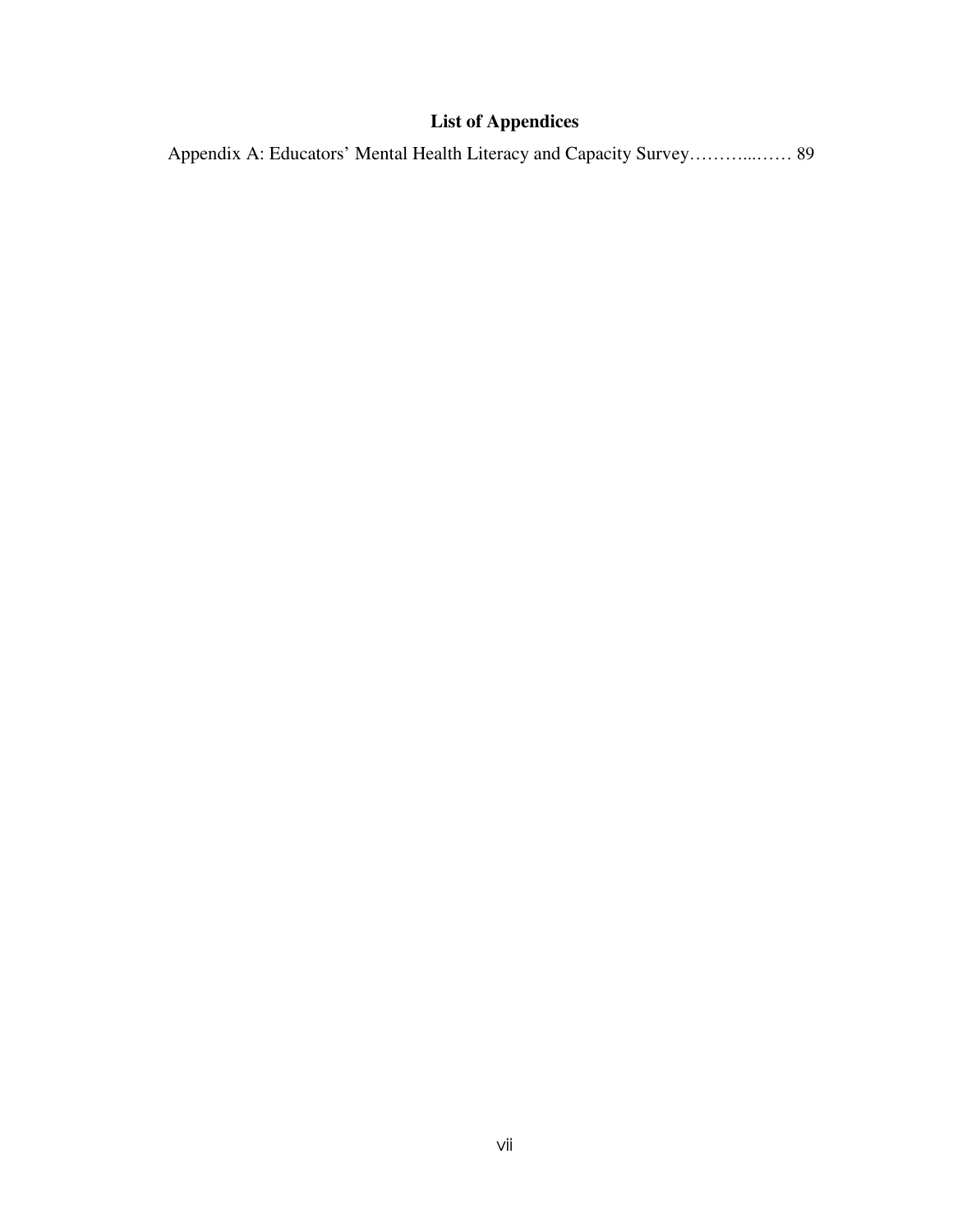#### **Introduction**

Epidemiological studies reveal that one in five children in Canada under the age of 18 suffers from at least one mental health illness, a risk that rises for children from indigenous populations and in adverse conditions (Canadian Paediatric Society, 2009). About half of all mental illnesses, including anxiety, depression, severe emotional disorder and attention-deficit/hyperactivity disorder, begin in childhood or adolescence (Kirby & Keon, 2006). Suicide is frequently the result of underlying mental health problems and is currently the second leading cause of death among Canadian youth (Health Canada, 2006), ranking us third highest rate in the industrialized world for this tragic consequence (Canadian Mental Health Association, 2012). Only a minority of children and youth (approximately 1 in 6) receive professional help for mental health issues, and for those who do, services are often inadequate (Canadian Psychiatric Association, 2012; Koller & Bertel, 2006).

 There are good reasons to focus on the school and school performance when considering children's mental health. First, while all children attend school, few will have access to mental health treatment service through the health-care system (Canadian Psychiatric Association, 2012); second, mental health has a significant impact on academic performance and drop-out rates (Koller & Bertel, 2006; Owens, Stevenson, Hadwin & Norgate, 2012); third, children spend approximately eight hours a day in the presence of education professionals (Kirby & Keon, 2006), often longer than they do at home or in leisure activities. More than ever, teachers are needed on the frontline of mental health service provision for their students, yet with limited training in mental health awareness or care, teachers have little support to effectively fulfil this role (Koller & Bertel, 2006; Short, Ferguson & Santor, 2009).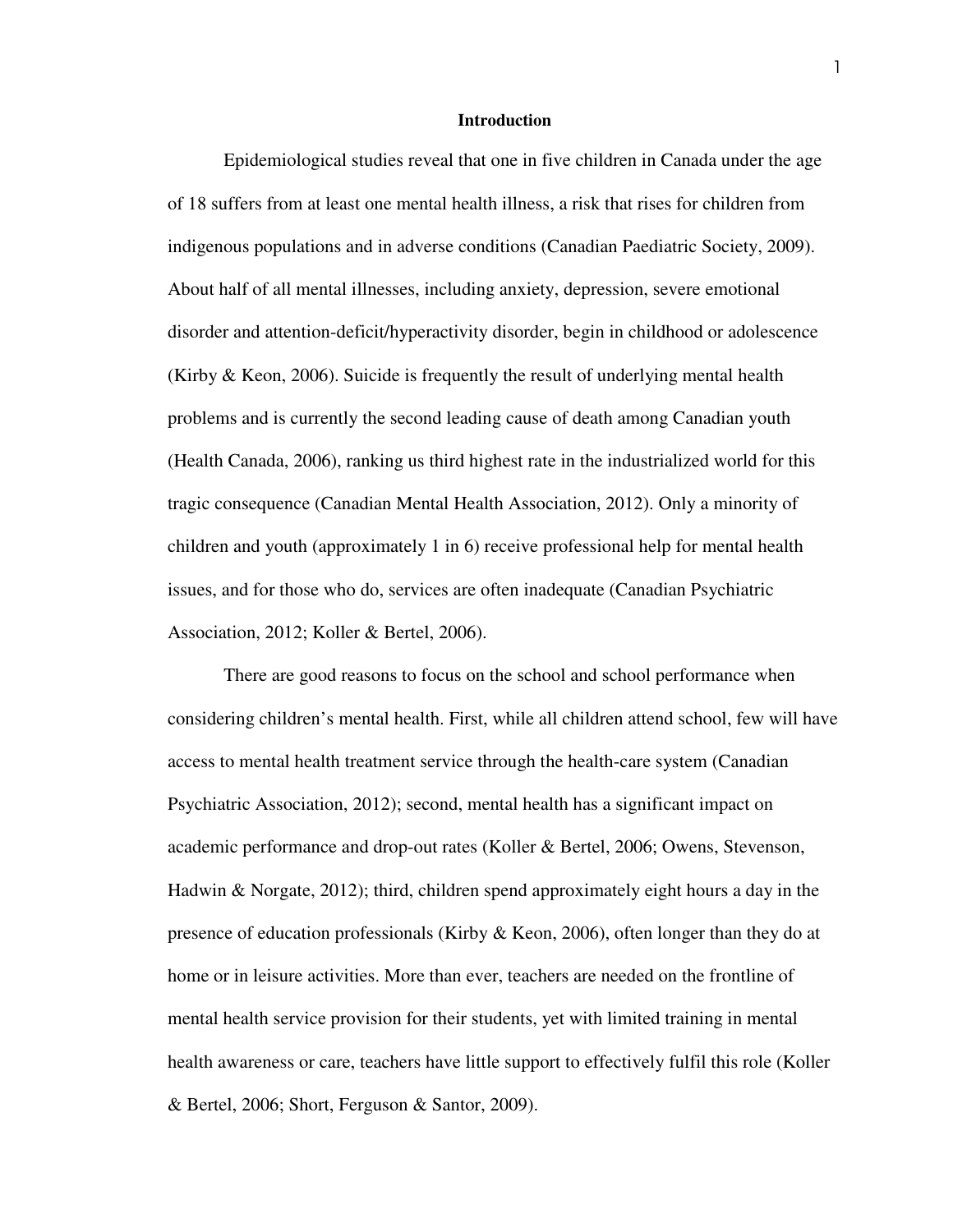The purpose of this thesis is to provide an understanding of school-based student mental health services from the teachers' perspective. An analysis of secondary data from a large scale survey of teachers in Ontario will be presented, which expands our current knowledge about teachers as mental health providers. Specifically, the data provides information about teachers' knowledge, awareness and comfort levels in dealing with student mental health, actions teachers most often use in dealing with student mental health, and specific school supports considered most important in helping them fulfil a provision role. The implications of the current study include the potential to inform the development of preservice and inservice teacher training programs, and more broadly, assist in the success of a strategic plan addressing mental health in classrooms.

#### **Definitions and Prevalence**

 Early definitions framed *mental health* as the absence of mental illness, but there has been a significant reconceptualization in recent decades (Canadian Mental Health Association, 2012). The World Health Organization defines mental health as "a state of well-being in which an individual realizes his or her own abilities, can cope with the normal stresses of life, can work productively and is able to make a contribution to his or her community" (2009, para. 2). A consequence of this holistic definition is that mental health is not an absolute, but rather a continuum where people can improve (or regress) in overall health. Mental health encompasses fulfilling relationships, adaptive thinking and behaviours, high self-esteem and coping strategies (Santor, Short & Ferguson, 2009).

 The Canadian Psychiatric Association defines mental health *illness* as "significant patterns of behavioural or emotional functioning that are associated with some level of distress, suffering (pain, death), or impairment in one or more areas of functioning (such as school, work, or social and family interaction)" (2012, para. 6). Mental illnesses are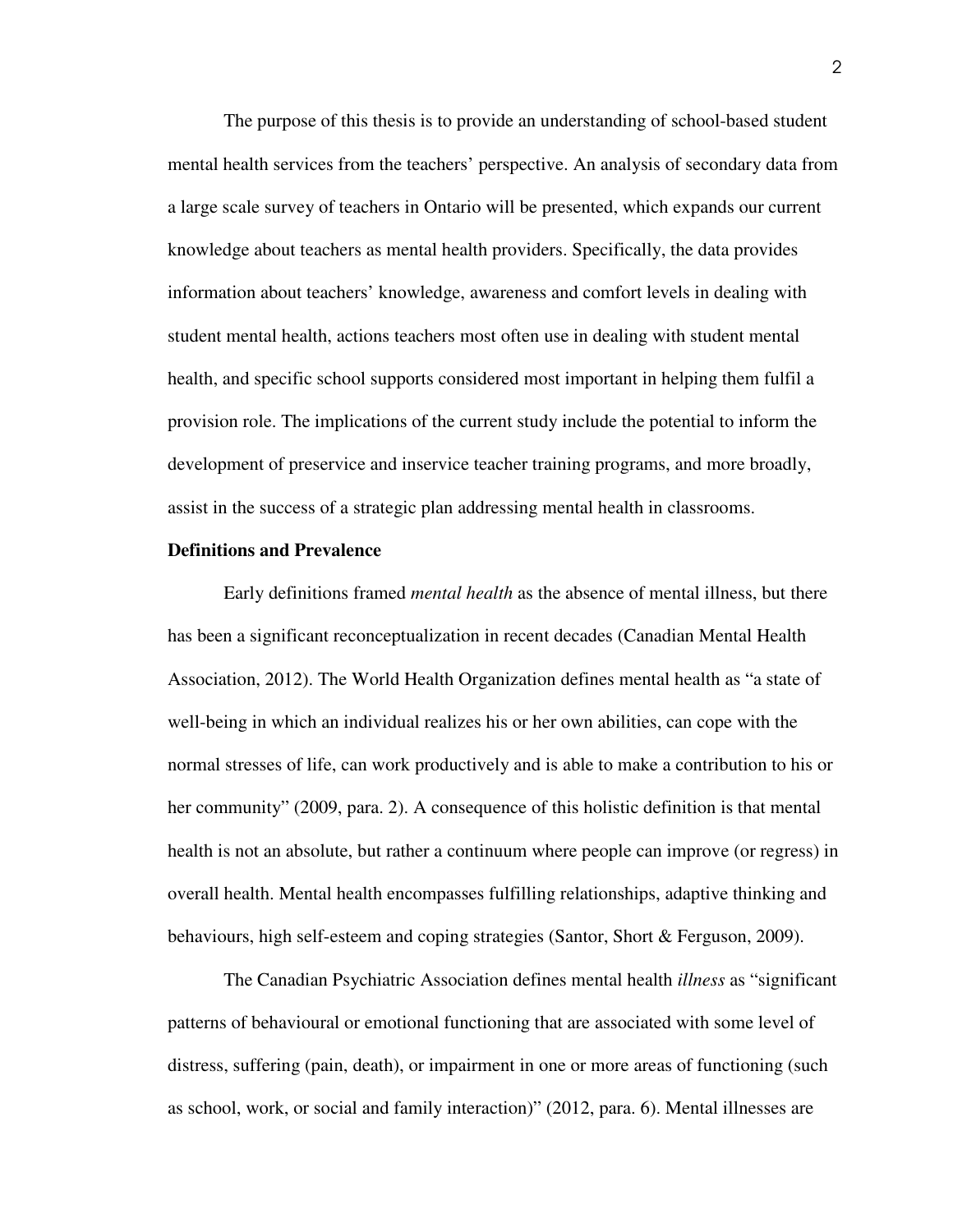collectively all diagnosable conditions classified in the DSM-IV (Santor et al., 2009). In comparison, a mental health *problem* or *concern* is often referred to as a non-diagnosable, yet significant difficulty in navigating relationships, problem-solving or managing emotions and stress. In other words, the child may experience sub-threshold symptoms of specific mental health illnesses, without meeting intensity or duration requirements for diagnostic recognition (Koller & Bertel, 2006; Santor et al., 2009). The alarming prevalence rates of youth with mental health illnesses are limited to those who meet requirements for a diagnosis, leaving the true number of students with severe functional difficulties unknown (Repie, 2005).

The most common mental health illnesses facing American children and adolescents today were highlighted in a recent study conducted by Merikangas and colleagues (2010). Lifetime prevalence of DSM-IV categories in a large, nationally representative sample of teenagers suggest that anxiety disorders are the most common (32%), having the earliest age of onset (approximately six years). Nineteen percent of the sample had a diagnosable behaviour disorder, such as oppositional defiant disorder, conduct disorder or attention deficit/hyperactivity disorder. Behaviour disorders were found to have a median onset of 11 years of age. Mood disorders (14%), including bipolar and depression, and substance abuse disorders (11%) followed with slightly older onsets (13 and 15 years, respectively). Comorbidity was found to be 40%, such that almost half of students with one disorder met criteria for another.

#### **School-Based Mental Health**

In 2006, the Honourable Michael Kirby, who was at that time a Senator and Chair of the Mental Health Commission of Canada, expressed the urgent need to take action to address the number of children and adolescents suffering from mental health issues.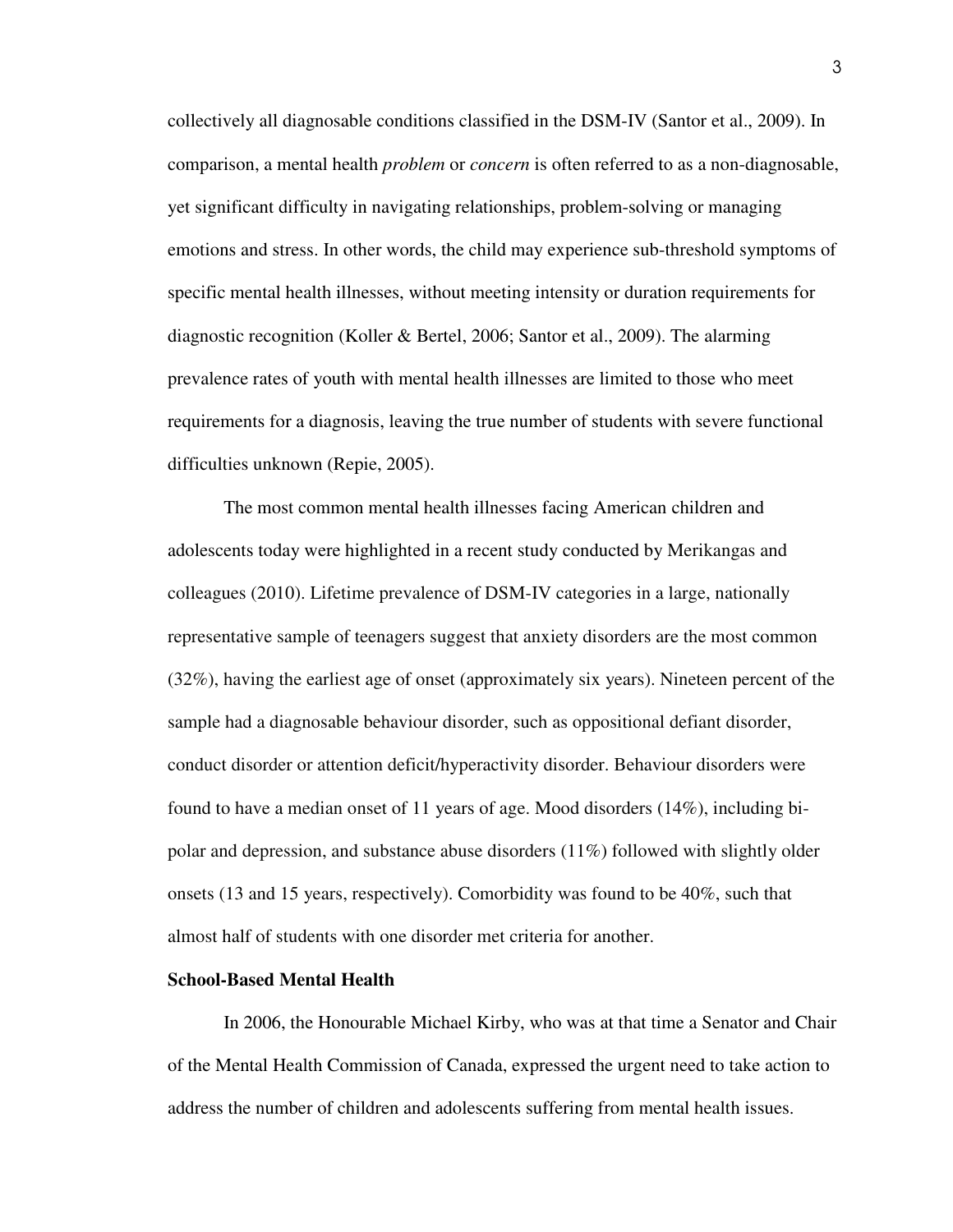Highlighting the finding there are 1.2 million Canadian children living with mental illness, the Commission advanced their position that early prevention and intervention is key in the successful treatment of mental health problems. In Kirby and Keon's (2006) national report, *Out of the Shadow's at Last: Transforming Mental Health, Mental Illness and Addiction Services in Canada*, the Commission suggested that the most effective and promising way to provide these preventative efforts is ensuring "mental health services for children and youth be provided in the school setting by the school-based mental health teams" (Section 6.2.2, pg. 140). In response to this report, a mental health strategy for Canada was released in 2012 which includes an evidence-based school mental health curriculum for secondary schools. The project is currently being used by some Ontario school boards, and is expected to be applied to more than 150 schools in Canada for the 2012-2013 school year (Mental Health Commission of Canada, 2011).

 School-based prevention and intervention is necessary to bridge the gap between children's needs and the current availability of mental health resources (Ringeisen, Henderson & Hoagwood, 2003). School-based mental health can be defined as "any mental health or substance abuse service or program that can be delivered in a school setting" (Santor et al., 2009, p. 18). Youth mental health care literature describes countless evidence-based interventions intended to be delivered in a school setting, such as pharmacological, psychosocial, integrated community and preventative services (Ringeisen et al., 2003). Children spend significant amounts of time at school and consequently there is unprecedented opportunity to assess multiple indicators of mental health such as academic performance, peer relations and classroom behaviour (Atkins, Graczyk, Frazier & Adil, 2003).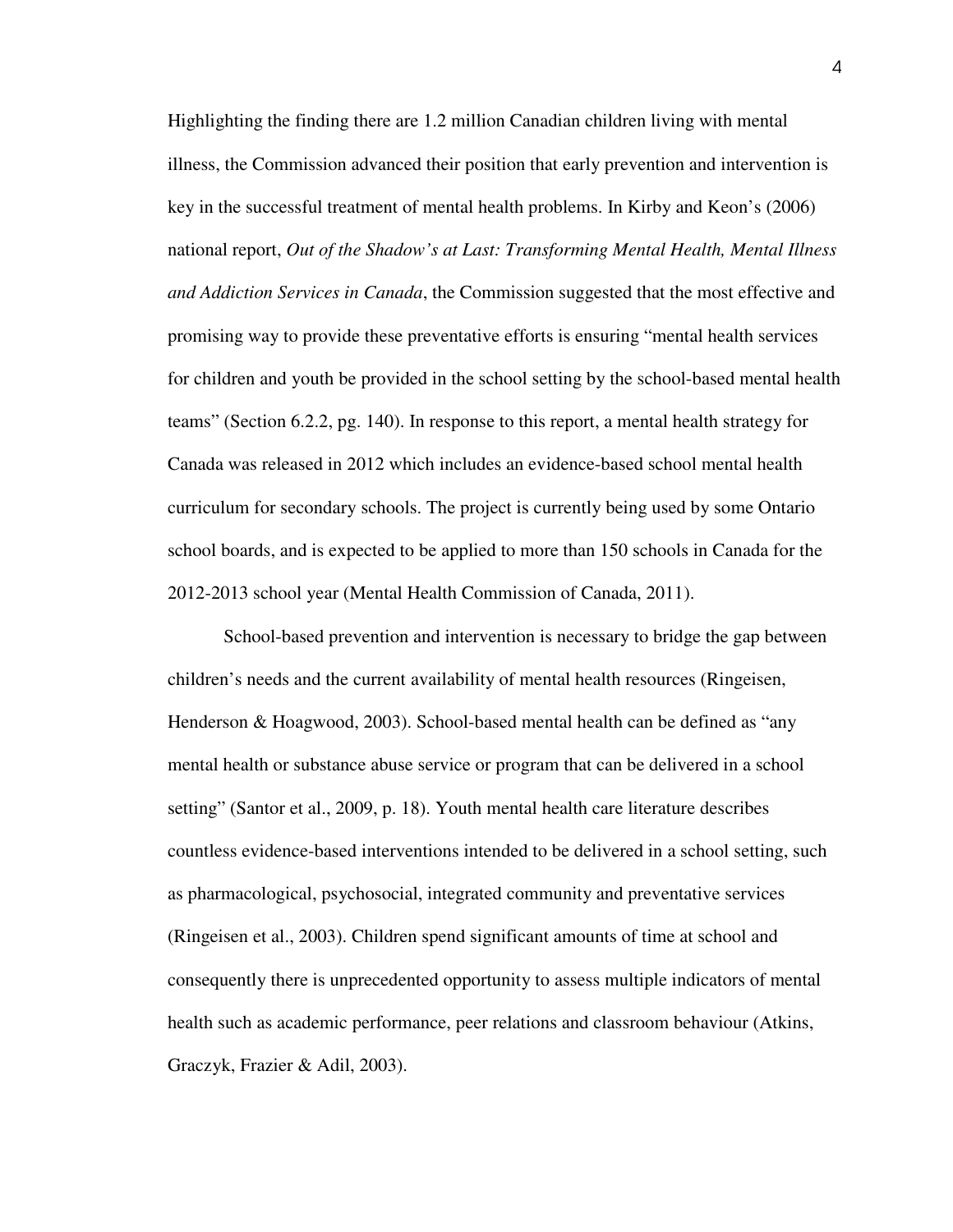Often, there is a direct link between mental health problems and negative school performance (Owens et al., 2012), and in some cases, serious mental illnesses require referrals for special education services (Roeser & Midgley, 1997). The emotional distress related to having a mental health issue can seriously compromise student learning potential (Repie, 2005), and contribute to absenteeism, poor grades and school dropout (Koller & Bertel, 2006; Perfect & Morris, 2011; Weist, Goldstein, Morris & Bryant, 2003). Additionally, disruptive behaviour disorders are associated with poor school adjustment (Atkins, Frazier, Adil & Talbott, 2002) and even occasional referral to the juvenile justice system (Koller & Bertel, 2006). Following students for several years after childhood, Alatupa and colleagues (2011) found that certain mental health problems, such as hyperactivity in girls and aggression in boys, were strong predictors of later school performance.

 Emotional, behavioural, psychological and physical functioning are all intertwined (Weist et al., 2003). The mission of schools should encompass not only academic learning but also psychosocial and emotional wellbeing (Repie, 2005). This is demonstrated in research findings that schools which have expanded mental health care services (i.e. school-based mental health clinics and programming) report higher grade point averages, fewer dropouts and better attendance among students who receive services in the school setting (Center for School Mental Health Assistance, 2003). Both elementary and secondary schools provide ideal settings to effectively improve youth social and emotional competence which can positively influence academic performance and challenge any barriers to learning (Reinke, Stormont, Herman, Puri & Goel, 2011).

 Early resistance to school-based mental health stemmed from the belief that maintenance of such services are too costly and interfere with academic responsibilities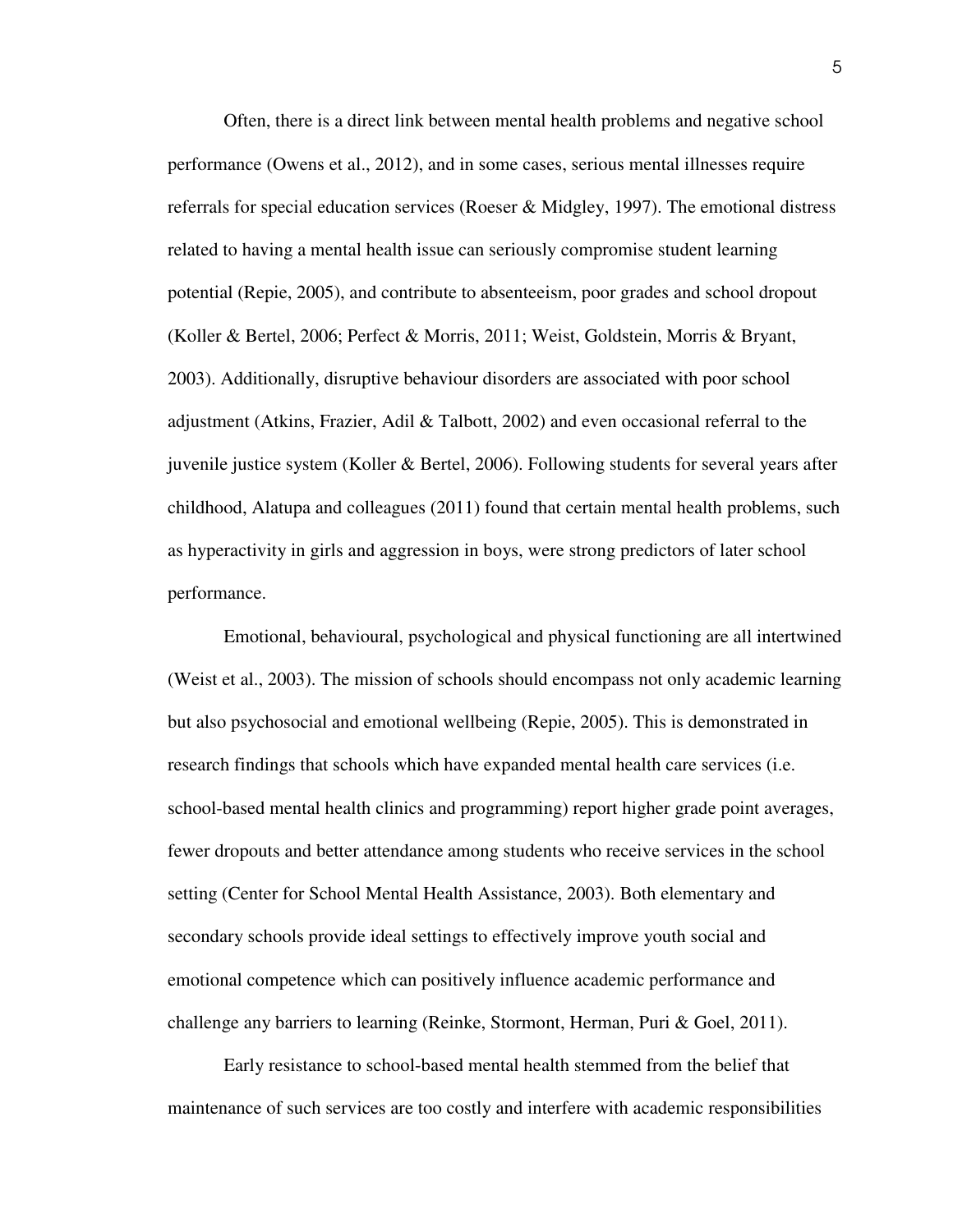(Perfect & Morris, 2011; Weist et al., 2003). Growing recognition that mental health and academics are inherently complementary led to the progressive movement of more comprehensive research and practice related to school-based centres (Han & Weiss, 2005; Paternite, 2005; Weist et al., 2003). Furthermore, financially sustainable programs are possible by utilizing existing school personnel, such as general and special education teachers (Atkins et al., 1998). School-based mental health also reduces costs through preventative actions, ultimately reducing the number of children who would otherwise require more intensive services later in school, such as special education (Weist & Murray, 2007). Currently, mental health care for youth is the second biggest hospital care expenditure in Canada (Canadian Mental Health Association, 2011). Thus, sustainable early prevention programs could help significantly lower these costs and reduce the number of hospital beds filled by patients with mental health illnesses.

#### **Barriers to Mental Health Services**

 Several factors contribute to the failure of youth mental health services, resulting in multiple barriers to proper identification and treatment for children and adolescents. Problems facing children are complicated by the fact that, unlike adults, they may lack insight into their own conditions, having to rely on an adult (parent or teacher) to act as their referral agents.

One identifiable barrier is the difficulty in detecting a child's internal symptoms, such as depression and anxiety, these being less noticeable and less likely to be identified than overt behavioural symptoms (Koller & Bertel, 2006; Repie, 2005). Furthermore, detection is limited by teachers' and parents' minimal awareness of mental health problems and their accompanying symptoms. Teachers currently receive little to no preservice training in the identification of children who present with mental health issues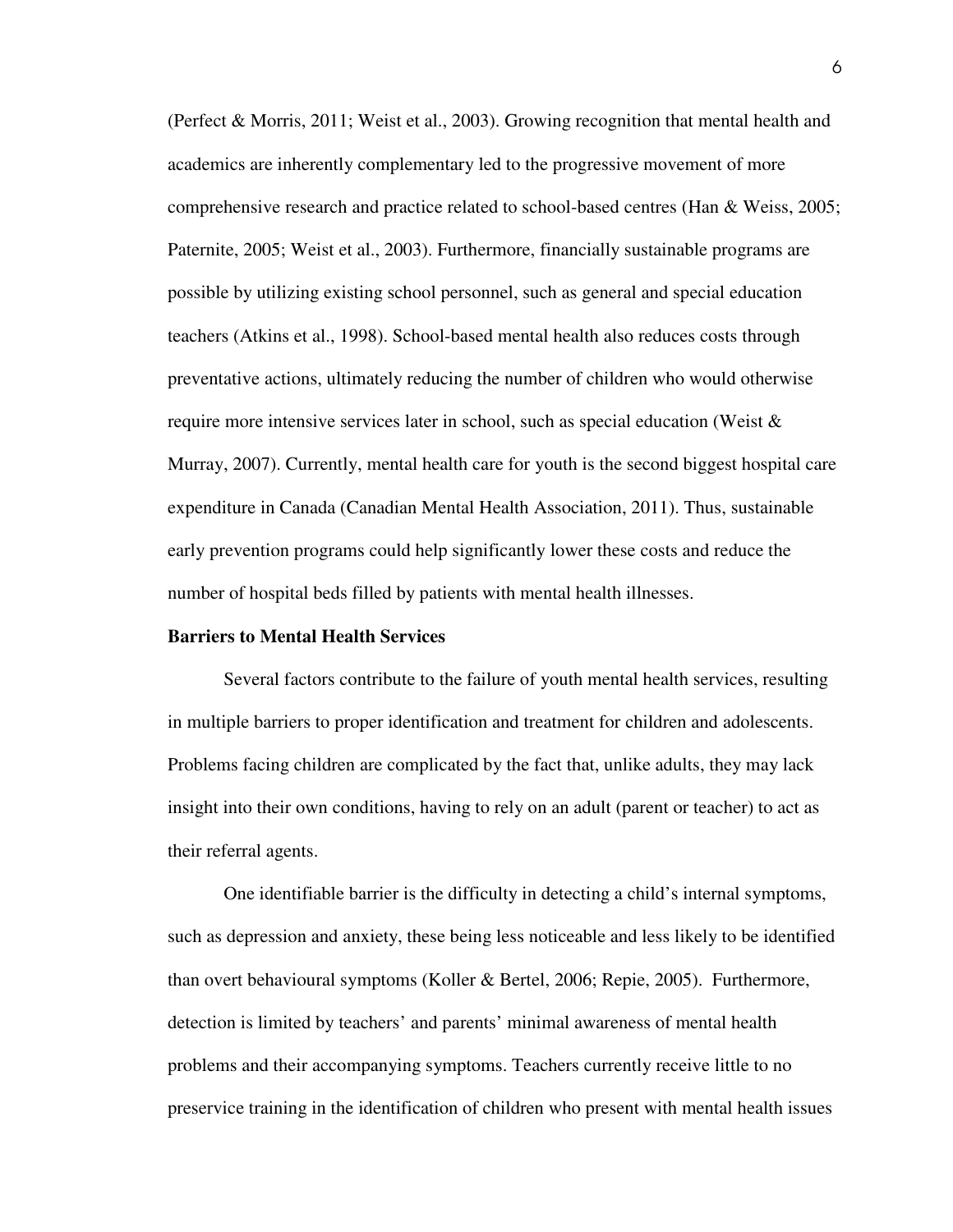(Koller & Bertel, 2006). Furthermore, teachers report having a minimal role in conducting screening and behaviour assessments for mental health issues in their students, believing this to be the primary responsibility of the school psychologist (Reinke et al., 2011).

 Owens and colleagues (2002) suggest that there are three major groups of barriers to proper child and adolescent mental health services. These three groups include 1) structural barriers (i.e. expense or lack of awareness of community resources) 2) perceptions of mental health problems (i.e. belief that certain symptoms are not serious and can be controlled without professional assistance) and 3) perceptions of mental health services (i.e. lack of confidence in professionals, fear of stigma, resistance from the child). The Canadian Institute for Health Research (CIHR) (2010) proposes a similar model of barriers to youth mental health care: structural barriers, community barriers and individual barriers. In their report, structural barriers included the fragmentation of services, workforce concerns, wait times and funding. Community barriers included the child's geographic location and social location (gender and socioeconomic status). Individual barriers to proper access to mental health care included fear of stigma, helpseeking attitudes, parental involvement, and attitudes towards mental health care. Many of the barriers proposed in both Owen's and CIHR's reports are addressed in schoolbased mental health services such as minimizing costs, improving accessibility, increasing mental health knowledge and education for both staff and students, and reducing the stigma of seeking help (Paternite, 2005).

 Although many efforts have been made to eliminate the stigma associated with mental illnesses, they are still a widely misunderstood class of diagnoses (Owens et al., 2002). Through media portrayal, individuals learn inaccurate and unfavourable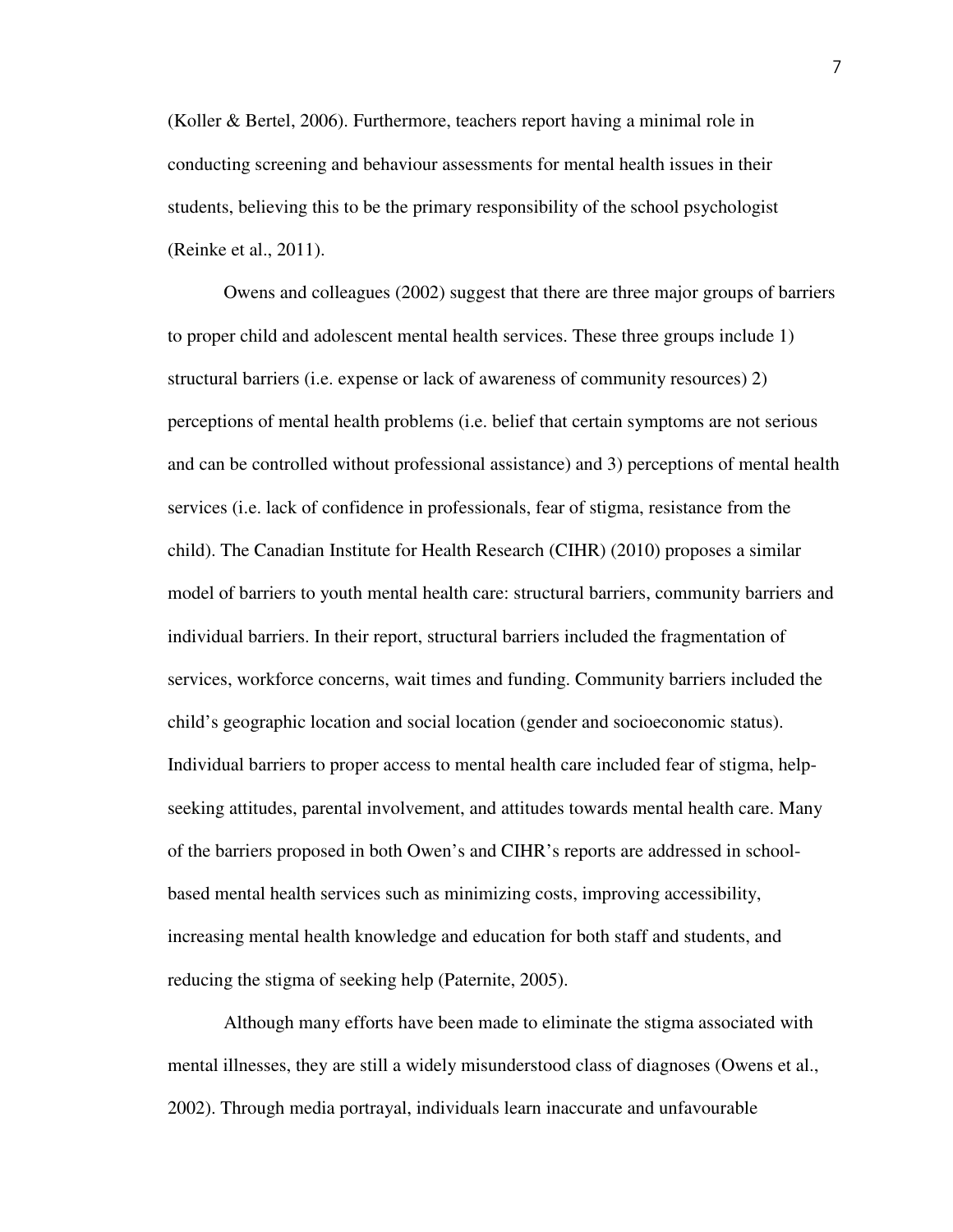stereotypes of mental illnesses, such that all people with mental health problems are dangerous, responsible for their condition, and should be marginalized (Canadian Mental Health Association et al., 2001). Students may feel embarrassed about their abnormal thoughts or behaviour, affecting their willingness to disclose such experiences with peers, teachers, parents or health care professionals. In a survey of Canadian youth, 63 percent of respondents indicated peer pressure, fear, embarrassment and stigma as significant barriers to youth seeking help (Davidson & Manion, 1996 in Canadian Institute for Health Research, 2010). The fear of stigma may also help explain why females are more willing to use health care services than boys. Studies have suggested boys are more likely to perceive disapproval from parents and fear mental health stigma than their female counterparts (Chandra & Minkovitz, 2006).

#### **Fragmentation of Services**

Segments of the health sector, which have historically held a prominent role in the mental well-being of youth, have been criticized as being largely ineffective in meeting the needs of children and adolescents (Atkins et al., 1998; Whitley, 2010). The common practice of guarding one's own health profession has resulted in a variety of 'silo' community and hospital based treatment and counseling centers, these having limited or no correspondence with one another. These 'silos' have contributed to a fragmented and disorganized system of mental health services, leaving certain populations underserved, contributing to inadequate funding, and limiting children's and adolescents' access to sufficient care. For the mental health consumer, it is both time consuming and geographically challenging to find proper services (Canadian Institutes of Health Research, 2010; Kirby & Keon, 2006; Whitley, 2010).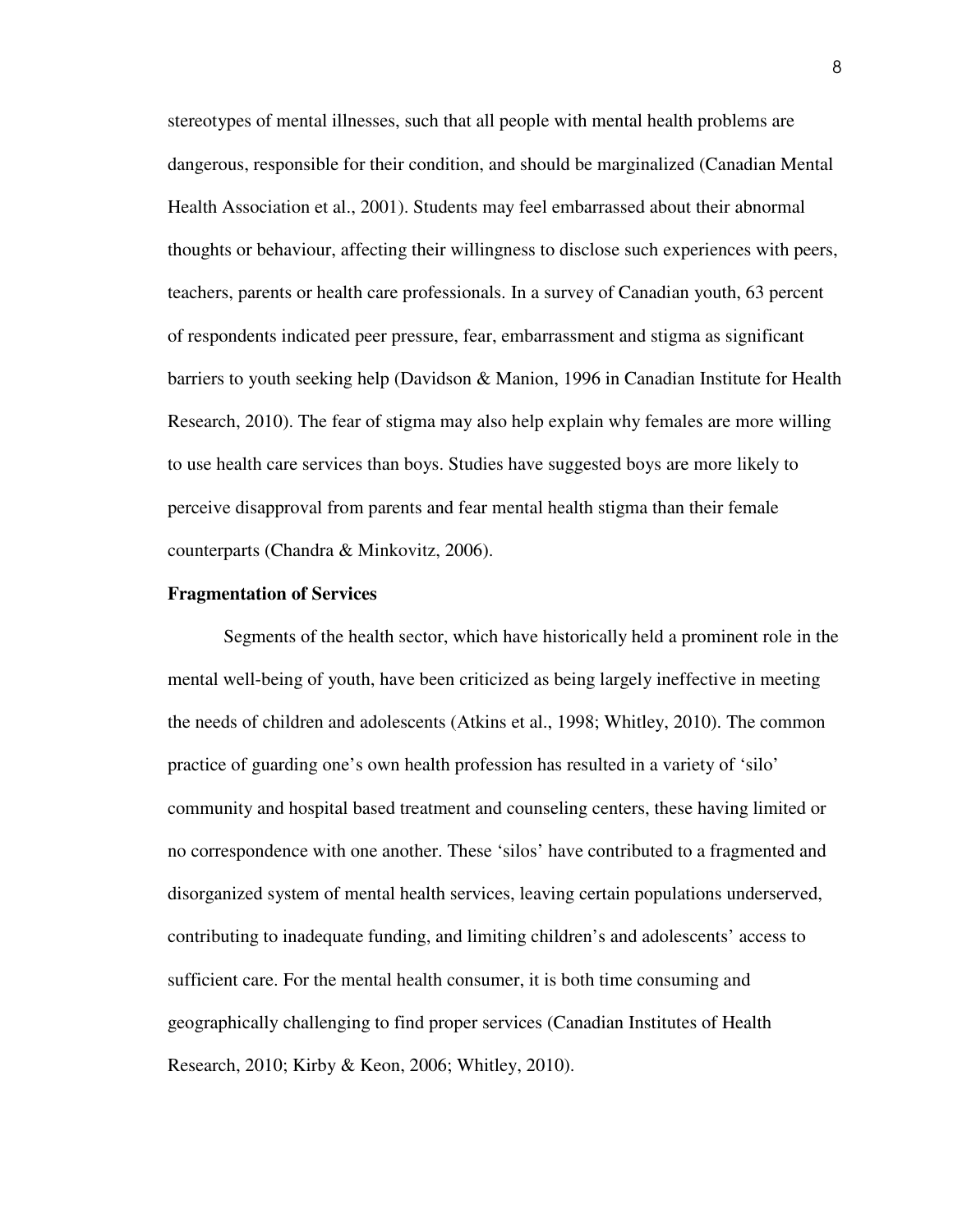Research shows that access to mental health care is drastically improved when services are offered at school. *Access,* in this context, is defined as the power of an individual to use and benefit from health services. Access has three core dimensions: availability, affordability and acceptability (Canadian Institute of Health Research, 2010). The drastic improvement in mental health care access was demonstrated by Catron, Harris and Weiss (1998), finding that 96% of individuals referred to school-based mental health, compared to 16% referred to community-based treatment programs, actually followed through on their referral.

#### **Canadian Context**

 In Canada, mental health service and funding is a provincial responsibility, which contributes to many variations in delivery and accessibility across the country. Some provinces have specific mandates to integrate mental health education, promotion, intervention and clinical services in schools (Canadian Institutes of Health Research, 2010). For example, Alberta Education, alongside Alberta's Health Services, created the Mental Health Capacity Building Initiative in 2006, investing 19 million dollars in 2010 towards the creation of school-based mental health (Alberta Health Services, 2010). British Columbia demonstrated success with their elementary-school prevention and resiliency program, *FRIENDS for Life*, which was part of a 44 million dollar investment of the Child and Youth Mental Health Plan in 2003 (Canadian Institutes of Health Research, 2010). Although some provinces are making positive shifts towards collaborative care, many do not have mental health plans or have been criticized for declining services. Along with this push for national synchrony in mental health care that is underway, Kirby and Keon (2006) urge each province to act immediately and make the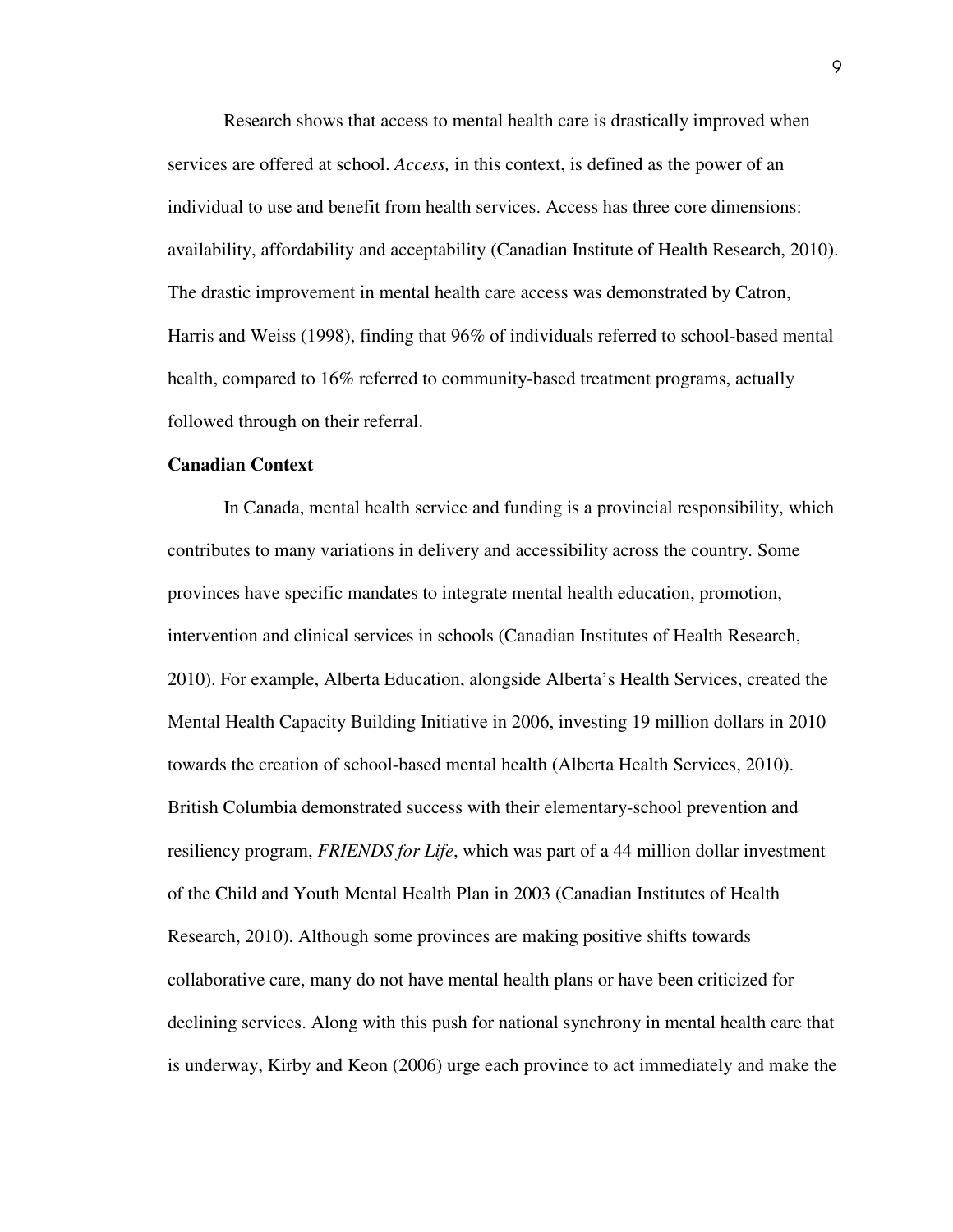changes necessary for a collaborative mental health system, with the school acting as the hub.

 The Auditor General revealed that Ontario had an overall decrease in funding in youth mental health over the span of 2 years (2007 to 2009), contributing to a significant slip in rank in comparison to other provinces in youth mental health planning (Canadian Pediatric Society, 2009). In June 2011, the long-awaited Comprehensive Mental Health and Addictions Strategy was released in Ontario, along with 257 million dollars in funding over the next three years to directly help youth suffering from mental health problems (Ministry of Children and Youth Services, 2011). One of the key goals in the strategy is "placing mental health workers and nurses with mental health expertise in schools...and giving educators, social workers and other professionals tools and training to identify mental health issues early on" (Ministry of Children and Youth Services, 2011, para.3).

 In the current Ontario curriculum, there are some formal opportunities for teachers to address mental health awareness and promotion in their classrooms, such as in physical education, health and social science courses (Canadian Mental Health Association et al., 2001). However, as many teachers have not had formal training in mental health, they lack the knowledge to effectively and confidently teach this topic (Koller & Bertel, 2006). Most teachers report having little or no training in child mental health although they demonstrate awareness that many children in their classrooms are challenged by mental health problems (Gowers, Thomas & Deeley, 2004). There is an urgent need for educators to be properly trained in implementing evidence-based practices and recognizing mental health issues in their students (Reinke et al., 2011).

#### **Ecological Perspective and System of Care Approach**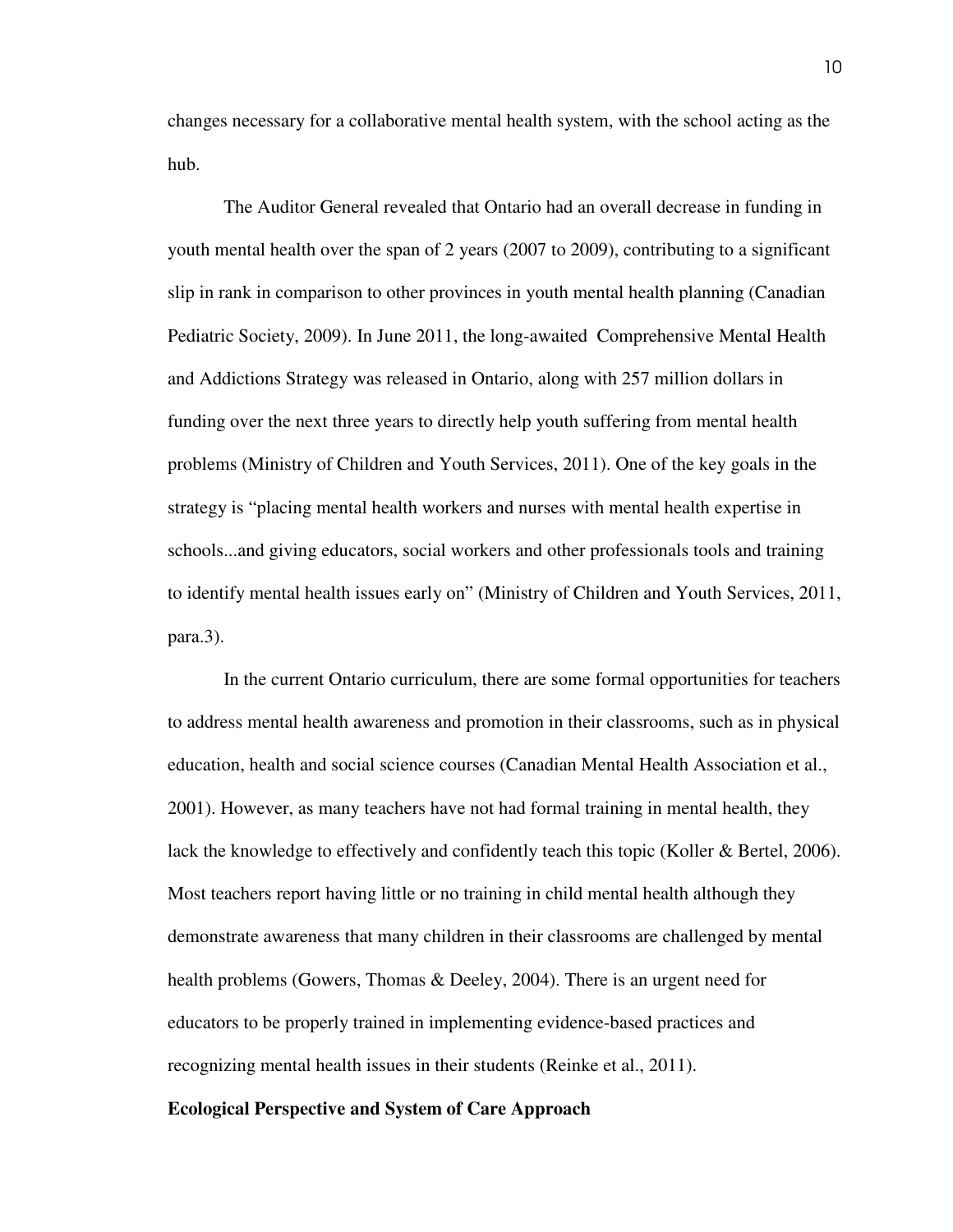Bronfenbrenner's (1989) developmental-ecology theory (recently revised as the bioecological model in Bronfenbrenner & Morris, 2006) provides one framework for research and practice of school-based mental health. In short, this theory highlights the interrelations and impact of a child's school, peers, parents, community and society on his or her development (in this case, mental health). In this theory, the child is the center, nested within rings of ecological systems which mutually accommodate each other, influencing the way the child functions in his or her world. Thus, a good understanding of a child's mental health takes into account all individuals, contexts, and situations, including the complex interactions between them. Due to the interrelatedness of the child and their ecology, interventions directed towards the child will, in turn, affect the surrounding agents and institutions (Huebner, Gilman & Furlong, 2009). This model implies the necessity of involving stakeholders, such as the school and parents, for complete and effective interventions to take place (Nastasi, 2004).

 The ecological model suggests that there should be many stakeholders in the creation, implementation, and participation of school-based mental health. Bronfenbrenner's revised bioecological model includes the distinction between proximal influences on development, such as family, teachers and peers, and more indirect or distal factors, such as neighbourhood, crime rates, socioeconomic status and health care (Bronfenbrenner & Morris, 2006; Cook & Kilmer, 2010). Proximal and distal factors both have a significant impact on the child's mental health, implying that all students, teachers, school support staff, school social workers and psychologists, parents of students, community centers, community leaders and policy makers participate in mental health care. These stakeholders, who are active participants in the child's ecology, must play a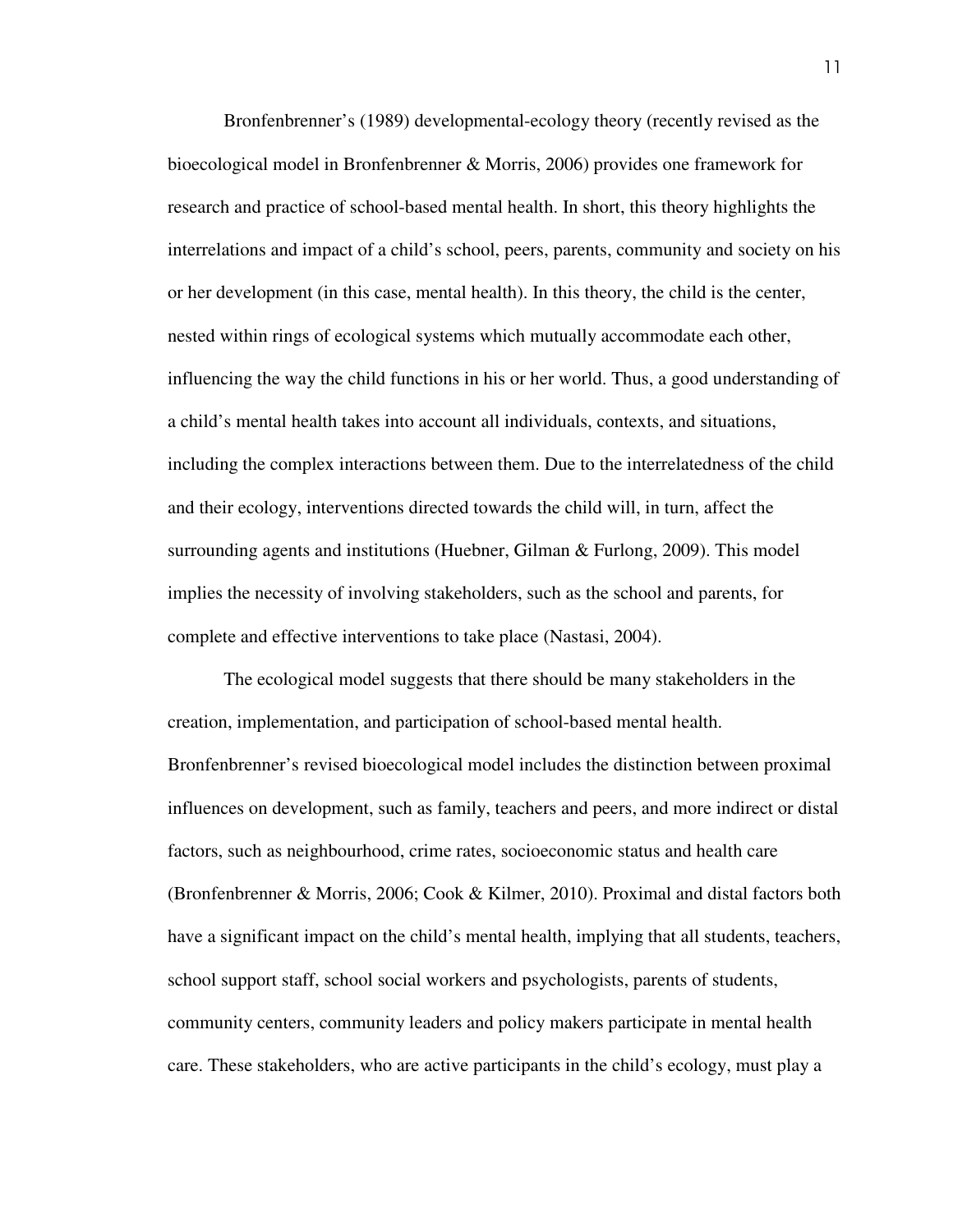dynamic role in the child's mental health to ensure a complete and holistic system of care (Whitley, 2010).

 The systems of care approach, first proposed by Stroul and Friedman (1986) to address the needs of children with severe emotional disturbances, is a child centered, community-based and culturally sensitive model of health care (Rones & Hoagwood, 2000). Ecological theory serves as a powerful lens to understand the strategies and goals of a system of care: broadly, collaboration of all resources to improve access to mental health services (Cook & Kilmer, 2010). For more than 20 years, system of care has been an improvement on previous health care models by including not only a continuum of services for children, but also a philosophy of "mechanisms, arrangements, structures or processes to ensure that the services are provided in a coordinated, cohesive manner" (Stroul & Friedman, pg. 11). This approach calls for collaboration and integration of both private and public mental health providers and services to ensure the most complete mental health care system to reach all children rather than a select few (Center for School Mental Health Analysis and Action, 2007). As a result, national and local legislation, funding and practice of children's mental health care has been recently transformed (Hodges, Ferreira, Israel & Mazza, 2010). By conceptualizing schools as part of a systems of care approach to child and youth mental health, collaborative efforts can be delivered in a central hub that is effective in reaching all children rather than the select few.

 Although it is an encouraging philosophy, system of care has not been implemented to its fullest potential in regards to children's mental health (Cook  $\&$ Kilmer, 2010; Hodges et al., 2010, Weist & Murray, 2007) Youth services are fragmented, despite collaboration between services, and access is hindered by the poor

12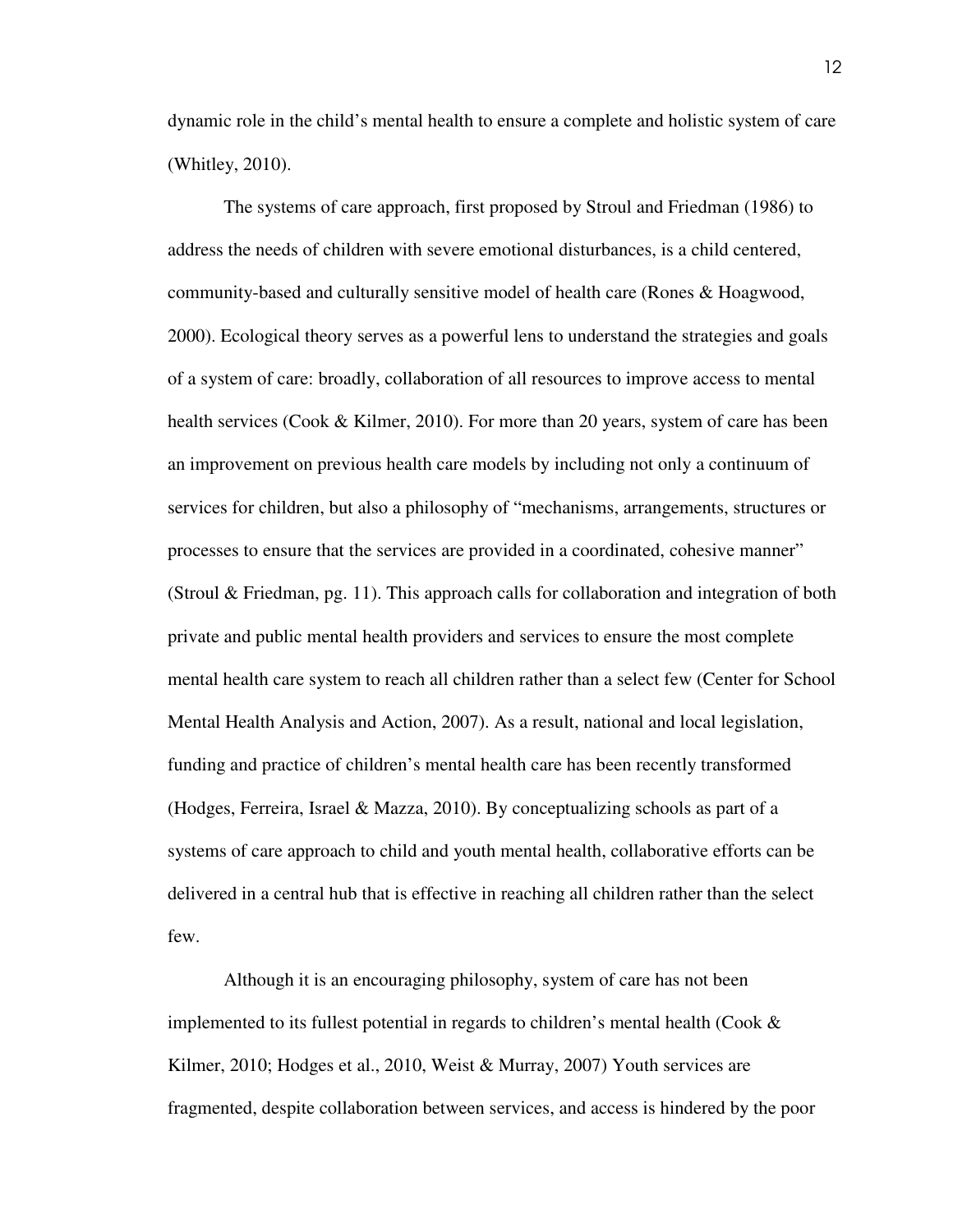availability of services. Without proper access to services, the meaning of 'system of care' is lost (Hodges et al., 2010). Additionally, system of care models have ignored preventative efforts and focused solely on treatment (Rones & Hoagwood, 2000). They are also critiqued for their focus on "formal services" (i.e. mental health care providers, juvenile justice agencies) while ignoring the "informal support systems" (i.e. extended families, teachers or role models such as sport coaches) (Cook & Kilmer, 2010). Unfortunately, an overwhelming part of the child's ecology is being ignored in current mental health promotion and intervention. Schools are the backbone of creating a comprehensive system of care (Rones & Hoagwood, 2000).

#### **Mental Health Needs by Geography and School Level (Division)**

 In a recent provincial report, *Taking Mental Health to School*, Ontario researchers were urged to help define "factors that may moderate the effectiveness of interventions (including...socio-economic and regional differences)." (Santor et al., 2009, pg.13). Student mental health concerns can vary and this variability has been traced to important geographical factors, such as the area in which the school is located, and a rural versus urban context (Atkins et al., 2003). Following an ecological model, students and school personnel from different geographical regions have distinct ecologies which uniquely shape their own mental health and experiences in dealing with mental health. It is important to understand distinctions between urban and rural schools in terms of what students need and which resources are available *before* the planning and implementation of school-based mental health services. This preliminary analysis is important, considering that the sustainability and effectiveness of mental health programs are reliant on indigenous resources (Atkins et al., 2003).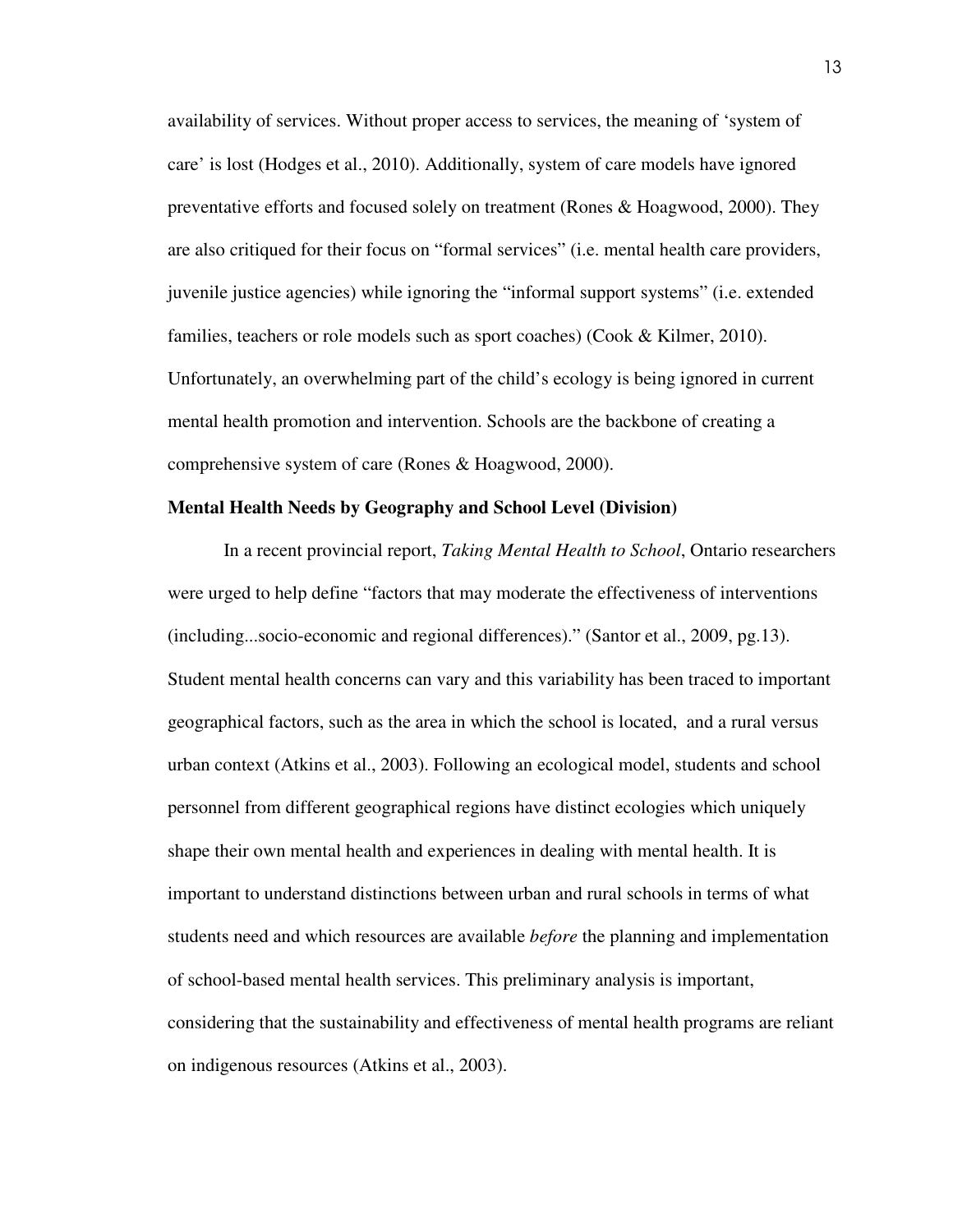Many schools have created expanded mental health services without the preliminary research and assessment of the community in which the school exists (Weist et al., 2000). However, programs that are most successful are those that are developed around targeted behaviour problems and consider multiple levels of the child's ecology, including the community (Rones & Hoagwood, 2000). Therefore, instead of assuming school-based mental health is a "one size fits all" fix, researchers should assess the differences between urban and rural schools to individualize school-based mental health sites.

 Previous findings on the impact of rural and urban dwelling on the mental health of children are inconsistent, with some studies indicating that urban children are at greater risk and others suggesting that rural children present with more mental health difficulties (Maggi et al., 2010). The geographic locale of schools may be less important than the culture and economic differences related to rural and urban contexts (Weist et al, 2000). For example, Weist and colleagues (2000) surveyed school personnel from varied locations and found that urban children are more likely to encounter crime, alcohol, drugs and other life stressors which contribute to higher rates of internalizing behaviour problems than suburban or rural students. Rural living was found to be associated with a different set of stressors, such as parental unemployment and domestic abuse. In contrast, Repie (2005) found that school personnel from rural areas indicated drug and alcohol use as significantly more problematic than urban personnel. However, urban environments rated impulsive/dangerous behaviour and classroom disruptiveness as more concerning than schools from non-urban areas. These contrasting findings suggest the creation of differentiated services based on preliminary assessments of the geographic locale (Weist et al, 2000).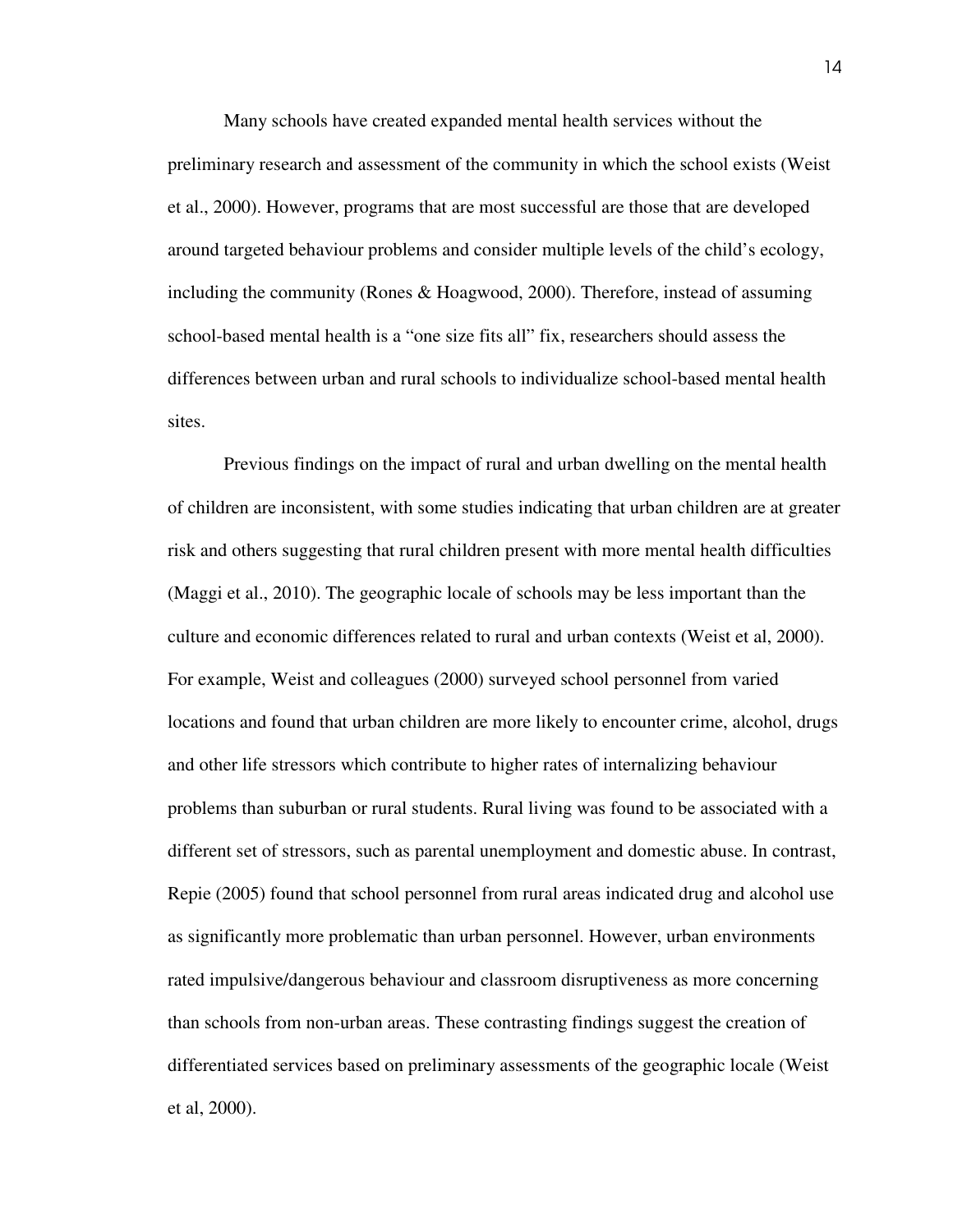Not surprisingly, barriers to mental health services also vary depending on location. To illustrate, rural and urban dwellers are more likely to rate transportation problems as a barrier to mental health services than do suburban residents (Repie, 2005). Clearly, the culture and socioeconomic statuses related to school geography should be taken into account when planning services for youth. In this respect, school personnel are an unprecedented resource in understanding mental health problems and access to care specific to their schools.

 In addition to the location of the school, it is essential that researchers study the differences in mental health concerns across levels of school, such as the elementary and secondary divisions. Stressors and certain behaviours, such as alcohol and drug use, vary with age. Specific psychological disorders have different ages of onset, such as anxiety disorders first appearing in the first few years of schooling, while mood disorders onset much later (Merikangas et al., 2010). Little is known about teachers' experiences with mental health problems in the classroom specific to the age level of their students. Repie (2005) found that counsellors, psychologists and teachers working at the secondary level rated depression, suicidal thoughts, alcohol/drug use and inappropriate sexual behaviour as more prevalent than did school personnel working with younger age groups. Elementary teachers rated attention deficit/hyperactivity disorder, impulsive/dangerous behaviour and classroom disruptiveness as primary concerns. The differences in services required depending on division warrant more research in this area.

#### **Teacher Experience**

 It is believed that there is a distinct difference between a beginning teacher and one who has gained ground in their teaching career in terms of what knowledge they possess, and how that knowledge is applied (Weston, Anderson-Butcher & Burke, 2008).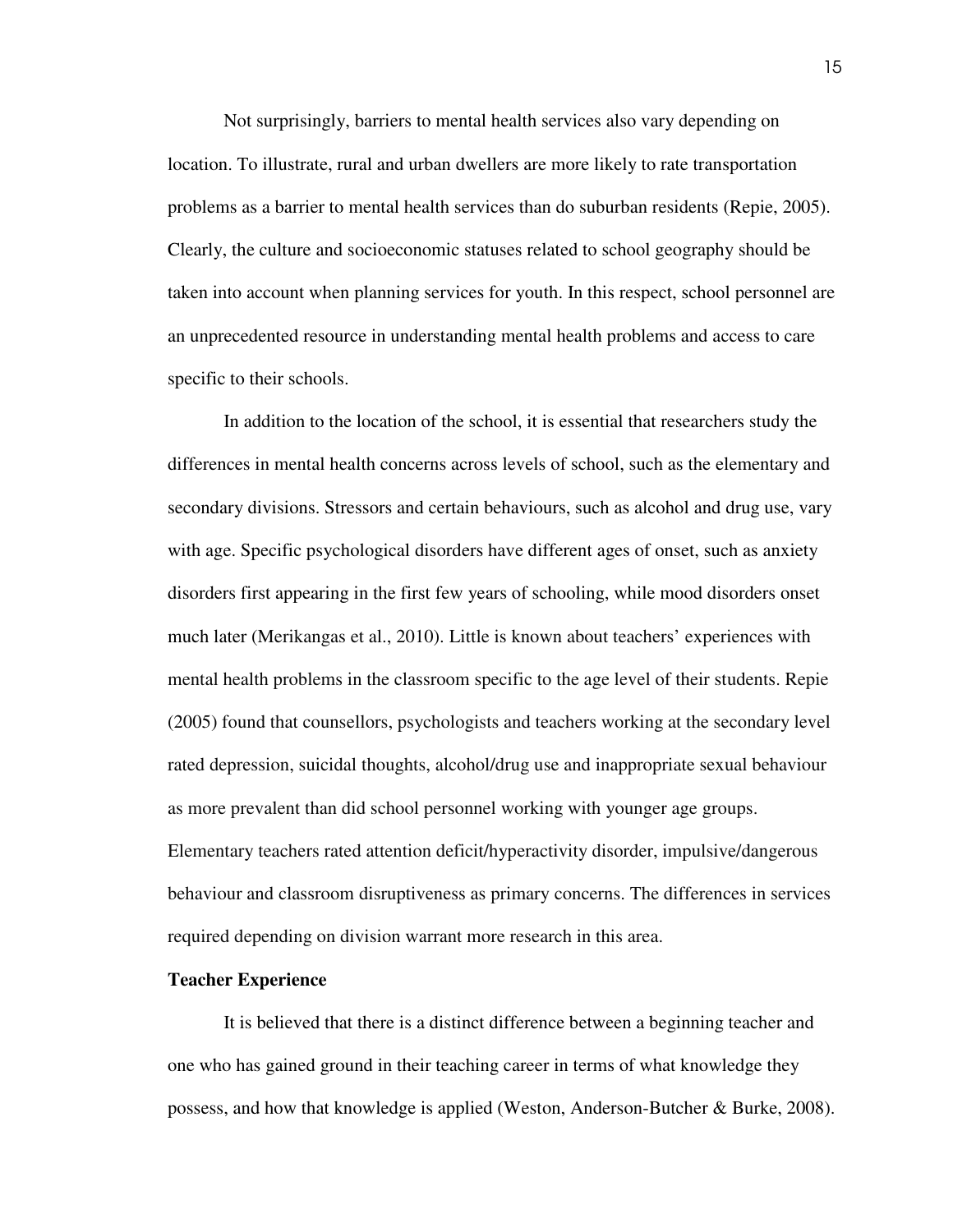Novice teachers have been found to voice more concern over their classroom management skills and disciplinary actions than more advanced teachers (Berliner, 1986), suggesting that teaching experience may raise confidence in handling emotional and behavioural problems. Berliner also suggests that expert teachers hold different schemas about students than their less experienced colleagues, such that they are better able to speculate about home experiences, skills and knowledge levels of their students even before they enter the classroom.

 Teaching expertise has been linked to the use of preventative and anticipatory measures taken in classroom management and discipline (Elliot & Stemler, 2008). Although it may seem as though novice teachers spend more time on classroom management, this may be due in part to the fact that they are more reactive to student behaviour, while expert teachers take more preventable actions (Stough, Palmer & Leyva, 1998). Although the literature examining teacher experience as it relates to student mental health is scant, these findings suggest that because expert teachers are more sensitive to the classroom contexts (Elliot  $&$  Stemler, 2008), they are better able to read students' emotional and behavioural needs.

 Weston and colleagues (2008) argue that beginning teachers should enter the field with all competencies in children's mental health provided from their preservice training, and consequently, with professional experience, they will develop a deeper understanding of how to better apply their knowledge to the field. It is important to consider how beginning teachers differ from more experienced teachers in terms of how they currently deal with student mental health and which supports and resources they consider important in helping them achieve student well-being. This type of comparison will aid in the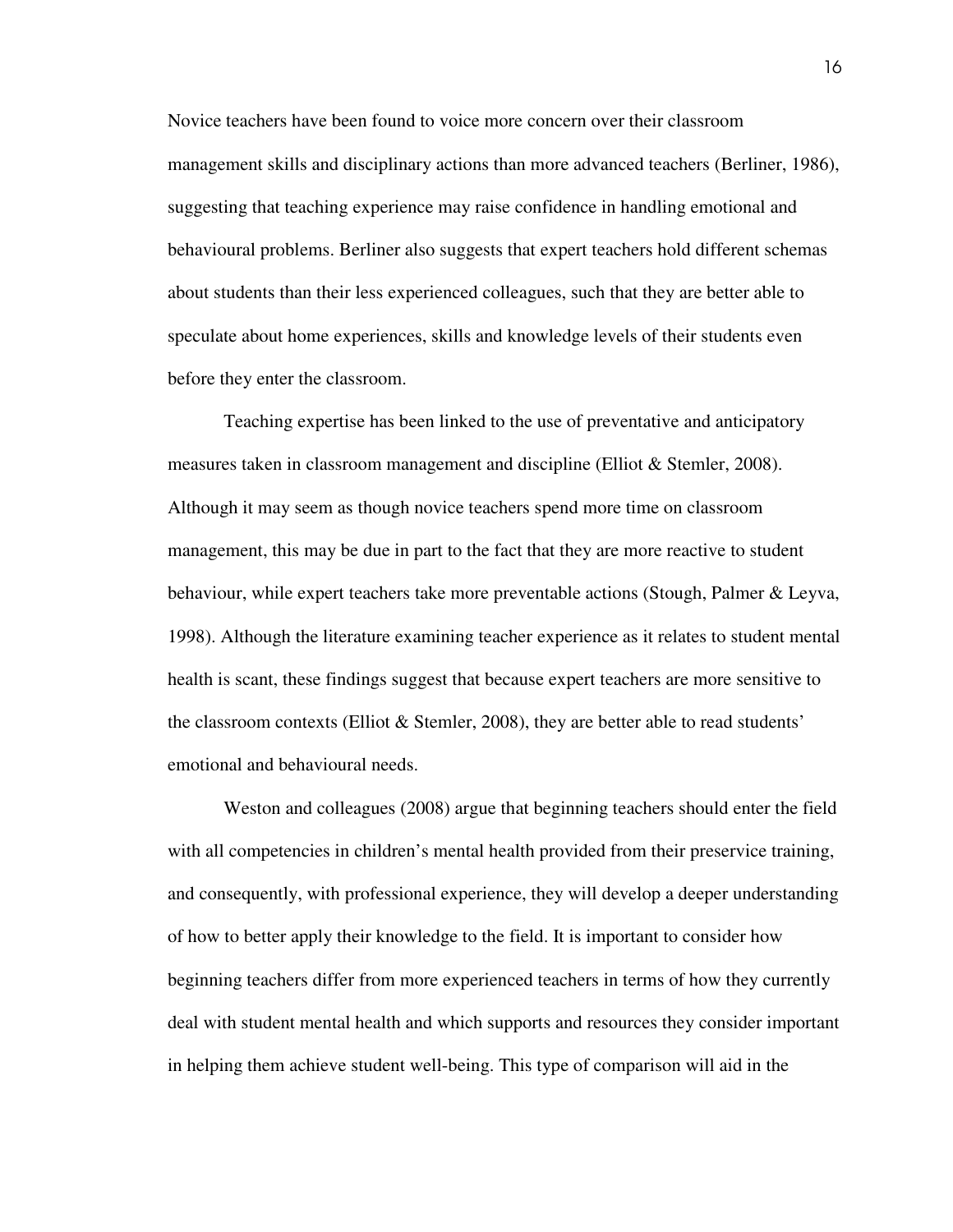development of differentiated in-service mental health training programs which take into account the experience of the teacher.

#### **Teacher Efficacy and Burnout**

Numerous studies have found teachers to be at risk for high stress and burnout, especially those teachers in urban settings (Haberman, 2004). Recognized as a process rather than as an event (Friedman, 1995), burnout is defined as a psychological syndrome having three core dimensions: emotional exhaustion, depersonalization and reduced personal accomplishment in response to occupational stressors (Alvarez, 2007; Maslach & Goldberg, 1998). Decline in quality of work related to occupational stress is not only detrimental to the worker, but also everyone who is in contact with that worker - in this case, the students (Haberman, 2004; Maslach & Goldberg, 1998).

 Teachers often spend precious time on discipline, safety and classroom management for students with emotional and behavioural concerns, thus limiting learning opportunities for the entire class. Indeed, an imbalance between the demands of a job and the resources to carry out those demands, such as time and support staff, is an underlying theme in almost all occupational burnout (Maslach & Goldberg, 1998). Many teachers report deficiencies in professional training regarding classroom management, although they consider these skills of great importance to their profession (Merrett & Wheldall, 1993). Merrett and Wheldall (1993) also found that many teachers believed that better training in classroom management would reduce occupational stress.

Teacher-student interactions, such as the management of disruptive student behavior, discipline problems, low motivation and minimal effort are consistently reported to be the main source of stress for teachers (Friedman, 1995). Many of these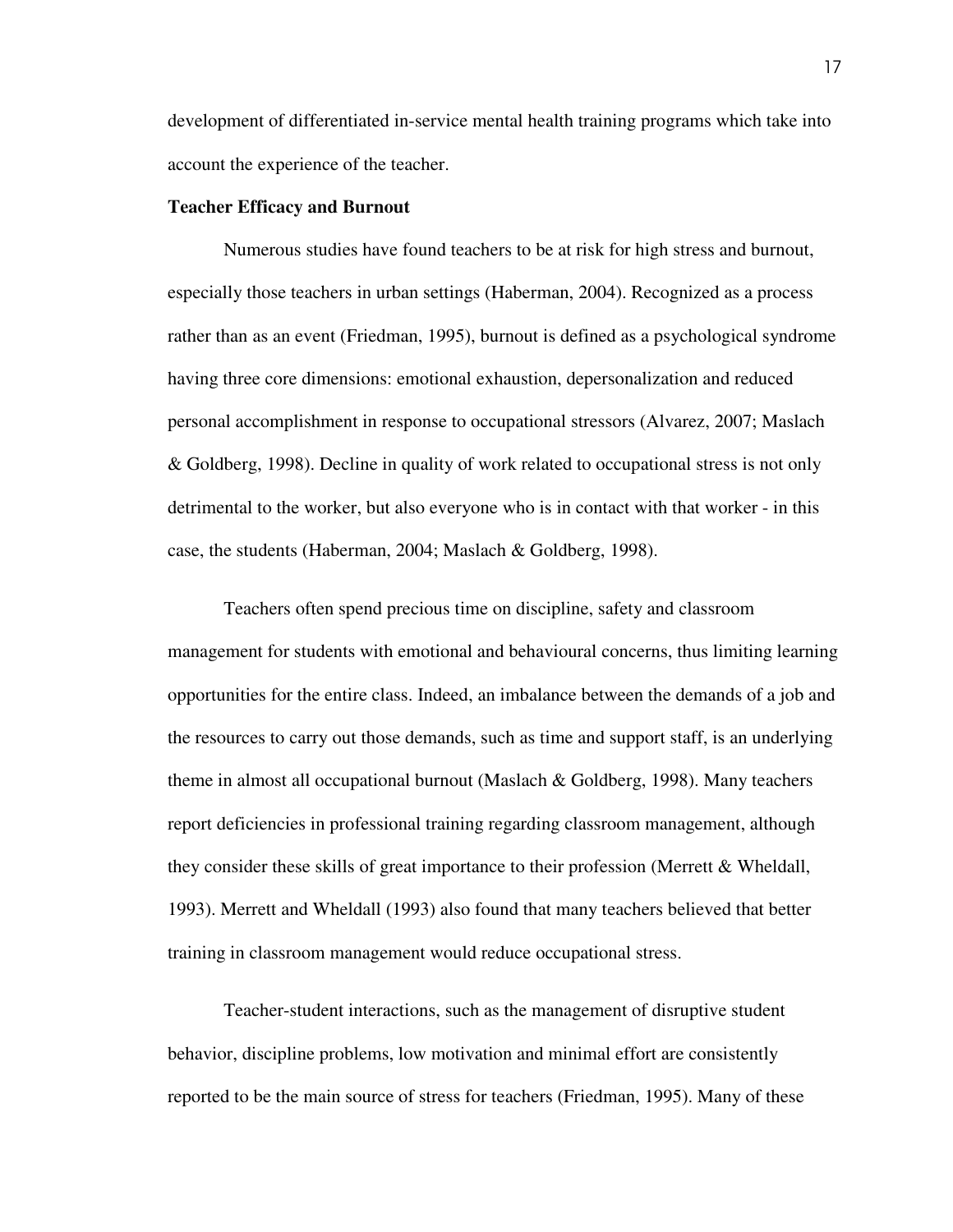problematic behaviours are linked to student mental health issues (Perfect & Morris, 2011; Wei, Kutcher & Szumilas, 2011). Teachers are expected to not only educate students but also handle their personal problems (Maslach & Goldberg, 1998).

Self-efficacy, grounded in Bandura's social cognitive theory (1977), is perceived as one's own capability to execute the appropriate actions to meet his or her goals. Underlying this theory is what Bandura terms "personal agency": one's ability to intentionally have influence over his or her actions. This theory maintains that selfefficacy determines how opportunities and obstacles are perceived, how much effort will be expended towards a goal, and how long one will persevere when faced with challenges (Skaalvik & Skaalvik, 2010). Self-efficacy theory has been used as a promising theoretical framework for studying teacher burnout (Evers, Tomic & Brouwers, 2004).

 Teacher self-efficacy has been found to be related to responses to student behavior problems, such that teachers with higher efficacy were more likely to use positive and active interventions than those having lower efficacy (Alvarez, 2007). Teachers' sense of efficacy has also been found to influence special education placement decisions (Soodak & Podell, 1993), and teachers' willingness to experiment with new methods to address students' needs (Han & Weiss, 2005). In sum, teaching efficacy affects the different roles teachers take (Alvarez, 2007) and their perceived ability in affecting student educational achievement, even for those students who present with difficulties (Guskey & Passaro, 1994).

 In a review of teacher-implemented school-based mental health programs, Han and Weiss (2005) suggest that high teaching efficacy is related to successfully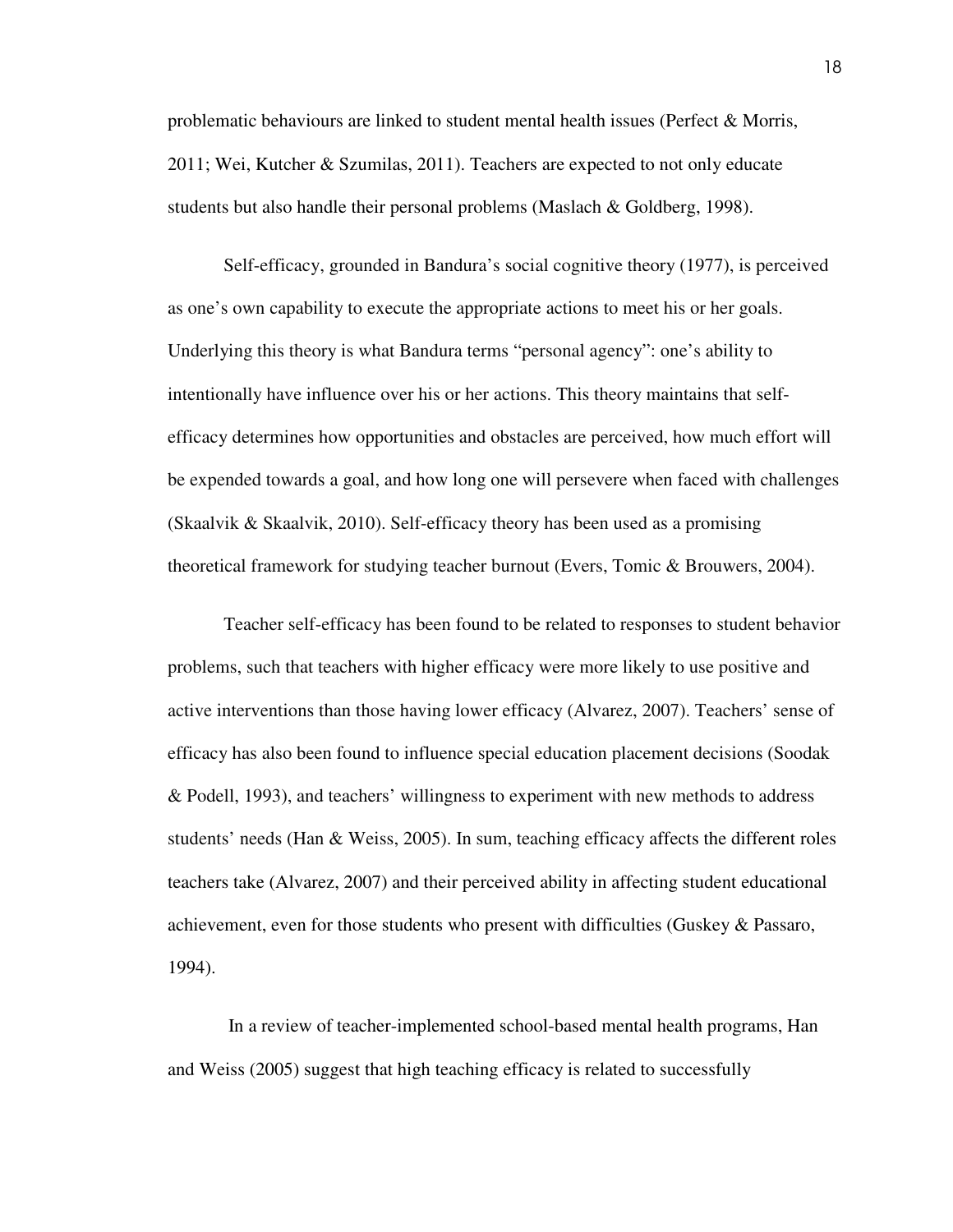implementing such programs. Conversely, a sense of professional burnout may be associated with the endorsement of negative attitudes towards new mental health programs. To improve the implementation of school-based mental health programs, Han and Weiss stress the importance of creating training programs for teachers which consider individual factors, such as self-efficacy beliefs and teachers' misconceptions or concerns about the program.

Teachers entering the profession with the will to succeed, yet lacking in the required skills and training are at higher risk of failure and low self-efficacy (Tschannen-Moran, Hoy & Hoy, 1998). Assuming there are strong relationships between teacher efficacy, teacher burnout and student wellbeing and achievement, ensuring that teachers feel confident in addressing student mental health must be a goal in training programs.

#### **Teachers' Role in Mental Health**

Teachers may be the most underused resources in mental health delivery (Lynn, McKay & Atkins, 2003). Teachers are frontline professionals who have daily contact with children, and are therefore most likely to have the biggest impact on their students (Reinke et al., 2011). There is a well-documented association between teacher characteristics and child outcomes, such as the child's mental health, behaviour, educational engagement and academic performance (Atkins et al, 1998; Whitley, 2010). Many early studies confirmed that higher levels of teacher support are associated with academic motivation and attainment of goals, reduced levels of psychological distress and student prosocial behaviour (Atkins et al., 2002; Lynn et al., 2003). The effects of teacher support (i.e. warmth, concern and respect) on the student's emotional and academic wellbeing may have a bigger impact than the home environment and act as an important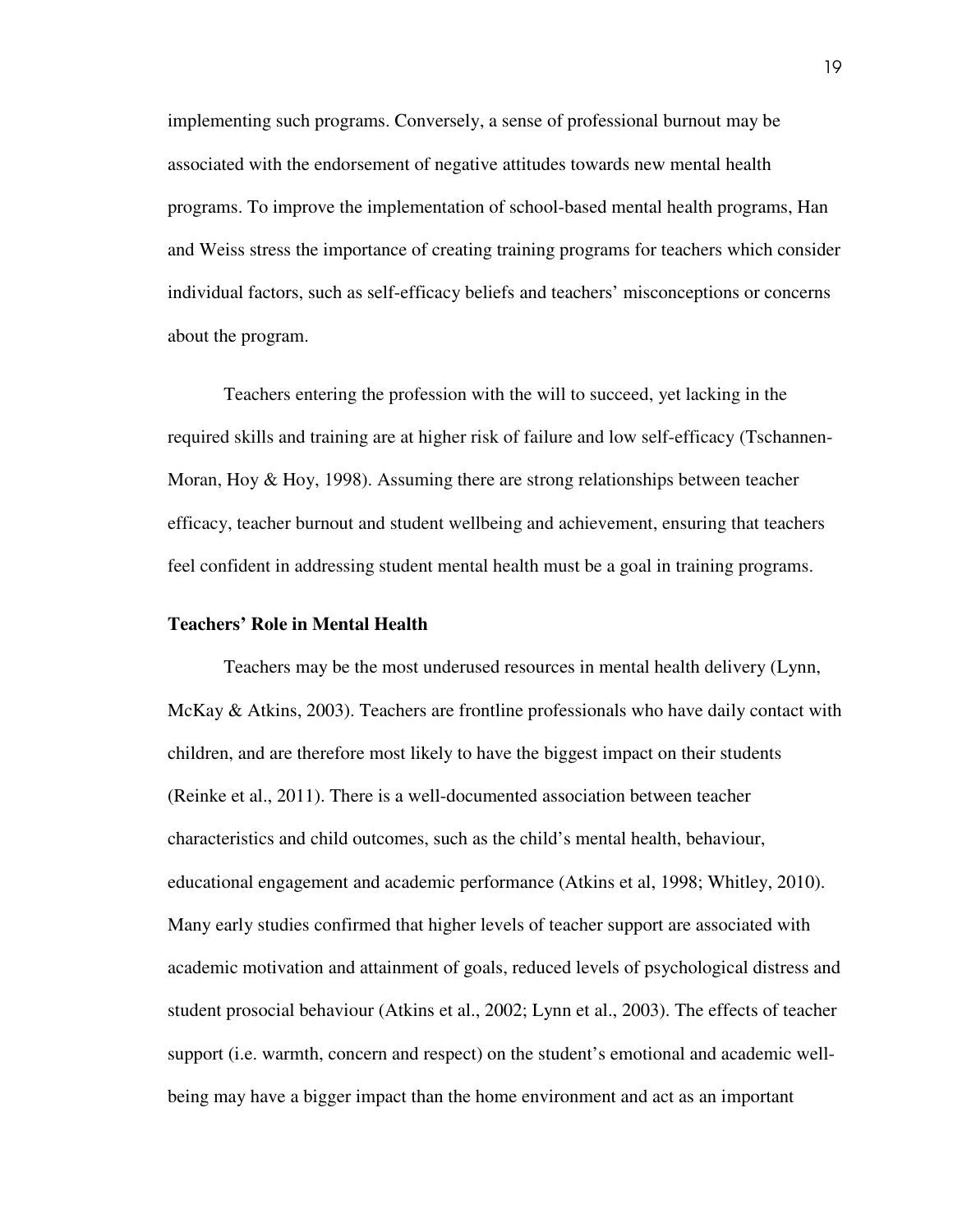protective factor against adverse home environments (Bowen & Bowen, 1998). Utilizing teachers in the early identification of students in need, delivery of mental health services, mental health promotion and intervention can not only have a powerful impact on youth in the classroom, but also the teacher's ability to manage the classroom (Han & Weiss, 2005; Kirby & Keon, 2006).

 In the past few decades, some programs have been implemented to promote mental health in Ontario classrooms. Although school-based mental health programs appear promising (see Rones and Hoagwood (2000) for a synthetic review of similar programs), little is known about the teachers' perceptions of delivering these interventions or their everyday experiences in the classroom (Gowers et al., 2004). For example, what are teachers' levels of awareness of mental health problems and their accompanying symptoms? What are teachers' comfort levels in providing assistance to children with mental health illnesses?

 Teachers have a consistent presence in the classroom, rendering them central in the development and generalization of positive mental health skills among children and adolescents (Han & Weiss, 2005). In addition, interventions aimed towards children usually require teachers to promote and maintain behaviour change in the classroom (Power & Blom-Hoffman, 2004). Even though there are expectations for teachers to take on these roles, there is a lack of research exploring the extent to which teachers are knowledgeable about mental health issues within their classroom (Gowers et al., 2004). As an outcome of the inclusion philosophy adopted by Canadian schools, more than ever, general education teachers are faced with students who present with some mental health need. Yet, teachers are not being equipped with fundamental knowledge about mental illness or preventative skills that contribute to resilience (Koller & Bertel, 2006). In a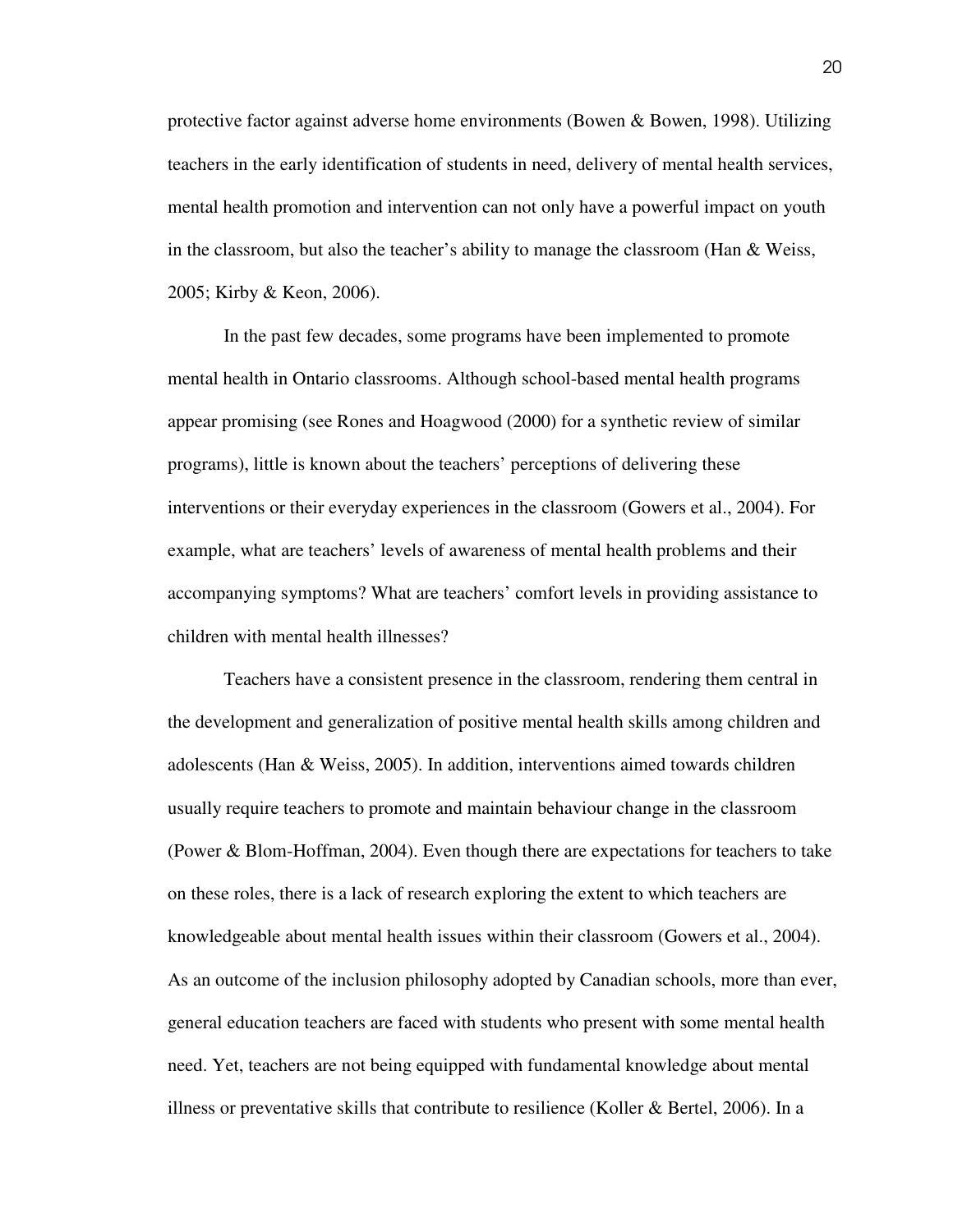recent study on teachers' perceptions of their roles for supporting children's mental health, only 4% of teachers strongly agreed that they had the level of knowledge required to meet their students' needs in this respect (Reinke et al., 2011). Similarly, novice and experienced teachers reported having scant training in mental health provision and therefore felt ill-prepared to recognize and assist children presenting with mental health needs (Koller, Osterlind, Paris, & Weston, 2004; Whitley, 2010)

 Teachers often serve as providers of evidence-based mental health programs which are supported by the ministry (Canadian Mental Health Association et al., 2001; Han & Weiss, 2005; Whitley, 2010). Many of today's evidenced-based programs are preventative, district-wide programs targeting all students. Some program topics that teachers currently deliver include social and emotional development, violence and drug prevention, AIDS prevention and social skills training (Nastasi, 2004). Significant evidence exists suggesting that program-specific training has an impact on the quality of the program delivered, such that extensive training for teachers increases likelihood that they will fully and successfully implement a program (Han & Weiss, 2005). However, most of the training teachers currently receive prepares them to be reactive to problematic behaviours, which is in sharp contrast to the preventative nature of the programs they are expected to deliver (Koller & Bertel, 2006). Being able to only recognize pathology (such as symptoms related to DSM-IV diagnoses), rather than have competence in prevention of pathology, is unfortunately only a very small part of what is necessary to be an effective mental health provider. Also, there is a risk in encouraging teachers to become diagnosticians, a role which is limited to licensed and regulated health professionals.

 School psychology research and practice has witnessed an important shift in the direction of mental health care promotion rather than a sole focus on treatment (Huebner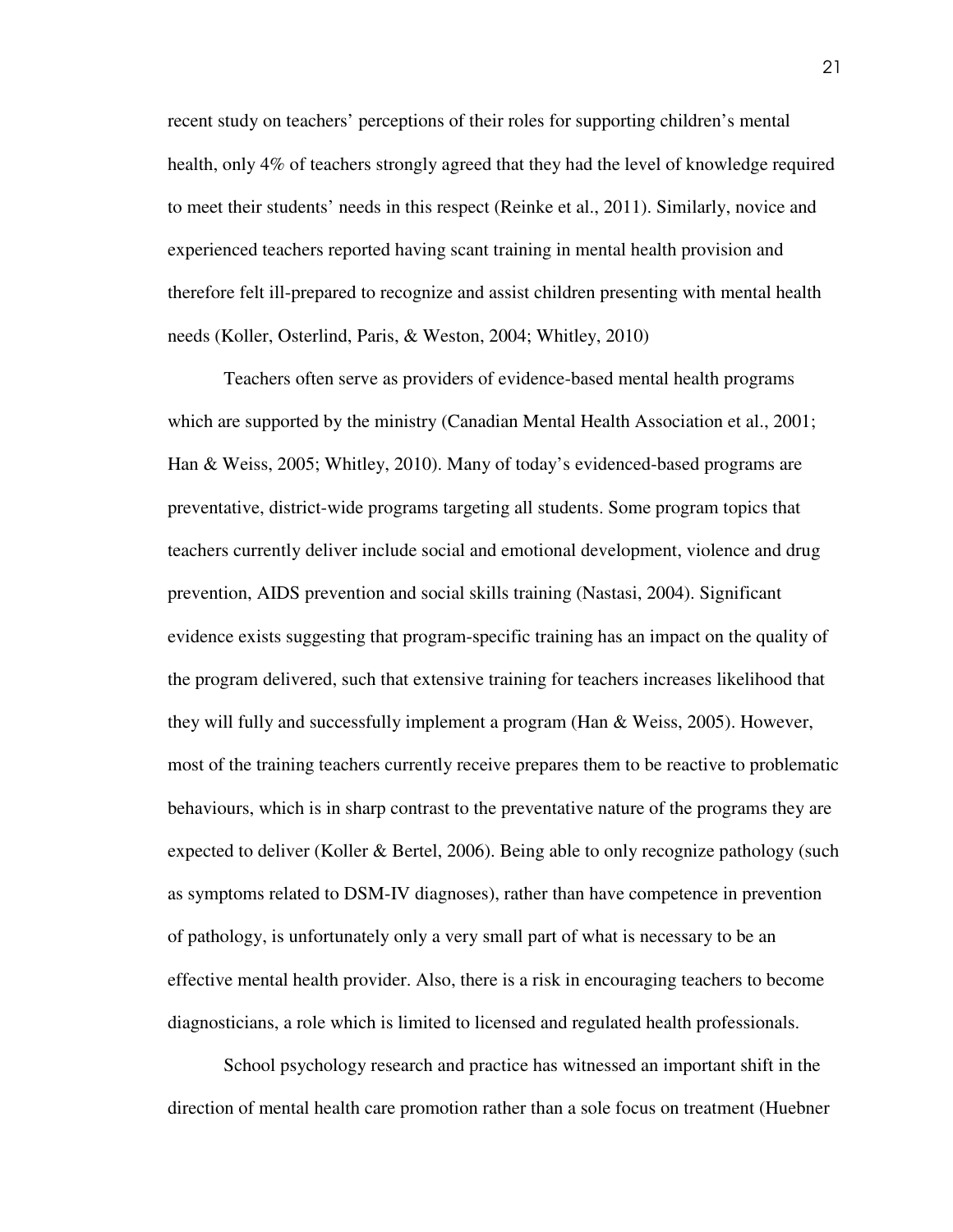et al., 2009). Certain perspectives, such as the recent 'positive psychology' movement, demonstrate that the traditional medical model of children's psychology is ineffective while promotion of positive traits are most effective in reducing psychological dysfunction (see Gilman, Huebner and Furlong's *Handbook of positive psychology in schools).* Mounting research suggests that childhood is the optimal time to begin learning the skills for resilient, long-term mental health (McEwan, Waddell & Barker, 2007). Focusing on the assets of children and developing resiliency is consistent with the competency-building framework and mission of schools (Power & Blom-Hoffman, 2004).

 Teachers are in a unique position to promote positive mental health among students by practicing positive psychology principles, such as health promotion, resilience and subjective well-being, integrating these with academics. For example, an intervention targeted towards students with internalized behaviour problems such as anxiety or depression is to assist them in defining clear goals, discover there are many paths to reach these goals, and garner the self-efficacy and motivation to achieve them. This type of intervention, sometimes termed 'hope therapy', has been found to decrease depression and anxiety and may protect against school-dropout by building hope and optimism in youth participants (Miller, Nickerson & Jimerson, 2009).

### **Teacher Education**

Preservice teachers report learning about internalizing mental health symptoms (i.e. anxiety, depression, low self-esteem) mainly through practicum experiences and discussions with supervising teachers, rather than through official university training (Bryer & Signorini, 2011). Additionally, almost all teachers report having little or no child mental health training (Gowers et al., 2004). At most, teachers may complete a basic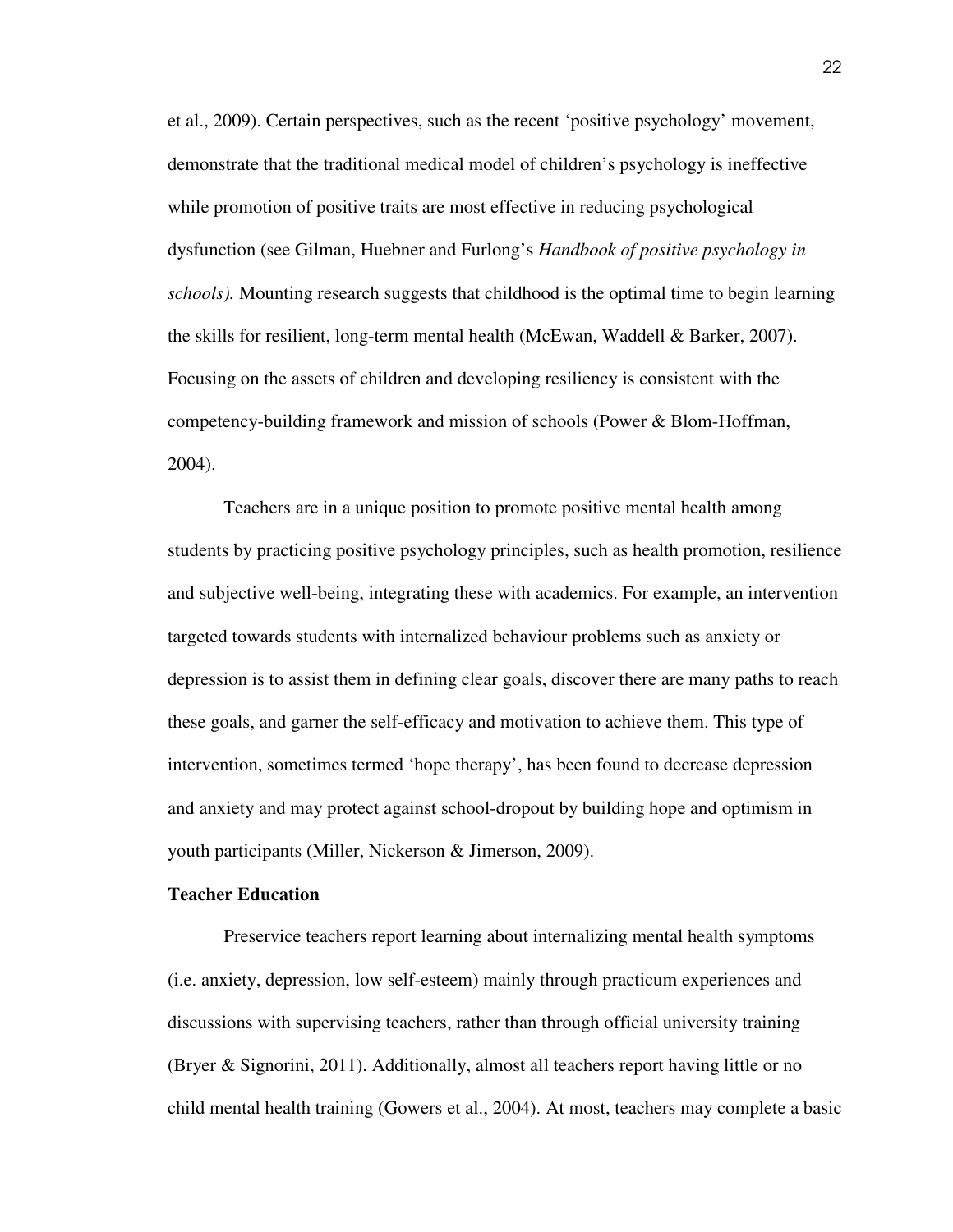general educational psychology course which focuses on instructional theory with the exclusion of mental health principles and its relationship to learning (Koller & Bertel, 2006). In-service mental health assistance also falls short of providing teachers with proper supports to help their students and is limited by the availability of mental health professionals who consult with schools (Walter, Gouze & Lim, 2006). For those training programs teachers do receive, most is centered on being reactive (as opposed to proactive), and lack strategies associated with prevention (Koller & Bertel, 2006).

 In a survey of more experienced elementary teachers (career average of 15 years), it was found that few educators received preservice *or* inservice training regarding major mental health problems facing children, such as attention deficit/hyperactivity disorder, disruptive behaviour disorder, depression, anxiety and suicide. This lack of education was congruent with their limited knowledge and self-efficacy in managing mental health problems. When asked what barriers were associated with improper mental health provision in their schools, teachers most frequently reported lack of information and training (Walter et al., 2006).

 An important first step in the planning of preservice and inservice education programs for teachers is a needs assessment (Walter et al., 2006). In learning what teachers already know and actions they currently take, feasible and acceptable training programs can be created. By involving teachers in this planning stage, a comprehensive school-based mental health strategy can begin directly in the classroom. The result of properly educating hundreds of teachers impacts the thousands of children (and their families) who will be in their classrooms.

#### **The Current Study**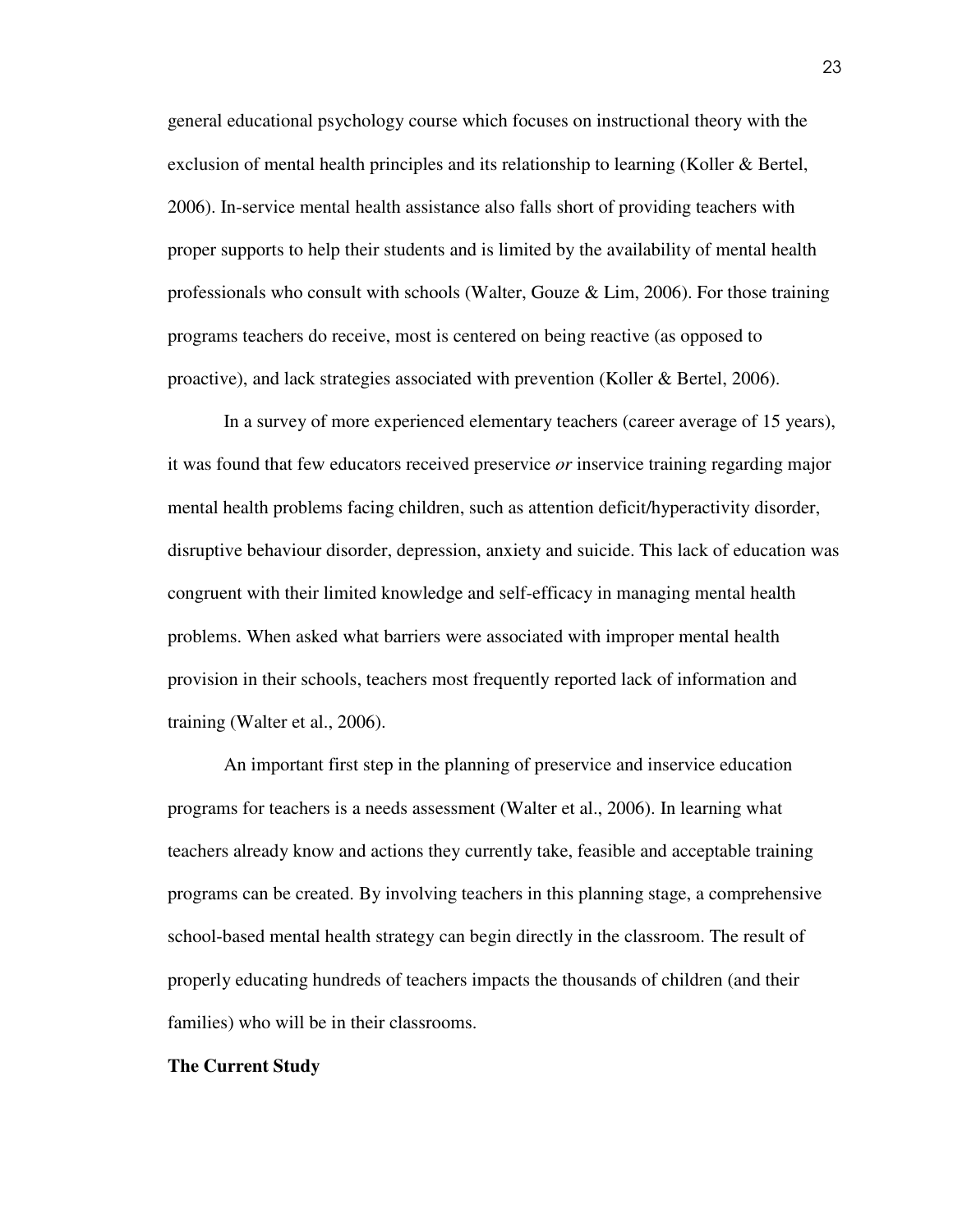It is increasingly recognized that teachers receive limited training to meet the mental health needs of the large number of students who present with clinical or subclinical symptoms. The intensity and urgency of the issue of student mental health calls for a significant shift in teacher preparation. Although some research has been carried out on the teacher's role in mental health provision, little is known about his or her perceptions of fulfilling this role. For effective teacher training to proceed, it is essential that they be an integral part in the planning of preservice and inservice programs. This study seeks to answer the following questions:

- 1. What are teachers' current levels of knowledge, awareness and comfort in dealing with mental health concerns?
- 2. What resources do teachers currently use and which would they find useful in the future in regards to managing mental health issues in their classrooms?
- 3. Are these findings influenced by demographic factors such as teaching experience, geographic location of the school (rural/urban) or grade level taught (elementary/secondary)?
- 4. What suggestions do teachers put forth regarding the improvement of student mental health?

#### **Method**

#### **Purpose**

 The purpose of this study was to analyze secondary data which reflects feedback from teachers in terms of their views and knowledge of mental health issues in their schools. The data was obtained from a previous project employed by Psychological Services and Research and Assessment Services of an Ontario school board. As a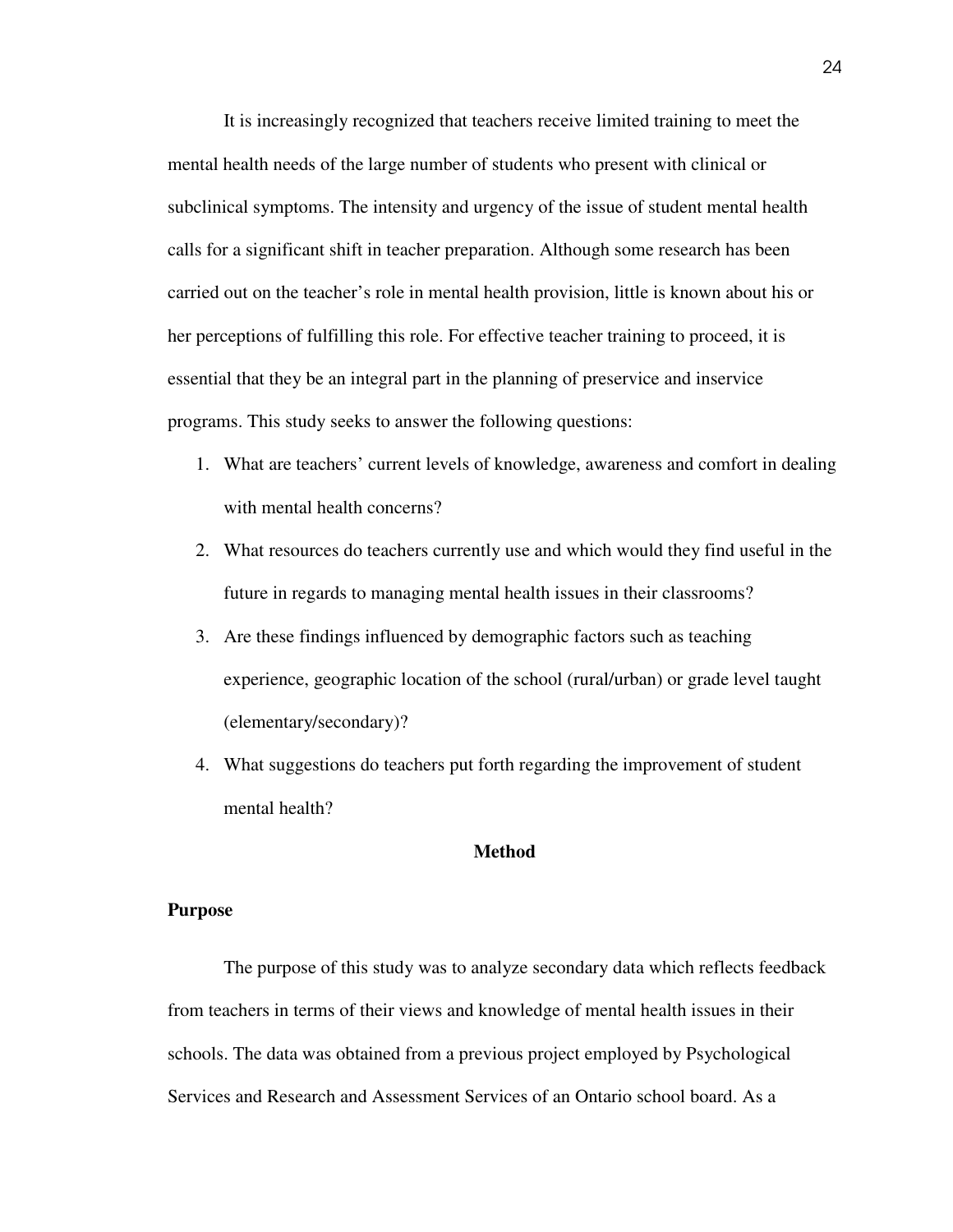collaborative process among key players in these departments, a Mental Health Literacy and Capacity Survey of Educators was created and issued to all teachers in the district to collect information about their perceptions of mental health issues in schools. This survey was designed to collect information about teachers' perceptions of mental health issues in schools rather than estimates of prevalence or severity. The current study aims to organize and analyze this data to search for useful patterns in the teachers' responses, ultimately assisting in the creation of teacher training programs regarding student mental health.

#### **Participants**

 Survey respondents were teachers from one of the largest school boards in Ontario, working in both general and special education classrooms and from all backgrounds and grade levels (Kindergarten to Grade 12). The survey yielded an 87% response rate, which represents approximately 79.5% of all teachers in the school board. Of the 3913 respondents, 30% were male and 70% were female. Teachers report having taught an average of 14.02 years (*SD*: 9.11) in an average of 3.43 different schools (*SD* = 3.29).

 Respondents were divided into two groups based on the division taught, with 58%  $(n = 2271)$  teachers in elementary only (primary, junior and intermediate grade levels: kindergarten to Grade 8) and  $32.1\%$  (n = 1256) in secondary (senior: Grades 9 to 12) only. The remaining  $9.9\%$  (n = 386) of teachers taught at both the elementary and secondary levels. For the purpose of comparing elementary and secondary teachers in subsequent analyses, the responses of teachers who taught at both levels were removed from the data. Teachers were also divided into two groups based on geographic local: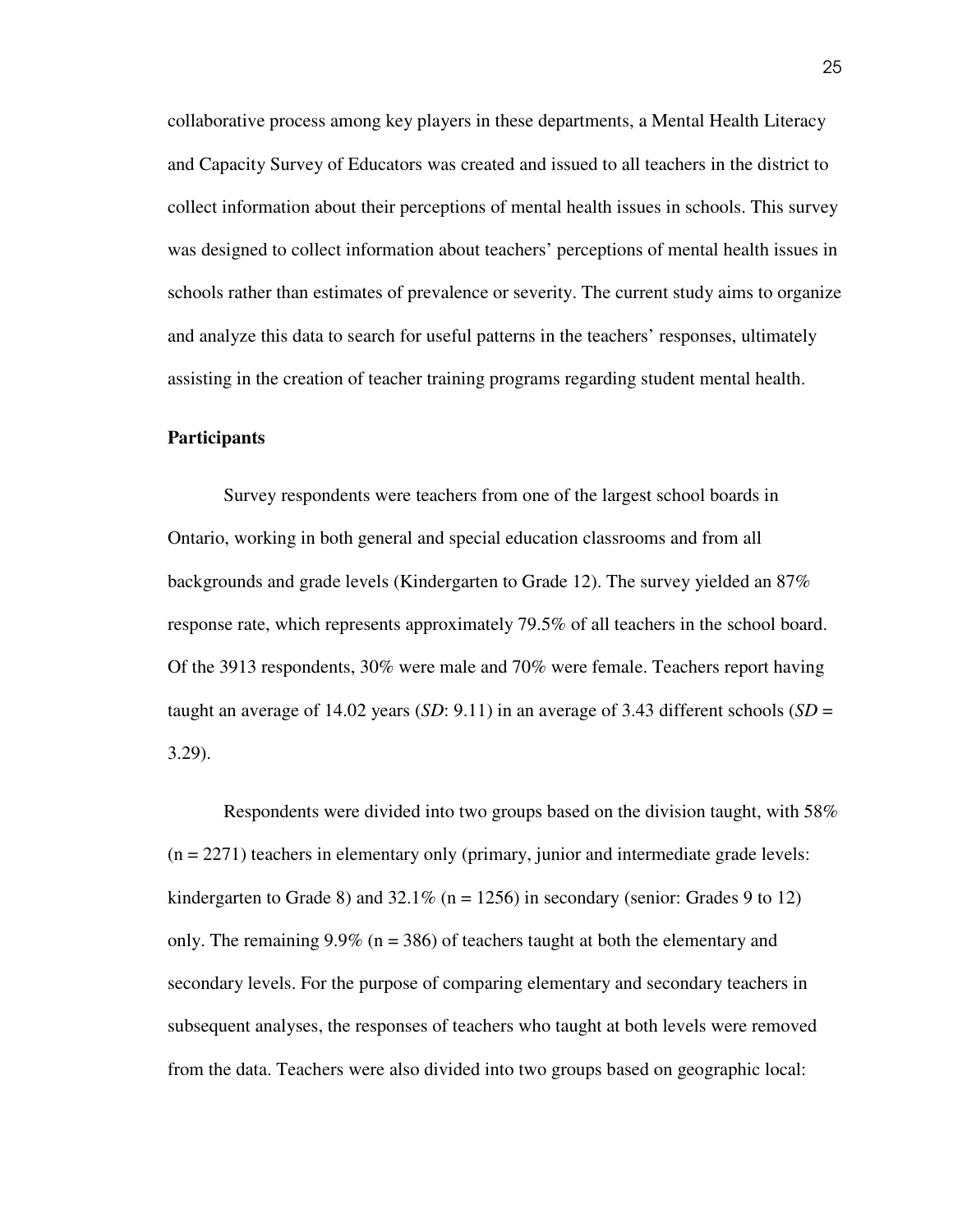teachers from rural districts accounted for  $32\%$  (n = 1251) of the respondents, while 64.8% (n = 2536) of the teachers reported working in urban settings. Refer to Table 1 for a summary of participant demographics and elementary teachers' class demographics.

#### **Materials**

 The survey used for the purpose of the current study was created, modified and endorsed by representatives of Psychological Services and Research and Assessment Services of the school board. The final version of the survey consisted of five sections (49 items) intended to help address gaps in the literature review:

1. Background information for comparison analyses of specific subgroups of teachers

2. Information about the teachers' students (for elementary only)

3. Strategies and approaches, to assess which actions teachers are currently taking

 4. Level of awareness and knowledge of student mental health and comfort levels in dealing with mental health

5. School and community supports teachers find most valuable in helping them with mental health provision

Most sections concluded with an open ended question to allow the teacher to add to the lists of items provided. Refer to Table 2 for a survey topic guide.

*Background information* collected from the teachers included gender, school district and division (grade level) at which they currently teach, years of teaching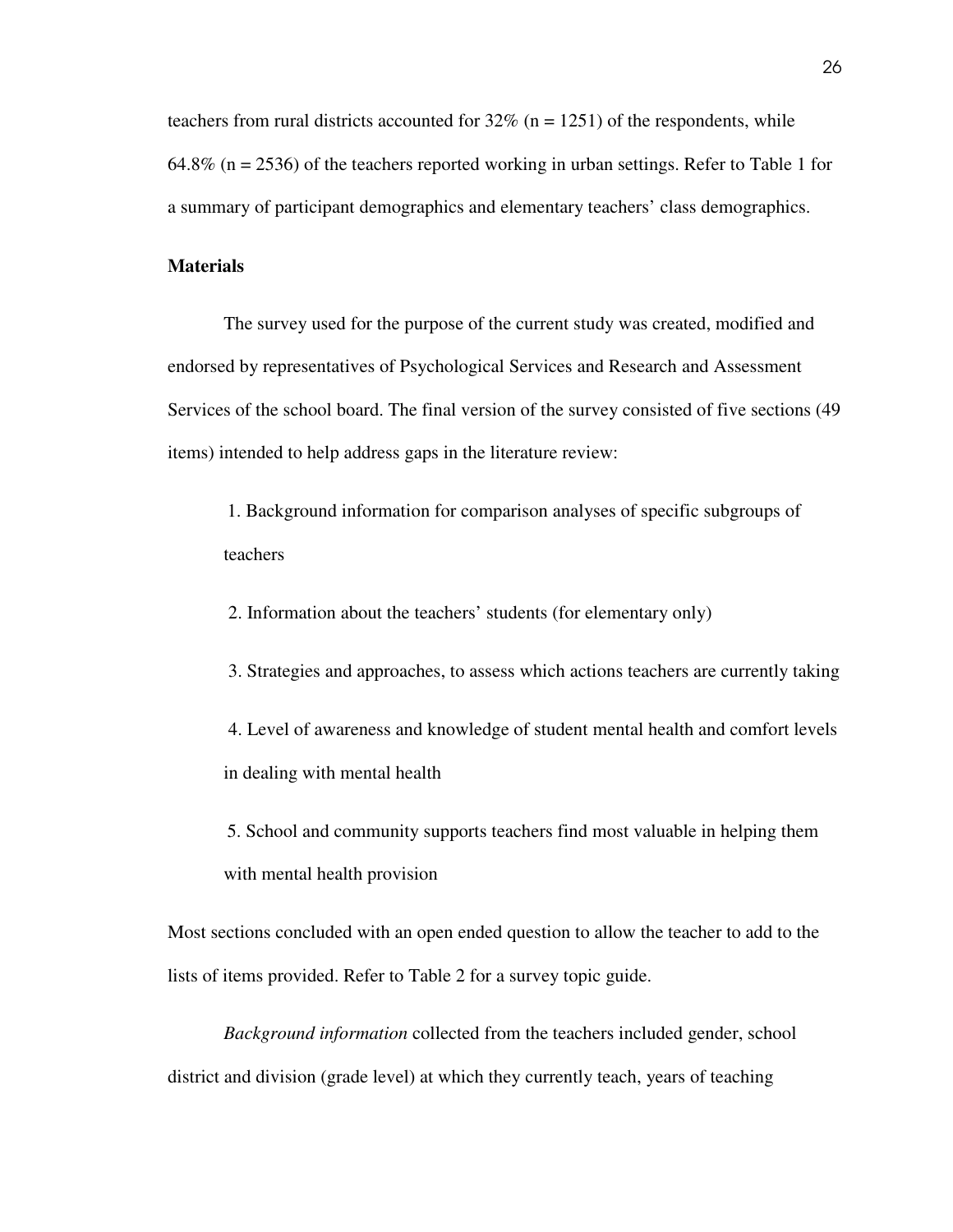## Table 1:

# *Participant Demographics and Elementary Teachers' Class Demographics*

| <b>Characteristics</b>    | Elementary  | Secondary   | Rural       | Urban       | Total       |
|---------------------------|-------------|-------------|-------------|-------------|-------------|
| Teachers $n$              | 2271        | 1256        | 1251        | 2536        | 3913        |
| Gender $n\ll 0$           |             |             |             |             |             |
| Male                      | 431(19)     | 575(46)     | 337(27)     | 786(32)     | 1145(30)    |
| Female                    | 1803(81)    | 664(54)     | 905(72)     | 1699(68)    | 26.93(70)   |
| Years Teaching $M(SD)$    | 13.95(8.87) | 14.12(9.59) | 13.39(9.39) | 14.41(8.95) | 14.02(9.11) |
| Different schools $M(SD)$ | 3.63(3.47)  | 2.95(2.99)  | 3.26(3.14)  | 3.51(3.39)  | 3.43(3.29)  |
|                           |             |             |             |             |             |
| Elementary Only $M(SD)$   |             |             |             |             |             |
| Boys in class             | 12.29(5.67) |             | 12.90(6.62) | 12.82(7.43) |             |
| Girls in class            | 11.17(5.35) |             | 11.39(5.79) | 11.42(6.63) |             |
| Students referred to      |             |             |             |             |             |
| counseling                | 2.79(3.02)  |             | 3.19(4.25)  | 2.79(2.81)  |             |
| Remaining students with   | 3.87(3.21)  |             | 3.91(3.85)  | 4.06(3.32)  |             |
| mental health issues      |             |             |             |             |             |

# *Teacher Demographics*

*Note: Percentages and frequencies may not add up to total amounts due to rounding error or incompleteness of data*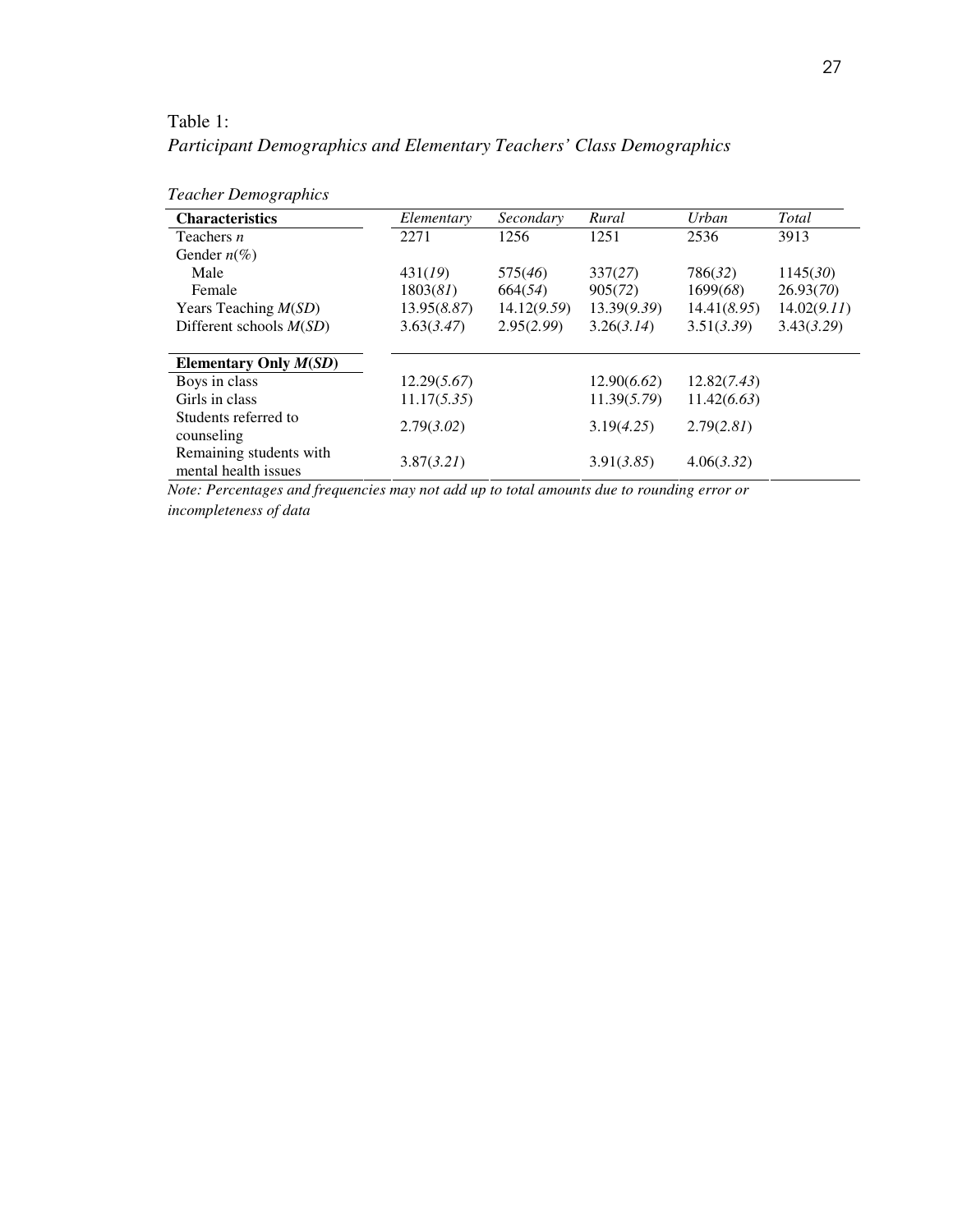### Table 2:

# *Survey Topic Guide*

| Section                                                                                                                                                                                                                                                                                                                                                                                                                                         | Scale                                                                                                                                                                                              | Sample Question                                                                                                                                                                                                                                                                                                                                                               |
|-------------------------------------------------------------------------------------------------------------------------------------------------------------------------------------------------------------------------------------------------------------------------------------------------------------------------------------------------------------------------------------------------------------------------------------------------|----------------------------------------------------------------------------------------------------------------------------------------------------------------------------------------------------|-------------------------------------------------------------------------------------------------------------------------------------------------------------------------------------------------------------------------------------------------------------------------------------------------------------------------------------------------------------------------------|
| <b>Background Information</b><br>Gender<br><b>District</b><br>Grade Level<br>Length of Teaching Career<br>Number of Schools in Career                                                                                                                                                                                                                                                                                                           | Check all that apply<br><b>Provide Numbers</b>                                                                                                                                                     | How long have you been<br>teaching (including this year)?                                                                                                                                                                                                                                                                                                                     |
| Information about your Students<br>How many boys/girls.<br>Students with mental health<br>issues.                                                                                                                                                                                                                                                                                                                                               | <b>Provide Numbers</b>                                                                                                                                                                             | How many of your students<br>have been referred to PDT or<br>to Board Counseling services<br>this year due to significant<br>emotional or behavioural<br>issues?                                                                                                                                                                                                              |
| Strategies and Approaches<br>Describe the issues.<br>Actions taken in dealing with<br>issues.                                                                                                                                                                                                                                                                                                                                                   | Check all that apply<br>Open ended                                                                                                                                                                 | What actions did you take?<br>(Check all that apply)<br>I met with the parents to get a<br>better understanding of the<br>student's needs and home<br>situation.                                                                                                                                                                                                              |
| Awareness (A), Knowledge (K),<br>Comfort $(C)$<br>Awareness of range of mental health<br>issues, risk factors and causes,<br>treatments, community services, and<br>steps to access services.<br>Knowledge of signs/symptoms,<br>appropriate actions to take, mental<br>health legislation, school services and<br>resources.<br>Comfort in talking with students and<br>parents about mental health,<br>providing support, accessing services. | 5 point scale:<br>1 - Not at all aware/<br>knowledgeable/<br>comfortable<br>3 - Somewhat aware/<br>knowledgeable/<br>comfortable<br>5 - Very aware/<br>knowledgeable/<br>comfortable<br>Open ended | Rate your awareness on each<br>of the following:<br>The risk factors and causes of<br>student mental health issues.<br>Rate your knowledge on each<br>of the following:<br>About legislation related to<br>mental health issues<br>(confidentiality, consent to<br>treatment etc.)<br>Rate your comfort level with<br>each of the following:<br>Providing support to students |
| Supports<br>Importance of each support in<br>helping teachers deal with<br>mental health.<br>Importance of addressing<br>specific student mental health<br>issues.                                                                                                                                                                                                                                                                              | 5 point scale:<br>1 - Not important<br>5 - Very important<br>Open ended                                                                                                                            | with mental health issues<br>Rate how important you<br>consider the following:<br>3 - Somewhat important Greater access to specialized<br>mental health consultations<br>within schools.<br>How important are the<br>following issues to address?<br>Anxiety, Stress, Bullying,<br>Depression                                                                                 |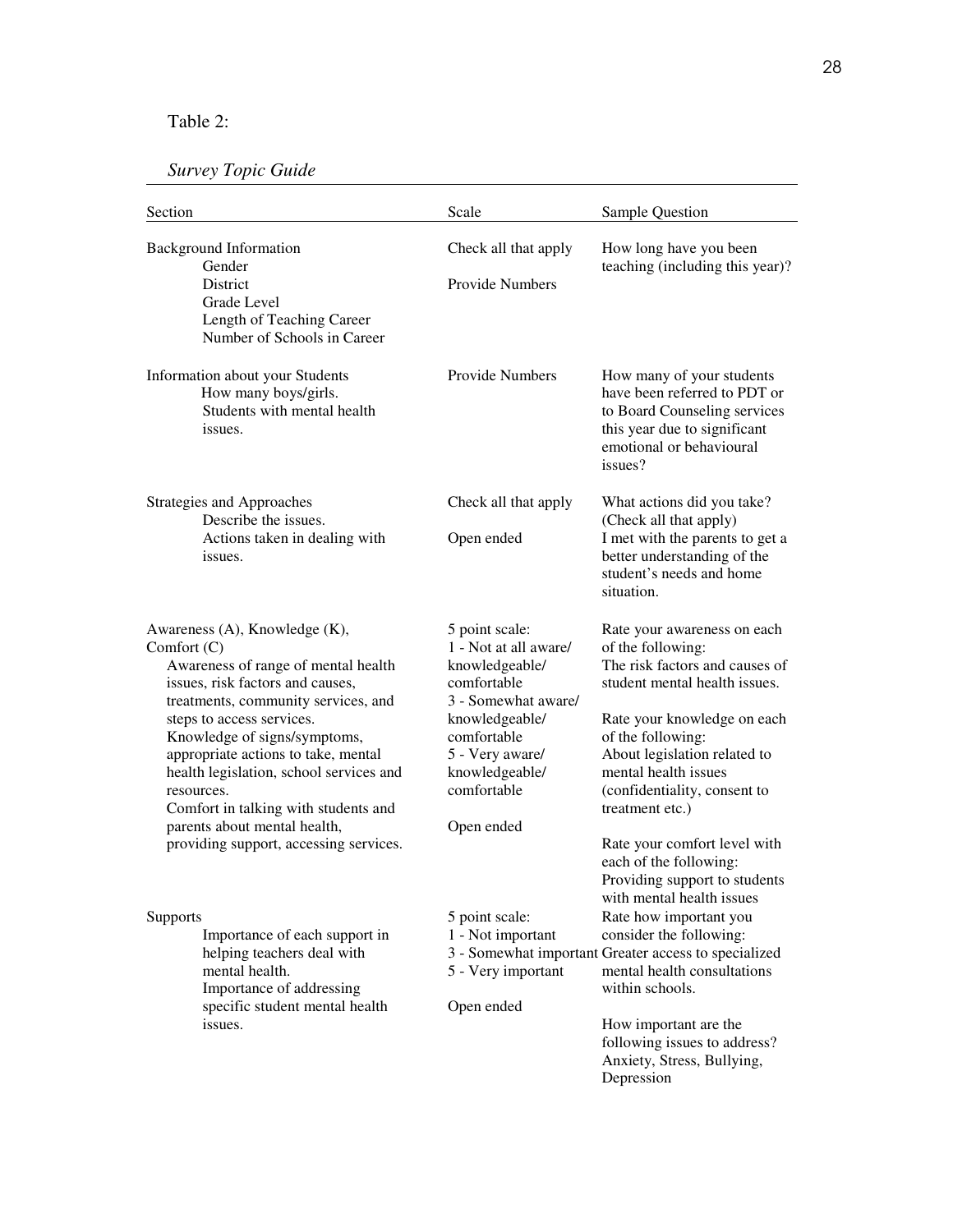experience and number of schools they had taught in. Next, elementary teachers only were asked to report the number of boys and girls in their classrooms, how many students they had referred for counseling services, and how many remaining students they believed to have emotional or behaviour issues.

*Strategies used to cope with children's mental health problems*. Strategies and approaches that teachers currently use were assessed by asking the teacher to think of a recent time when they had a student with a significant emotional or behavioural issue and to "check all that apply" from lists of potential problems the student could have demonstrated and actions the teacher took to deal with these problems.

*Awareness, knowledge, and comfort* with respect to children's mental health. This was assessed by having teachers rate themselves, using 5 point Likert scales (e.g. (1) not knowledgeable, to (5) very knowledgeable), on several questions related to children's mental health. To determine a measure of internal consistency, Cronbach's alpha  $(\alpha)$  was calculated for each subset of Likert scale questions. The survey sections 'awareness' (5 items), 'knowledge' (4 items) and 'comfort' (4 items) had acceptable internal consistency (.892, .853 and .879, respectively).

*Knowledge of supports and the importance of addressing mental health in schools*. Again, using a 5 point Likert scale, teachers were asked to rate the importance of specific mental health supports (e.g. professional development, staffing, resources) in helping them deal with student mental health, with higher scores indicating more importance ( $\alpha$  = .918, 11 items). A final set of Likert scale questions was created to collect information on teachers' perceptions of how important specific emotional and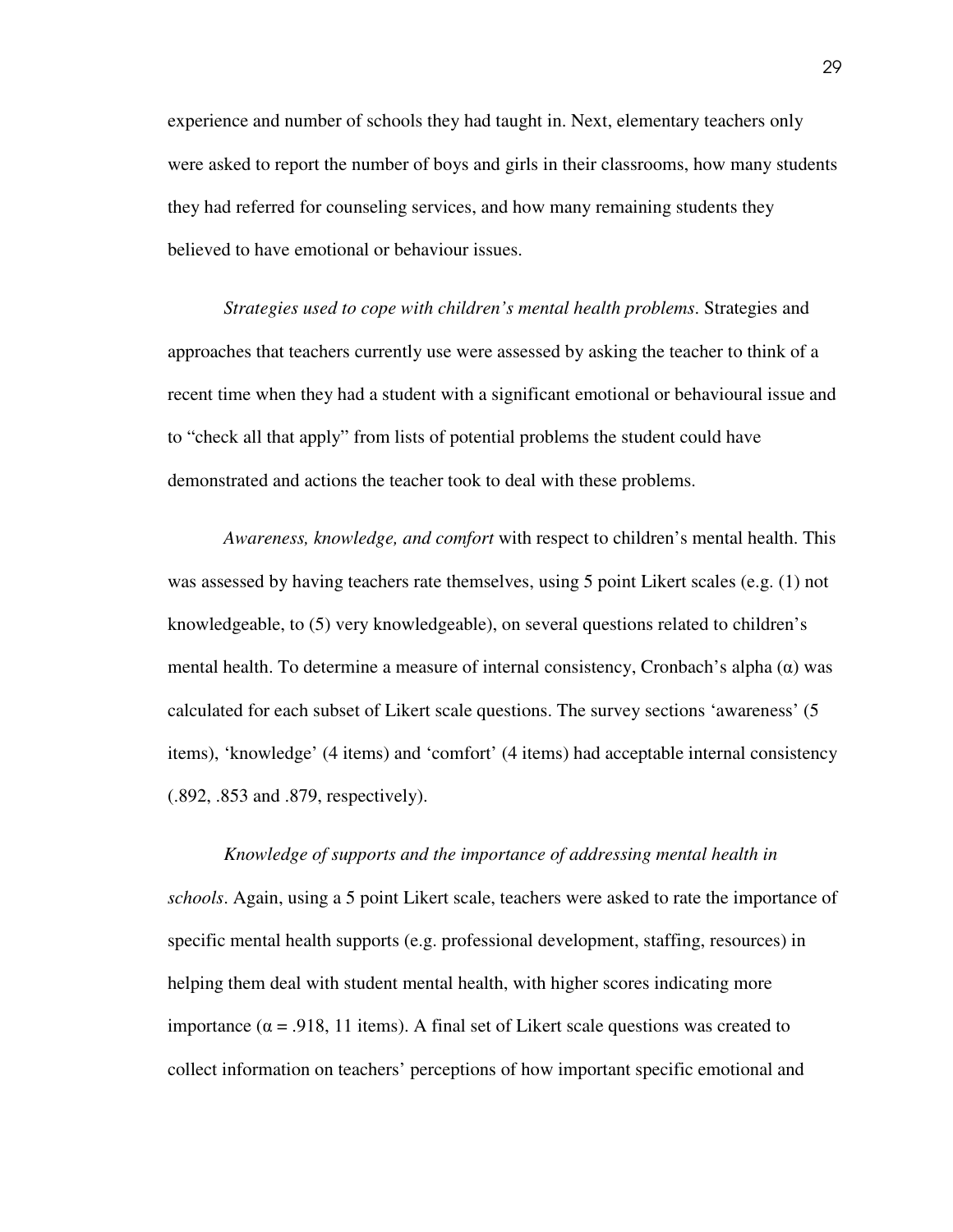behaviour issues are to address in schools (e.g. anxiety, stress, bullying etc.), with higher scores indicating more importance ( $\alpha$  = .912, 9 items)

The final item was a short response question intended to collect teachers' opinions and ideas about actions or supports which are important in addressing good mental health in schools. A total of 1185 teachers (30.28%) provided written comments.

### **Procedure**

 In April 2010, a hardcopy of the Mental Health Survey was delivered to all teachers in the school district during a professional activity day. Teachers were informed that the purpose of the survey was to aide in the development of a strategic plan to address mental health issues in schools. Anonymity and confidentiality were maintained throughout the collection process. Surveys were completed, collected by individual schools, and forwarded to Research and Assessment services for electronic scanning. All questions, with the exception of open-ended responses, were coded into an SPSS file. A preliminary descriptive report of the quantitative findings was prepared by Research and Assessment in May 2011.

 In July 2012, the data from the initial project was obtained by the current researcher for further analyses. The data consists of an SPSS file with coded responses, and scanned copies of each survey for analyses of the open-ended responses. Confidentiality was maintained by the Research and Assessment Department by the removal of any staff or student names mentioned in the completed surveys.

Acknowledging that the researcher's own biases (i.e. personal matters that make it difficult to be objective) and expectations (i.e. beliefs that emerge from reading relevant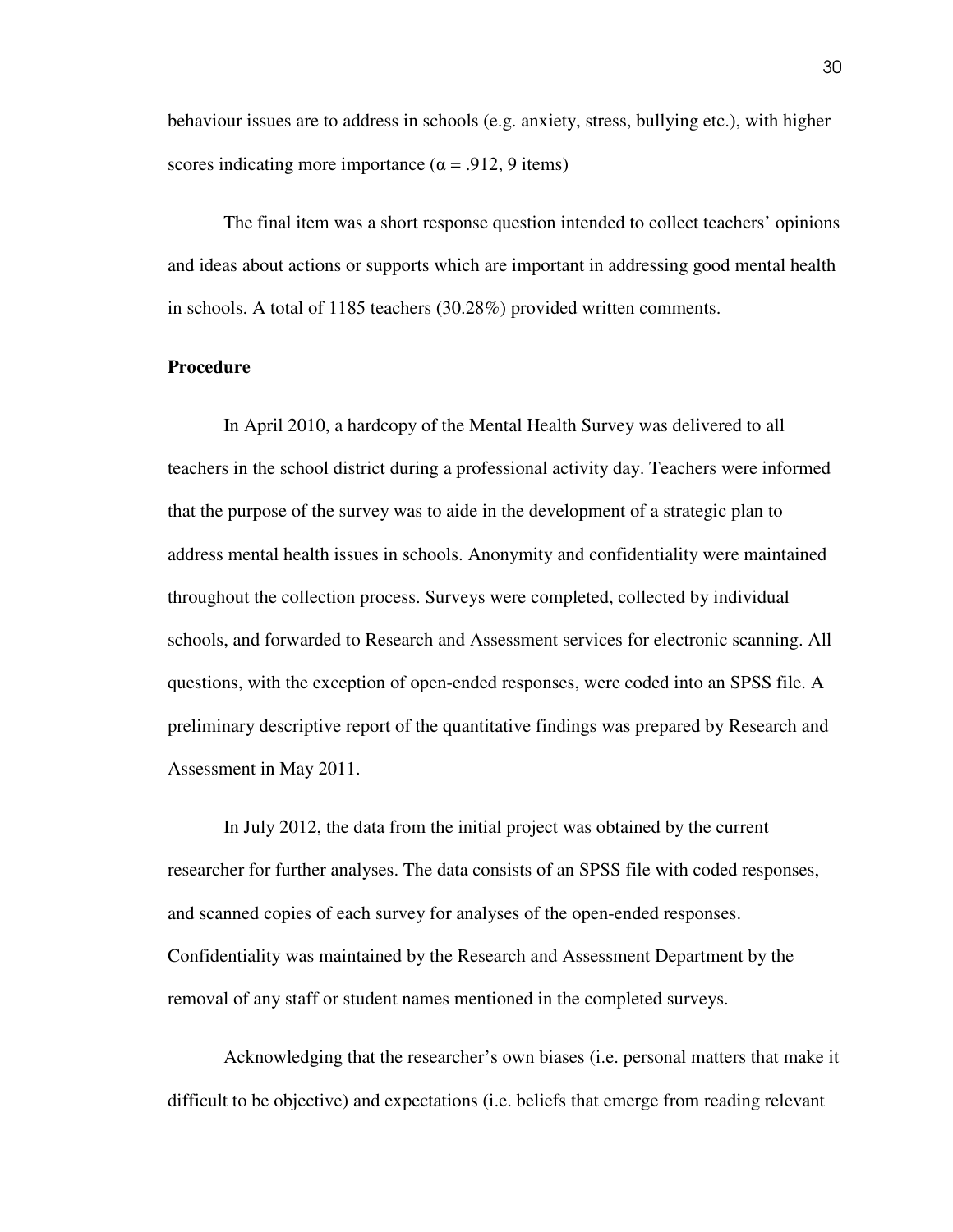literature) are unable to be completely removed from qualitative analysis of teacher responses (Yeh & Inman, 2007), a second reader coded a sample of responses to check for inter-rater consistency. In doing this, all short answer responses were anonymized by separating the transcribed versions from the original surveys. Then, each response was assigned an arbitrary number. A random sample of 100 were chosen for coding by both the author and the second reader, independently. Using the Kappa statistic, an interrater reliability analysis was performed to determine consistency among the two raters.

### **Results**

#### **Awareness, Knowledge and Comfort Levels**

Teachers were asked, on a 5 point Likert scale  $((1)$  not at all to  $(5)$  very), to rate their own levels of awareness surrounding student mental health, knowledge of student mental health and comfort in dealing with student mental health (Figure 1). Teachers reported being most aware of the range of mental health issues children and youth experience in school years ( $M = 3.60$ ,  $SD = .89$ ), and least aware of the steps necessary to access local community services for mental health issues ( $M = 2.77$ ,  $SD = 1.02$ ). The mean ratings of teachers' own awareness of risk factors and causes associated with mental health ( $M = 3.45$ ,  $SD = .90$ ), types of treatments ( $M = 3.14$ ,  $SD = .91$ ) and local community services  $(M = 2.90, SD = 1.02)$  fell in-between, close to the midpoint of the Likert scale. Teachers were most knowledgeable about the signs and symptoms of student mental health ( $M = 3.26$ ,  $SD = 8.6$ ) and least knowledgeable about legislation related to mental health issues ( $M = 2.75$ ,  $SD = 1.07$ ). Knowledge about the appropriate actions to take and school system services ( $M = 3.16$ ,  $SD = .89$ ;  $M = 3.02$ ,  $SD = .97$ , respectively)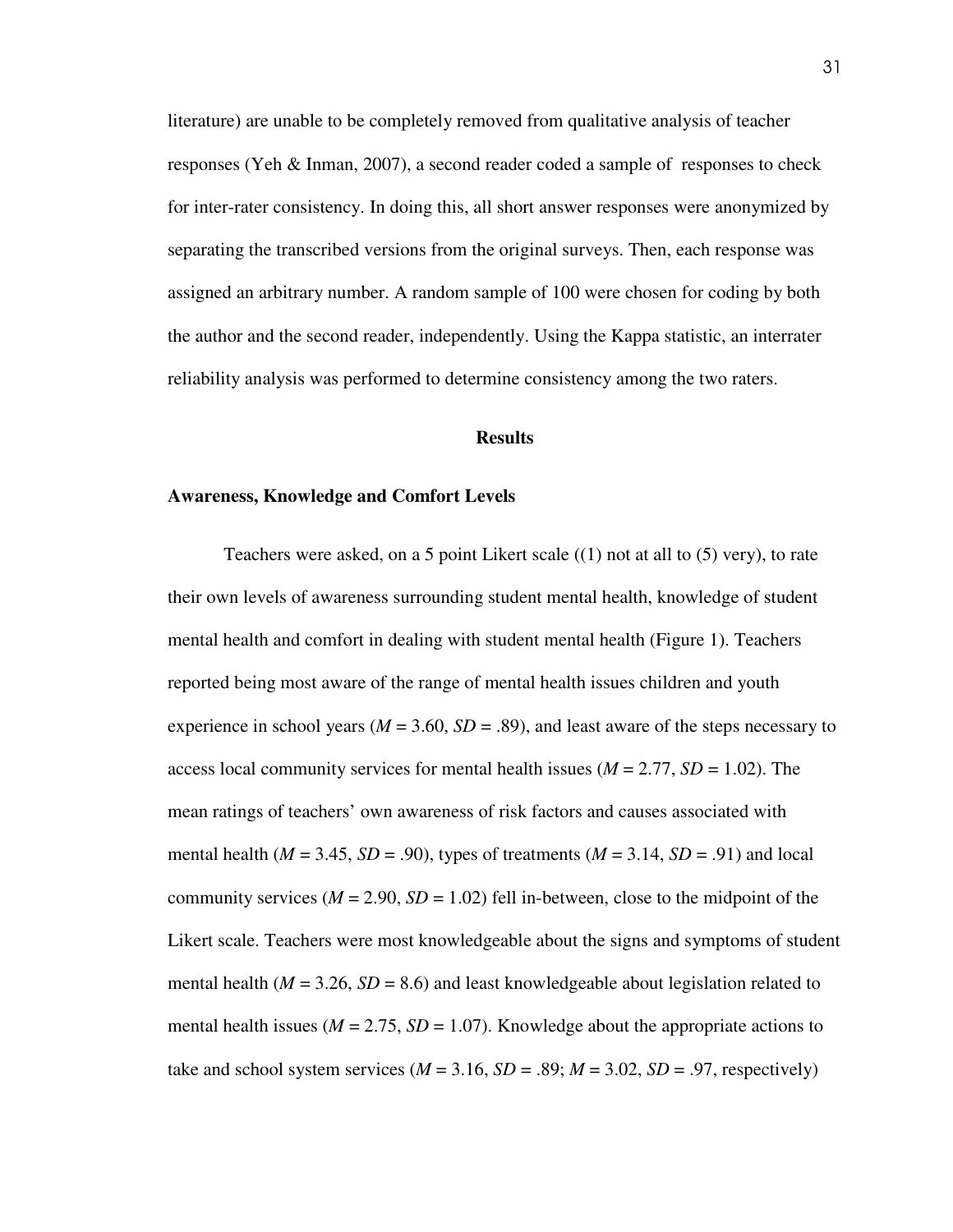

*Figure 1*: Mean Ratings of Awareness, Knowledge and Comfort in Student Mental Health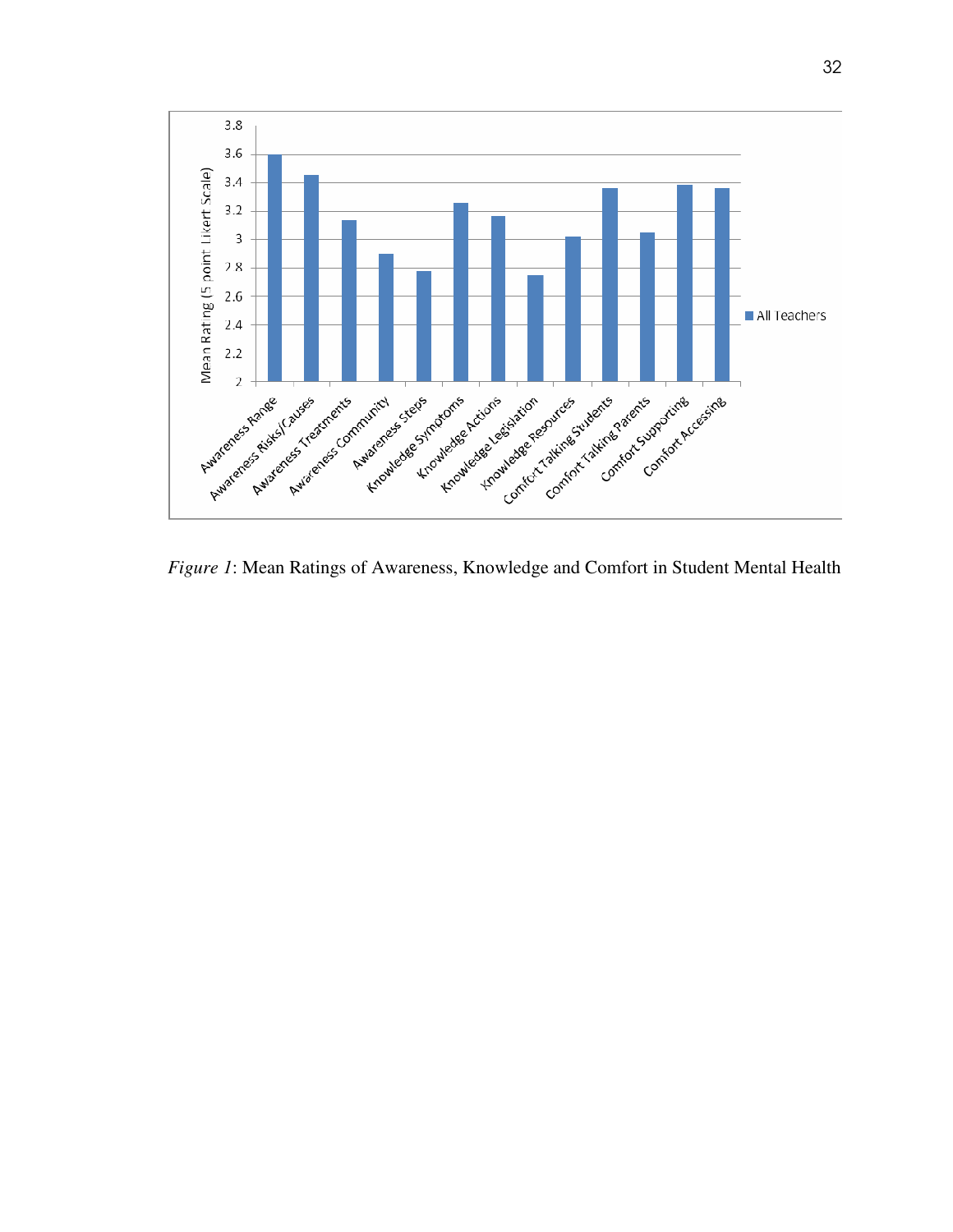hovered just above the midline, 'somewhat knowledgeable'. Teachers' mean ratings of their comfort levels in talking with students about mental health  $(M = 3.36, SD = 1.12)$ , providing support to students ( $M = 3.38$ ,  $SD = 1.06$ ), and accessing school and system services for students with mental health issues ( $M = 3.36$ ,  $SD = 1.06$ ) were approximately equal. However, teachers' comfort levels in talking with parents about their child's mental health were, on average, lower  $(M = 3.05, SD = 1.15)$ .

### **Actions Currently Taken**

 Teachers were asked to think of a recent time when they had a student with a significant emotional or behavioural problem and to "check all that apply" from a list of actions they took in dealing with this situation (Figure 2). Teachers were most likely to change the way they interacted with the student in order to "reach" the child more effectively ( $n = 2978, 76.1\%$ ) and listen to what the child had to say about his or her problem and provide empathic support (n = 2791, 71.3%). Many teachers also reported discussing the student's issues with a vice-principal or principal ( $n = 2667, 68.2\%$ ) and discussing the student's issues with a social worker, counselor or other psychological staff member ( $n = 2509, 64\%$ ).

 Approximately half of teachers reported that they met with the parents to get a better understanding of the student's needs and home environment ( $n = 2149, 54.9\%$ ), implemented a proactive plan to support the student's behavioural needs ( $n = 1942$ , 49.6%) and developed a collaborative plan with the student ( $n = 1895, 48.4\%$ ). Teachers were less likely to report attending a workshop relevant to the student's needs (n  $= 390, 10\%$ ), consulting on-line resources (n = 626, 16%), using restorative practices to deal with the student's specific behavioural issues ( $n = 626$ , 16%), and contacting the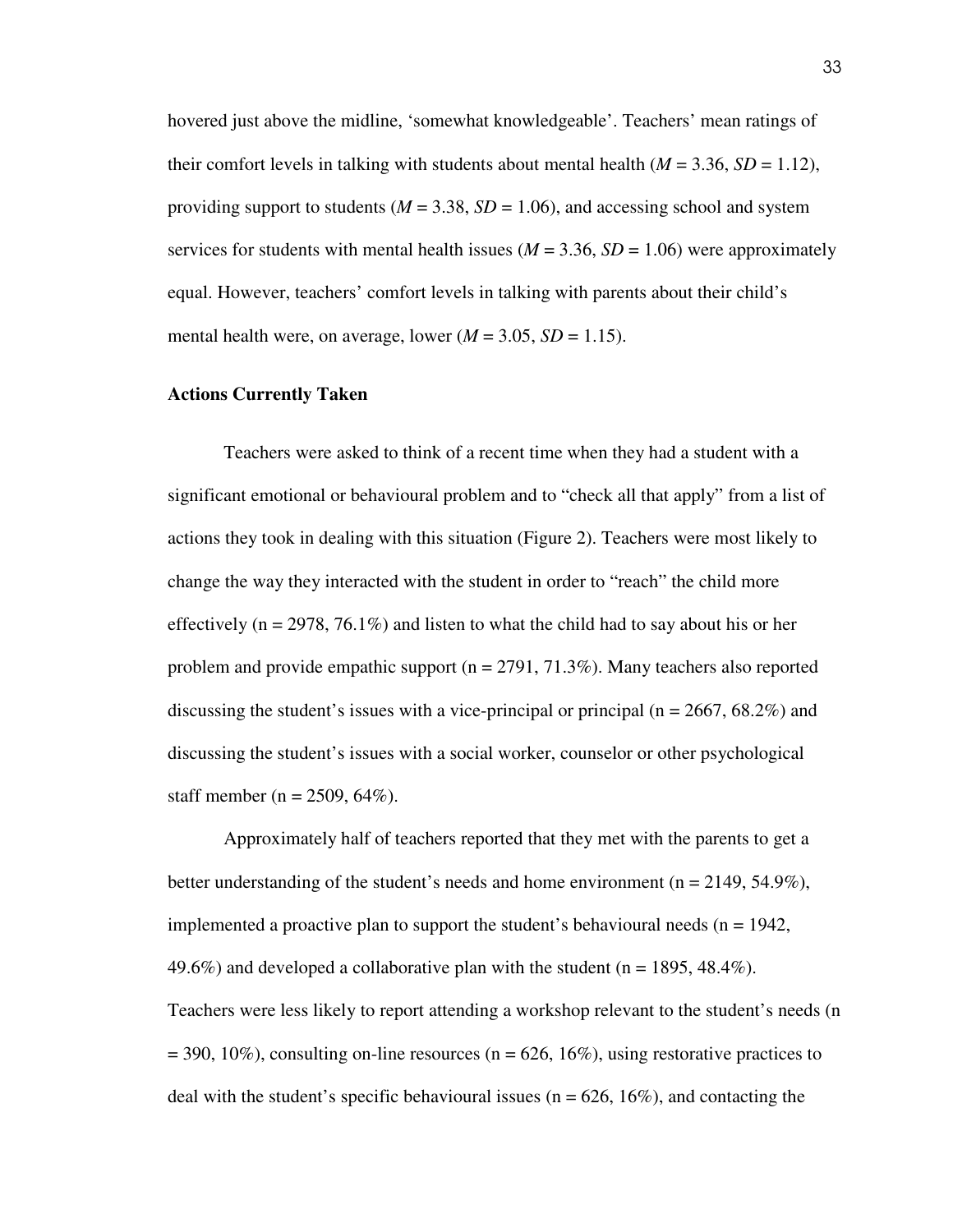

*Figure 2*: Percentage of Teachers who Reported Taking Action towards Student Mental Health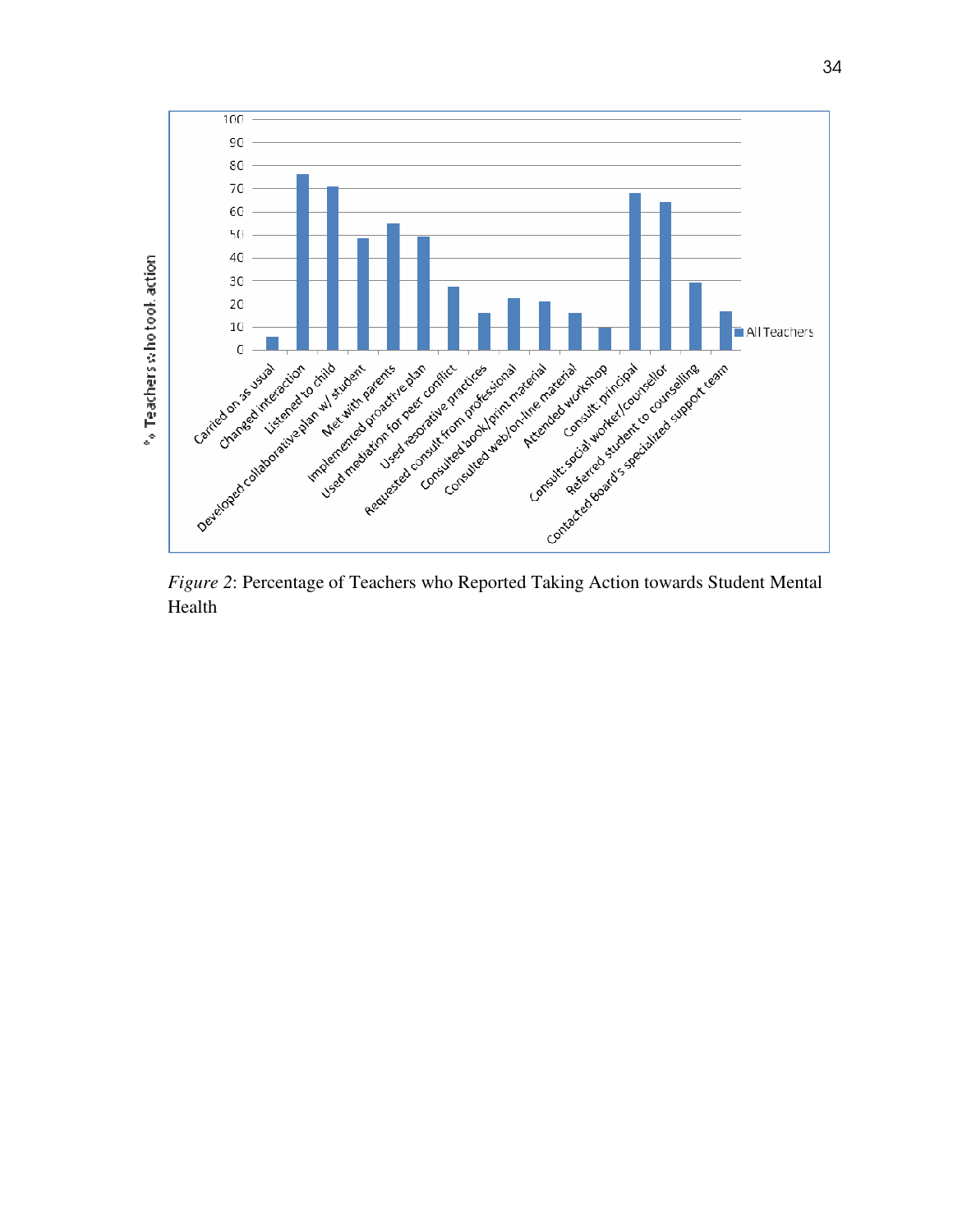board's specialized behavioural services ( $n = 665$ , 17%). Teachers were least likely to report that they carried on as usual and the issue went away ( $n = 221, 5.6\%$ ).

### **Importance of Mental Health Supports**

 Teachers rated a list of mental health supports, on a scale of 1 (not important) to 5 (very important), in terms of the importance of each one in helping them deal with students' emotional and behavioural issues in the future (Figure 3). The highest mean ratings were for more availability of support staff  $(M = 4.25, SD = .88)$ , better preparation in teacher training ( $M = 4.20$ ,  $SD = .88$ ), more in-school support from school teams ( $M =$ 4.16,  $SD = .90$ ) and easier access to community based agencies and resources ( $M = 4.09$ ,  $SD = .90$ ). More workshops in schools on mental health ( $M = 3.98$ ,  $SD = .97$ ), access to peer support and mentoring (*M* = 3.83, *SD* = .97) and availability of telephone support (*M*  $= 3.81, SD = 1.00$ ) were rated just under a four. The three supports rated the least important were increased access to web based resources  $(M = 3.49, SD = 1.06)$ , more availability of print/how-to materials  $(M = 3.26, SD = 1.12)$ , and more availability of  $videoS/DVD's (M = 3.23, SD = 1.13).$ 

#### **Factor Analyses**

 For two sections of the survey (Actions Currently Taken and Importance of Supports), a exploratory principle components analysis was performed to test if these scales could be reduced to meaningful factors to aide in the interpretation of teachers' responses. The following section lists the statistics and interpretation of these statistics in this decision to factorize each scale:

#### **Actions Currently Taken**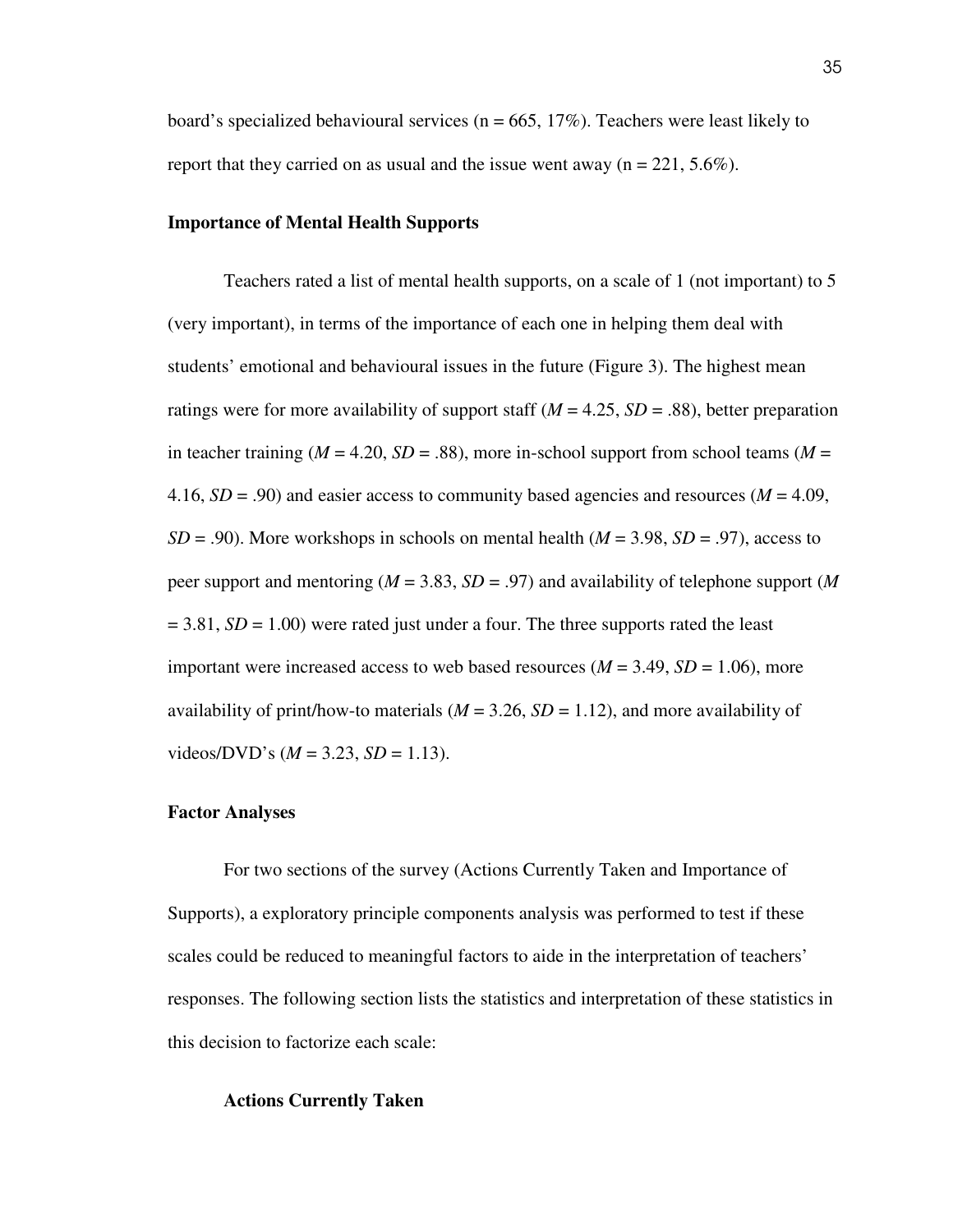

*Figure 3*: Teachers' Mean Ratings of the Importance of Mental Health Supports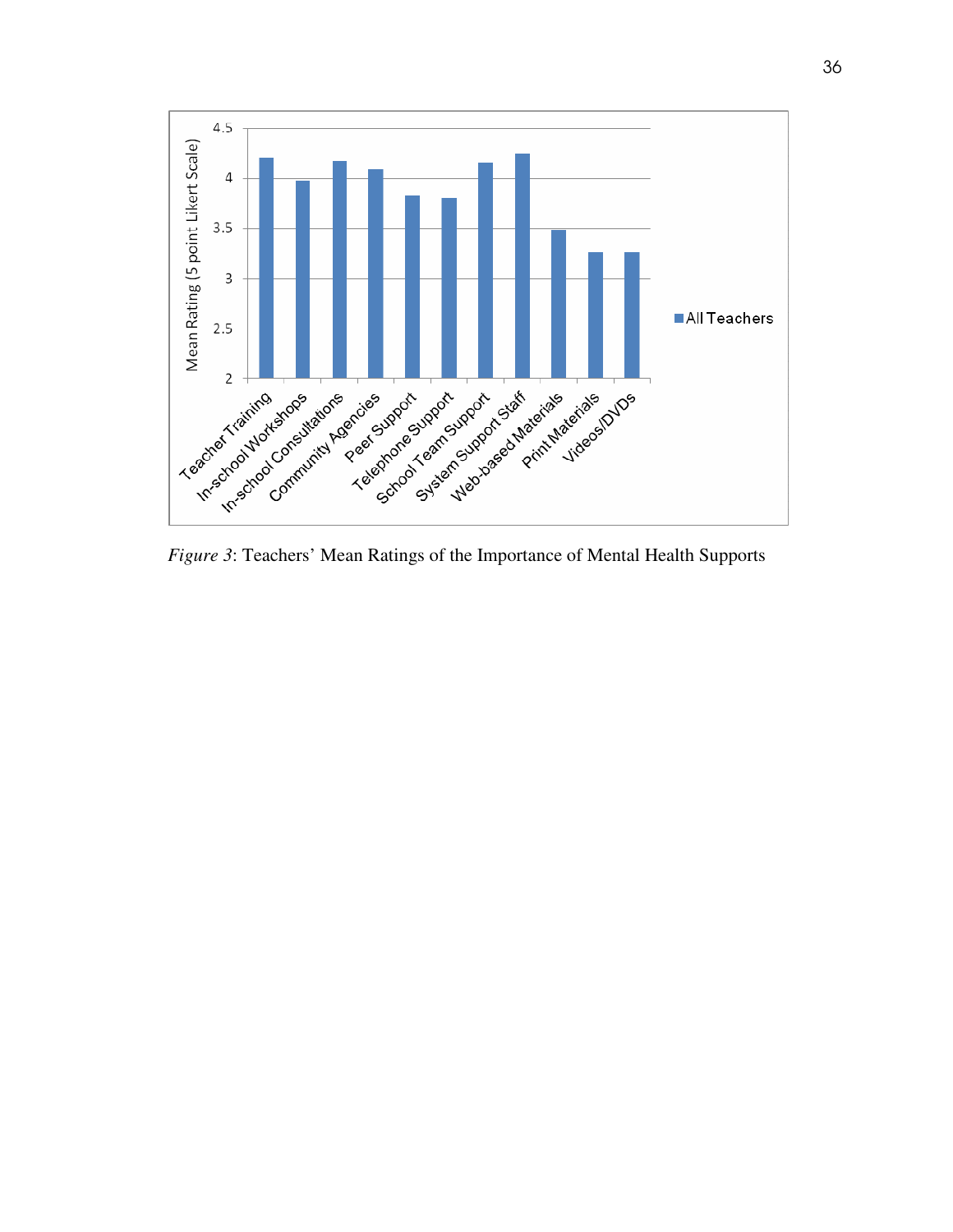For the 16 actions listed on the survey which teachers reported either taking or not taking during a recent time they had a student with an emotional or behavioural issue, it was of interest to test if these items meaningfully grouped together into distinct categories. Initially, the factorability of the 16 actions was assessed. Ten of the 16 items correlated at least .3 with one other item. However, the item "I carried on as usual and issue went away or the student moved" correlated close to 0 with all other items, so it was removed from the factor analysis (Table 3). Secondly, the Kaiser-Meyer-Olkin measure of sampling adequacy was .870, above the recommended value of .6, and Bartlett's test of sphericity was significant,  $\chi^2(120) = 9358.89$ ,  $p < .000$ . Finally, communalities were all over .3, with the exception of 11a, 11g ("I used mediation to help the student deal with peer conflict") and 11h ("I used restorative practices to deal with the student's specific behavior issues). For this reason, 11g and 11h were removed from the factor analysis, along with 11a. Given these indicators, the factor analysis was deemed suitable for 13 of the 16 actions listed on the survey.

 Principal components analysis was used because the primary goal was to combine composite scores based on the identification of underlying factors. With the removal of 11a, 11g and 11h, Kaiser-Meyer-Olkin's measure of sampling adequacy was .855 and Bartlett's test of sphericity was significant,  $\chi^2(78) = 8227.57$ ,  $p < .000$ . Initial eigenvalues showed that three factors explained 45.88% (approximately 28%, 9% and 9%, respectively) of the variance. Other factors did not reach an eigenvalue of 1, and were therefore not included in the analysis.

 To provide a more parsimonious description of the components, Varimax rotation with Kaiser normalization was employed. All variables loaded over .4 on at least one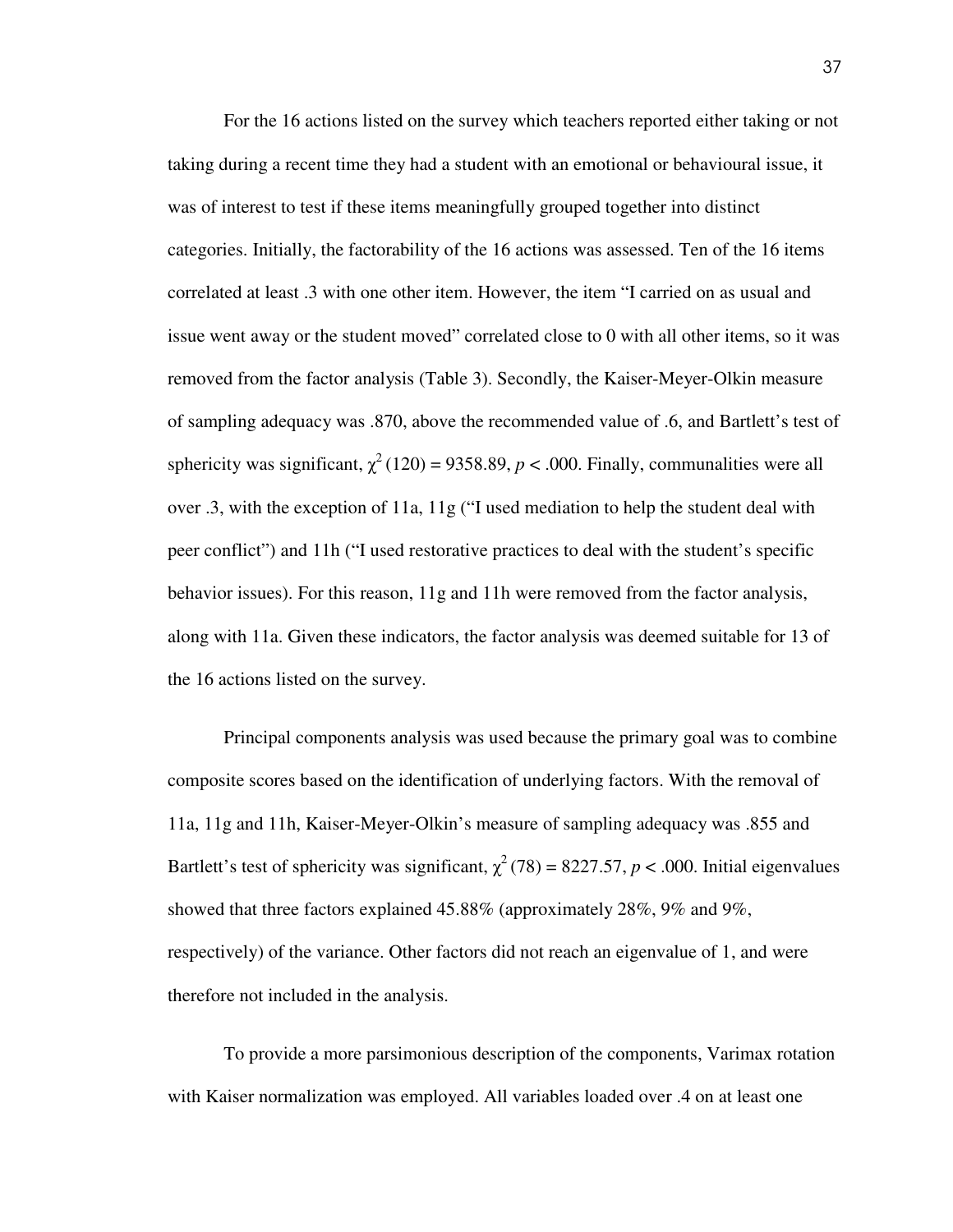| Table 3                                                                                |  |
|----------------------------------------------------------------------------------------|--|
| Correlation Matrix for Actions Taken by Teachers in Dealing with Student Mental Health |  |

|                                                                                                                             | Action     |                 |                      |       |      |      |      |                 |      |      |      |            |                 |      |            |                 |
|-----------------------------------------------------------------------------------------------------------------------------|------------|-----------------|----------------------|-------|------|------|------|-----------------|------|------|------|------------|-----------------|------|------------|-----------------|
| Action (Q11)                                                                                                                | <b>11a</b> | 11 <sub>b</sub> | 11c                  | 11d   | 11e  | 11f  | 11g  | 11 <sub>h</sub> | 11i  | 11i  | 11k  | <b>11l</b> | 11 <sub>m</sub> | 11n  | <b>110</b> | 11 <sub>p</sub> |
| a) Carried on as usual and the issue went away                                                                              |            | .022            | .018                 | .024  | .001 | 0.16 | .050 | .041            | .012 | .027 | .038 | .041       | .015            | .000 | .001       | .001            |
| b) I changed the way I interacted with this student                                                                         | .022       |                 | .185                 | .163  | 1.58 | .201 | .150 | .116            | .076 | .168 | .127 | .085       | .167            | .161 | .114       | .098            |
| c) I listened to what the child/provided empathetic<br>support                                                              | .018       | .185            |                      | .263  | .130 | .172 | .209 | .122            | .148 | .136 | .130 | .082       | .150            | .171 | .134       | .079            |
| d) I developed a collaborative plan with the student                                                                        | .024       | .163            | .263                 |       | .242 | .339 | .199 | .175            | .192 | .207 | .161 | .134       | .175            | .195 | .197       | .156            |
| e) I met with the parents                                                                                                   | .001       | .158            | .130                 | .242  |      | .343 | .193 | .143            | .219 | .268 | .210 | .192       | .302            | .298 | .368       | .284            |
| f) I implemented a proactive plan                                                                                           | .016       | .201            | .172                 | .339  | .343 |      | .197 | $.22^{\circ}$   | .229 | .269 | .214 | .204       | .248            | .260 | .296       | .249            |
| g) I used mediation to help the student deal with peer<br>conflict                                                          | .050       | .150            | .209                 | .199  | .193 | .197 |      | .235            | .160 | .219 | .188 | .129       | .201            | .178 | .198       | .190            |
| h) I used restorative practices                                                                                             | .041       | .116            | .122                 | .175  | .143 | .221 | .235 |                 | .171 | .217 | .172 | .224       | .127            | .141 | .181       | .145            |
| i) I requested consultation from a mental health<br>professional                                                            | .012       | .076            | .148                 | .192  | .219 | .229 | .160 | .171            |      | .247 | .257 | .191       | .224            | .302 | .392       | .235            |
| j) I consulted book/print material                                                                                          | .027       | .168            | .136                 | .207  | .268 | .269 | .219 | .217            | .247 |      | .495 | .285       | .186            | .217 | .251       | .210            |
| k) I consulted web/on-line resources                                                                                        | .038       | .127            | .130                 | . 161 | .210 | .214 | .188 | .172            | .257 | .495 |      | .239       | .164            | .193 | .220       | .161            |
| l) I attended a "best-practice" workshop                                                                                    | .041       | .085            | .082                 | .134  | .192 | .204 | .129 | .224            | .191 | .285 | .239 |            | .106            | .136 | .151       | .154            |
| m) I discussed the student's issues with Principal                                                                          | 0.15       | .167            | .150                 | .175  | .302 | .248 | .201 | .127            | .224 | .186 | .164 | .106       |                 | .307 | .297       | .213            |
| n) I discussed the student's issues with psychological<br>staff                                                             | .000       | .161            | .171                 | .195  | .298 | .260 | .178 | .141            | .302 | .217 | .193 | .136       | .307            |      | .335       | .229            |
| o) I referred the student to PDT or Board counselling<br>services                                                           | .001       | .114            | .134                 | .197  | .368 | .296 | .198 | .181            | .392 | .251 | .220 | .151       | .297            | .335 |            | .401            |
| p) I contacted the board's specialized services<br>$\cdot$ $\cdot$ $\cdot$ $\cdot$<br>$-4.4$ $-4.4$ $-$<br>1.4.41<br>$\sim$ | .001       | .098            | .079<br>$\mathbf{I}$ | .156  | .284 | .249 | .190 | .145            | .235 | .210 | .161 | .154       | .213            | .229 | .401       |                 |

*Note:* 11a, 11g and 11h were removed from principal component analysis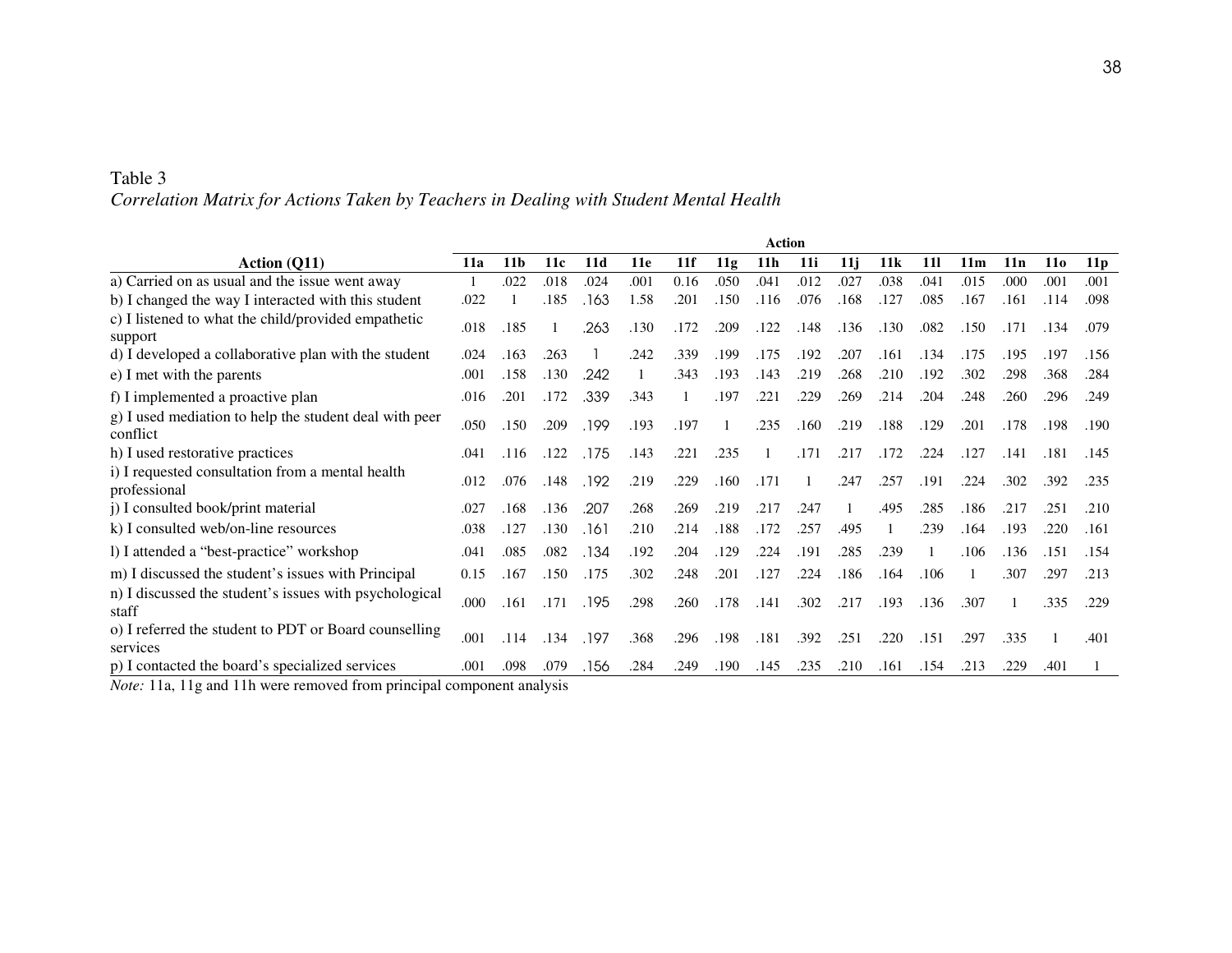factor (Table 4), and were retained as part of that factor. Internal consistency was examined for each of the 3 retained components using Cronbach's alpha. Alphas were moderate for the first component, labeled "Institutional Practices" (7 items and an alpha of .71) and the second component, labeled "Research" (3 items and an alpha of .61). The final factor, labeled "Child Approaches" had a low measure of internal consistency, with 4 items and an alpha of .46. No substantial improvements in the alphas could be achieved by removing any items. Composite scores were created for the 3 factors (institutional practices, research and child approaches) based on their primary loadings on each factor for those variables with a loading over .4. However, 11f was composited into both institutional practices and child approaches, as it loaded similarly on both and increased the internal consistency of each factor. Higher scores indicated the teacher reported taking more of these types of actions. Although Varimax rotation was used, the scales were moderately correlated with each other: .436 for institutional and research, .466 for institutional and child-centered and .329 for research and child-centered actions, all significant at the  $p < .001$  level.

 Considering the low internal consistency of the factors and the moderate correlations between them, it was decided that the mental health actions listed on the survey would not be factorized, and instead assessed individually in further analyses.

### **Importance of Supports**

For the 11 mental health supports listed on the survey, to which teachers rated their importance in a school setting, a Principal Component Analysis was used to assess if composite scores could be created based on underlying factors. A preliminary look at the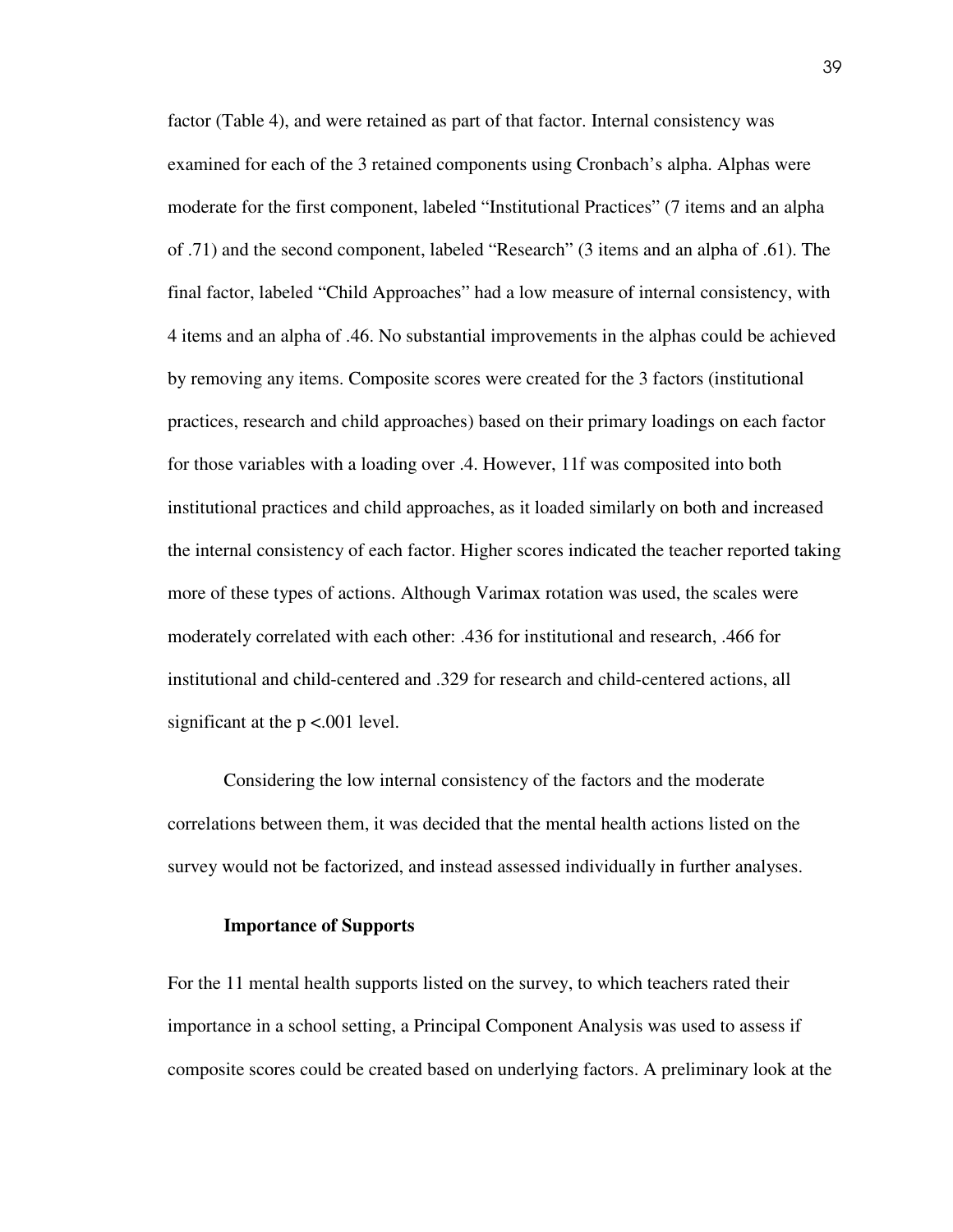*Factor Loadings based on a Principal Components Analysis with Varimax Rotation for 13 Actions Teachers reported taking for Student Mental Health* 

|                                                                |                                | Component       |                         |
|----------------------------------------------------------------|--------------------------------|-----------------|-------------------------|
| <b>Action</b>                                                  | <b>Institutional Practices</b> | <b>Research</b> | <b>Child-Approaches</b> |
| b) I changed the way I interacted with this student            |                                |                 | .609                    |
| c) I listened to what the child/provided empathetic support    |                                |                 | .696                    |
| d) I developed a collaborative plan with the student           |                                |                 | .624                    |
| e) I met with the parents                                      | .575                           |                 |                         |
| f) I implemented a proactive plan                              | .412                           |                 | .441                    |
| i) I requested consultation from a mental health professional  | .545                           |                 |                         |
| j) I consulted book/print material                             |                                | .764            |                         |
| k) I consulted web/on-line resources                           |                                | .774            |                         |
| 1) I attended a "best-practice" workshop                       |                                | .616            |                         |
| m) I discussed the student's issues with Principal             | .557                           |                 |                         |
| n) I discussed the student's issues with psychological staff   | .586                           |                 |                         |
| o) I referred the student to PDT or Board counselling services | .756                           |                 |                         |
| p) I contacted the board's specialized services                | .647                           |                 |                         |

Numbers >.5 load strongly on that factor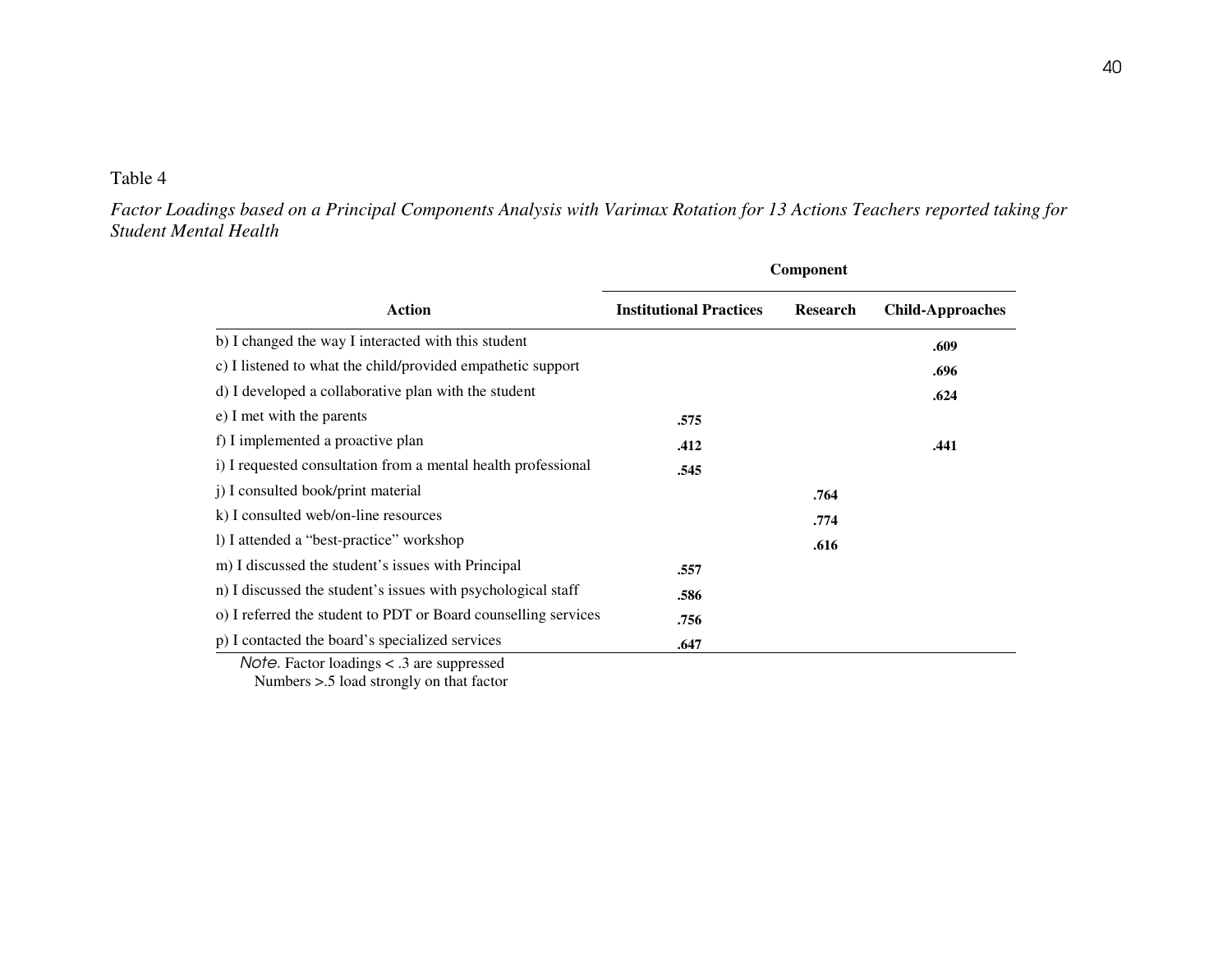intercorrelations among the variables revealed that all items correlated at least 0.5 with one other variable (Table 5). The Kaiser-Meyer-Olkin measure of sampling adequacy was .895 and Bartlett's Test of sphericity was significant,  $\chi^2$  (55) = 26416.70, *p* < .000. Finally, communalities were all over .5, and so all items were considered appropriate for the factor analysis.

 Initial eigenvalues showed that 2 factors explained 68% of the total variance (55% and 13%, respectively). Additionally, no other factor reached an eigenvalue of 1, and so 2 factors were retained. The initial component matrix revealed that all items loaded over .7 on the first factor, suggesting that there was an underlying structure to all 11 items. However, to obtain clearer distinctions, Varimax rotation with Kaiser normalization was used (Table 6). Internal consistency for the components was strong: the first component "Actions" had 8 items and an alpha of .90, and the second component, labeled "Resource Materials", had 4 items and an alpha of .88.

 Composite scores were created for the 2 factors (actions and resource materials) based on each variable's highest loading. Higher scores indicated teachers' perceptions of the supports as higher in importance. Actions and materials were highly correlated with each other with a Pearson correlation coefficient of .697, significant at the *p* < .001 level.

Due to the strong correlation between the two factors, it was decided that the composite scores were not good indicators of distinct underlying dimensions, and the items regarding the importance of supports would be analyzed individually in further analyses.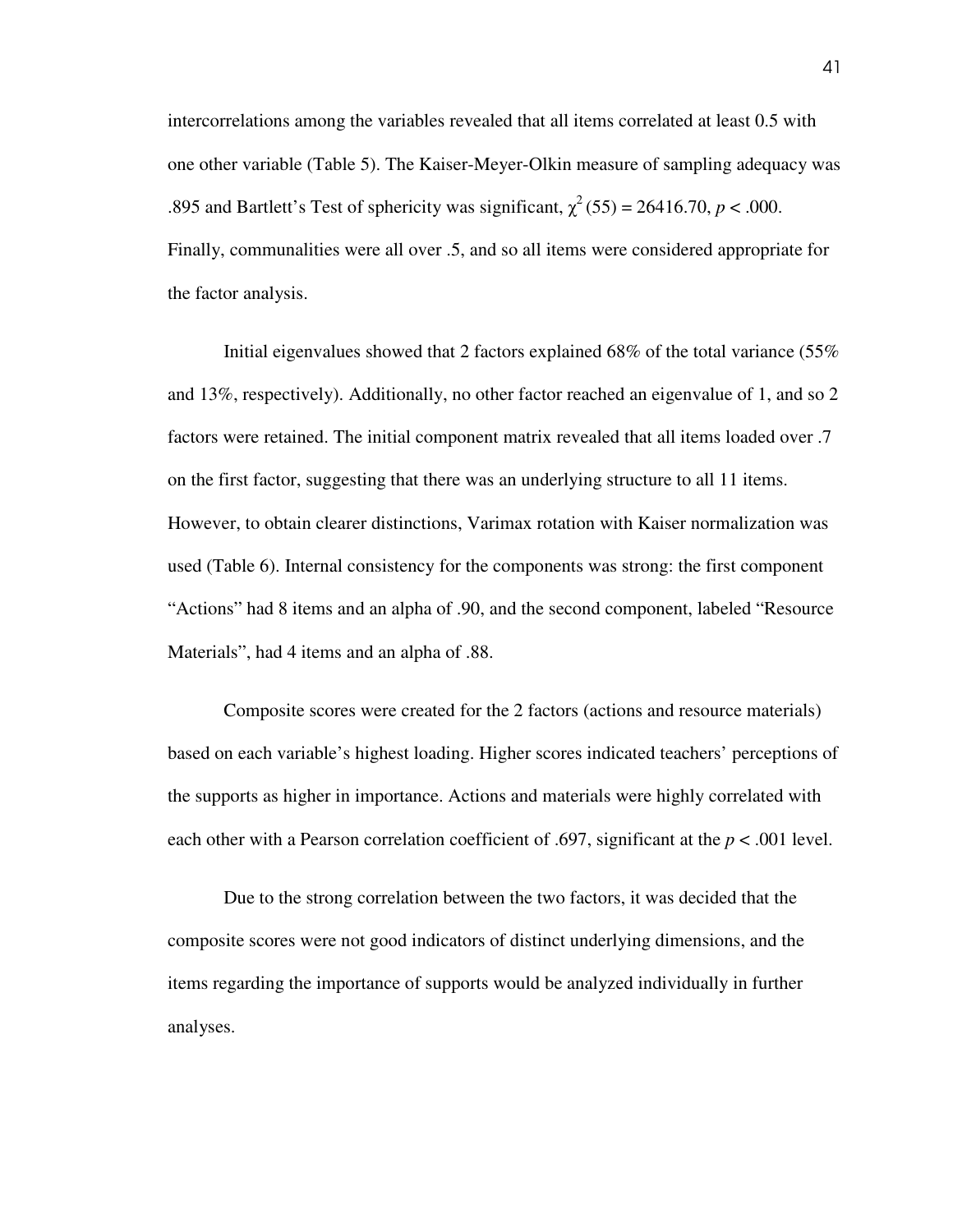## *Correlation Matrix for Ratings of the Importance of Supports by Teachers in Dealing with Student Mental Health*

|                                                                                         |       |       |       |       |       | <b>Support</b> |       |       |       |       |       |
|-----------------------------------------------------------------------------------------|-------|-------|-------|-------|-------|----------------|-------|-------|-------|-------|-------|
| <b>Support (Q25-35)</b>                                                                 | 25    | 26    | 27    | 28    | 29    | 30             | 31    | 32    | 33    | 34    | 35    |
| Q25: Better Preparation in teacher training to deal with<br>mental health issues        | 1.000 | .746  | .560  | .508  | .503  | .425           | .460  | .438  | .416  | .408  | .384  |
| Q26: More workshops in schools on mental health                                         | .746  | 1.000 | .588  | .526  | .520  | .488           | .482  | .436  | .470  | .469  | .459  |
| Q27: Greater access to specialized mental health<br>consultations within schools        | .560  | .588  | 1.000 | .750  | .541  | .467           | .573  | .586  | .370  | .364  | .343  |
| Q28: Easier access to community based agencies and<br>resources                         | .508  | .526  | .750  | 1.000 | .617  | .524           | .577  | .593  | .428  | .411  | .394  |
| Q29: Access to peer support and mentoring on mental<br>health                           | .503  | .520  | .541  | .617  | 1.000 | .626           | .532  | .480  | .541  | .512  | .493  |
| Q30: Availability of telephone support for dealing with<br>student mental health issues | .425  | .488  | .467  | .524  | .626  | 1.000          | .507  | .445  | .553  | .532  | .508  |
| Q31: More in-school support from school teams                                           | .460  | .482  | .573  | .577  | .532  | .507           | 1.000 | .741  | .425  | .398  | .379  |
| Q32: More availability of system support staff                                          | .438  | .436  | .586  | .593  | .480  | .445           | .741  | 1.000 | .400  | .367  | .351  |
| Q33: Increased access to web based resources and<br>materials                           | .416  | .470  | .370  | .428  | .541  | .553           | .425  | .400  | 1.000 | .762  | .727  |
| Q34: More availability of print/how to manuals                                          | .408  | .469  | .364  | .411  | .512  | .532           | .398  | .367  | .762  | 1.000 | .836  |
| Q35: More availability of videos, DVDs                                                  | .384  | .459  | .343  | .394  | .493  | .508           | .379  | .351  | .727  | .836  | 1.000 |

Note: All items were retained for factor analysis<br>All correlations are significant at the  $p < .001$  level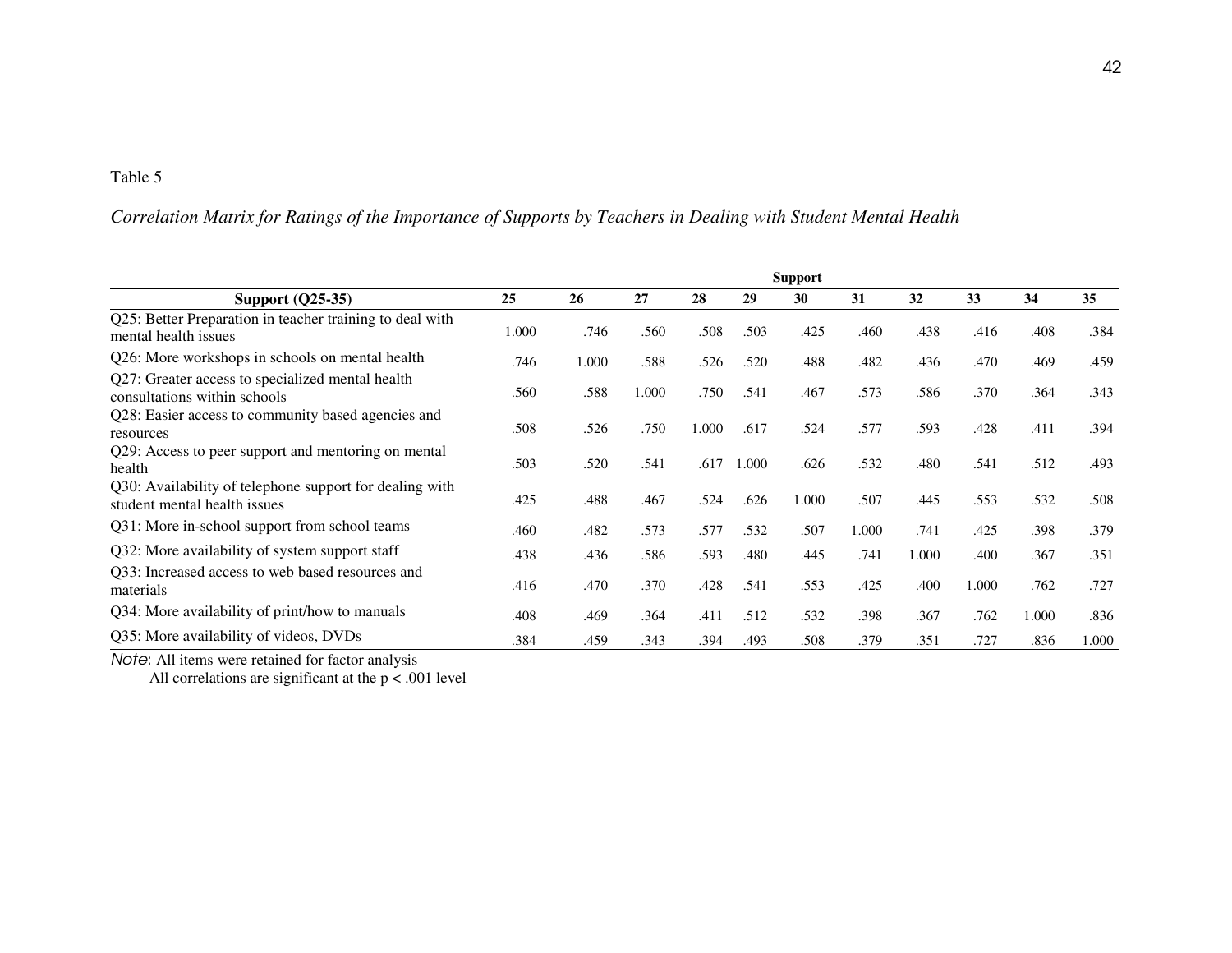*Factor Loadings based on a Principal Components Analysis with Varimax Rotation for 11 Supports Teachers rated based on Importance for Student Mental Health* 

|                                                                                         |                | Component                           |
|-----------------------------------------------------------------------------------------|----------------|-------------------------------------|
| <b>Support</b>                                                                          | <b>Actions</b> | <b>Resource</b><br><b>Materials</b> |
| Q25: Better Preparation in teacher training to deal with mental health issues           | .678           |                                     |
| Q26: More workshops in schools on mental health                                         | .665           | .380                                |
| Q27: Greater access to specialized mental health consultations within schools           | .843           |                                     |
| Q28: Easier access to community based agencies and resources                            | .807           |                                     |
| Q29: Access to peer support and mentoring on mental health                              | .619           | .478                                |
| Q30: Availability of telephone support for dealing with student mental health<br>issues | .515           | .547                                |
| Q31: More in-school support from school teams                                           | .769           |                                     |
| Q32: More availability of system support staff                                          | .773           |                                     |
| Q33: Increased access to web based resources and materials                              |                | .844                                |
| Q34: More availability of print/how to manuals                                          |                | .900                                |
| Q35: More availability of videos, DVDs                                                  |                | .892                                |

Note. Factor loadings < .3 are suppressed

Bolded numbers (>.5) load strongly on that factor and were included as part of that factor.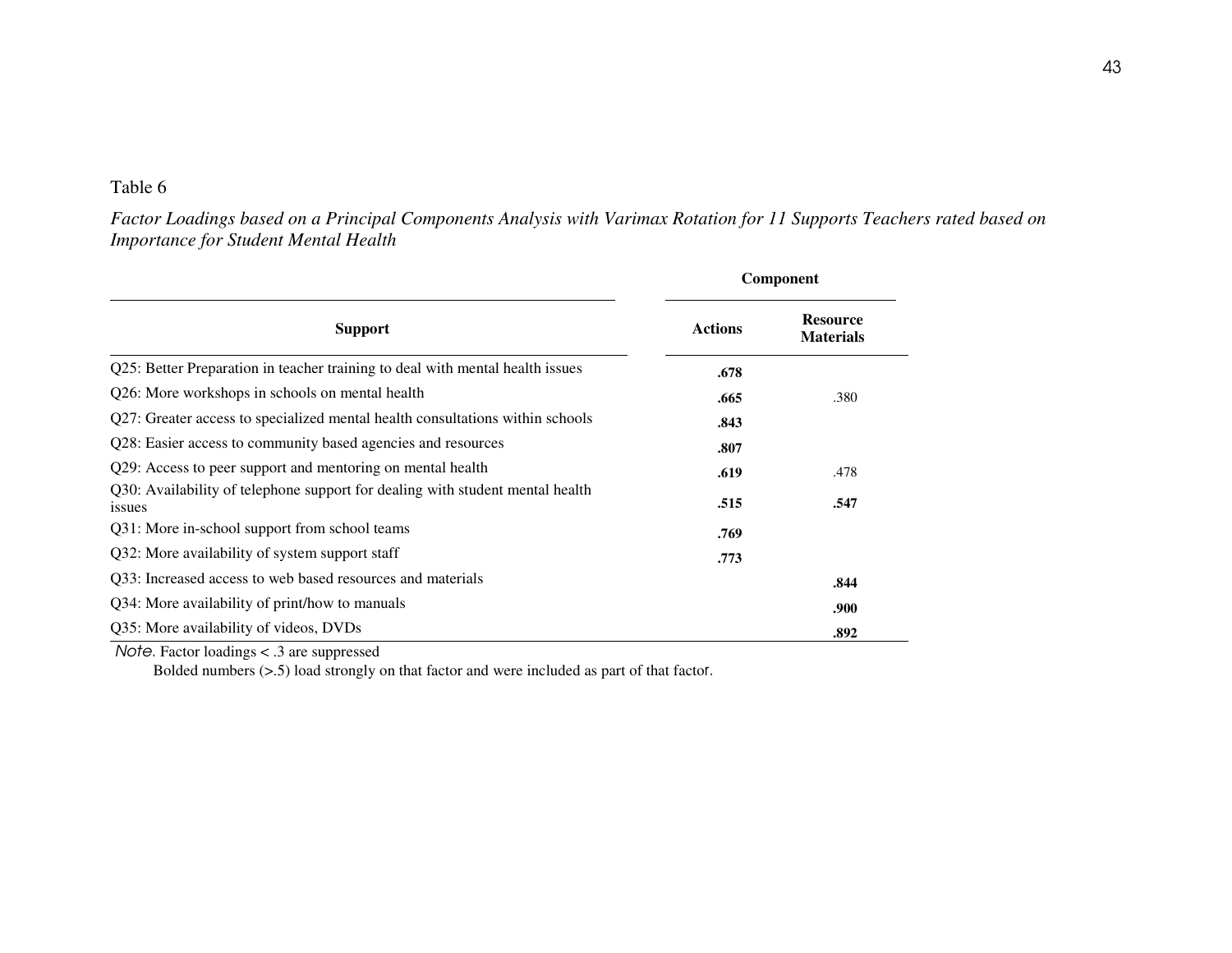In summary, both of the survey scales (Actions and Supports) which were initially eligible for factor analysis could not be satisfactorily reduced to a smaller number of dimensions. For the comparison analyses which follow, the items on both of these scales were looked at individually.

### **Comparison Analyses**

### **Years Experience**

 Years teaching experience was correlated with individual items on the survey, specifically, questions about which actions teacher's took for mental health and how important they consider school-based mental health supports. Table 7 shows the correlations between each item and the teachers' years experience. Seven of the actions were significantly positively correlated with years experience ( $N = 3861$ ,  $df = 3859$ ), such that teachers with more experience were more likely to take these actions (meet with parents,  $r = .043$ ,  $p < .05$ , implement a proactive plan,  $r = .041$ ,  $p < .05$ , use restorative practices,  $r = .066$ ,  $p < .001$ , request mental health consultation,  $r = .069$ ,  $p < .001$ , attend workshop,  $r = 041$ ,  $p < 0.05$  refer students to counselling services,  $r = .051$ ,  $p < .001$  and contact boards' specialized behavioural services, *r* = .040, *p* <.05). One action, "I changed the way I interacted with the student" had a significant negative correlation with years experience, such that teachers with fewer years in the classroom were more likely to take this action.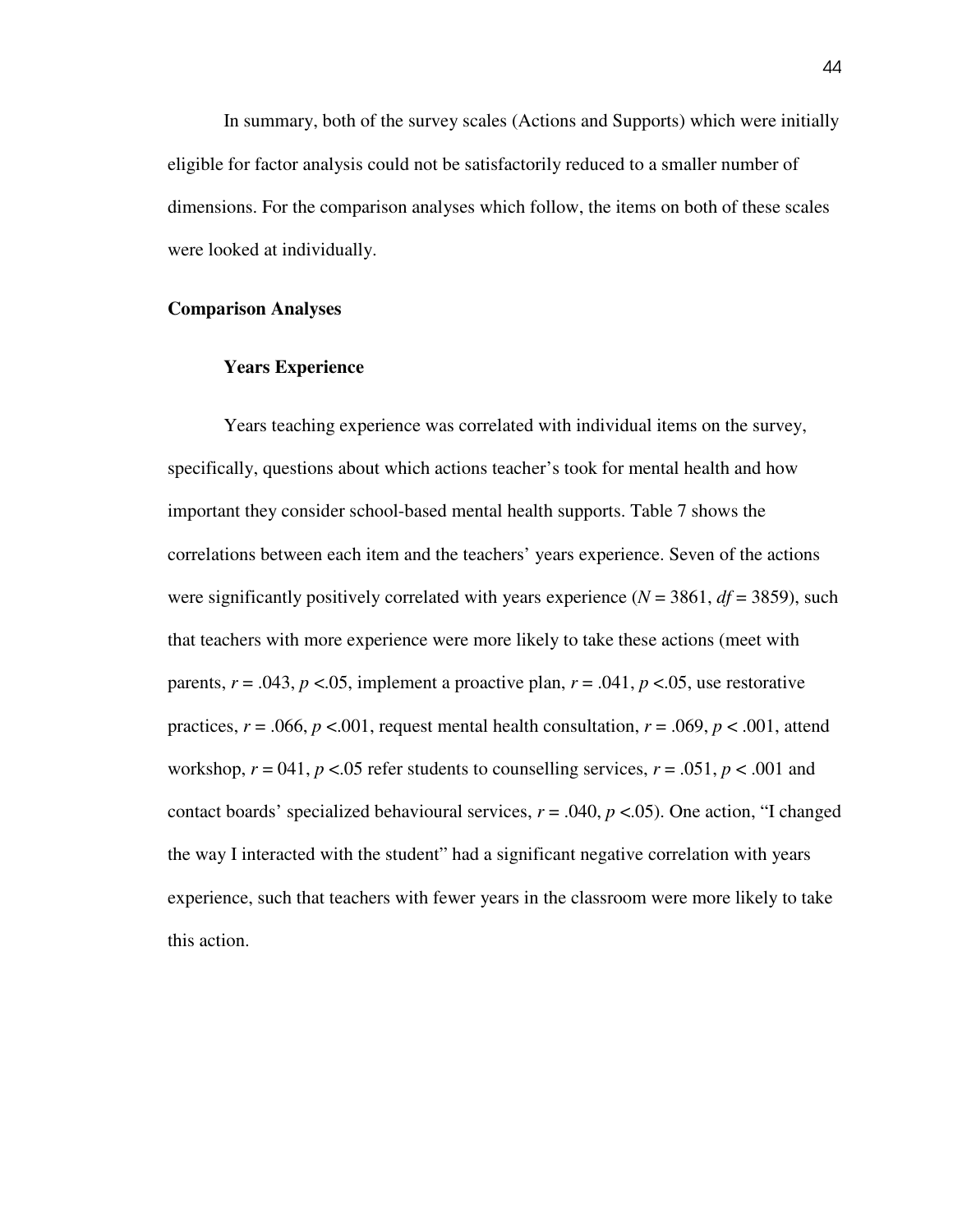| Correlations between Teachers' Experience (Years) and Actions they Took towards Mental Health and their Perceptions of the |  |  |  |  |  |
|----------------------------------------------------------------------------------------------------------------------------|--|--|--|--|--|
| <i>Importance of School-based Mental Health Supports (<math>N = 3861</math>)</i>                                           |  |  |  |  |  |

|                                                                    | <b>Correlation with</b><br><b>Teaching Experience</b> |                  |      |                                                                                         | <b>Correlation with Teaching</b><br><b>Experience</b> |                  |       |  |
|--------------------------------------------------------------------|-------------------------------------------------------|------------------|------|-----------------------------------------------------------------------------------------|-------------------------------------------------------|------------------|-------|--|
| Action (Q11)                                                       | r                                                     | $\boldsymbol{p}$ |      | <b>Support</b>                                                                          | r                                                     | $\boldsymbol{p}$ | $r^2$ |  |
| a) Carried on as usual and the issue went away                     | $-.002$                                               | .889             |      | Q25: Better Preparation in teacher training                                             | .021                                                  | .191             |       |  |
| b) I changed the way I interacted with this student                | $-.054**$                                             | .001             | .003 | Q26: More workshops in schools on mental<br>health                                      | .021                                                  | .188             |       |  |
| c) I listened to what the child/provided empathetic<br>support     | .001                                                  | .966             |      | Q27: Greater access to specialized mental health<br>consultations within schools        | $.040*$                                               | .012             | .002  |  |
| d) I developed a collaborative plan with the student               | .031                                                  | .058             |      | Q28: Easier access to community based<br>agencies and resources                         | $.042*$                                               | .009             | .002  |  |
| e) I met with the parents                                          | $.043*$                                               | .008             | .002 | Q29: Access to peer support and mentoring on<br>mental health                           | .031                                                  | .060             |       |  |
| f) I implemented a proactive plan                                  | $.041*$                                               | .011             | .002 | Q30: Availability of telephone support for<br>dealing with student mental health issues | $.064**$                                              | .000             | .004  |  |
| g) I used mediation to help the student deal with peer<br>conflict | .016                                                  | .328             |      | Q31: More in-school support from school teams                                           | .031                                                  | .059             |       |  |
| h) I used restorative practices                                    | $.066**$                                              | .000             | .004 | Q32: More availability of system support staff                                          | $.055**$                                              | .001             | .003  |  |
| i) I requested consultation from professional                      | $.069**$                                              | .000             | .005 | Q33: Increased access to web resources                                                  | .011                                                  | .488             |       |  |
| j) I consulted book/print material                                 | .020                                                  | .224             |      | Q34: More availability of print/how to manuals                                          | $.043*$                                               | .008             | .002  |  |
| k) I consulted web/on-line resources                               | $-.034$                                               | .036             |      | Q35: More availability of videos, DVDs                                                  | $.056*$                                               | .001             | .003  |  |
| l) I attended a "best-practice" workshop                           | $.041*$                                               | .011             | .002 |                                                                                         |                                                       |                  |       |  |
| m) I discussed the student's issues with Principal                 | .022                                                  | .170             |      |                                                                                         |                                                       |                  |       |  |
| n) I discussed the student's issues with psychological<br>staff    | .011                                                  | .500             |      |                                                                                         |                                                       |                  |       |  |
| o) I referred the student to Board counselling services            | $.051**$                                              | .001             | .003 |                                                                                         |                                                       |                  |       |  |
| p) I contacted the board's specialized services                    | $.040*$                                               | .014             | .002 |                                                                                         |                                                       |                  |       |  |

*\*Significant at the p <.05 level \*\*Significant at the p < .001 level*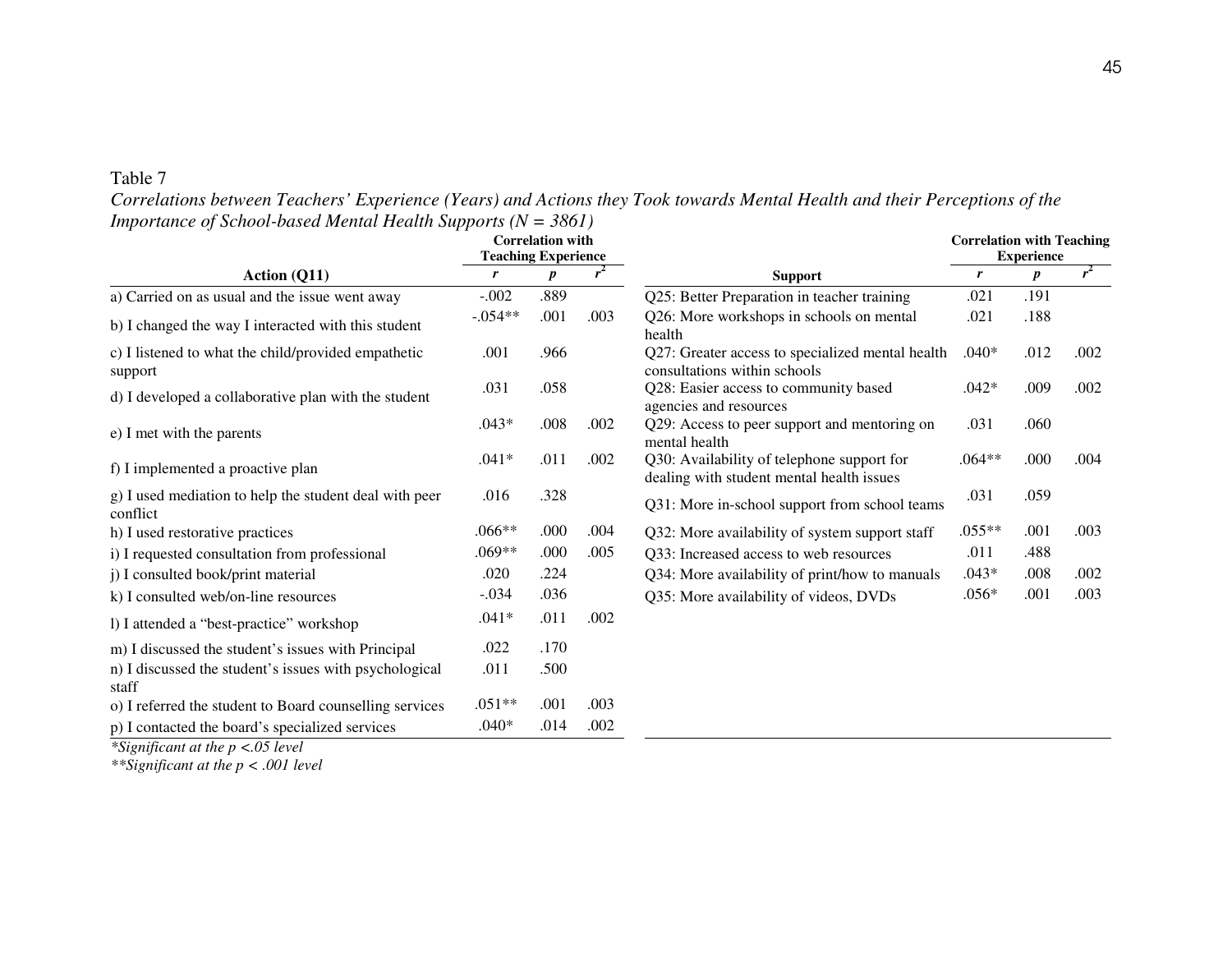Six of the 11 supports which teachers rated based on importance were positively correlated with years experience, such that teachers with more experience rated these school-based supports as more important. Specifically, access to specialized mental health consultations  $(r(3821) = .040, p < .05)$ , access to community agencies  $(r(3793) = .042, p$  $\langle 0.05 \rangle$ , availability of telephone support (r(3796) = .064, *p* <.001), availability of system support staff  $(r(3735) = .055, p < .001)$ , availability of print/how-to manuals  $(r(3788)) =$ .043,  $p < .05$ ) and availability of videos/DVDs ( $r(3786) = .056$ ,  $p < .001$ ) were significantly correlated with years experience. However, the total variance explained by the significant correlations  $(r^2)$  is very low.

#### **School Division**

A Chi-Square test of independence was performed to examine the relation between the grade level in which teachers worked (i.e. elementary or secondary) and the actions they took in dealing with a recent student presenting with a mental health concern. The relation between these variables was significant for 14 of the 16 actions listed on the survey, such that elementary teachers were more likely than secondary teachers to have taken action for student mental health. However, it should be noted that question 11a is related to taking no action (i.e. 'I carried on as usual and the issue went away or the student moved'), which primary teachers were also more likely to check than secondary teachers,  $\chi^2$  (1) = 16.04, *p* <.001. Table 8 lists the percentage of elementary and secondary teachers who reported taking each action and Chi-Square statistics associated with questions 11a to 11p of the survey, comparing the two groups of teachers.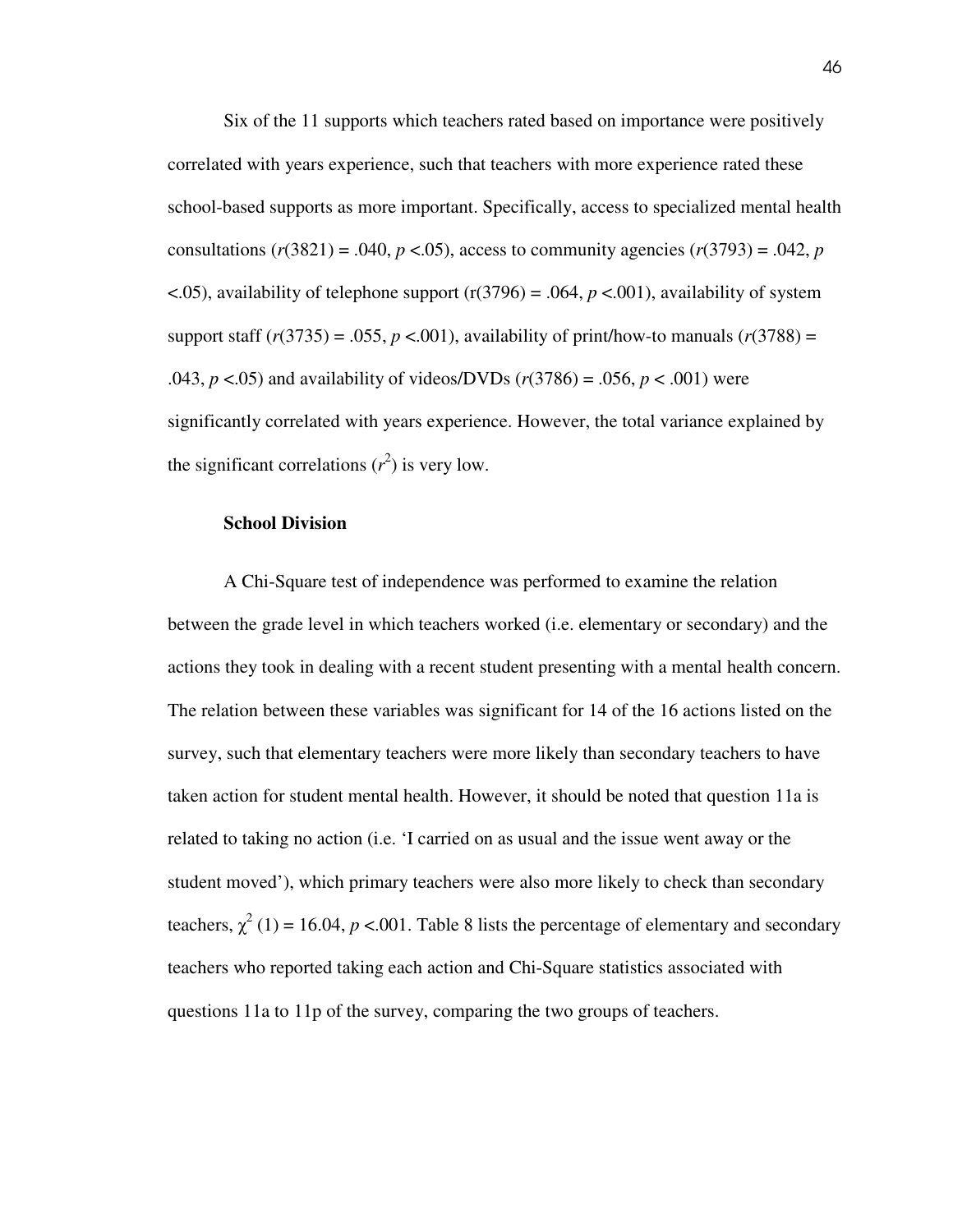# *Chi-Square Analysis of Elementary versus Secondary Teachers and Actions Teachers Took*

|                                                                    | <b>Elementary</b><br>$(N = 2271)$ |        | Secondary<br>$(N = 1256)$ |                | <b>Pearson Chi Square Test</b> |                                             |            |  |  |
|--------------------------------------------------------------------|-----------------------------------|--------|---------------------------|----------------|--------------------------------|---------------------------------------------|------------|--|--|
| <b>Action</b>                                                      | N                                 | $(\%)$ | N                         | $(\%)$         | $\chi^2(1)$                    | <b>Significance</b><br>Level (2)<br>tailed) | Cramer's   |  |  |
| a) Carried on as usual and the issue went away                     | 153                               | 7      | 44                        | $\overline{4}$ | 16.04                          | $p = .000**$                                | $V = .067$ |  |  |
| b) I changed the way I interacted with this student                | 1802                              | 79     | 891                       | 71             | 31.67                          | $p = .000**$                                | $V = .095$ |  |  |
| c) I listened to what the child/provided empathetic support        | 1635                              | 72     | 899                       | 72             | 0.70                           | $p = .791$                                  | $V = .004$ |  |  |
| d) I developed a collaborative plan with the student               | 1182                              | 52     | 529                       | 42             | 31.92                          | $p = .000**$                                | $V = .095$ |  |  |
| e) I met with the parents                                          | 1552                              | 68     | 397                       | 32             | 441.34                         | $p = .000**$                                | $V = .345$ |  |  |
| f) I implemented a proactive plan                                  | 1307                              | 58     | 427                       | 34             | 179.53                         | $p = .000**$                                | $V = .226$ |  |  |
| g) I used mediation to help the student deal with peer<br>conflict | 744                               | 33     | 231                       | 18             | 83.48                          | $p = .000**$                                | $V = .154$ |  |  |
| h) I used restorative practices                                    | 387                               | 17     | 177                       | 14             | 5.23                           | $p = .002*$                                 | $V = .039$ |  |  |
| i) I requested consultation from a mental health<br>professional   | 492                               | 22     | 295                       | 23             | 1.55                           | $p = .213$                                  | $V = .021$ |  |  |
| j) I consulted book/print material                                 | 594                               | 26     | 161                       | 13             | 85.51                          | $p = .000**$                                | $V = .156$ |  |  |
| k) I consulted web/on-line resources                               | 412                               | 18     | 151                       | 12             | 22.58                          | $p = .000**$                                | $V = .080$ |  |  |
| l) I attended a "best-practice" workshop                           | 265                               | 12     | 81                        | 6              | 24.91                          | $p = .000**$                                | $V = .084$ |  |  |
| m) I discussed the student's issues with Principal                 | 1675                              | 74     | 756                       | 60             | 69.48                          | $p = .000**$                                | $V = .140$ |  |  |
| n) I discussed the student's issues with psychological staff       | 1545                              | 68     | 743                       | 59             | 27.96                          | $p = .000**$                                | $V = .089$ |  |  |
| o) I referred the student to PDT or Board counselling<br>services  | 832                               | 37     | 193                       | 15             | 177.47                         | $p = .000**$                                | $V = .224$ |  |  |
| p) I contacted the board's specialized services                    | 568                               | 25     | 26                        | 2              | 303.90                         | $p = .000**$                                | $V = .294$ |  |  |

*\*Significant at the p <.05 level \*\*Significant at the p < .001 level*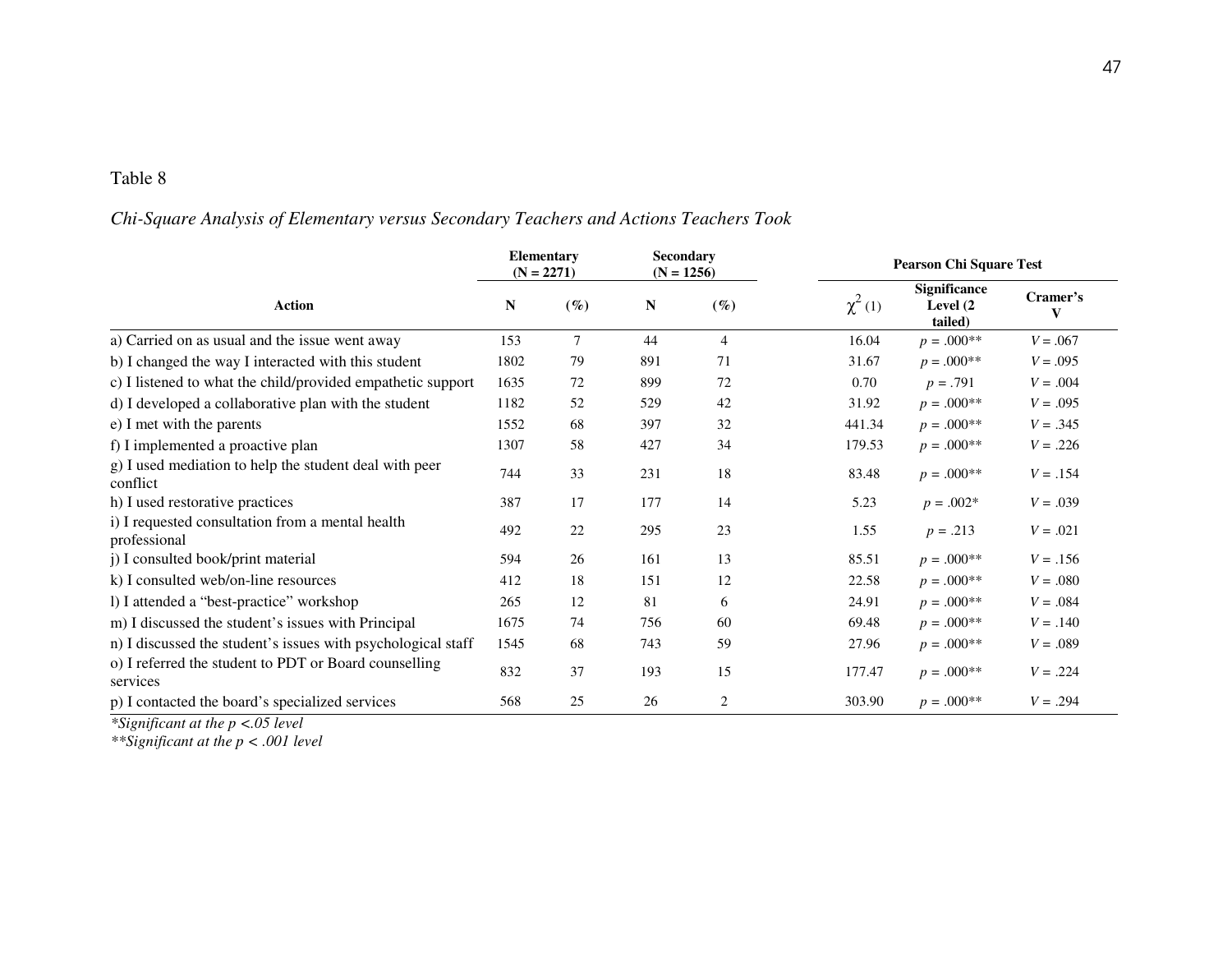Using Cramer's *V* as a measure of effect size, the biggest differences between elementary and secondary teachers were 1) meeting with parents to get a better understanding of the student's needs (68% of elementary and 32% of secondary), 2) implementing a proactive plan (58% of elementary and 34% of secondary), 3) referring the student to PDT or Board counseling services (37% of elementary and 15% of secondary) and 4) contacting the school board's specialized behaviour support team (25% of elementary and 2% of secondary).

Elementary and secondary teachers were compared on their ratings of the importance of specific mental health supports in helping them deal with students who present with emotional and behavioural issues in their classrooms (Figure 4). A Mann-Whitney *U* test was performed to assess if there were significant differences between teachers working at the elementary level compared to those at the secondary level and their perceptions regarding the importance of supports. The results of the test were in the same direction for all the supports listed on the survey, such that elementary teachers rated each support as significantly more important than did secondary teachers. Table 9 outlines the Mann-Whitney *U* statistics for questions 25 to 34 of the survey. Effect sizes were calculated, showing that differences between elementary and secondary teachers were greatest for 1) availability of system support staff ( $U = 966812.5$ ,  $z = -14.43$ , *p*  $\leq$ .001,  $r = .247$ ) and 2) more support from in-school support teams (*U* = 1009574.5, *z* = -13.84,  $p < 0.001$ ,  $r = .235$ ), with elementary teachers perceiving these supports as significantly more important than secondary teachers.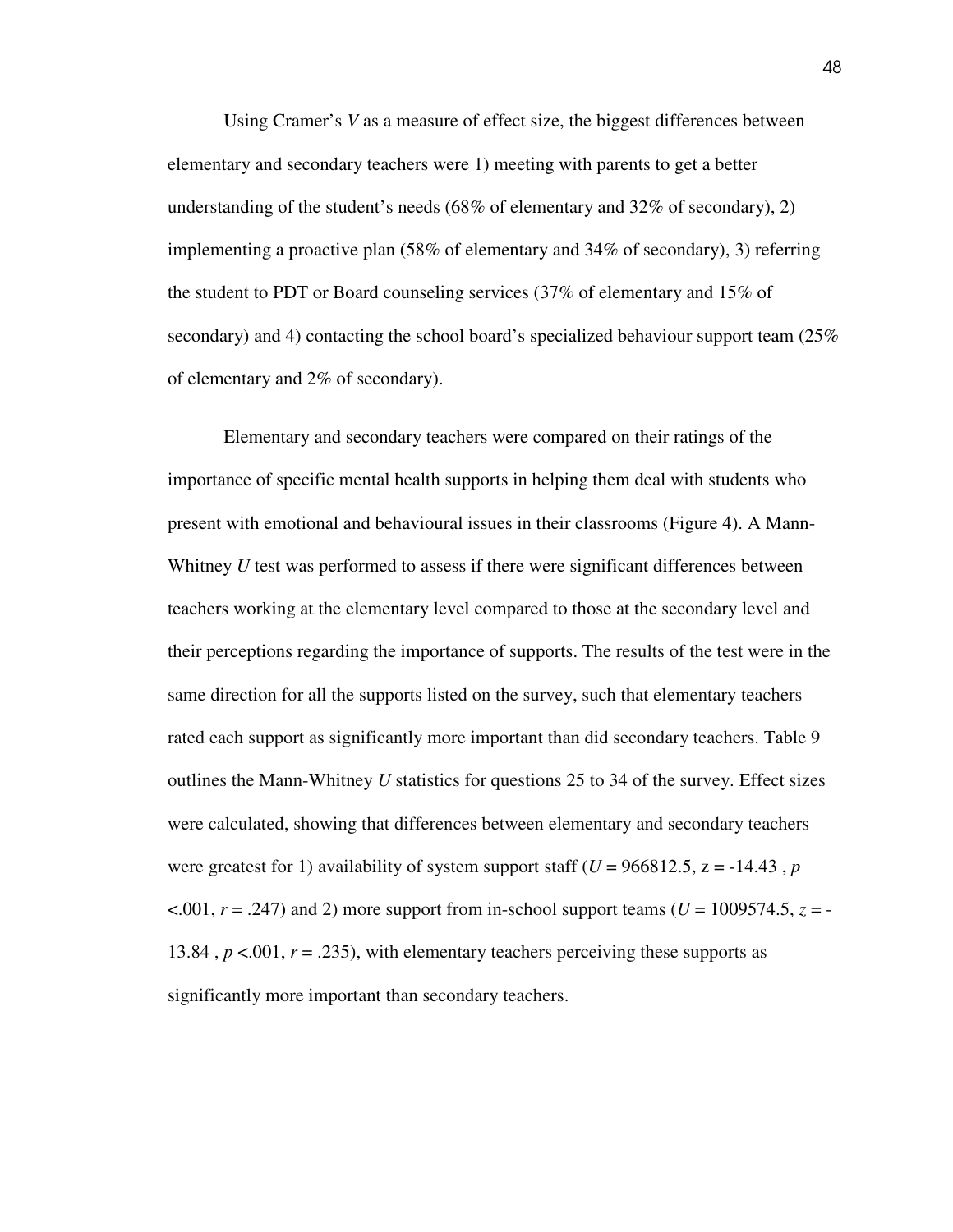

Mental Health Supports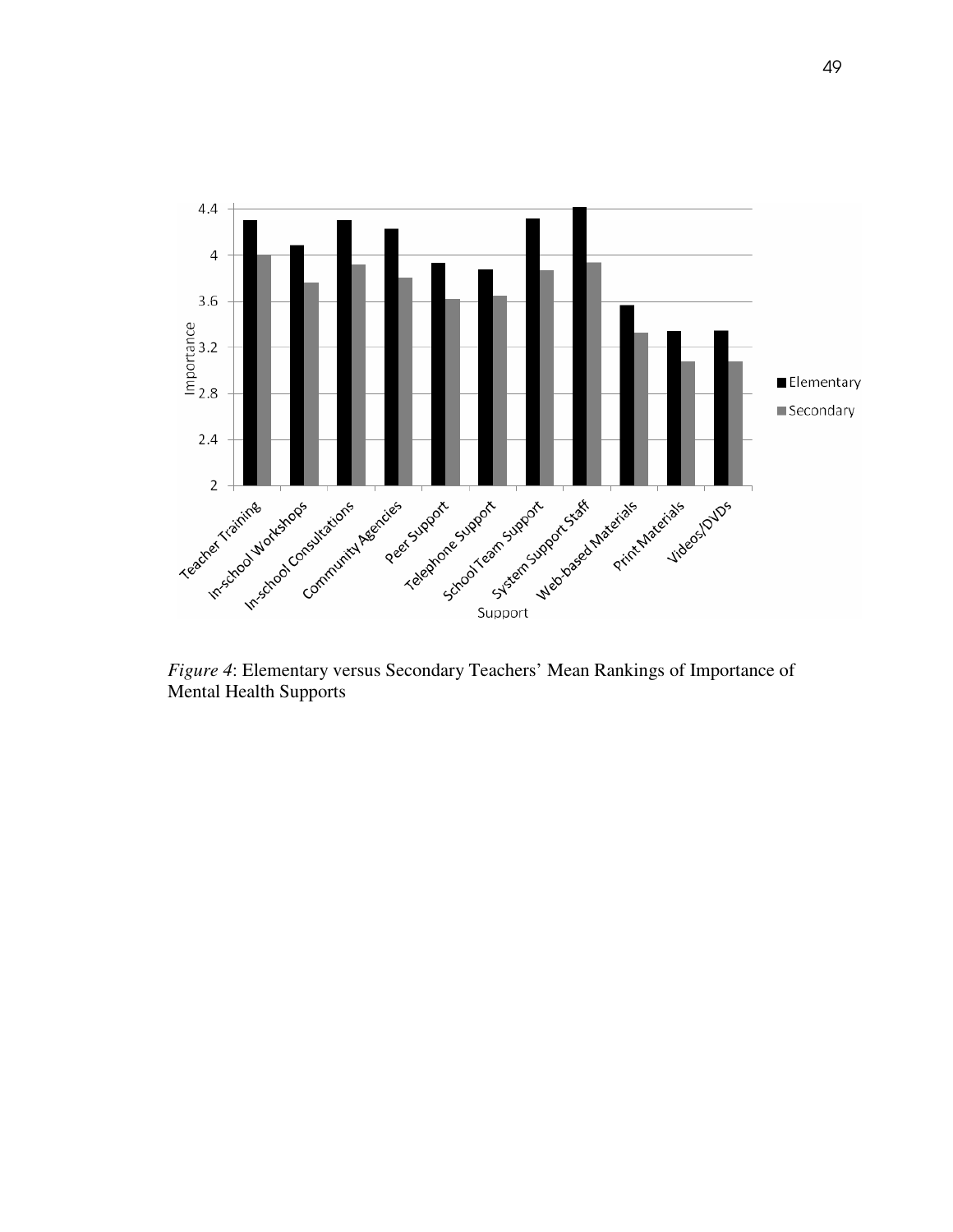## *Mann-Whitney U Test for Elementary versus Secondary Teachers and Importance of Supports*

|                                                                                  |      | <b>Elementary</b> | <b>Secondary</b> |              |            |               | <b>Mann-Whitney U Test</b>   |                    |  |
|----------------------------------------------------------------------------------|------|-------------------|------------------|--------------|------------|---------------|------------------------------|--------------------|--|
| <b>Support</b>                                                                   | N    | Mean<br>Rank      | $\mathbf N$      | Mean<br>Rank | U          | $\mathcal{Z}$ | <b>Significance</b><br>Level | <b>Effect Size</b> |  |
| Q25: Better Preparation in teacher<br>training                                   | 2261 | 1861.95           | 1245             | 1556.55      | 1162274.50 | $z = -9.20$   | $p = .000$                   | $r = .115$         |  |
| Q26: More workshops in schools on<br>mental health                               | 2253 | 1855.93           | 1237             | 1544.37      | 1144684.50 | $z = -9.20$   | $p = .000$                   | $r = .157$         |  |
| Q27: Greater access to specialized mental<br>health consultations within schools | 2260 | 1890.33           | 1235             | 1487.54      | 1073888.00 | $z = -12.09$  | $p = .000$                   | $r = .205$         |  |
| Q28: Easier access to community based<br>agencies and resources                  | 2239 | 1885.32           | 1231             | 1463.01      | 1042667.50 | $z = -12.61$  | $p = .000$                   | $r = 214$          |  |
| Q29: Access to peer support and<br>mentoring on mental health                    | 2232 | 1829.88           | 1219             | 1535.79      | 1128544.00 | $z = -8.68$   | $p = .000$                   | $r = .148$         |  |
| Q30: Availability of telephone support                                           | 2242 | 1807.25           | 1228             | 1604.50      | 1215725.00 | $z = -5.96$   | $p = .000$                   | $r = .101$         |  |
| Q31: More in-school support from school<br>teams                                 | 2241 | 1896.50           | 1226             | 1436.97      | 1009574.50 | $z = -13.84$  | $p = .000$                   | $r = .235$         |  |
| Q32: More availability of system support<br>staff                                | 2215 | 1874.52           | 1203             | 1405.67      | 966812.50  | $z = -14.43$  | $p = .000$                   | $r = .247$         |  |
| Q33: Increased access to web based<br>resources and materials                    | 2233 | 1798.49           | 1221             | 1597.67      | 1204721.00 | $z = -5.89$   | $p = .000$                   | $r = .100$         |  |
| Q34: More availability of print/how to<br>manuals                                | 2233 | 1807.60           | 1229             | 1593.23      | 1202249.00 | $z = -6.26$   | $p = .000$                   | $r = .106$         |  |
| Q35: More availability of videos, DVDs                                           | 2235 | 1811.07           | 1226             | 1585.03      | 1191094.50 | $z = -6.59$   | $p = .000$                   | $r = .112$         |  |
| All significant at the $p < .001$ level.                                         |      |                   |                  |              |            |               |                              |                    |  |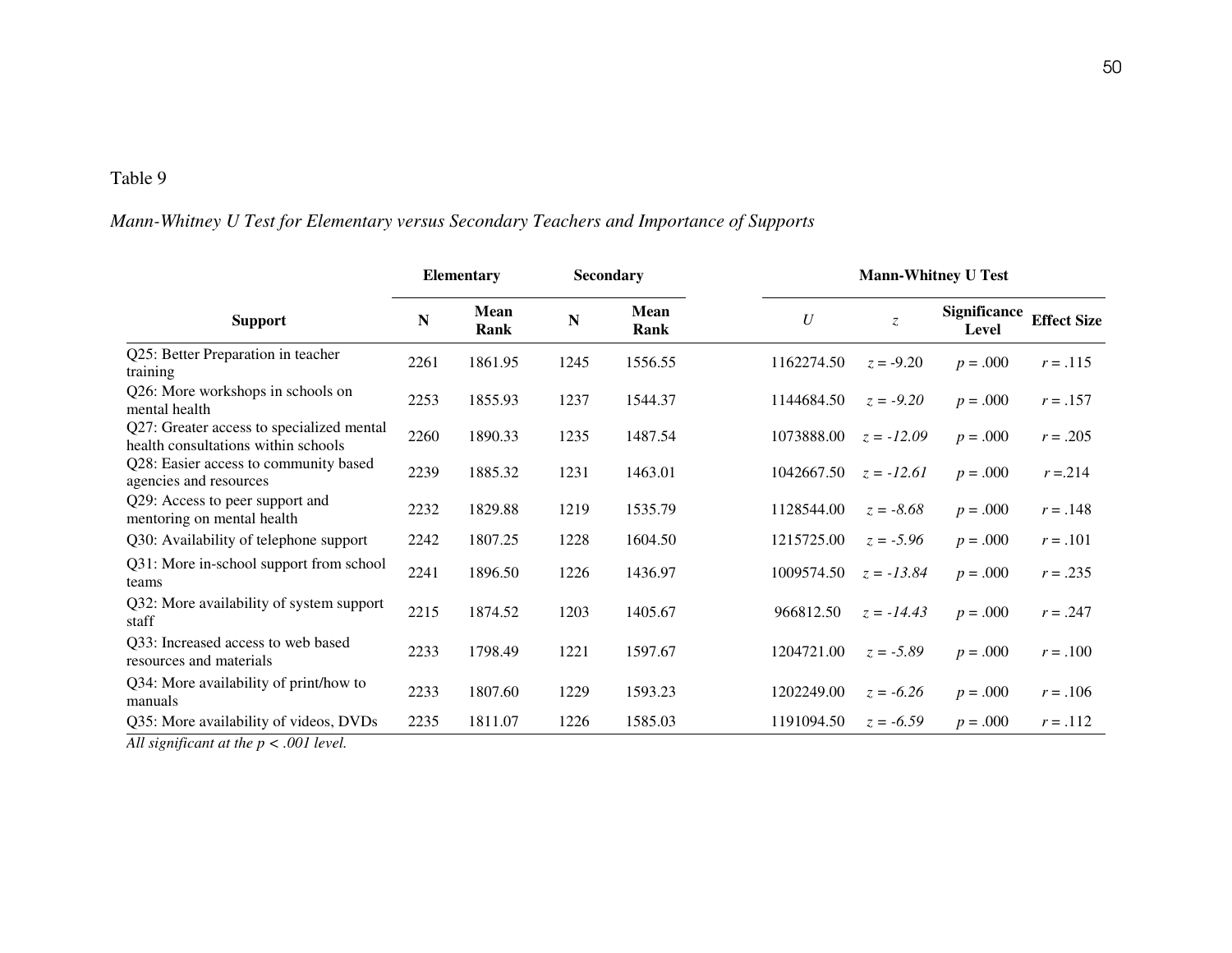#### **School District**

A Chi-Square analysis was performed to assess whether rural and urban teachers differed in the actions they took in dealing with student mental health. Of the 16 actions listed on the survey, 4 of them were statistically different between rural and urban teachers (Table 10). Urban teachers were more likely than rural teachers to develop a collaborative plan with the student (urban 50%, rural 45%),  $\chi^2$  (1) = 7.34, p <.05, use restorative practices (urban 18%, rural 13%),  $\chi^2$  (1) = 15.74, p <.001, and attend a "best practice workshop" (urban 11%, rural 8%),  $\chi^2$  (1) = 8.28, p <.05. However, rural teachers (73%) were more likely than urban teachers (66%) to discuss the student's issues with a vice-principal or principal  $\chi^2$  (1) = 22.62, *p* <.001. A Mann Whitney *U* test was performed to assess differences between rural and urban teachers and their perceptions of importance of supports (Table 11). Urban teachers rated 5 of the 11 supports (workshops  $U =$ 1485211.5,  $z = -2.34$ ,  $p < 0.05$ ,  $r = .038$ , telephone support  $U = 1476811$ ,  $z = -2.05$ ,  $p < 0.05$ ,  $r = .034$ , in-school support from school teams  $U = 1459695$ ,  $z = -2.72$ ,  $p < .05$ ,  $r = .045$ , web-based resources  $U = 1467405$ ,  $z = -2.02$ ,  $p < 0.05$ ,  $r = 0.033$  and DVDs/videos  $U =$ 1455126.5,  $z = -2.52$ ,  $p < 0.05$ ,  $r = .041$ ) as significantly more important than rural teachers rated them. However, it should be noted that effect sizes for the significant items are low (.033 to .045).

#### **Teachers' Written Responses**

 A total of 1185 teachers provided written responses to the question, "What more can be done to support or address good mental health and well-being in schools?" Of these responses, 95 were illegible due to poor resolution from scanning and 4 were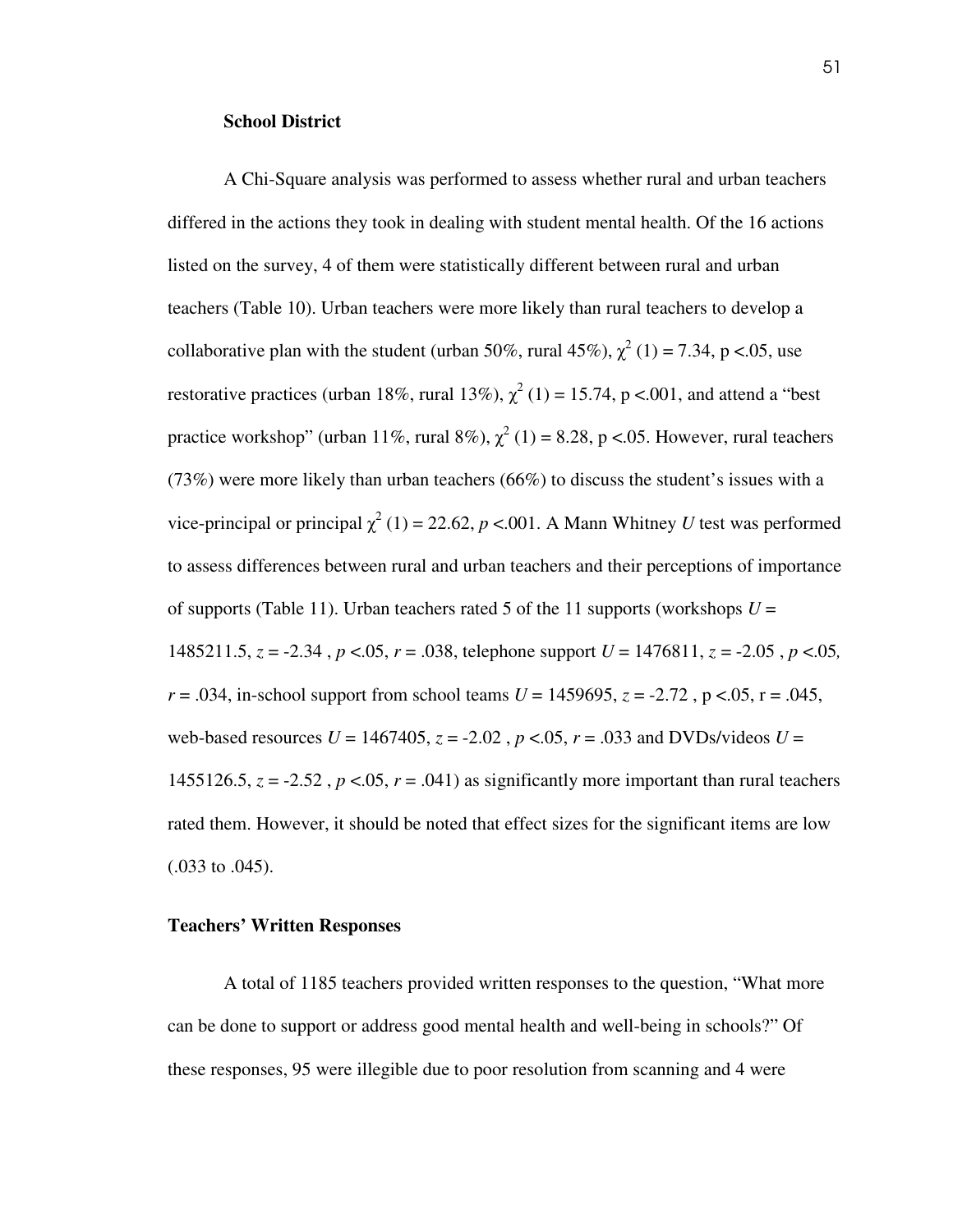### *Chi-Square Analysis of Rural versus Urban Districts and Actions Teachers Took*

|                                                                    | Rural<br>$(N = 1251)$ |        | Urban<br>$(N = 2536)$ |        | <b>Pearson Chi-Square Test</b> |                                     |            |  |  |
|--------------------------------------------------------------------|-----------------------|--------|-----------------------|--------|--------------------------------|-------------------------------------|------------|--|--|
| <b>Action (Q11)</b>                                                | N                     | $(\%)$ | N                     | $(\%)$ | $\chi^2$ (1)                   | Significance<br>$(2 \text{ sided})$ | Cramer's V |  |  |
| a) Carried on as usual and the issue went away                     | 67                    | 5      | 148                   | 6      | .36                            | $p = .548$                          | $V = .010$ |  |  |
| b) I changed the way I interacted with this student                | 960                   | 77     | 1928                  | 76     | .24                            | $p = .627$                          | $V = .008$ |  |  |
| c) I listened to what the child/provided empathetic<br>support     | 884                   | 71     | 1819                  | 72     | .46                            | $p = .496$                          | $V = .011$ |  |  |
| d) I developed a collaborative plan with the student               | 566                   | 45     | 1266                  | 50     | 7.34                           | $p = .007*$                         | $V = .044$ |  |  |
| e) I met with the parents                                          | 683                   | 55     | 1403                  | 55     | .18                            | $p = .672$                          | $V = .007$ |  |  |
| f) I implemented a proactive plan                                  | 605                   | 48     | 1285                  | 51     | 1.79                           | $p = .181$                          | $V = .022$ |  |  |
| g) I used mediation to help the student deal with peer<br>conflict | 340                   | 27     | 716                   | 28     | .46                            | $p = .496$                          | $V = .011$ |  |  |
| h) I used restorative practices                                    | 159                   | 13     | 450                   | 18     | 15.74                          | $p = .000**$                        | $V = .064$ |  |  |
| i) I requested consultation from a mental health<br>professional   | 262                   | 21     | 589                   | 23     | 2.51                           | $p = .114$                          | $V = .026$ |  |  |
| j) I consulted book/print material                                 | 250                   | 21     | 557                   | 22     | 1.96                           | $p = .162$                          | $V = .023$ |  |  |
| k) I consulted web/on-line resources                               | 188                   | 15     | 415                   | 16     | 1.12                           | $p = .290$                          | $V = .017$ |  |  |
| 1) I attended a "best-practice" workshop                           | 99                    | 8      | 276                   | 11     | 8.28                           | $p = .004*$                         | $V = .047$ |  |  |
| m) I discussed the student's issues with Principal                 | 918                   | 73     | 1667                  | 66     | 22.62                          | $p = .000**$                        | $V = .077$ |  |  |
| n) I discussed the student's issues with psychological<br>staff    | 817                   | 65     | 1612                  | 63     | 1.11                           | $p = .293$                          | $V = .017$ |  |  |
| o) I referred the student to PDT or Board counselling<br>services  | 355                   | 28     | 754                   | 30     | .742                           | $p = .389$                          | $V = .014$ |  |  |
| p) I contacted the board's specialized services                    | 212                   | 17     | 431                   | 17     | .001                           | $p = .970$                          | $V = .001$ |  |  |

*\*Significant at the p <.05 level \*\*Significant at the p < .001 level*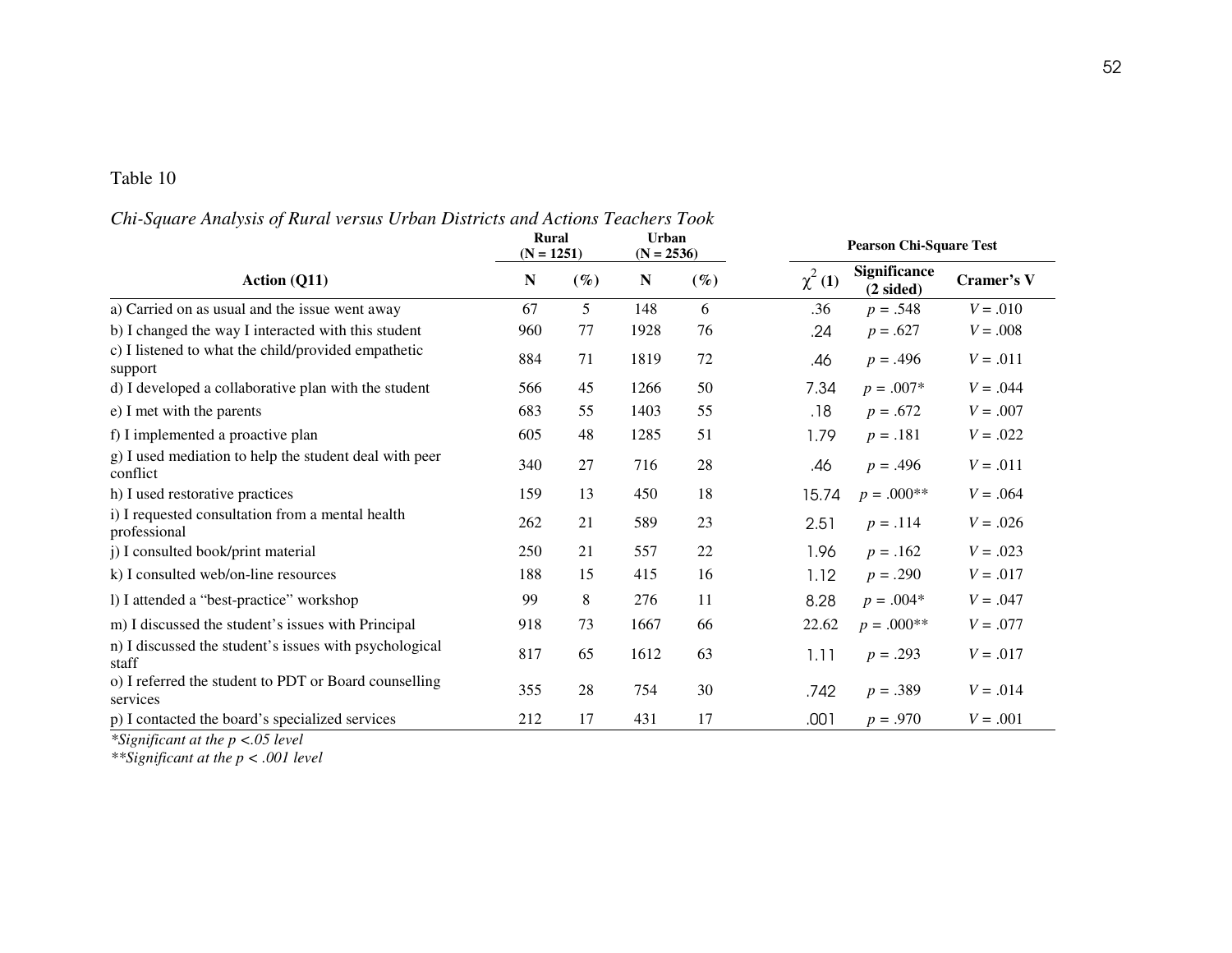### *Mann-Whitney U Test for Rural versus Urban districts and Importance of Supports*

|                                                                   |      | <b>Rural</b>        | <b>Urban</b> |                     |            | <b>Mann-Whitney U Test</b> |                              |                              |
|-------------------------------------------------------------------|------|---------------------|--------------|---------------------|------------|----------------------------|------------------------------|------------------------------|
| <b>Support</b>                                                    | N    | <b>Mean</b><br>Rank | N            | <b>Mean</b><br>Rank | U          | $\mathcal{Z}$              | <b>Significance</b><br>Level | <b>Effect</b><br><b>Size</b> |
| Q25: Better Preparation in teacher<br>training                    | 1245 | 1851.08             | 2518         | 1897.29             | 1528957.50 | $z = -1.32$                | $p = .186$                   |                              |
| Q26: More workshops in schools on<br>mental health                | 1239 | 1818.72             | 2509         | 1902.05             | 1485211.50 | $z = -2.34$                | $p = .019*$                  | $r = .038$                   |
| Q27: Greater access to specialized<br>mental health consultations | 1240 | 1904.33             | 2511         | 1862.01             | 1521688.50 | $z = -1.21$                | $p = .227$                   |                              |
| Q28: Easier access to community<br>based agencies and resources   | 1235 | 1879.59             | 2490         | 1854.77             | 1517084.00 | $z = -.70$                 | $p = .481$                   |                              |
| Q29: Access to peer support and<br>mentoring on mental health     | 1226 | 1815.42             | 2481         | 1873.06             | 1473559.50 | $z = -1.62$                | $p = .106$                   |                              |
| Q30: Availability of telephone support                            | 1233 | 1814.74             | 2494         | 1888.35             | 1476811.00 | $z = -2.05$                | $p = .040*$                  | $r = .034$                   |
| Q31: More in-school support from<br>school teams                  | 1238 | 1798.58             | 2485         | 1893.60             | 1459695.00 | $z = -2.72$                | $p = .006*$                  | $r = .045$                   |
| Q32: More availability of system<br>support staff                 | 1217 | 1825.28             | 2448         | 1836.84             | 1480212.00 | $z = -.34$                 | $p = .735$                   |                              |
| Q33: Increased access to web based<br>resources and materials     | 1229 | 1808.98             | 2485         | 1881.49             | 1467405.00 | $z = -2.02$                | $p = .043*$                  | $r = .033$                   |
| Q34: More availability of print/how to<br>manuals                 | 1229 | 1816.08             | 2492         | 1883.15             | 1476126.50 | $z = -1.86$                | $p = .063$                   |                              |
| Q35: More availability of videos,<br><b>DVDs</b>                  | 1231 | 1798.07             | 2486         | 1889.17             | 1455126.50 | $z = -2.52$                | $p = .012*$                  | $r = .041$                   |

*\*Significant at the p <.05 level*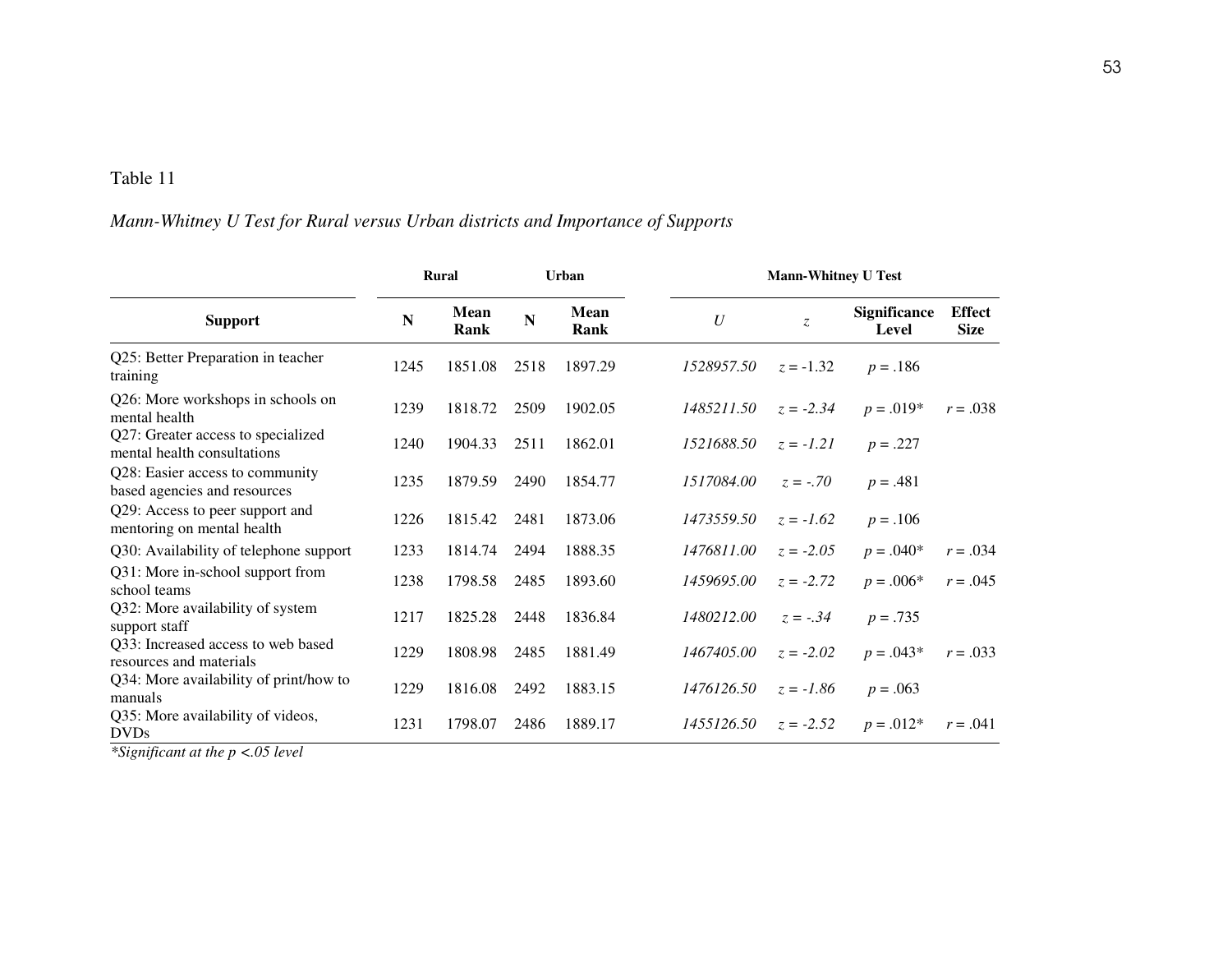removed for confidentiality reasons, leaving 1086 responses suitable for thematic analysis. Categories and concepts were identified in the responses, from which four central themes emerged: knowledge, culture, skills and resources (Table 12). These themes are neither mutually exclusive nor exhaustive, but simply recurring ideas or attitudes voiced by the teachers.

 To test interrater reliability, a colleague who was familiar with the project rated 100 teacher responses based on which of the four themes was most prominent. The interrater reliability for the raters was found to be Kappa =  $0.674$  (p < 0.001), 95% CI (0.558, 0.794), which is considered substantial agreement (Viera & Garrett, 2005). The crosstabulation of the codings showed that almost all disagreement lay between two of the themes: knowledge and skills. This was not surprising because of the similarities between them and the fact that many teachers mentioned both themes in their responses. Therefore it was assumed the four themes were a good representation of the ideas and attitudes within the teacher responses.

The first theme, *knowledge*, represents responses that pointed to a lack of, or need to, increase mental health knowledge among key stakeholders. Specifically, many teachers wrote about the value of increasing teachers', students' and parents' understanding of the symptoms or risk factors associated with youth mental health. Similarly, teachers wrote about the need for school personnel to learn how to accommodate and assist those who suffer through effective classroom strategies. Many teachers suggested that mental health knowledge could be enhanced by professional development for teachers, workshops for kids, or presentations for parents. This is illustrated by a female elementary teacher who wrote, "[We need] better training and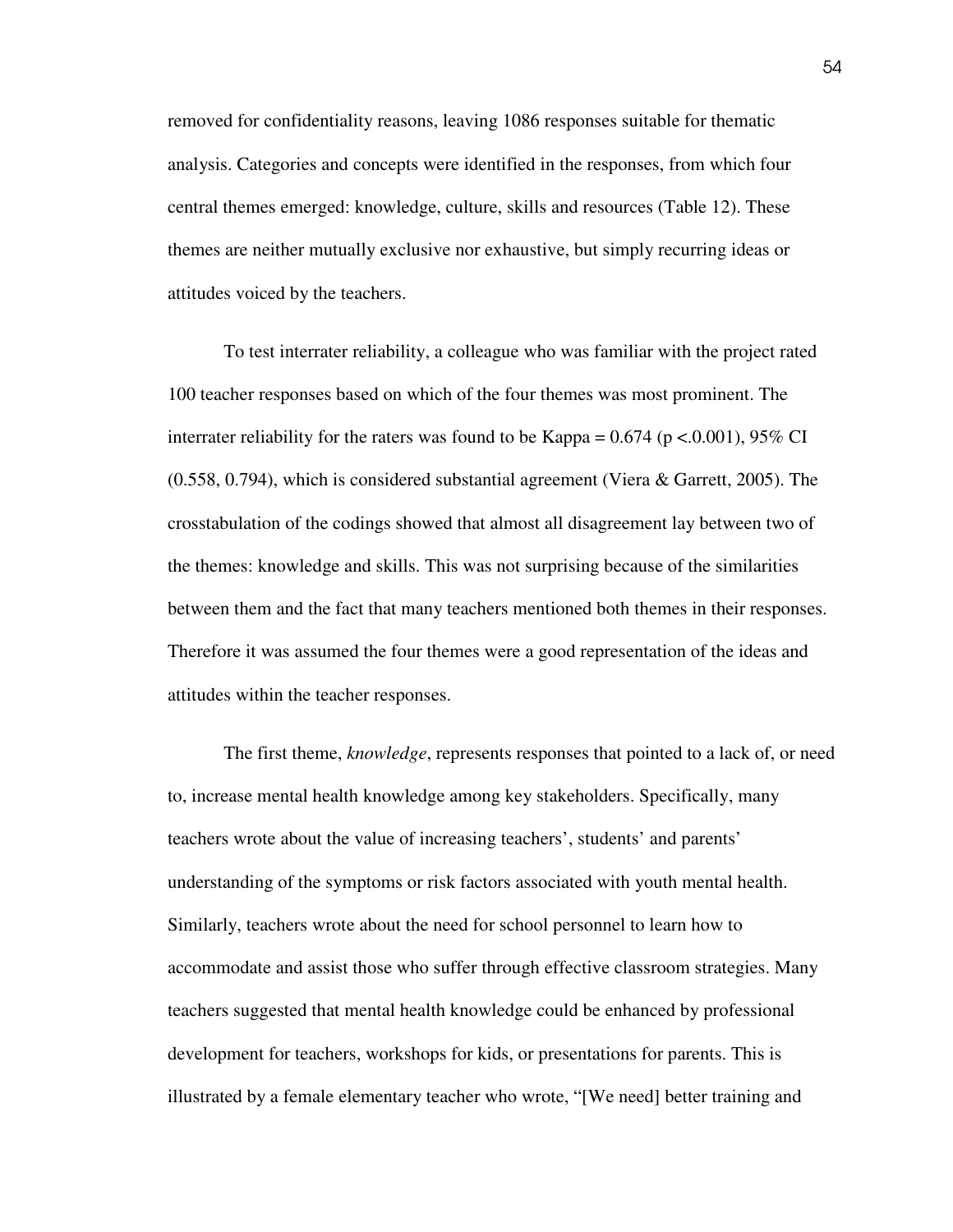### *Themes within Teacher Responses regarding Improving Mental Health in Schools*

| <b>Theme</b> | <b>Key Points</b>                                                                                                                                                                                                                                         | <b>Example</b>                                                                                                                                                                                                                                                                                                                                                                                                              |
|--------------|-----------------------------------------------------------------------------------------------------------------------------------------------------------------------------------------------------------------------------------------------------------|-----------------------------------------------------------------------------------------------------------------------------------------------------------------------------------------------------------------------------------------------------------------------------------------------------------------------------------------------------------------------------------------------------------------------------|
| Knowledge    | - Change in mental health knowledge for key stakeholders (teachers,<br>parents, students)<br>- Gaining knowledge through workshops, professional development,<br>assemblies<br>- Spreading awareness of mental health symptoms, strategies                | "I have a student who is on medication that I looked up online and it<br>looks like he has schizophrenia. No one has told me! There should<br>be professional development on possible dangers and ways to help if<br>we are to teach a mentally ill student", (female, secondary).                                                                                                                                          |
| Culture      | - Change in the school culture: values, beliefs, attitudes, behaviours<br>- Improved communication and collaboration among key stakeholders<br>- Increasing general support and acceptance for students with mental<br>health issues<br>- Fighting stigma | "To acknowledge that mental illness is a serious disease. The more<br>open we are about discussing these issues, the more we will be able<br>to eliminate the stigma associated with these disorders and get the<br>proper help for our students", (female, elementary).                                                                                                                                                    |
| Skills       | - Change in the number/presence of experts with professional skills<br>- Training people to be experts/professionals<br>- Improve access to specialists and increase time spent with them                                                                 | "Professionals in the mental health field (i.e. psychologists) to spend<br>time talking to students and parents. School support counselors,<br>learning support teachers and principals have some knowledge but<br>are not professionals in mental health. Therefore [they] have some<br>answers but our students and parents often need extra assistance<br>beyond what school staff can give them", (female, elementary). |
| Resources    | - Structural changes: class size, specialized classes<br>- More time to help students<br>- Mental health resource material: books, videos<br>- Funding<br>- Change in curriculum                                                                          | "A lot of lip service is paid to the needs of our students' behavioural<br>issues. Paperwork doesn't solve the problem – the consistent<br>availability of personnel who the students trust is critical. Teachers<br>need to play a role in this without having to do so while juggling a<br>full roster of students", (male, elementary)                                                                                   |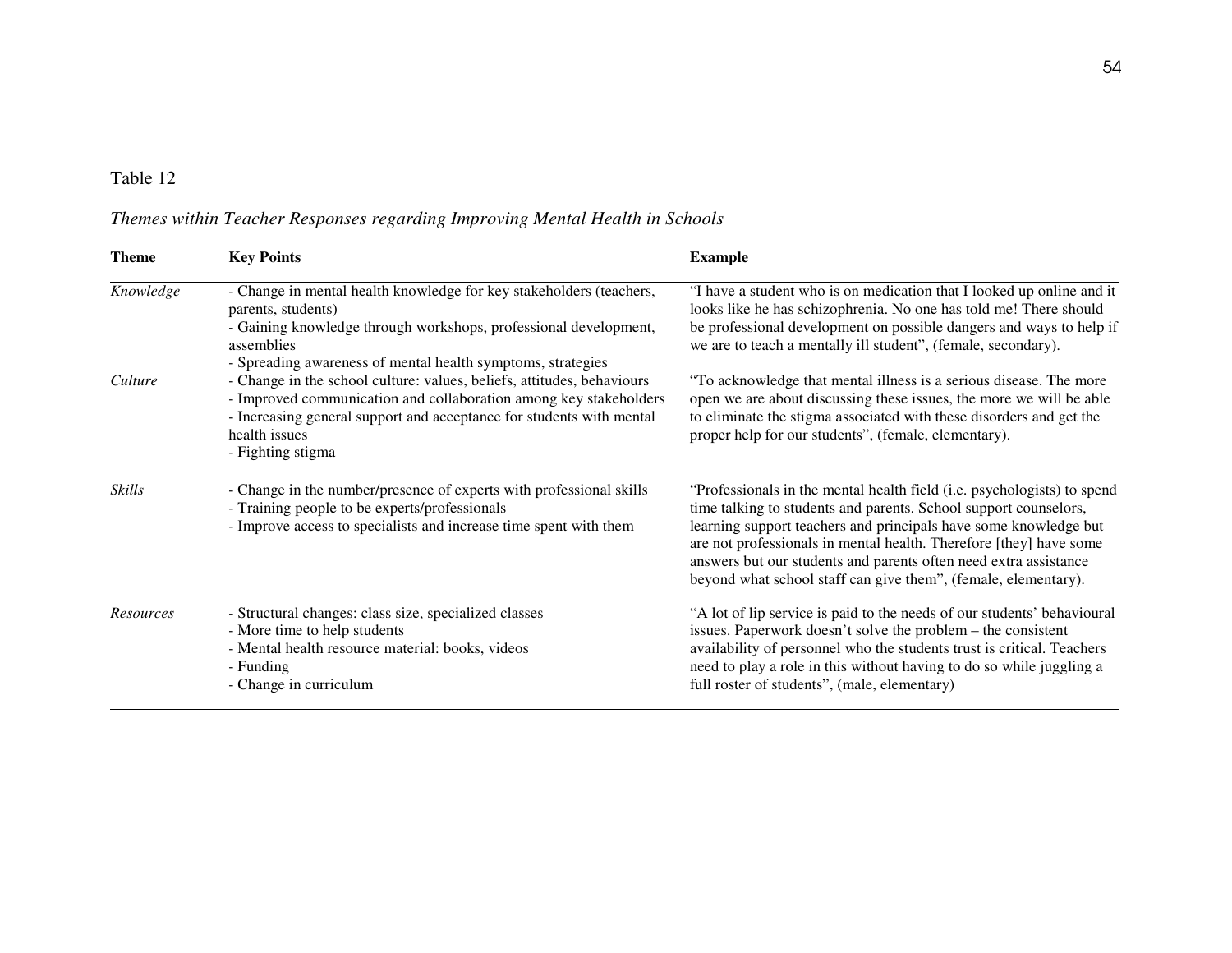support for teachers to recognize and handle mental health problems with students. I'm not a trained counsellor, but am required to be one every day". Teachers also demonstrated a lack of knowledge regarding proper protocols or legislation associated with student mental health: "It would be very helpful if there was a clear set of guidelines that everyone knows and follows with regards to behaviours as they present in classrooms. For example, there is not a clear outline of what to do to help guide parents and other staff and the children themselves when they are experiencing these emotional difficulties" (female, elementary).

 A second theme that emerged from the teachers' responses was the idea of *culture*, operationalized as the values, beliefs, attitudes or behaviours of those involved at the school level. Many teachers voiced the need for change in attitudes towards those with mental health problems through methods such as increasing awareness, collaboration, and communication of major stakeholders. A teacher in her  $22<sup>nd</sup>$  year of teaching wrote, "[We need] opportunities for staff to problem solve together to create the best programs, environment etcetera for students. [We need the] opportunity to have candid discussions with health care professionals, rather than video presentations with no interaction". Some teachers wrote about the necessity of increasing perceptions of safety and support in the school environment - as one secondary teacher simply wrote, "Teachers should be more approachable to students".

*Culture* was also evident in the teacher responses that highlighted the need to fight stigma attached to mental illnesses. It appeared as though many respondents were aware that stigma is one of the major barriers to students receiving help, often acknowledging that the fight against negative perceptions of mental illness is a necessary first step to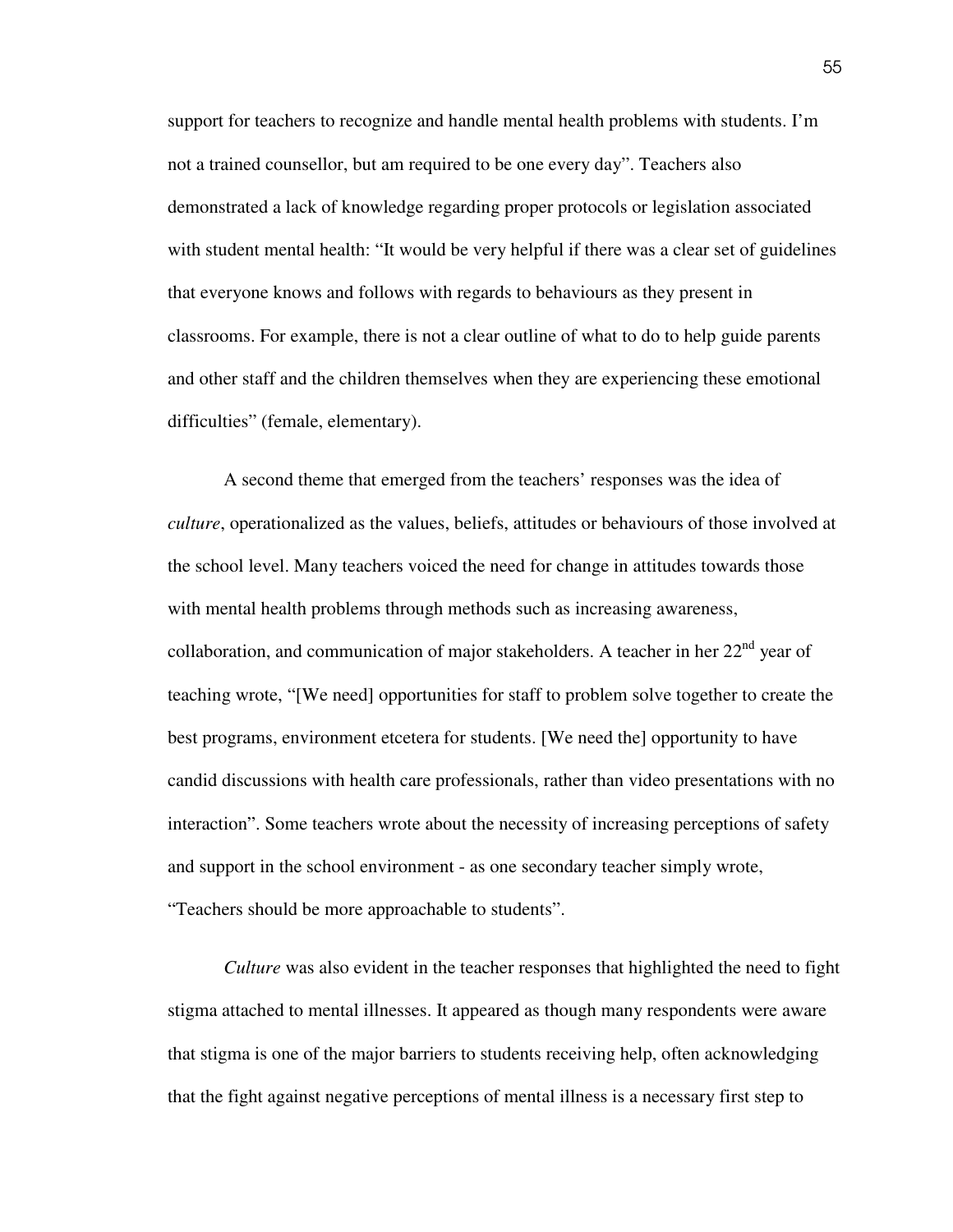improving care for these children. For example, an elementary teacher voiced, "[We need] to acknowledge that mental illness is a serious disease. The more open we are about discussing these issues, the more we will be able to eliminate the stigma associated with these disorders and get the proper help for our students".

*Skills* was the most frequent theme among teacher responses. This theme encompasses the idea of enhancing the number of, or presence of, mental health experts. Many teachers voiced concern about the ratios of experts to children in their schools, stressing the need for more trained professionals. Long waiting lists for testing, rare contact with social workers or psychologists, and infrequent opportunities to collaborate with any school personnel with mental health expertise, were a few of the main complaints teachers shared.

 The core difference between *skills* and *knowledge*, is the concept of professional training. There was a noticeable difference in teacher responses such that some would suggest increases in general knowledge for non-professionals (i.e. teachers and students) while others proposed that schools would best improve through increases in professional skills as it relates to experts with advanced degrees in mental health (i.e. counsellors, social workers and psychologists). For example, one teacher shared, "[We need] consultation with professionals – we are not the experts here and should not be made to act as such. We have some great insight into our students and should be used in a support role".

 Although a consistent and important theme, *resources* was least frequently mentioned among teachers. This theme encompassed physical or material changes to the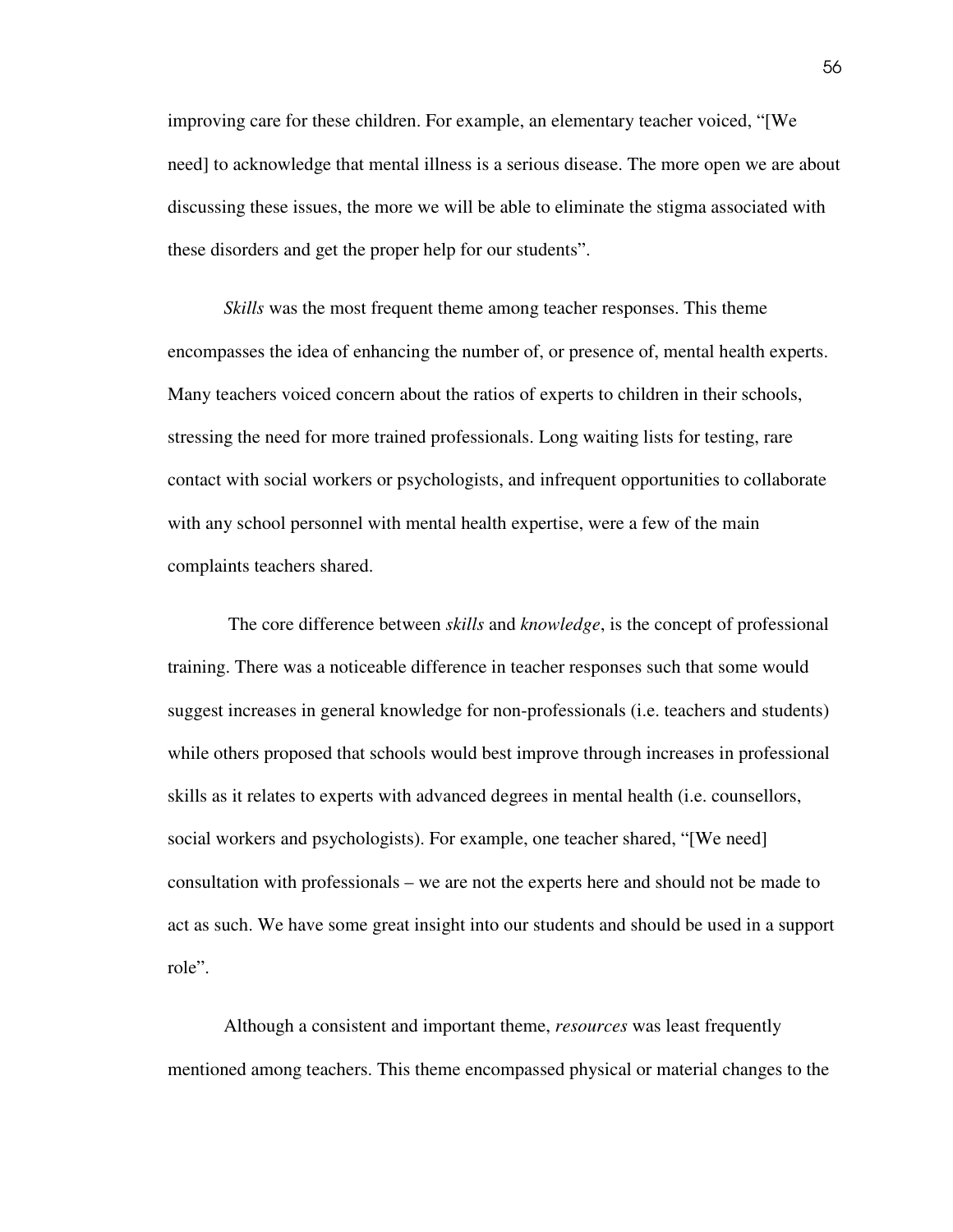school environment. Some teachers mentioned the desire for more books and videos illustrating classroom strategies or demonstrating mental health symptoms: "Have videos available for students to watch designed for teenagers by mental health professionals. Have tips included for teachers to help [them] be prepared for class discussions after viewing" (female, secondary). Many teachers also stated the need for more funding, both in personnel and resources, while others suggested structural changes to the school environment, including reducing class sizes, creating more special education classrooms, or reducing curriculum expectations.

### **Summary of Results**

*1.What are teachers' current levels of knowledge, awareness and comfort in dealing with mental health concerns?* 

 On average, teachers felt "somewhat" knowledgeable, aware or comfortable with different aspects of student mental health. They reported being least knowledgeable about mental health legislation and most aware of the range of mental health issues.

*2.What resources do teachers currently use and which would they find useful in the future in regards to managing mental health issues in their classrooms?* 

Teachers reported that they are most likely to change the way they interact with, and provide empathetic support to, students with mental health issues. They were least likely to carry on as usual or attend workshops relevant to the students' needs.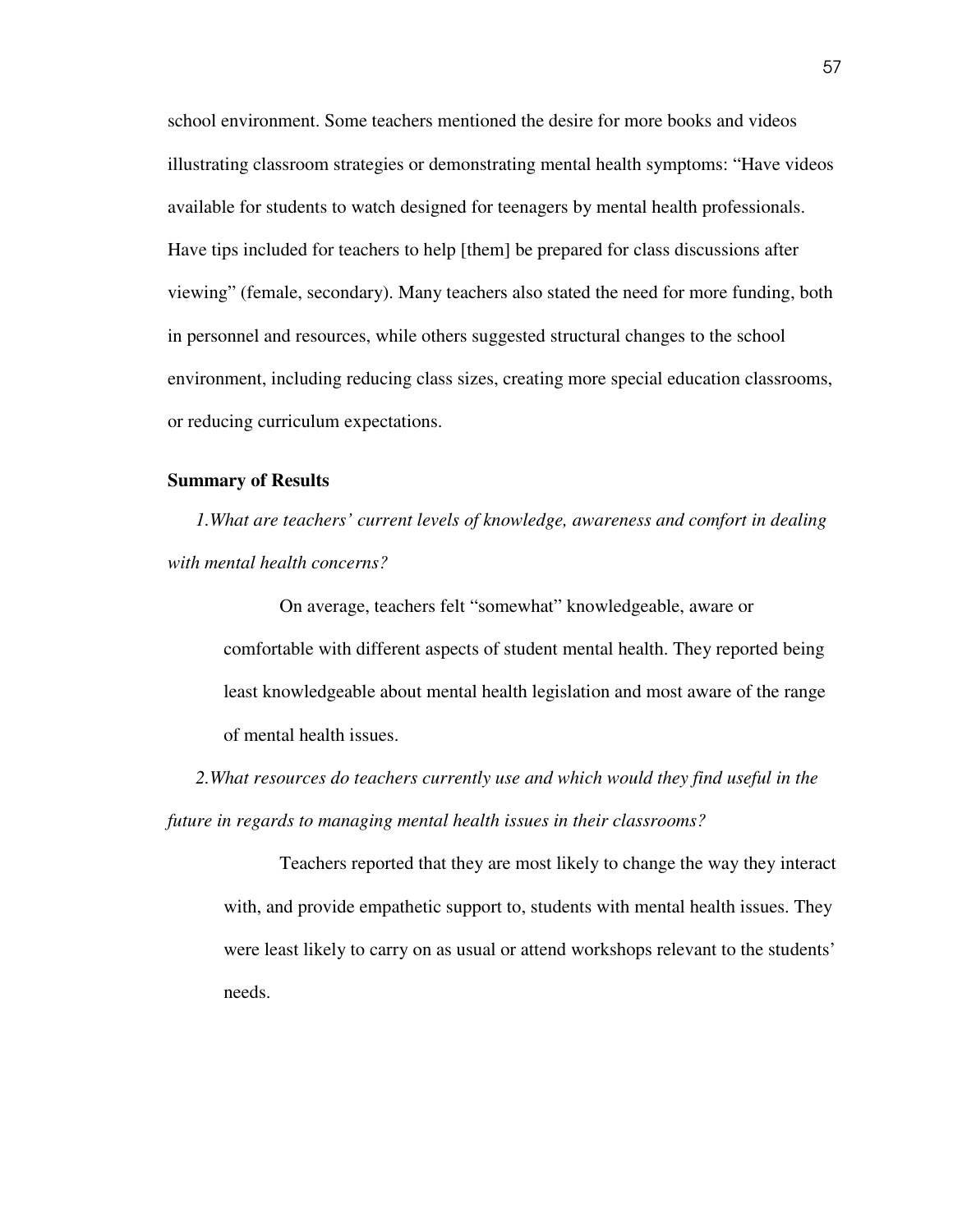All supports were rated as more than "somewhat important", with the highest importance given to the availability of support staff and preparation in teacher training.

*3.Are these findings influenced by demographic factors such as years of teaching experience, geographic location of the school (rural/urban) or grade level taught (elementary/secondary)?* 

Teachers with more experience tended to report taking more action for student mental health and rate most supports as more important than did teachers with less teaching experience. However, the statistical significance of this relationship was too low to warrant practical significance.

Elementary teachers reported taking more action for student mental health than secondary teachers. Elementary teachers also placed higher importance on mental health supports than secondary teachers.

Few differences between urban and rural teachers were found in terms of the actions they take and how important they consider mental health supports.

Urban teachers tended to rate the supports as more important than rural teachers.

*4.What suggestions do teachers put forth regarding the improvement of student* 

*mental health?* 

 Four main themes were extracted from teachers' suggestions: *knowledge* (increasing awareness and mental health knowledge of non-expert stakeholders), *culture* (change in the school environment, values, beliefs, behaviours), *skills* (change in the number or presence of mental health professionals), and *resources* (physical or material changes within the school).

### **Discussion**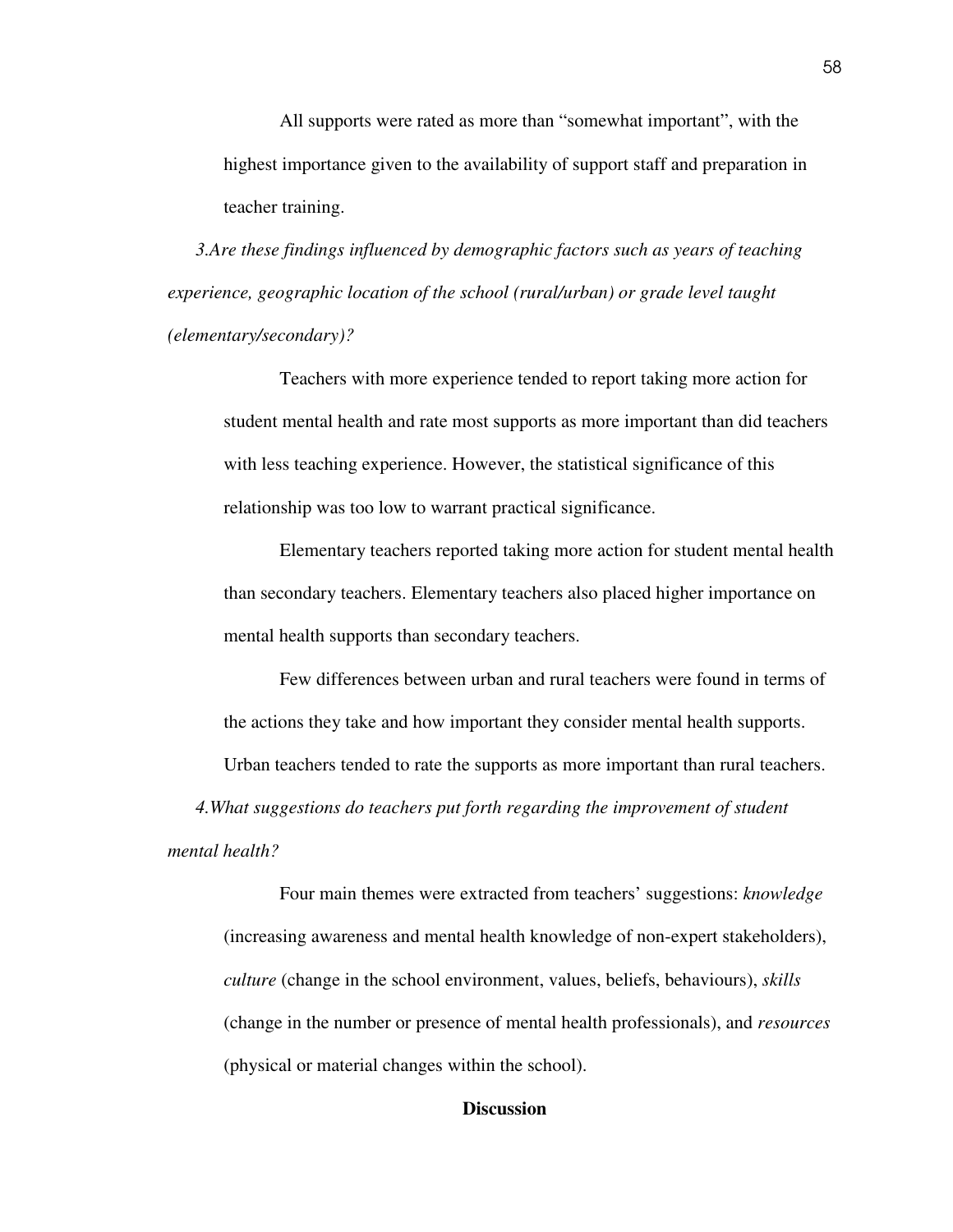One in five youth suffers from a mental health illness (Canadian Paediatric Society, 2009), significantly contributing to negative school performance and dropout rates (Koller & Bertel, 2006). Unfortunately, only 1 in 6 of these students receive any professional help (Canadian Psychiatric Association, 2012), demonstrating that youth mental health services are severely inadequate. To contribute effectively to school-based mental health services, teachers need to have the skills to screen and help identify children in need, and provide observations, interventions, and feedback in liaison with other mental health care providers and school staff. To adequately and confidently fulfill this role, teachers require proper training and resources. The current study was carried out to develop a better understanding of the teacher's perspective of student mental health services and to help inform teacher education activities at both the preservice (university) and inservice (working professional) levels. In order to develop and deliver the most comprehensive and relevant training to teachers about children's mental health, a necessary first step was to assess teachers' current levels of knowledge, attitudes and awareness and their use of strategies and supports while working with students presenting with mental health concerns. This paper explored four research questions based on the results of a survey of nearly 4,000 working teachers in one large Ontario school board:

1. What are teachers' current levels of knowledge, awareness and comfort in dealing with students' mental health concerns?

2. What resources do teachers currently use and which of these would they find useful in future management of mental health issues in their classrooms?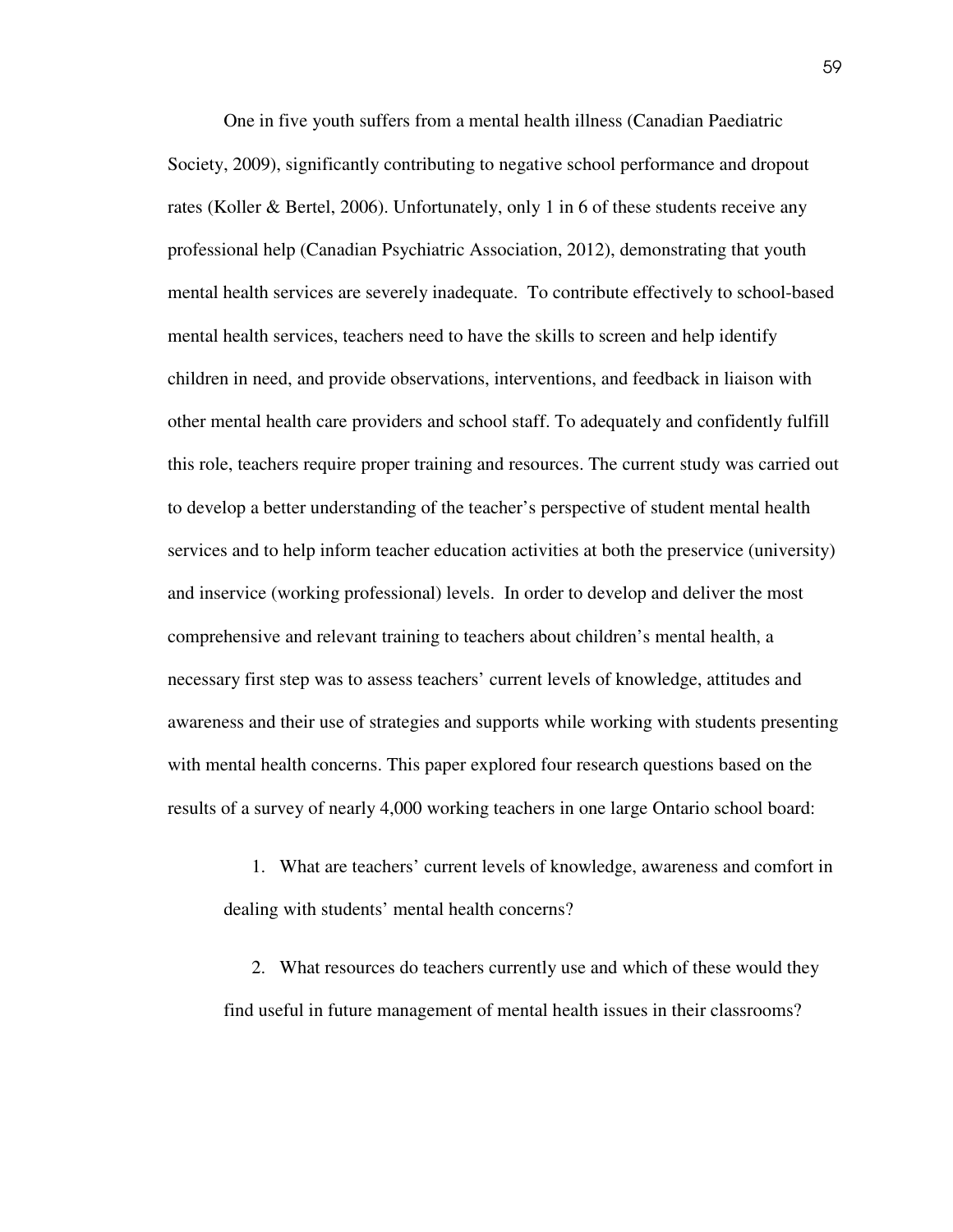3. Are these findings influenced by demographic factors such as teaching experience, geographic location of the school (rural/urban) or grade level taught (elementary/secondary)?

4. What suggestions do teachers put forth regarding the improvement of student mental health?

Developmental-ecological theory (Bronfenbrenner, 1989) was used to frame the results of this survey, such that the teachers in this study are viewed as important components of a holistic system of care. Emphasis on multidisciplinary and coordinated approaches to mental health care are necessary, as all stakeholders in the child's ecology play a vital and essential role in the child's mental wellbeing. Therefore, in interpreting the results from the survey, teachers are viewed as integrated and well-connected sources of help for their students. The use of ecology theory helps generate goals that are not necessarily aimed at the teachers themselves, but are rather directed at improving collaboration and strengthening the interconnectedness of the teachers and other stakeholders involved in student mental health.

The current survey, consistent with previous studies about self-ratings of knowledge, awareness, and comfort levels regarding student mental health (such as Walter et al., 2006), revealed that teachers rate their capabilities and comfort levels as close to the midpoint (*somewhat*) of the designated rating scales. This may be interpreted that, although teachers have some experience with mental health in their classrooms, they may not feel fully prepared to take on a provision role with the current mental health training that is available to them. Similarly, in a previous study of teachers' perspectives of providing help to students who had experienced traumatic exposure, one of the most prominent themes was their struggle with providing optimal support, partly because of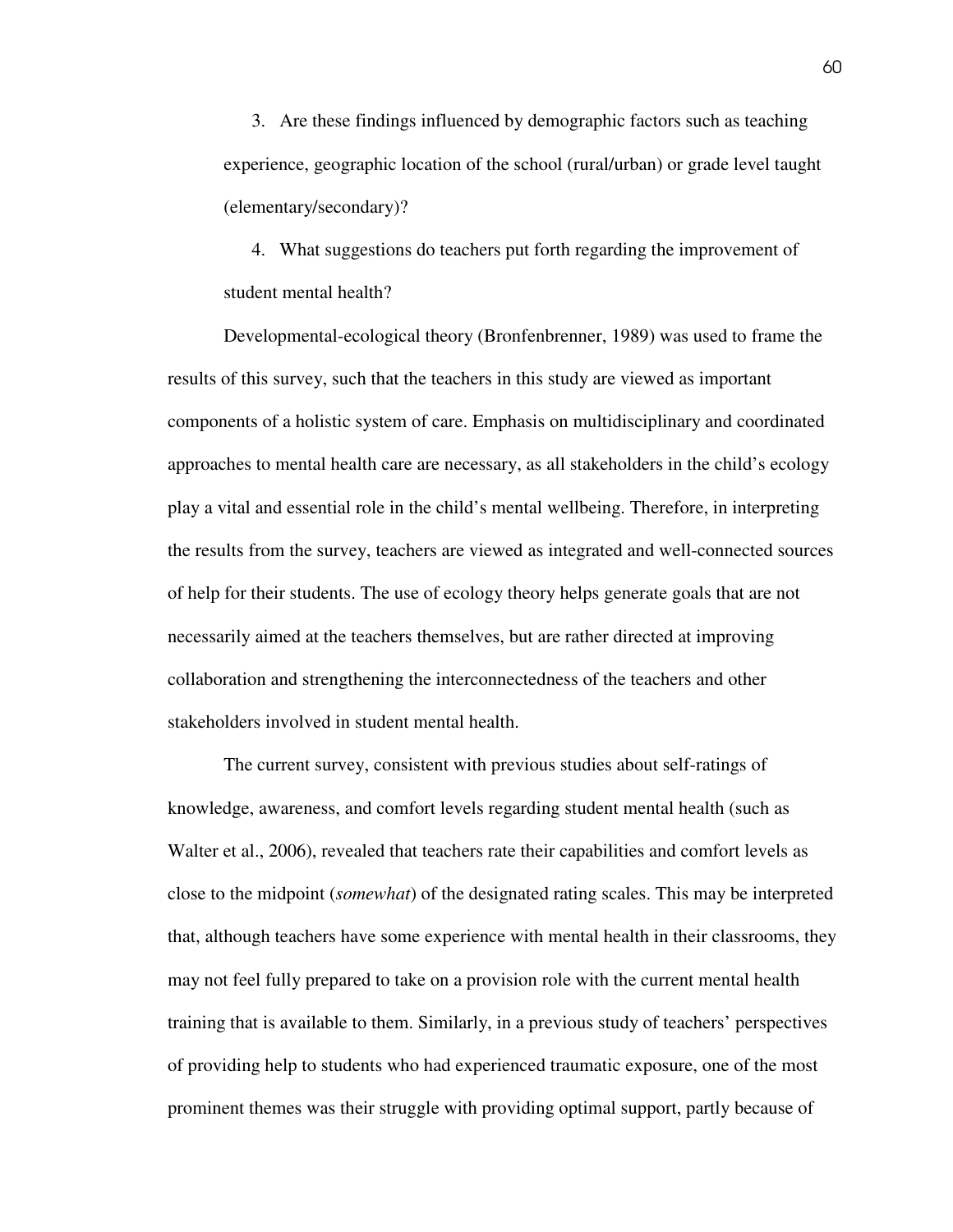their limited knowledge and skills (Alisic, 2012). Furthermore, teachers in Koller and colleagues' (2004) study rated, on average, that they felt less than "prepared" to deal with their own stress and burnout or to identify and address student mental health issues. Together, these results point to the urgent need to include mental health courses in teacher preservice training in order to increase teachers' general knowledge and comfort levels in dealing with both student mental health and their own stressors.

This study found that teachers are not, on average, aware of the steps necessary to access community agencies and are not generally knowledgeable about mental health legislation. Clearly, there is lack of training related to the formal actions teachers should implement when presented with a struggling student. This finding corresponds to previous research, such as Alisic's (2012) interviews with teachers who often admitted that they were not aware of the protocols or guidelines related to mental health within their own schools. This may create a problem for parents as well, as they often call upon teachers for information, resources and protocols regarding the referral process. Information on how to access community services and guidance on legal issues should, therefore, be made more available to teachers to not only increase their own knowledge, but to also enable teachers to act as reliable sources of information for parents.

 When asked to rate their comfort levels in dealing with mental health, such as talking with students, providing supports, and accessing services for students, teachers reported they were least comfortable in talking with parents about their child's mental health issues. This poses a concern as one considers the importance of the child's home environment in proper identification and intervention (Weston et al., 2011). In addition, past research has suggested that the teacher's perception of the degree of parental support may have a direct effect on their decision to refer a student for mental health services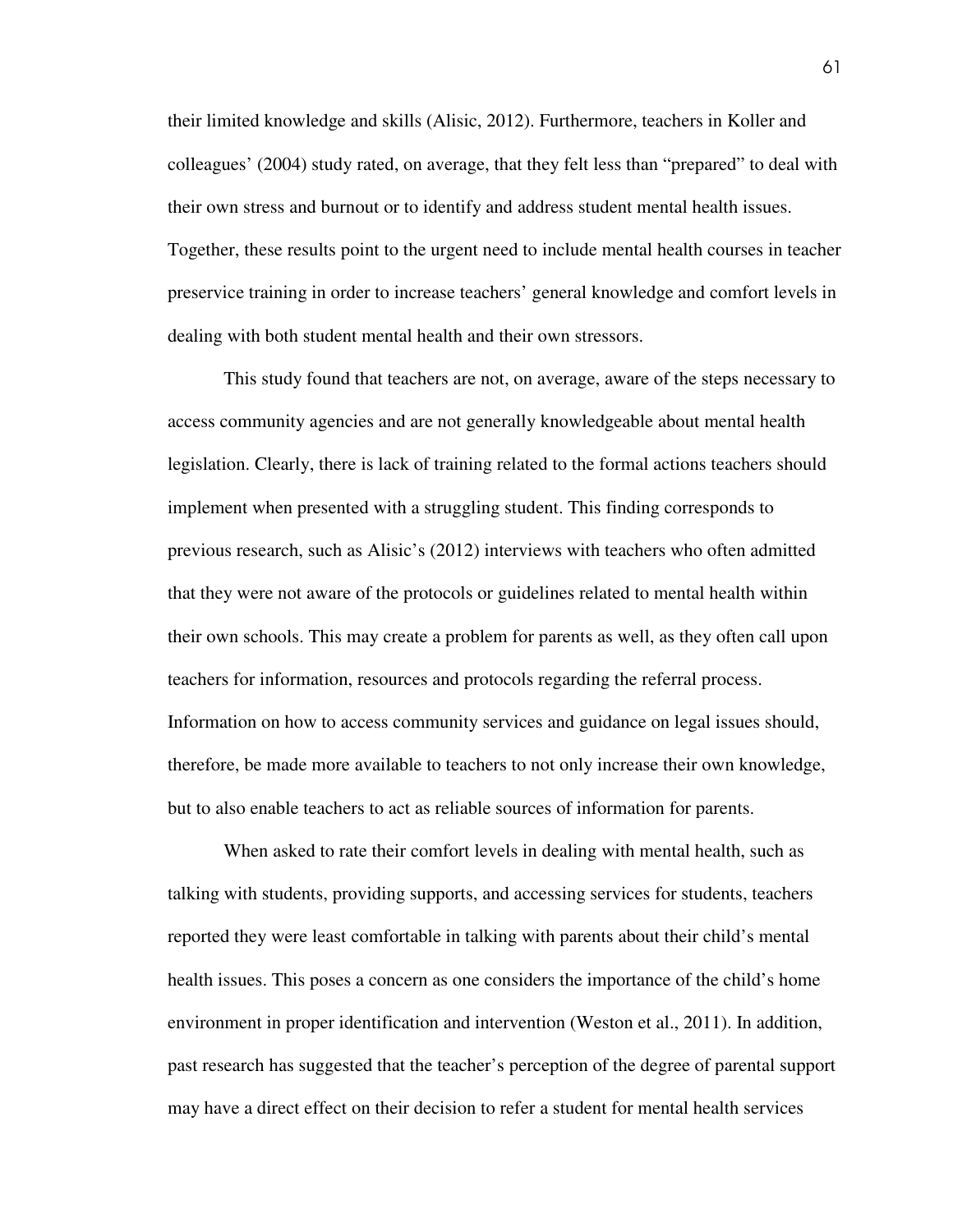(Williams, Horvath, Wei, Van Dorn, Jonson-Reid, 2007). It has also been shown that teachers believe that a lack of adequate programming which supports parents (Reinke et al., 2011), and parents' refusal to follow through with recommendations from the school (Williams et al., 2007), are two major barriers to children receiving help. Collectively, these findings reveal the need for teachers to feel confident in effectively engaging and working with families when a problem arises (Reinke et al., 2011). As highlighted in the current study, the low levels of teacher comfort in conversing with parents suggest that teacher training programs should emphasize both the necessity for, and teach the importance of, creating an open and ongoing alliance between teacher and parent. Learning to sustain these types of relationships with parents is grossly under-appreciated in current mental health training programs (Weston et al., 2011).

 In light of the fact that many teachers may be uncomfortable in communicating with students' parents regarding mental health, most teachers reported consulting with another staff member (such as a principal, vice principal, social worker or counsellor) when a problem arose, indicating that teachers appreciate and seek some form of outside support. One of the most frequent comments from teachers was related to the need for increased communication with other staff and professionals. As one elementary teacher expressed, "(We need) opportunities for staff to problem solve together to create (the) best programs and environment for students. (We need) opportunity to have candid discussions with health care professionals, rather than video presentations with no interaction". A dynamic collaboration between mental health professionals and teachers has shown to have positive effects in the classroom, teachers' sense of professional competence, and student academic outcomes (Lynn et al., 2003).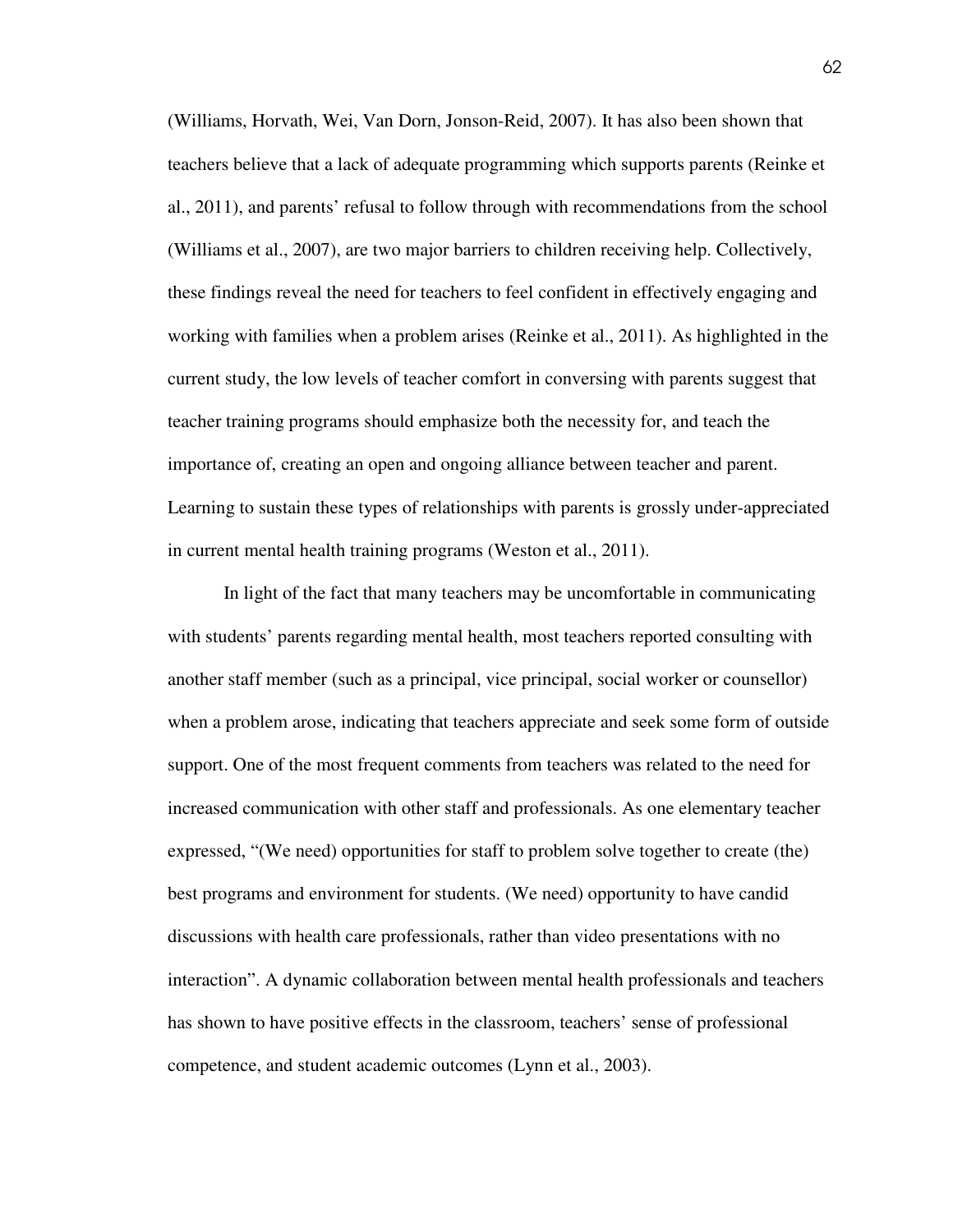The most frequent actions teachers reported taking when presented with a student with an emotional or behavioural issue were both, changing their interaction with the child to reach him or her more effectively, and listening to the child describe his or her problem. This finding reveals that teachers are in a position to provide empathic support, and are choosing to do so in their classrooms. Interestingly, teachers may be taking on this de facto therapeutic role without the benefit of consulting relevant literature or resources such as books, videos or workshops. Teachers appear to be acting on their own intuition and draw from their own experiences, as well as following suggestions from colleagues, when supporting children with mental health issues in the classroom. It may be that teachers are not confident in this role, but are rather using their own strategies because of a lack of professional help or resources in the school. Indeed, many teachers expressed frustration with not having enough contact with, and support from, mental health professionals.

 Overall, an exploratory analysis regarding teachers' experiences with student mental health suggests that teacher training programs should be provided in consultationcommunication formats which include a variety of experts and other members of the school-based health team. This finding is notably similar to that of previous research, which shows that teachers believe that school mental health services would benefit most from increased opportunity for teachers to consult and collaborate with mental health experts (Rothi, Leavey & Best, 2007). For example, many studies lend support to the efficacy of collaboration between school social workers and teachers, as consultation between these two groups allows not only for the education of teachers in regards to student mental health, but also the creation of effective behavioural interventions for those students who demonstrate special needs (Lynn et al., 2003). It would benefit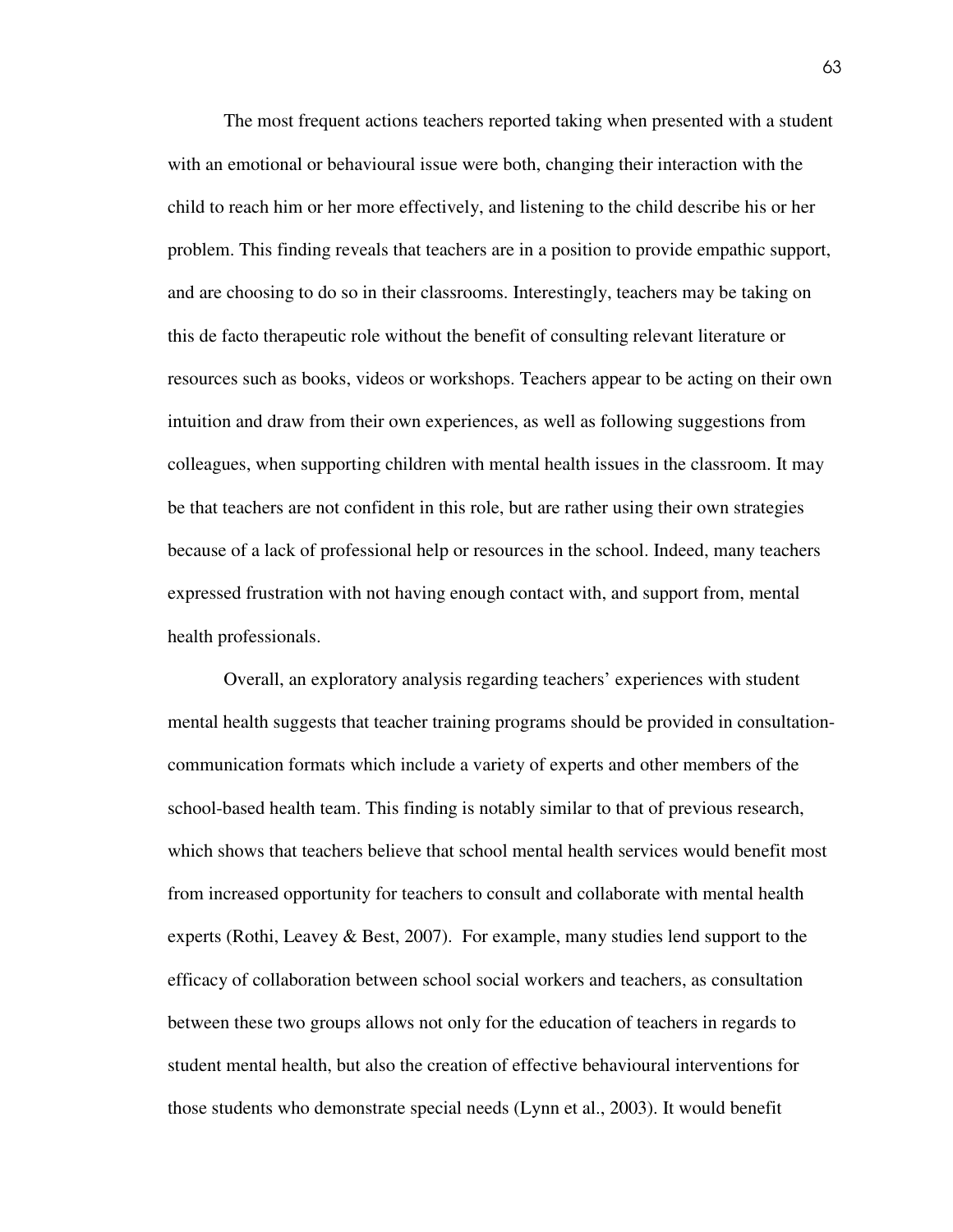teachers to be provided with resource contacts and information about mental health resources and the process of accessing these.

#### **Differences among Teachers**

#### **Years Experience**

 The current study assessed the relationship between years of teaching experience and both the actions teachers take and their ratings of supports. In one study, preservice teachers reported learning about mental health symptoms more from practicum experiences than from any university level course (Bryer & Signorini, 2011), suggesting that classroom experience is the major source of knowledge for teachers in terms of student mental health. The current study found that although teachers with more experience were more likely to report taking action in regards to student mental health, this association was not strong for any of the actions listed on the survey. Therefore, it should not be assumed that teachers with more experience are more likely to take the necessary steps to help those suffering with mental health problems.

 Koller and colleagues (2004) found that experienced teachers felt less prepared as a result of their university training to deal with student mental health than did novice teachers. As Koller and colleagues explain, the significant restructuring in preservice education leading to a student-centered approach may have influenced "new teachers (to) be more attuned to the individual instructional needs of children, (fostering) consideration of the mental health issues that children face" (pg.43). A second explanation for these findings could be that newer teachers have not yet had amassed the body of experiences, as have their more advanced colleagues, in dealing with students presenting with serious mental health problems and therefore, have not yet discovered a high need for extra supports. The current study found that the association between experience and perceived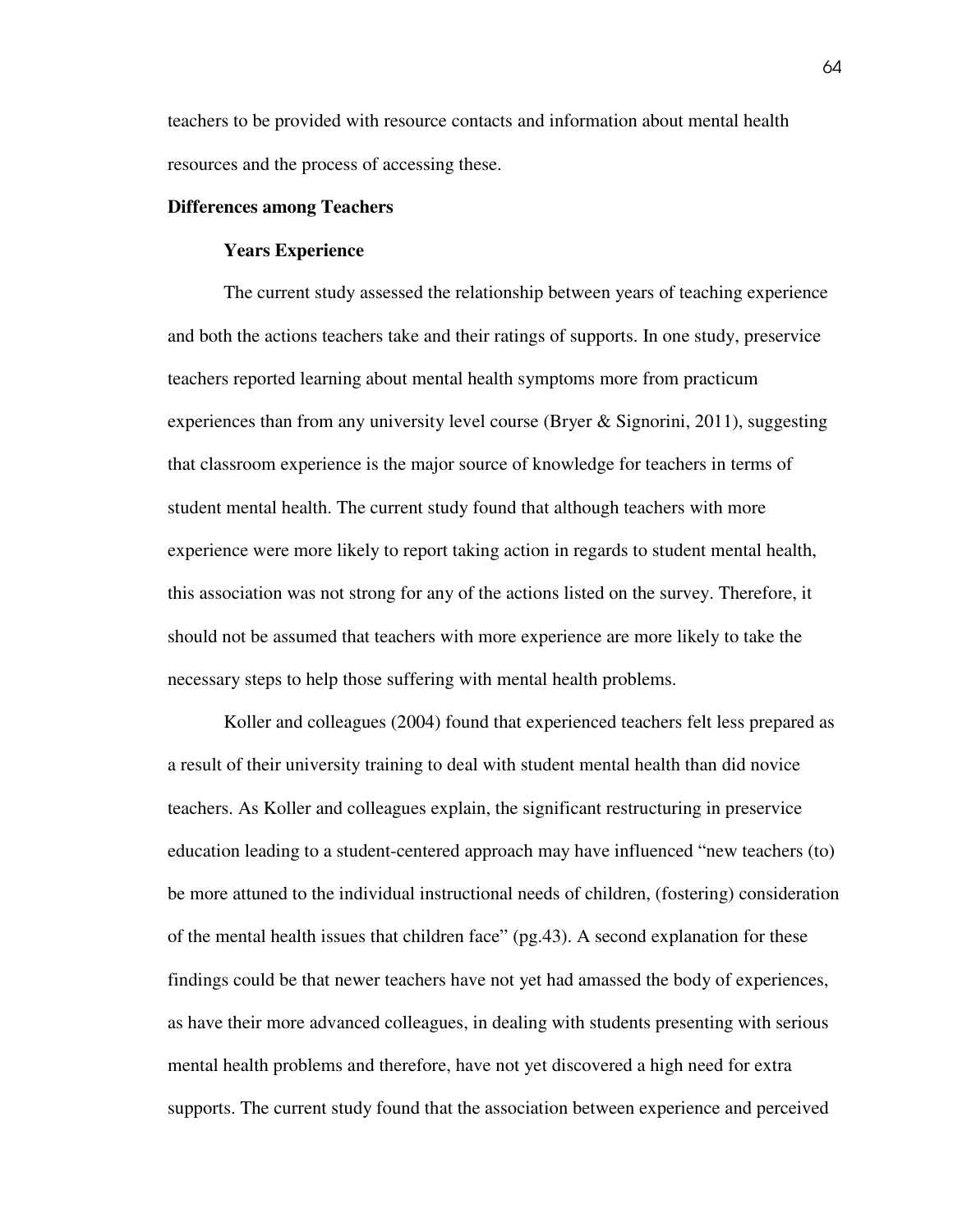importance of mental health supports was not strong. Although past research has suggested that newer and more advanced teachers differ in their perceived ability to intervene with students presenting with mental health problems, the current study demonstrates that the number of years of teaching experience does not influence the perception of the importance of school-based mental health supports.

 It is important to emphasize that the association was not strong between teachers' professional experience and their actions regarding student mental health or how important they consider specific supports. This is interesting, as some previous studies suggest a significant difference between expert and novice teachers in classroom management skills, discipline, (Berliner, 1986) and preventative measures (Elliot & Stemler, 2008). In terms of student mental health, it appears that all teachers, regardless of how many years spent in the classroom, perceive and deal with issues in a similar manner.

 Corresponding with the current study, Rothi, Leavey and Best (2008) interviewed both experienced and novice teachers and found little difference in their ability to identify mental health needs. Additionally, Weston, Anderson-Butcher and Burke (2011) believe that there is no basis on which to assume that novice and expert teachers differ in knowledge, understanding, commitment or ability. Instead, advanced teachers may differ in their application of new knowledge, such that they may be able to use what they learn from training, in a way that helps all students rather than only those who display symptoms. The data from the current study suggests that differentiated inservice training corresponding with the length of a teacher's career may not be helpful. Rather, teachers should be learning the same material and strategies, regardless of how many years they have spent in the classroom.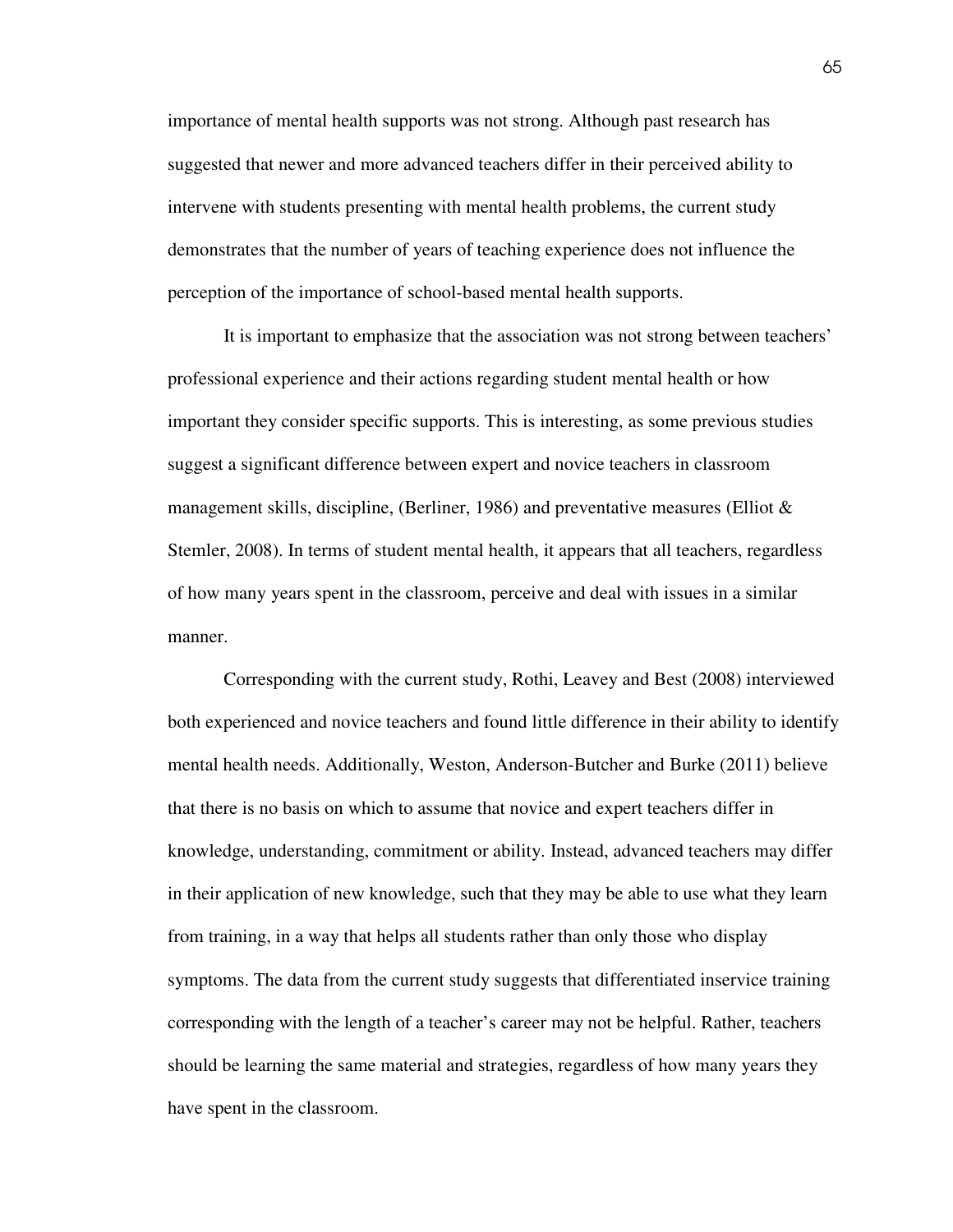#### **School Division**

Survey and epidemiological studies show that specific psychological disorders increase in intensity and severity with age. Therefore, there is an assumption that teachers working with different age levels deal with students presenting with varied types and degrees of mental health symptoms (Merikangas et al., 2010). The current study compared the perceptions of teachers working in elementary schools to those working in secondary schools. Elementary school teachers reported taking more action to support student mental health than did secondary teachers. Similarly, elementary teachers rated each mental health support as more valuable in helping them deal with mental health issues, suggesting that they could be more inclined to utilize these supports. These results parallel Repie's (2005) survey which revealed that elementary teachers were more fervent about requiring and supporting mental health programs than were the teachers at higher grade levels.

Some possible explanations exist as to why secondary teachers may not be as involved with student mental health when compared to elementary teachers. Firstly, secondary teachers usually teach many more students than elementary teachers, which may result in weaker personal connections between teacher and student. Considering that secondary teachers have less time to spend with each individual student, they may not be able to fully recognize mental health symptoms that are progressive and persistent. Yet another possibility could be associated with the very nature of more typical mental health problems in adolescence: perhaps symptoms of specific disorders such as drug and alcohol dependency or depression could be assumed by teachers to be part of an "adolescent stage" that individuals will eventually and independently leave behind.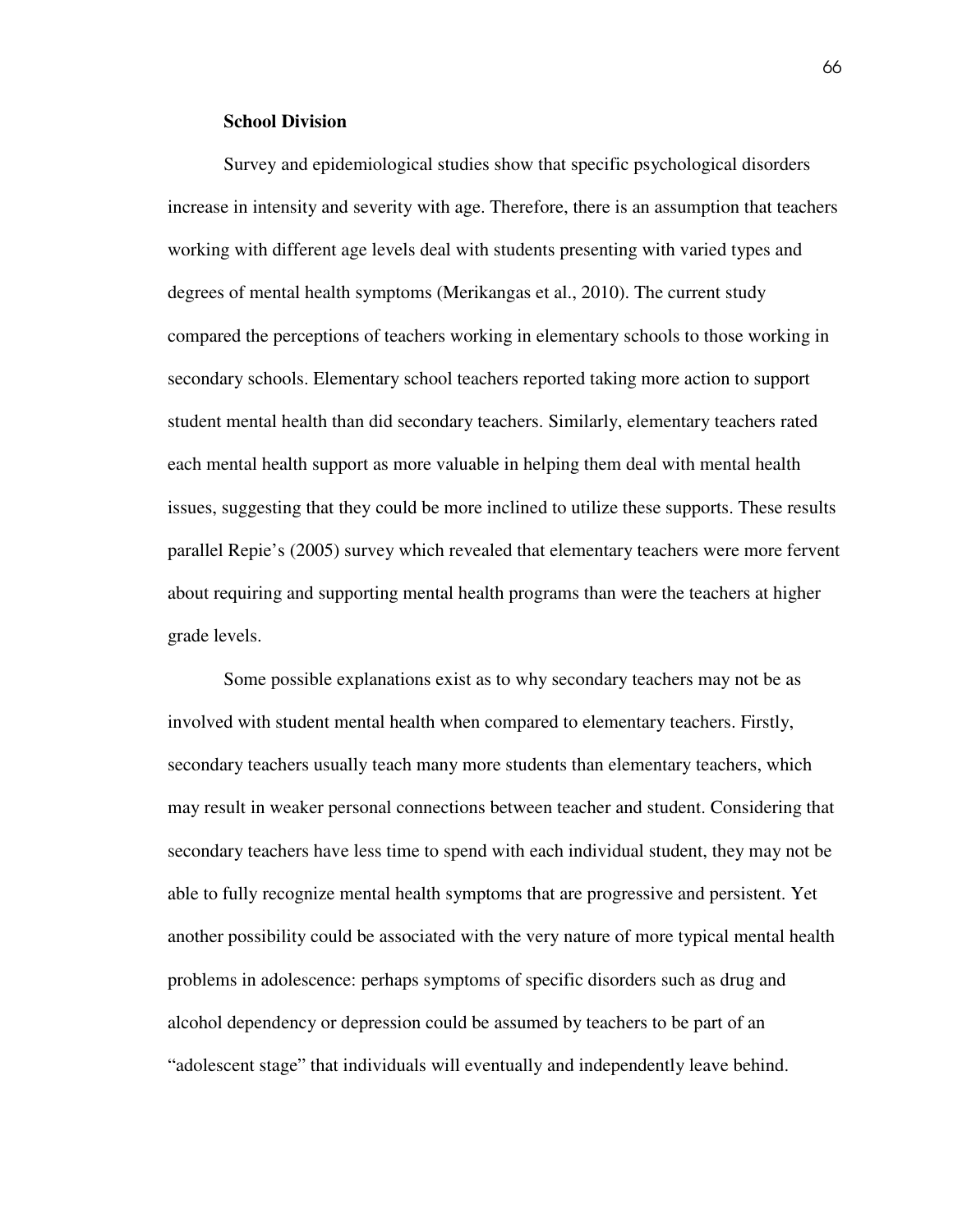Future research should seek to identify those specific factors that may prevent secondary teachers from having limited concern and involvement in their students' mental health.

## **School District**

 One of the barriers to accessing information and services continues to be the situation of living in a rural (versus urban) location (Repie, 2005). In light of this, a comparison of teachers in rural and urban areas was undertaken in an attempt to assess if there was a difference in the actions teachers take and the supports they consider important to be in the classroom, school and community. This type of preliminary assessment based on geography has been recommended in previous research (Atkins et al., 2003; Santor et al., 2009).

 Urban teachers reported taking actions such as developing a collaborative plan with the student, using restorative practices and attending workshops more so than the rural teachers. However, rural teachers were more likely to discuss student behaviour with their principal or vice principal. Rural teachers may have fewer opportunities (i.e. attending workshops) and resources available to them, relying more on staff members such as the principal for support. When asked to rate the importance of specific mental health supports, urban teachers rated 5 of the 11 supports as being significantly more important than did rural teachers. Effect sizes however, were very low, thus any conclusions drawn from these differences should be made with caution. Previous literature is inconsistent in the finding that rural and urban areas differ in mental health services (Maggi et al., 2010), thus it is not surprising that the current study found few significant differences as well. Furthermore, Repie (2005) found few differences in the nature of problems children face, barriers to accessing mental health resources, and types of school mental health services based on geographic locale, which may explain the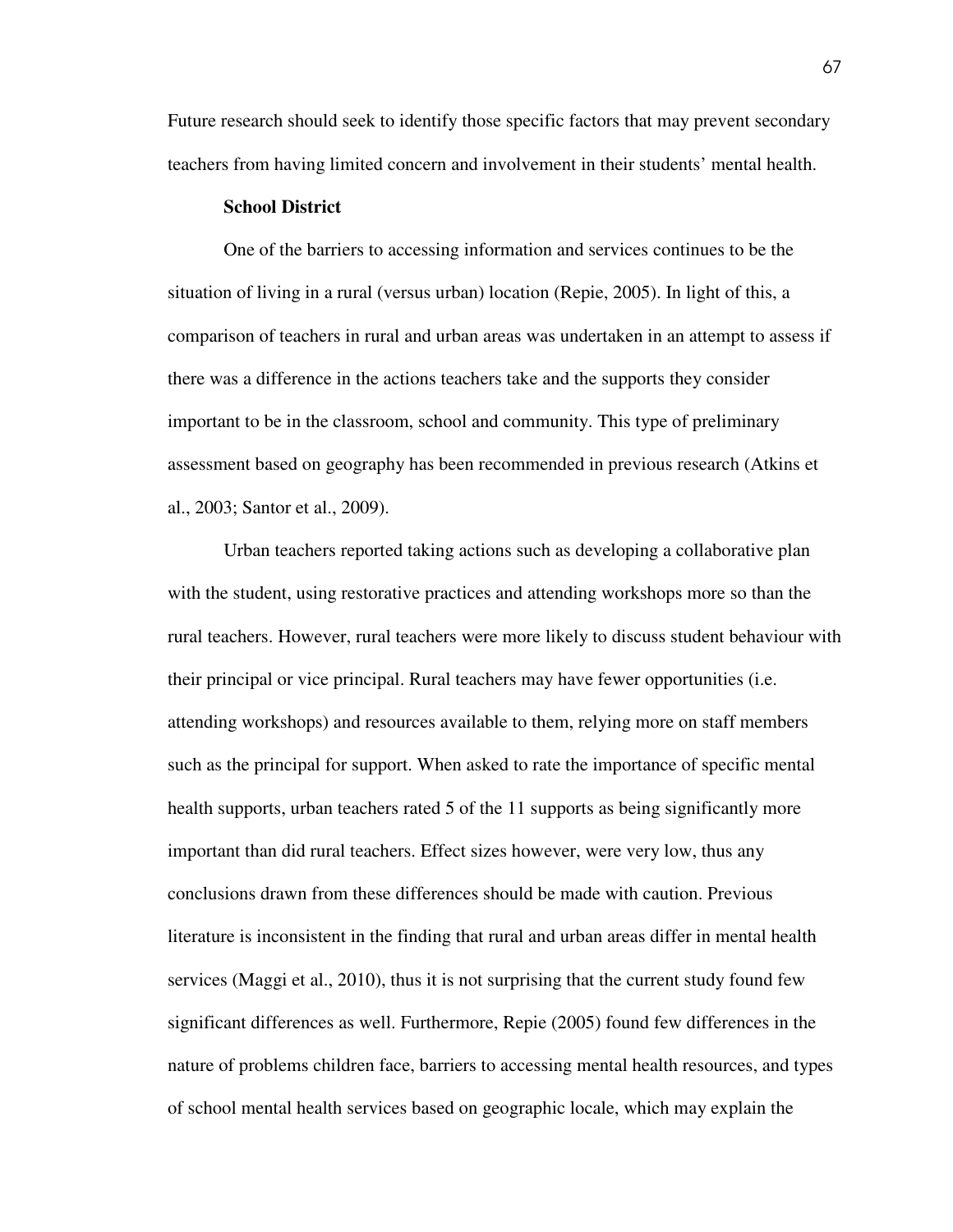current study's finding that there were not many differences between rural and urban teachers' actions and perceptions of student mental health.

#### **Suggestions from Teachers**

 The current study provided a wealth of input from teachers regarding their perceptions of strategies to improve the mental health and wellbeing in their schools. Previous research in this area has predominantly relied on face-to-face interviews, and has not yet utilized such a large number of teachers from both the elementary and secondary divisions. The four main themes that emerged from teacher responses (knowledge, culture, skills and resources), contribute to a better understanding of what types of supports are required for teachers, students and schools in enhancing mental health and wellbeing.

Although a large number of teachers expressed interest in furthering their teacher education in respect to mental health knowledge and strategies, many teachers showed resistance to change, both in their professional development and their role as a teacher. This is in contrast to previous studies that concluded that the majority of teachers believe that addressing students' mental health is part of their role (eg. Roeser & Midgley, 1997; Rothi et al., 2007).

Some teachers in the current study expressed disinterest in teacher training or the restructuring of the teacher's role regarding mental health. This is an important barrier to overcome in training programs, and may be directly related to mental health stigmas, which are so ingrained in our culture (Owens et al., 2002). Past research has also demonstrated that some teachers show resistance to the implementation of recommended mental health programs and practices (Reinke et al., 2011), although the reasons for this resistance have not been thoroughly investigated. It could be considered that teachers may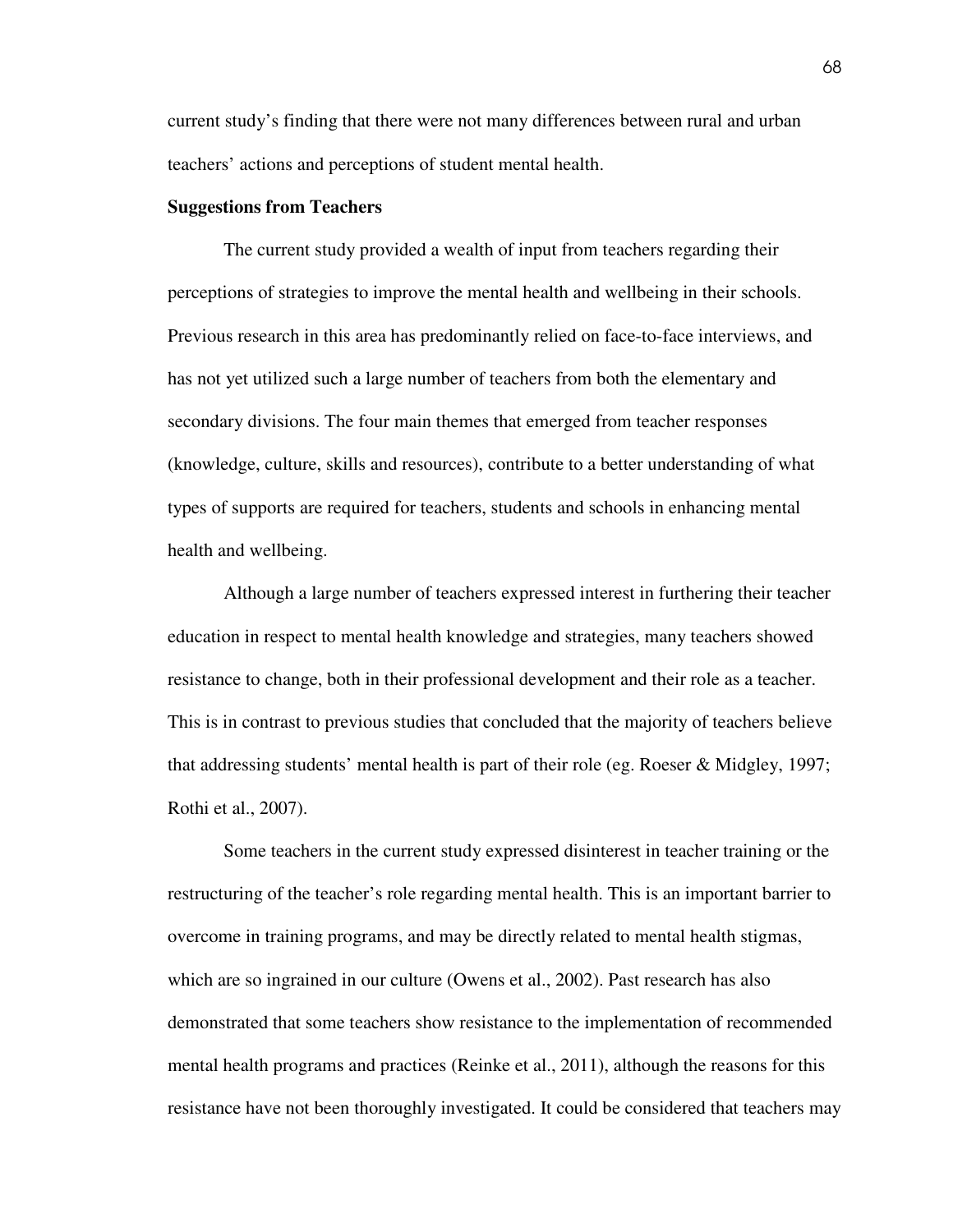appear uncooperative with mental health professionals because the interventions they are expected to deliver may exceed their levels of training (Ringeisen et al., 2003). As per the teachers' comments in the current study (in addition to other studies of teacher attitudes (i.e. Reinke et al.)), teachers demonstrate an unwillingness to fulfill a provision role because they perceive doing so would be beyond their scope of practice, thereby deferring to the expertise of a mental health professional.

 In general, teachers expressed a desperate need for supports in their classrooms and schools. The most frequently mentioned support by far, was professional personnel, such as the need for more social workers and psychologists. This is comparable to another study which found that 82% of teachers *agreed* or *strongly agreed* that an insufficient number of school mental health professionals was a major barrier to providing proper support for children (Reinke et al., 2011). Interestingly, there seemed to be a divide among the teachers: some requested an increase in professional personnel to reduce the extra work involved in teaching students with mental health issues, while others seemed to want more experts in the schools to provide mental health education or consultation for teachers. Although the reasons varied for wanting increased access to professional colleagues, it is clear that teachers turn to people with specialized education for support. Having limited knowledge in mental health symptom screening and intervention strategies, teachers appear to rely on the staff who are deemed "experts" in helping them manage their classrooms. Indeed, past research has shown that teachers view psychologists as having the primary role in most school mental health identification, delivery and monitoring procedures (Reinke et al, 2011).

 Teachers in the current study rated themselves as being less than "somewhat aware" of local community services and the process required to access those services.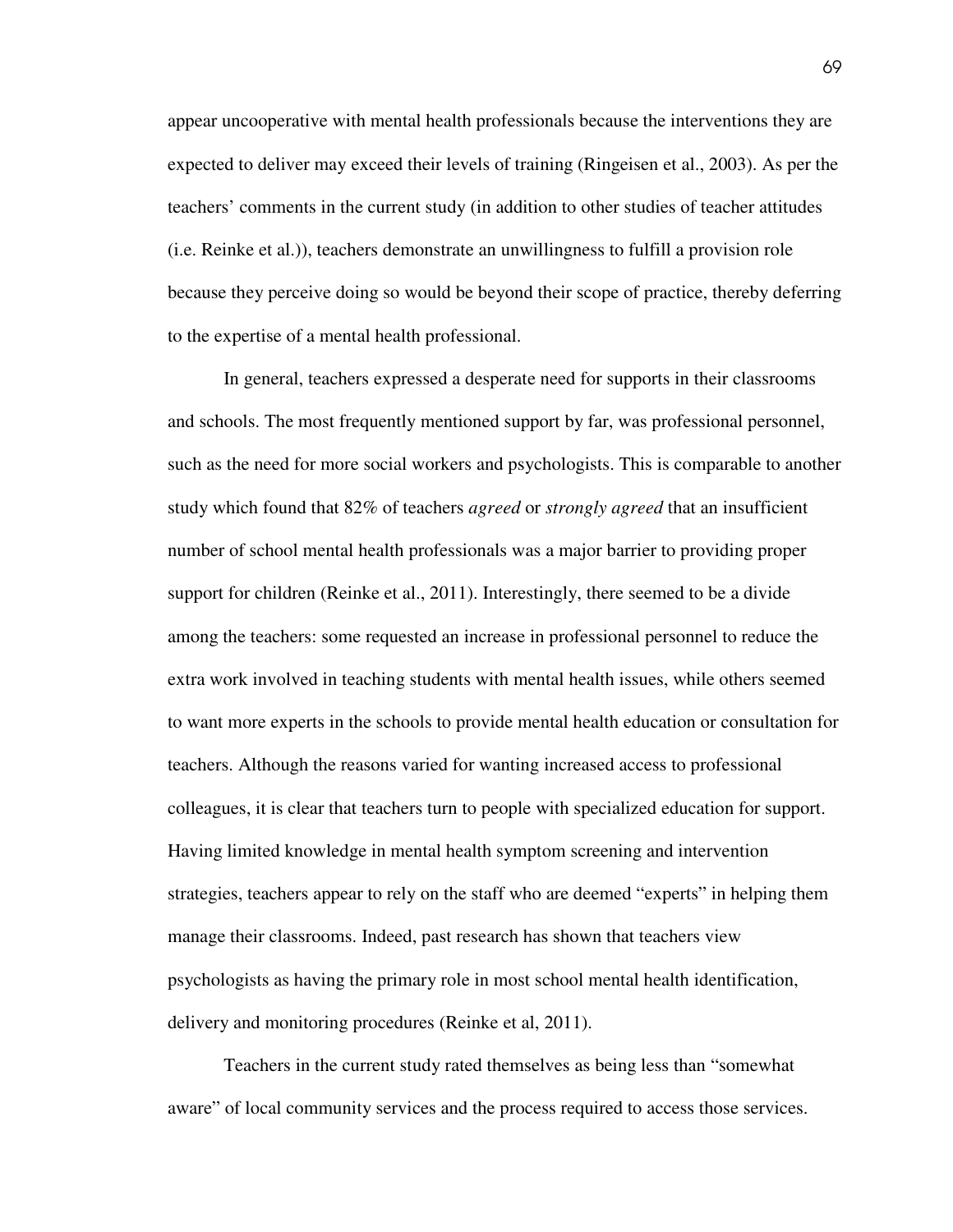This could present a major barrier for teachers in their ability to request help from experts. There exist many community agencies that can serve as resources for teachers, yet teachers are not knowledgeable about those available. Instead, they seem to rely solely on the school psychologist or other support staff for assistance, while finding it difficult to make meaningful contacts with these people. Therefore, teachers could benefit from enhanced awareness of community agencies, such as having current contact lists provided to them on an ongoing basis.

#### **Helping Teachers, First**

 In the teachers' responses, it is evident that they are dealing with high levels of stress related to student behaviour and emotional difficulties. Using Bandura's selfefficacy theory (1977) as a framework for interpretation, many of the comments revealed that teachers are experiencing significant levels of stress and may have low self-efficacy in their ability to manage their classrooms. Considering that teacher self-efficacy has a demonstrated effect on one's perseverance when faced with challenges (Skaalvik & Skaalvik, 2010), special education referrals (Soodak  $\&$  Podell, 1993), and the use of strategies for students with special needs (Han & Weiss, 2005), it is discouraging to find that many teachers are feeling helpless when it comes to helping their students with mental health issues. For example, one desperate teacher wrote, "Help us please!" at the bottom of her survey. Other teachers expressed fear that new mental health programming would "overload" the teachers, a well-known precursor for professional burnout (Maslach & Goldberg, 1998; Skaalvik & Skaalvik, 2010). Furthermore, some teachers suggested that school-based mental health programs should focus initially on enhancing their own mental health before they should be expected to deliver such programs to their students.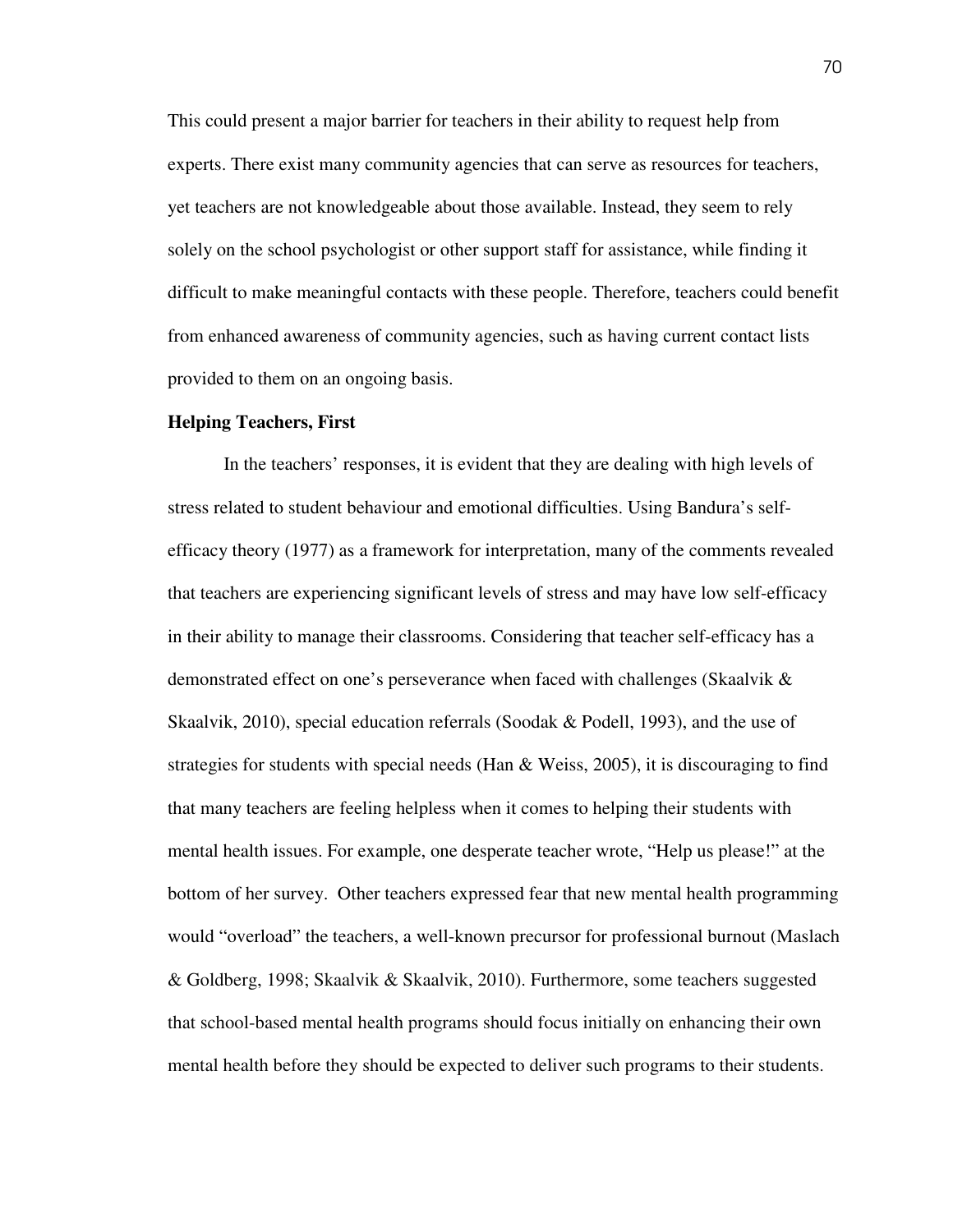Teachers have a difficult and complex job which requires the constant balancing of academic, social and emotional priorities, making it one of the most stressful professions. Consequently, occupational stress is linked to both physical and mental health (Alberta Teachers' Association, 2012). The current study reveals that teachers often feel stressed when dealing with student mental health problems. They, too, need effective strategies in stress reduction, which can in turn, positively affect their students (Haberman, 2004; Maslach & Goldberg, 1998). Teachers are more willing to embrace new initiatives and projects aimed towards students when their own workload is sufficiently manageable (Alberta Teachers' Association). Therefore, when developing mental health programs, it is vital that the workload of the teacher is taken into account. Specifically, teachers in the current study adamantly requested the receipt of strategies and knowledge, rather than being overloaded with more time-consuming responsibilities that may interfere with teaching.

#### **Strengths/Limitations**

 The current study has many strengths, including its large sample size and high response rate. Very few studies have examined teachers' perceptions about mental health supports and provision, through the breadth of questions that this survey included. In addition, this study utilized both quantitative and qualitative data and synthesized them into a better understanding of teachers' perspectives. For example, the qualitative data from this survey afforded teachers the opportunity to put forth suggestions without the fear of judgment or criticism that previous studies may have inadvertently caused by faceto-face interviews. The themes that emerged from teachers' responses were useful in better understanding the patterns of responses on the multiple choice and rating scales.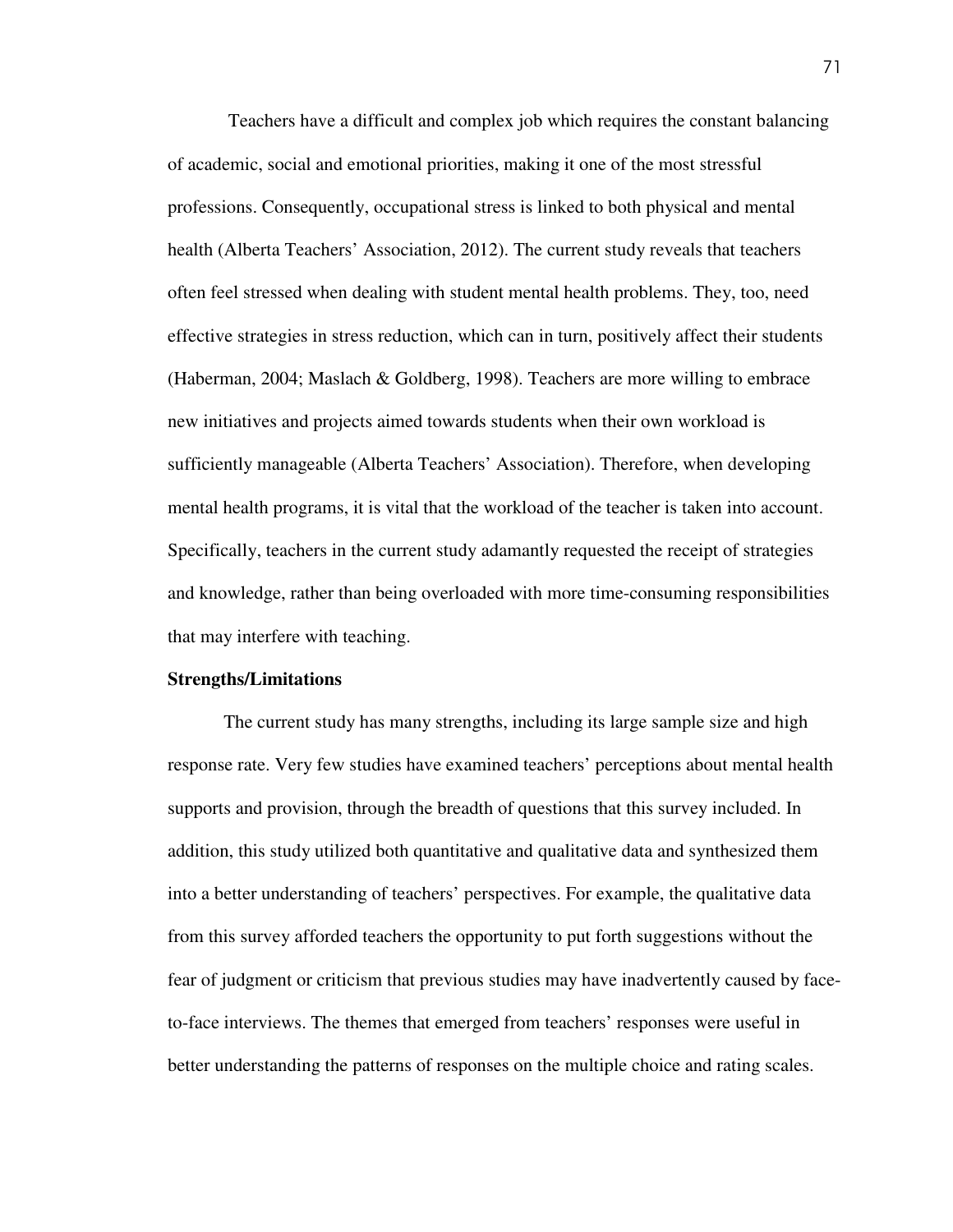The findings from the current study may not be generalizable to all teachers and schools. For example, the schools pegged "rural" in the current study may not have much in common with more remote schools in other areas of Ontario. In addition, because this study focused on teachers' perceptions and self-ratings, it would be inaccurate to draw definitive conclusions about how teachers are actually intervening with students in their classrooms. It would be valuable for future researchers to measure both student and teacher behaviours in the classroom (as they relate to mental health) in order to attain a more accurate description of classroom proceedings. Lastly, the inability to factorize the two survey scales (Actions and Supports) suggests that the survey instrument used in the current study could be revised for future use. Although the items on the questionnaire are still valuable independent of one another, it would have been beneficial to look at the responses in a more parsimonious manner, using congregated test items.

#### **Implications for Teacher Education**

Unfortunately, there is a large research to practice gap regarding effective classroom management strategies. Given the robust literature regarding valuable mental health screening techniques, interventions, and monitoring strategies (Ringeisen et al., 2003), it is unfortunate that so many teachers are feeling unprepared to deal with, and burdened by, specific students. In fact, recent research has shown that approximately half of teachers are unfamiliar with "evidence-based practice" (Reinke et al., 2011), demonstrating that the dissemination of useful educational information to teachers is limited. Reinke and colleagues (2011) suggest that school mental health professionals (e.g. school psychologist) can play a vital role in providing teachers with the means to employ evidence-based practice in their classrooms, such as through in-service training.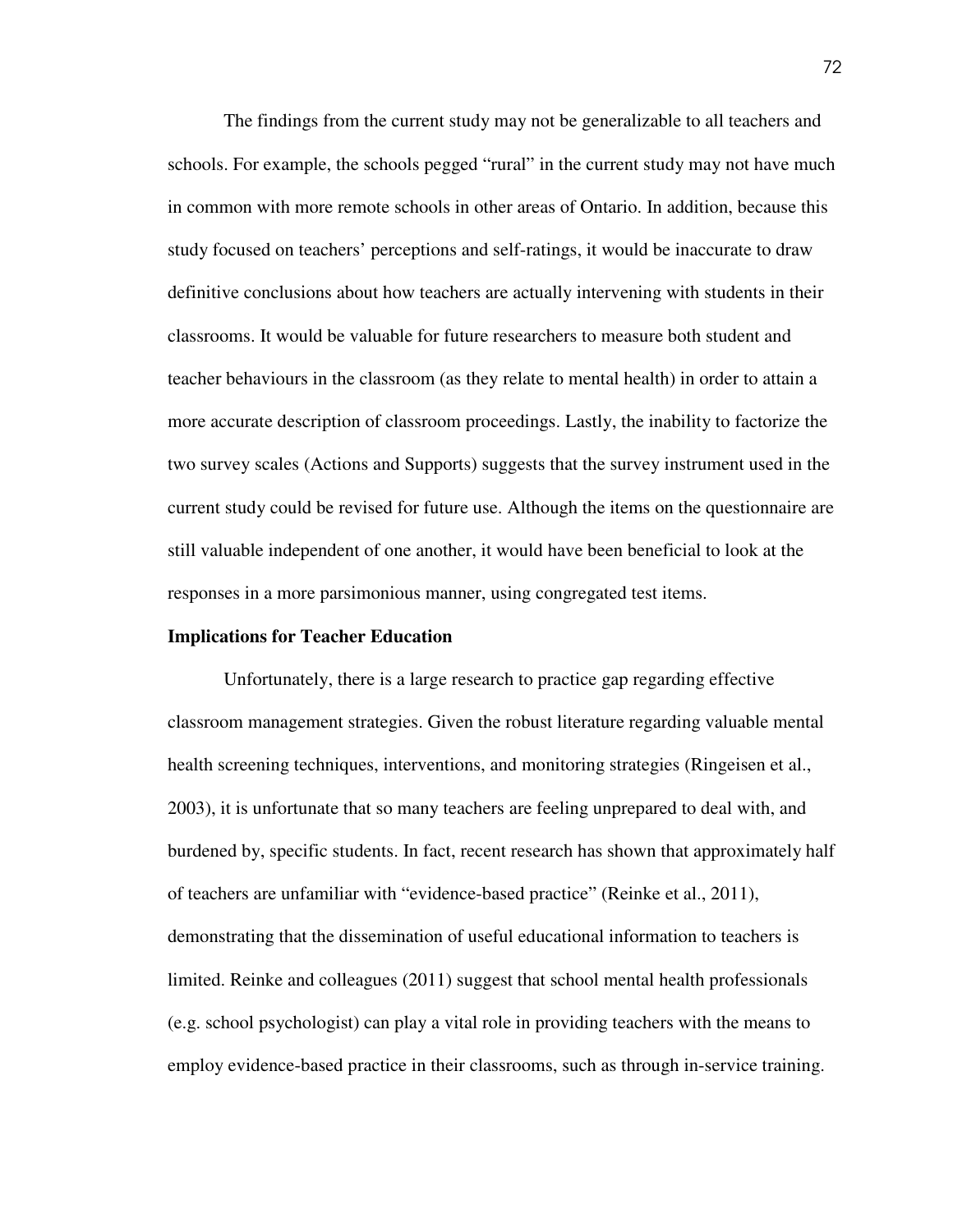Although the current study did not assess the specific training in mental health that teachers have undertaken, past research has shown that teachers have little to moderate formal (preservice and inservice) training in this area (Koller et al., 2004; Reinke et al., 2011; Whitley, 2010). The teachers in the current study often requested professional development workshops, especially those run by experts. In addition, "teacher training" was rated as one of the most important mental health supports, demonstrating that there is a strong interest among teachers in learning competencies and strategies in youth mental health.

 As part of the request for more professional training in mental health, many teachers suggested that the focus of this training be on recognizing symptoms. Previous studies have shown that teachers sometimes struggle with the interpretation of specific behaviours of their students. It is sometimes unclear as to which behavioural issues are persistent or significant enough to warrant mental health intervention and referral. For example, Rothi, Leavey and Best (2008) found that teachers grappled with the definition of "mental health" and were not confident in identifying indicators of related issues. In fact, teachers used a core set of indicators to help them identify students with mental health concerns: failure to follow rules, poor social integration, behaviour that deviates from other students, knowledge of developmental and personal norms, and the teacher's general experience with the student. As the authors suggest, relying on the teachers own ideas of "normal" versus "deviant" behaviour can have precarious consequences: "Without good guidance and training as well as firm systems and procedures, identification becomes a chance event based on the knowledge, motivation and capacity of individuals within the school environment" (pg. 1226).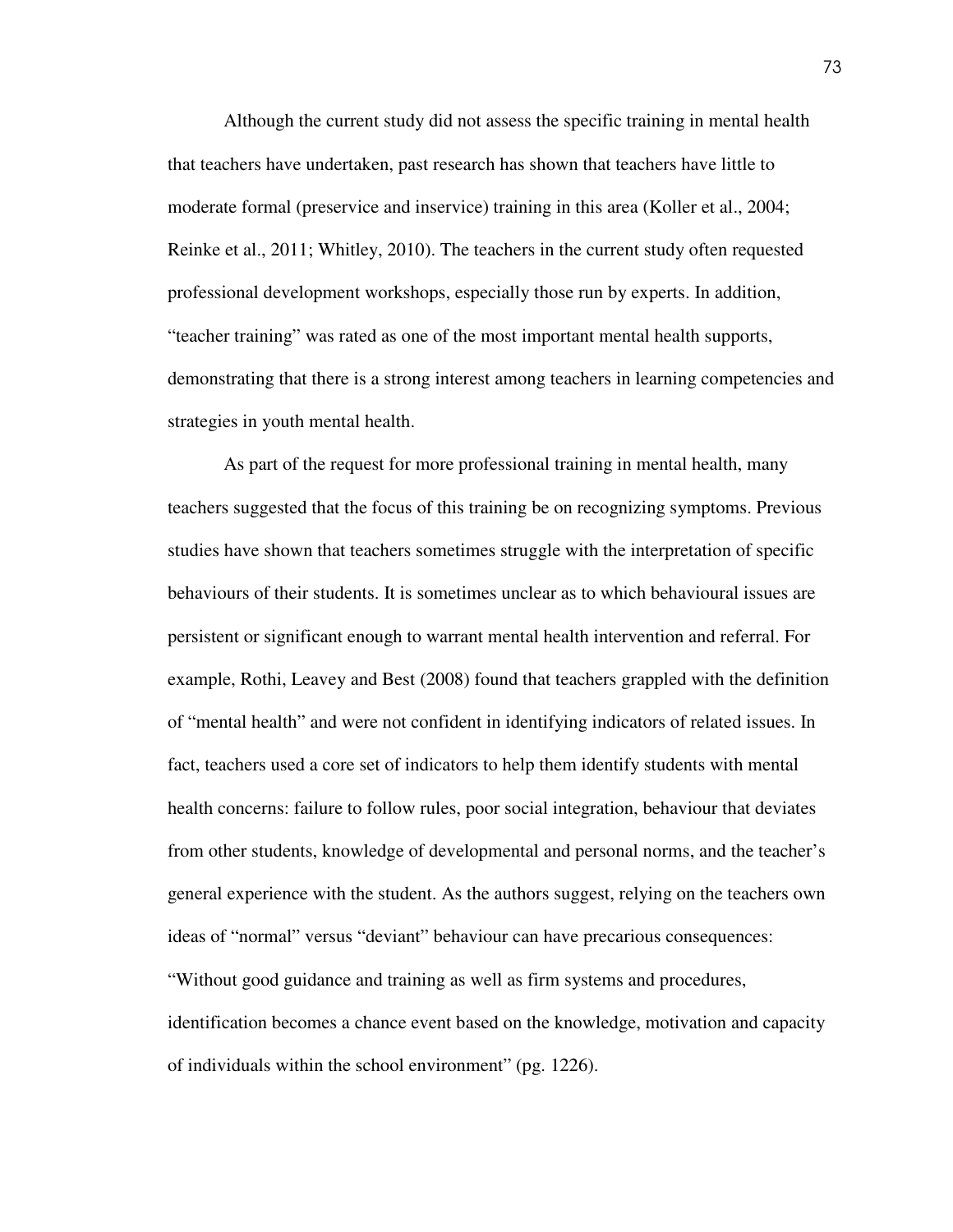In addition to improving teachers' knowledge of externalized symptoms of mental illnesses, it is also important that teachers learn to be aware of less apparent symptoms. There is significant concern that more internalized mental health problems (mostly depression, anxiety, and social withdrawal) are being overlooked by a majority of teachers because of their low visibility. Teachers must be trained to use a diverse set of multiple indicators when assessing the mental health of a student, such as academic progression, ability to form relationships with peers, and significant changes in social behaviour (Rothi et al., 2008). By knowing how to include multiple indicators in the identification process, teachers are more likely to detect mental health issues that contribute to silent suffering.

Professional development for teachers often takes the form of a one-day workshop, although there is general agreement that such short-term training is rarely successful in sufficiently changing teacher behaviour (Timperley et al., 2007; Whitley, 2010). In a large synthesis of teacher professional learning and development studies from America and New Zealand, Timperley and colleagues (2007) identified several elements of the teacher education context that are good predictors of success. Some of the key findings, which can be applied to the creation of effective mental health preservice and inservice teacher training programs, include:

- 1) Provision of extended time for learning opportunities
- 2) Engagement of external expertise
- 3) Teachers' engagement in the learning process
- 4) The opportunity to challenge prevailing discourses
- 5) Opportunities to participate in a professional community of practice
- 6) Consistency with wider trends in policy and research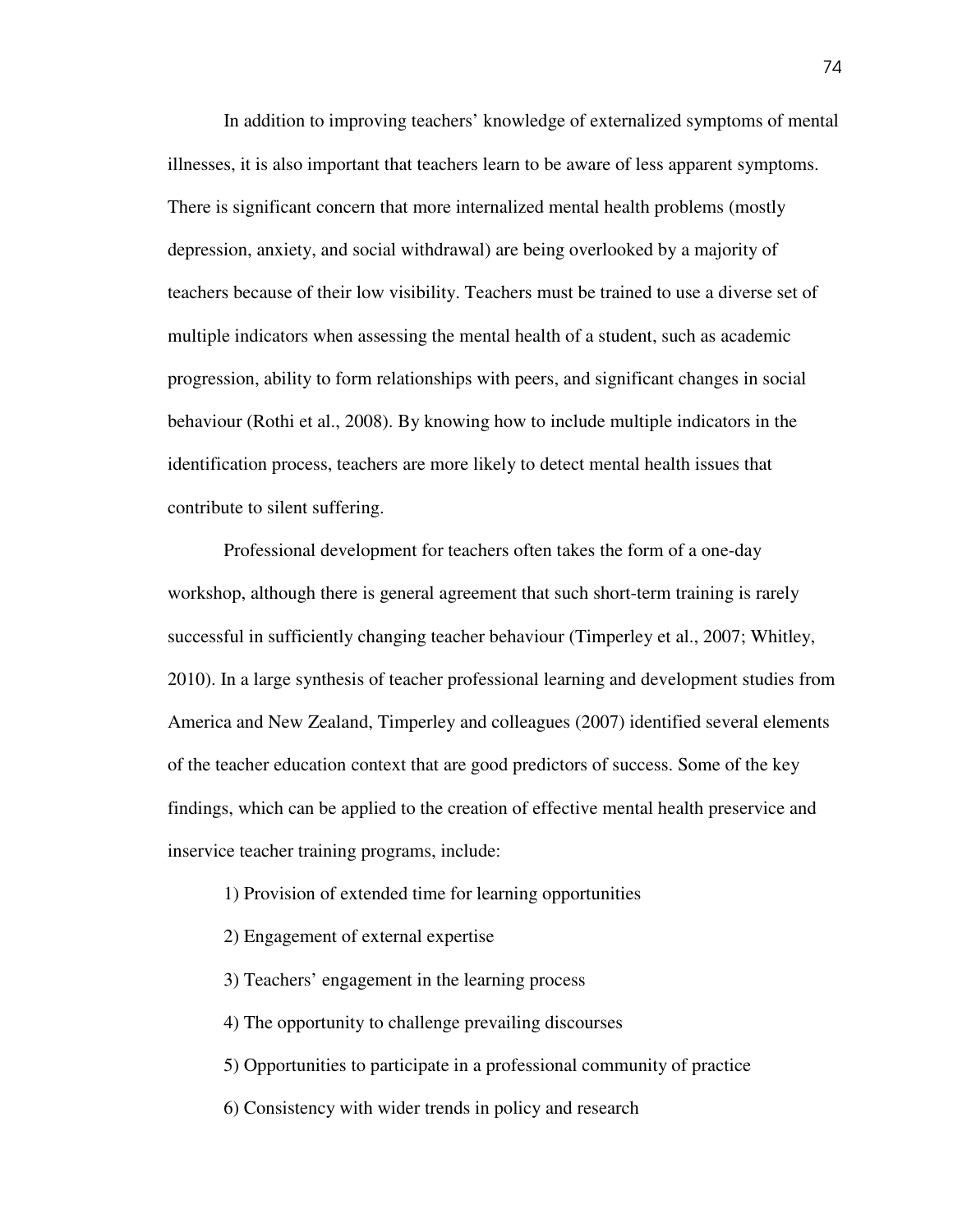7) Active school leadership

 In creating mental health literacy programs for both preservice and inservice teachers, it is important that these are not proposed to be a "one-day fix". Programs need to challenge any stigmas attached to mental health, provide knowledge about the strong relationship between academics and emotional well-being, teach the ability to recognize, manage and prevent emotional and behavioural problems (Wei et al., 2011), and address the actions, steps and legislation associated with school-based mental health. In-service programming is also more successful when combined with ongoing informal or formal professional networks (Ringeisen et al., 2003).

Lastly, teacher training must consider individual factors, such as the self-efficacy of the teachers and hesitance they may have about new programs (Han  $&$  Weiss, 2005). Han and Weiss stress that program implementation is dependent upon the willingness and motivation of the teacher to embrace the new initiative.

#### **Conclusion**

Utilizing a survey of almost 4000 teachers in one Ontario school board, this study served to answer several questions about the teacher's perspective of the current mental health system in schools. With the alarming rates of children and youth suffering from mental health issues, the mental health care system requires immediate restructuring, including the use of the school as the hub (Kirby  $\&$  Keon, 2006). Unrealistic expectations have been placed on teachers to act as both educators and mental health care providers (Maslach & Goldberg, 1998) considering that little formal training has been offered to them to do this in a successful manner. As a result, teachers are feeling overwhelmed, stressed, and are at risk of occupational burnout. This study confirmed that, indeed, teachers lack the knowledge and comfort in dealing with student mental health. However,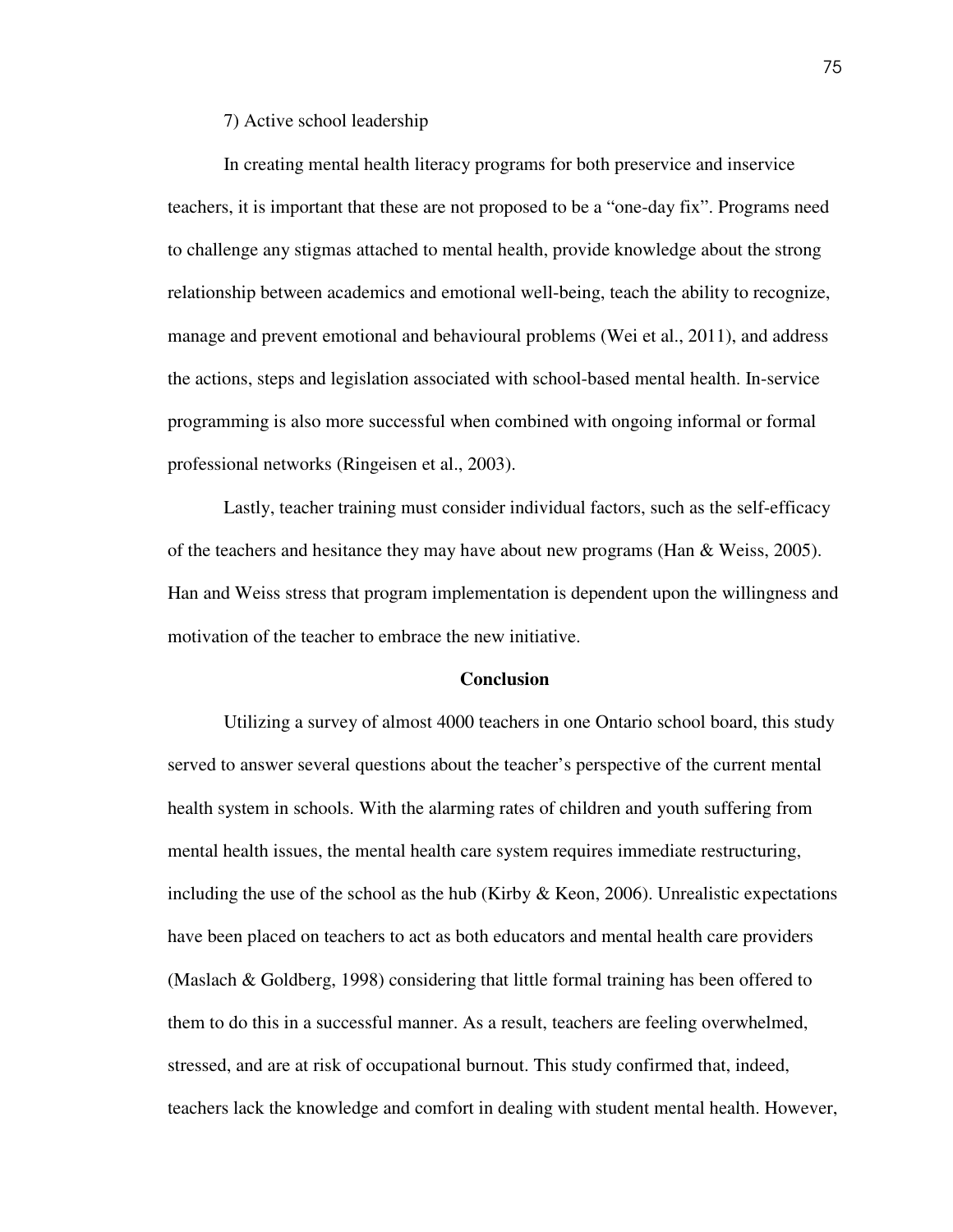teachers showed strong interest in professional development in this area, and put forth many suggestions for additional supports.

This study aimed to better understand the position of the teacher as a de facto mental health provider, and his or her perceptions of fulfilling this role. One important finding was that, although most teachers perceive a definite need and concern for improved mental health care among schools, there are still many teachers who are resistant to the idea of being positioned on the front lines of these initiatives. Fortunately, with the promotion of a system of care approach to mental health, the school is in a position to act as a reliable and effective hub for these services. It is certain that greater numbers of students can be the recipients of much needed mental health supports through strategically minimizing barriers to providing mental health services in schools while concurrently developing preservice and inservice teacher training and encouraging collaboration among schools, home and community sectors.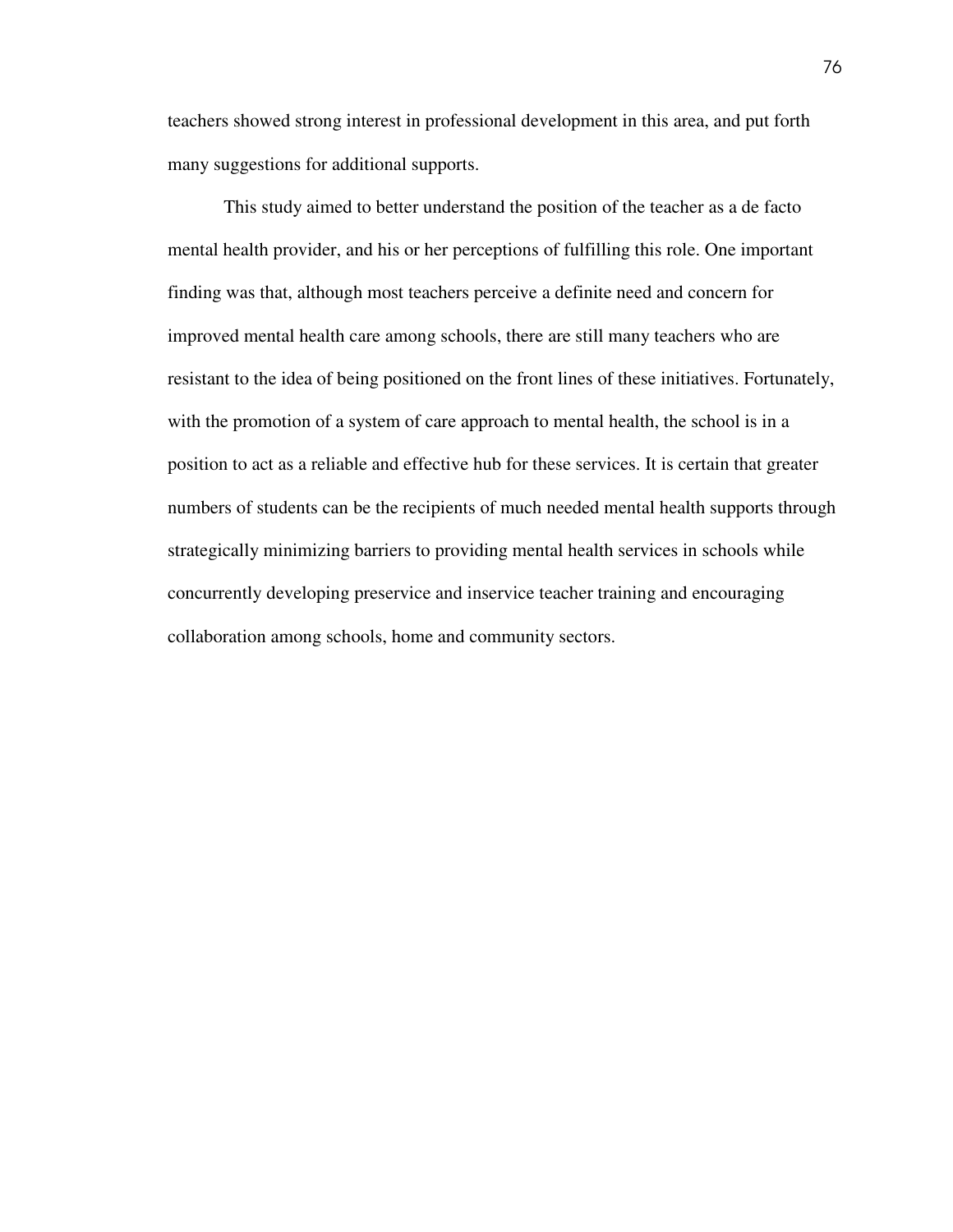#### **References**

- Alatupa, S., Pulkki-Raback, L., Hintsanen, M., Mullola, S., Lipsanen, J., & Keltikangas-Jarvinen, L. (2011). Childhood disruptive behaviour and school performance across comprehensive school: A prospective cohort study. *Psychology, 2*, 542-551.
- Alberta Health Services. (2010). *Healthy minds, healthy bodies*. Retrieved from www.albertahealthservices.ca/3241.asp
- Alberta Teachers' Association (2012). *The new work of teaching: A case study of the work life of Calgary Public Teachers*. Edmonton: ATA
- Alisic, E. (2012). Teachers' perspectives on providing support to children after trauma: A qualitative study. *School Psychology Quarterly, 27*(1), 51-59
- Alvarez, H. K. (2007). Teachers' thinking about classroom management: The explanatory role of self-reported psychosocial characteristics. *Advances in School Mental Health Promotion, 1*, 42-54.
- Atkins, M. S., Frazier, S. L., Adil, J. A., & Talbott, E. (2002). School-based mental health services in urban communities. In M. D. Weist, S.W. Evans, & N. A. Lever (Eds.), *Handbook of school mental health: Advancing practice and research. Issues in clinical child psychology* (pp.165-178). New York: Kluwer Academic/Plenum.
- Atkins, M. S., Graczyk, P. A., Frazier, S. L., & Adil, J. A. (2003). Toward a new model for promotion urban children's mental health: Accessible, effective, and sustainable school- based mental health services. *School Psychology Review, 32*, 503-514.
- Atkins, M. S., McKay, M. M., Arvanitis, P., London, L., Madison, S., Costigan, C., Haney, P., et al. (1998). An ecological model for school-based mental health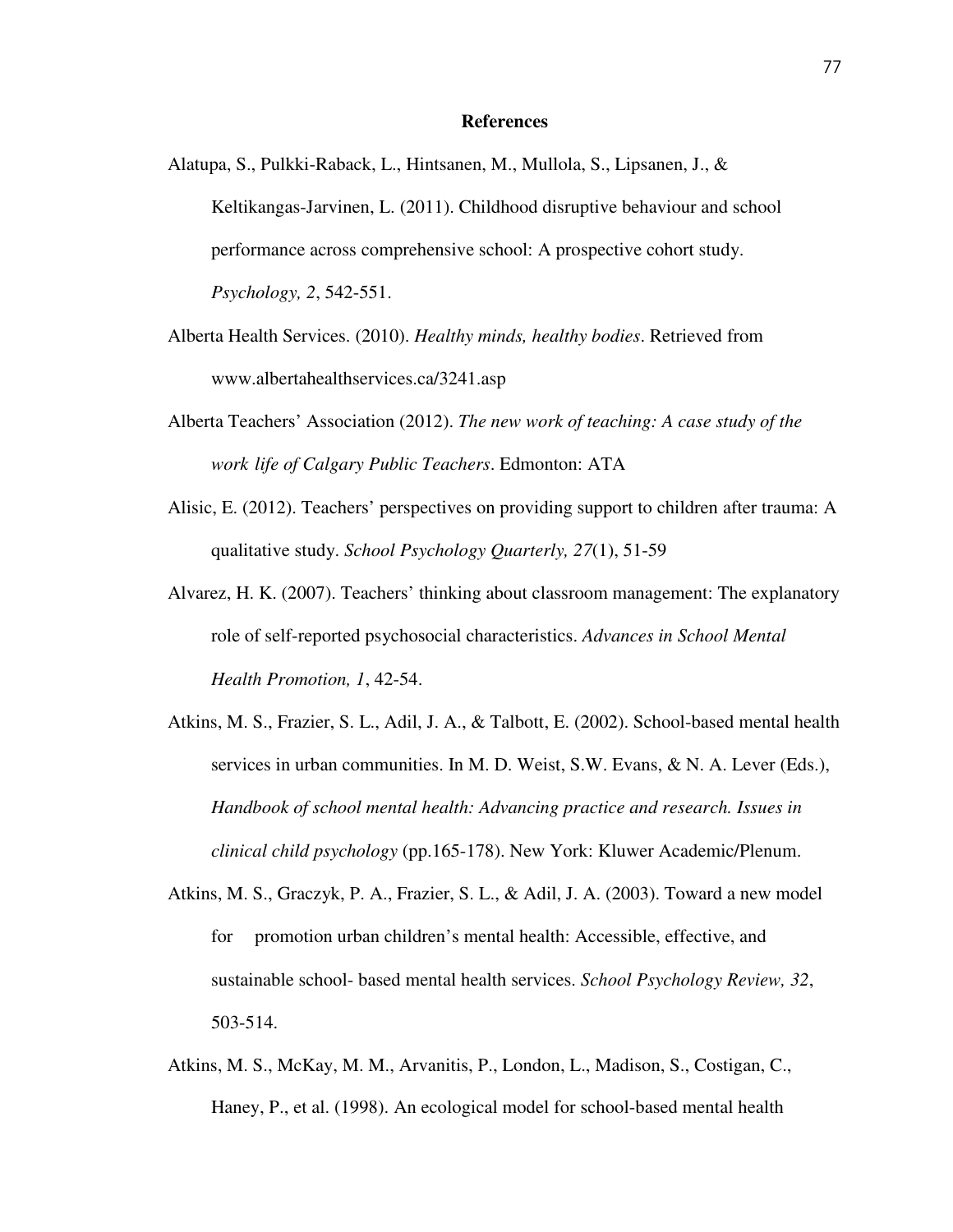services for urban low-income aggressive children. *The Journal of Behavioral Health Services and Research*, *5,* 64–75.

Bandura, A. (1977). Self-efficacy: Toward a unifying theory of behavioral change. *Psychology Review, 84*(2), 191-215.

Bandura, A. (1997). Self-efficacy: The exercise of control. New York: W.H. Freeman.

- Berliner, D. C. (1986). In pursuit of the expert pedagogue. Educational Researcher, 15(7), 5-13.
- Bowen, N. K., & Bowen, G. L. (1998). The effects of home microsystem: risks factors and school microsystem protective factors on student academic performance and effective investment in schooling. *Social Work in Education*, *20*(4), 219-229.
- British Columbia Ministry of Education (2001). *Teaching students with mental health disorders: Resources for teachers*. *Volume 2, Depression.* National Library of Canada Cataloguing in Publication Data.
- Bronfenbrenner, U. (1989). Ecological systems theory. In R. Vasta (Ed.), *Annals of child development, Vol. 6* (pp. 187-249). Greenwich, CT: JAI Press.
- Bronfenbrenner, U., & Morris, P. A. (2006). The bioecological model of human development. In W. Damon & R. M. Lerner (Eds.), *Handbook of child psychology, Vol. 1: Theoretical models of human development* (6th ed., pp. 793-828). New York: John Wiley.
- Bryer, F., & Signorini, J. (2011). Primary pre-service teachers' understanding of students' internalising problems of mental health and wellbeing. *Issues in Educational Research, 21*(3), 233-258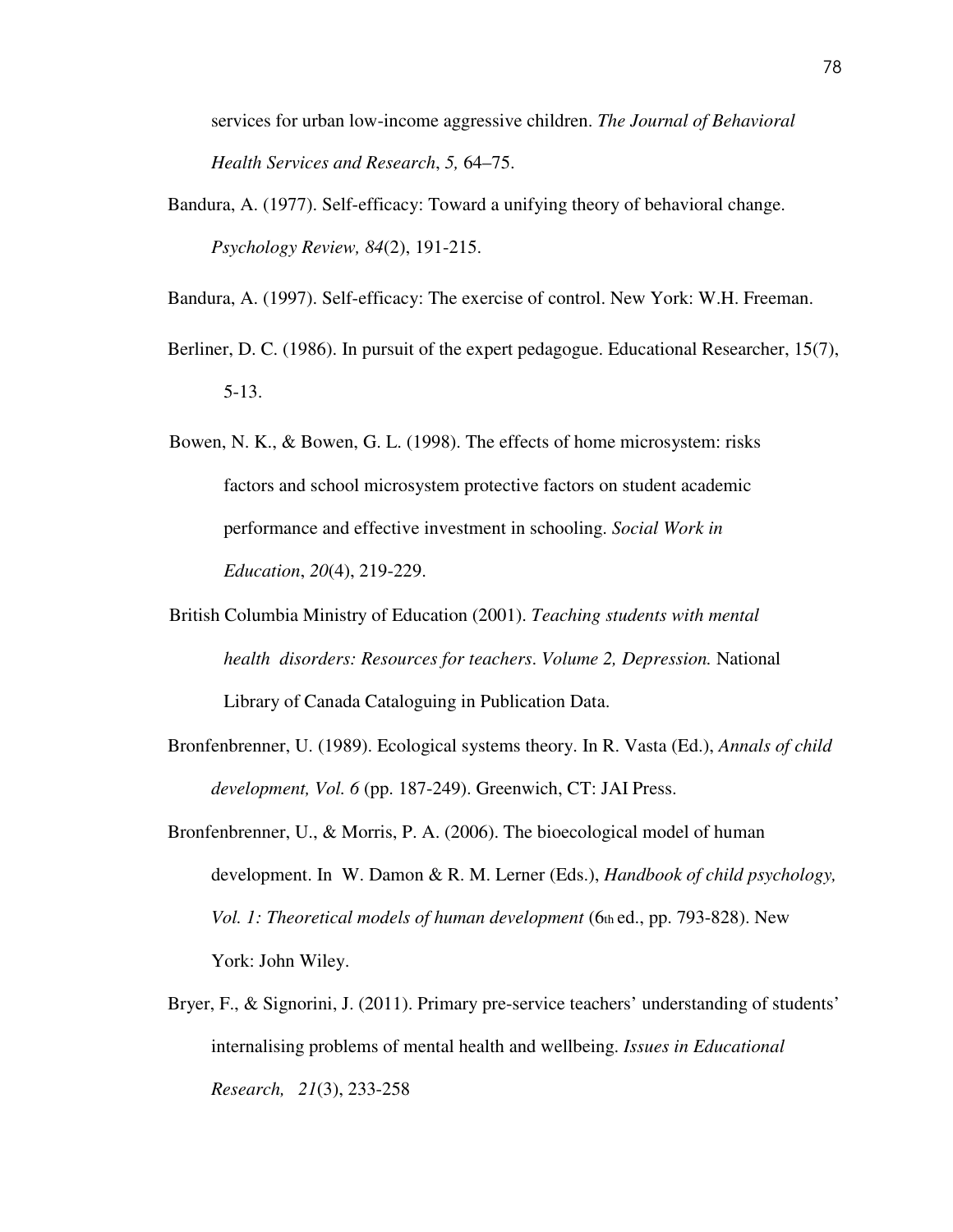Canadian Institutes for Health Research. (2010). *Access and Wait Times in Child and Youth Mental Health: A Background Paper*. Retrieved from www.excellenceforchildandyouth.ca/sites/default/files/ policy\_access\_and\_wait\_times.pdf

- Canadian Mental Health Association (2012). *Fast facts about mental illness*. Retrieved from www.cmha.ca/media/fast-facts-about-mental-illness/#.T8Zdfu1SQUU
- Canadian Mental Health Association, Centre for Addiction and Mental Health, & Mood Disorders Association of Ontario. (2001). *Talking About Mental Illness: A Guide for Developing an Awareness Program for Youth*. Retrieved from www.camh.ca/ en/education/Documents/www.camh.net/education/Resources\_teachers\_schools/T AMI/tami\_teachersall.pdf
- Canadian Pediatric Society (2009). Are we doing enough? A status report on canadian public policy and child and youth health. Ottawa, ON. Retrieved from http://www.cps.ca/English/Advocacy/StatusReport2009.pdf
- Canadian Psychiatric Association (2012). *Youth and mental illness*. Retrieved from http://publications.cpa-apc.org/browse/documents/20

Catron, T., Harris, V.S., Weiss, B. (1998). Posttreatment results after 2 years of services

- in the Vanderbilt School-Based Counseling project. In Michael H. Epstein & Krista Kutash, et al. (Eds.). Outcomes for children and youth with emotional and behavioral disorders and their families: Programs and evaluation best practices (pp. 633-656). Austin, TX: Pro-Ed, Inc.
- Center for School Mental Health Analysis and Action, (2007). *Education and Systems-of-Care Approaches: Solutions for Educators and School Mental Health*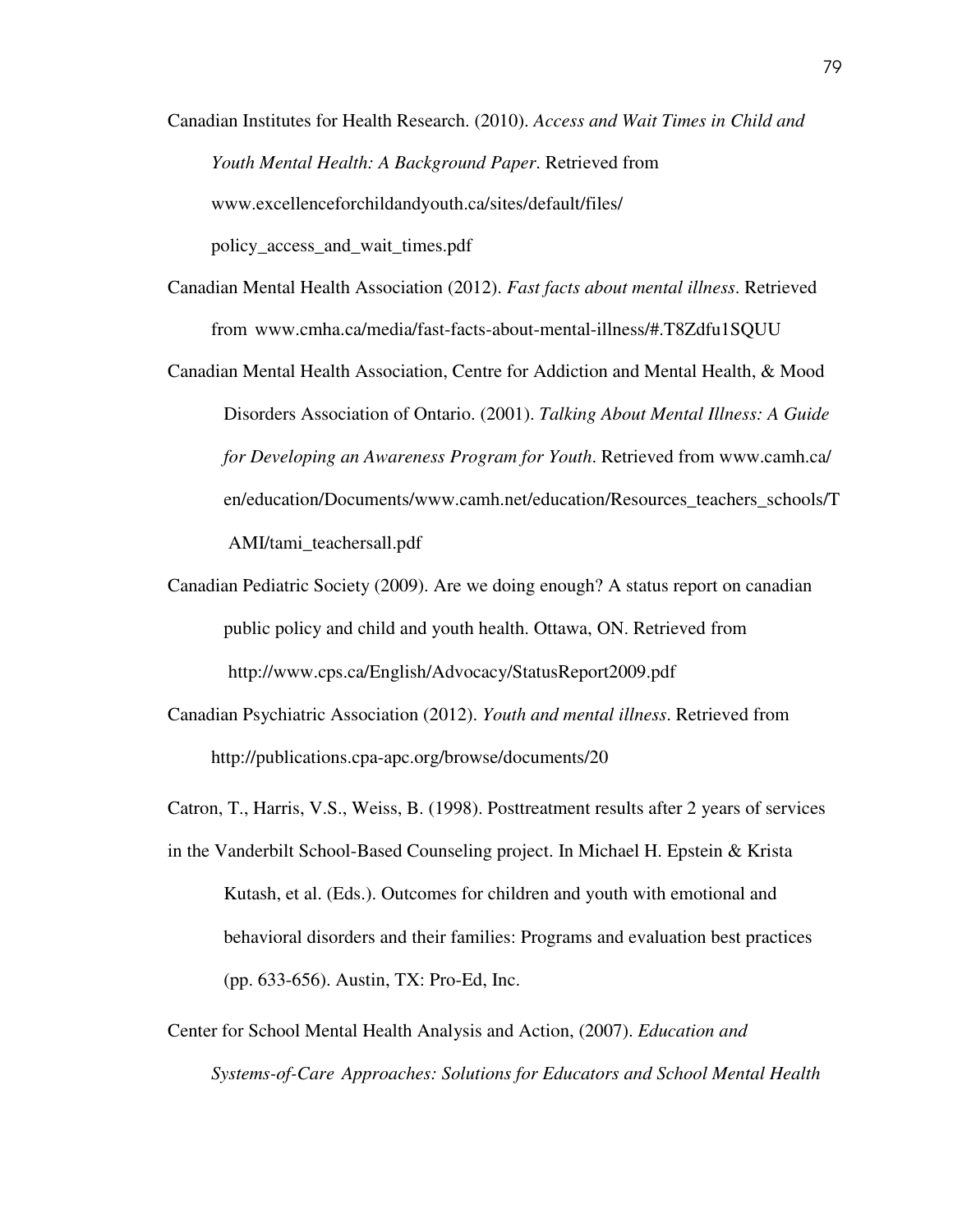*Professionals*. Retrieved from http://csmh.umaryland.edu/Resources/ Briefs/ SystemOfCareBrief.pdf

- Center for School Mental Health Assistance. (2003). Outcomes of expanded school mental health programs. Retrieved from www.schoolmentalhealth.org/ Resources/ESMH/ESMHoutcomes.pdf
- Chandra, A., & Minkovitz, C. S. (2006). Stigma starts early: Gender differences in teen willingness to use mental health services. *Journal of Adolescent Health, 38*, 754e1-754e8.
- Cohen, P. & Hesselbart, C. S. (1993). Demographic factors in the use of children's mental health services. American Journal of Public Health, 83(1), 49-52
- Cook, J. R., & Kilmer, R. P. (2010). Defining the scope of systems of care: An ecological perspective. Evaluation and Program Planning, 33(1), 18-20.
- Davidson, S., & Manion, I. G. (1996). Facing the challenge: Mental health and illness in Canadian youth. Psychology, Health and Medicine, 1, 41–56.
- Elliott, J. G., & Stemler, S. E. (2008), Teacher authority, tacit knowledge, and the training of teachers, in T. Scruggs & M. Mastropieri (ed.) Personnel Preparation (Advances in Learning and Behavioral Disabilities, Volume 21) (75-88), Emerald Group Publishing Limited.
- Evers, W.J.G., Tomic, W., & Brouwers, A. (2004). Burnout among teachers: Students' and teachers' perceptions compared. School Psychology International, 25(2), 131-148.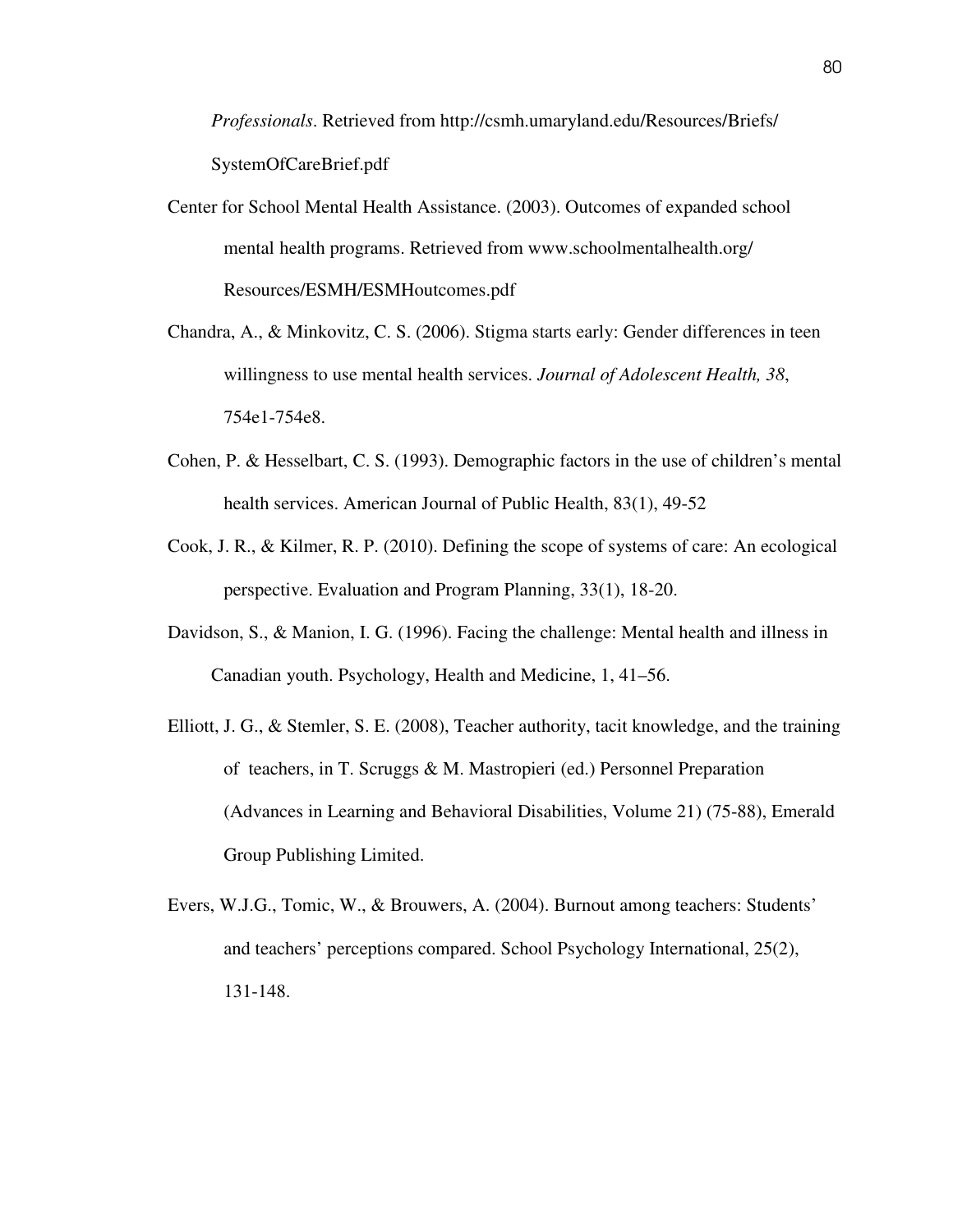- Farmer, E. M. Z., & Farmer, T. W. (1999). The role of schools in outcomes for youth: Implications for children's mental health services research. Journal of Child and Family Studies, 8(4), 377-396.
- Friedman, I. A. (1995). Student behavior patterns contributing to teacher burnout. The Journal of Educational Research, 88(5), 281-289.
- Froh, J. J., Huebner, E. S., Youssef, A., & Conte, V. (2011). Acknowledging and appreciating the full spectrum of the human condition: School psychology's (limited) focus on positive psychological functioning. Psychology in the Schools, 48(2), 110-123.
- Gowers, S., Thomas, S., & Deeley, S. (2004). Can primary schools contribute effectively to tier I child mental health services? Clinical Child Psychology and Psychiatry, 9, 419–425.
- Guskey, T. R., & Passaro, P. D. (1994). Teacher efficacy: A study of construct dimension. American Educational Research Journal, 31(3), 627-643.
- Haberman, M. (2005). Teacher burnout in black and white. New Educator, 1(3), 153-175.
- Han, S. S., & Weiss, B. (2005). Sustainability of teacher implementation of school-based mental health programs. Journal of Abnormal Child Psychology, 33, 665–679.
- Health Canada. (2006). Mental health: Mental Illness. Retrieved from http:// www.hc-sc.gc.ca/hl-vs/iyh-vsv/diseases-maladies/mental-eng.php
- Hodges, S., Ferreira, K., Israel, N., & Mazza, J. (2010). Systems of care, featherless bipeds, and the measure of all things. Evaluation and Program Planning, 33(1), 4-10.
- Huebner, E. S., Gilman R., & Furlong, M. J. (2009). A conceptual model for research in positive psychology in children and youth. In Gilman, R., Huebner, E. S., &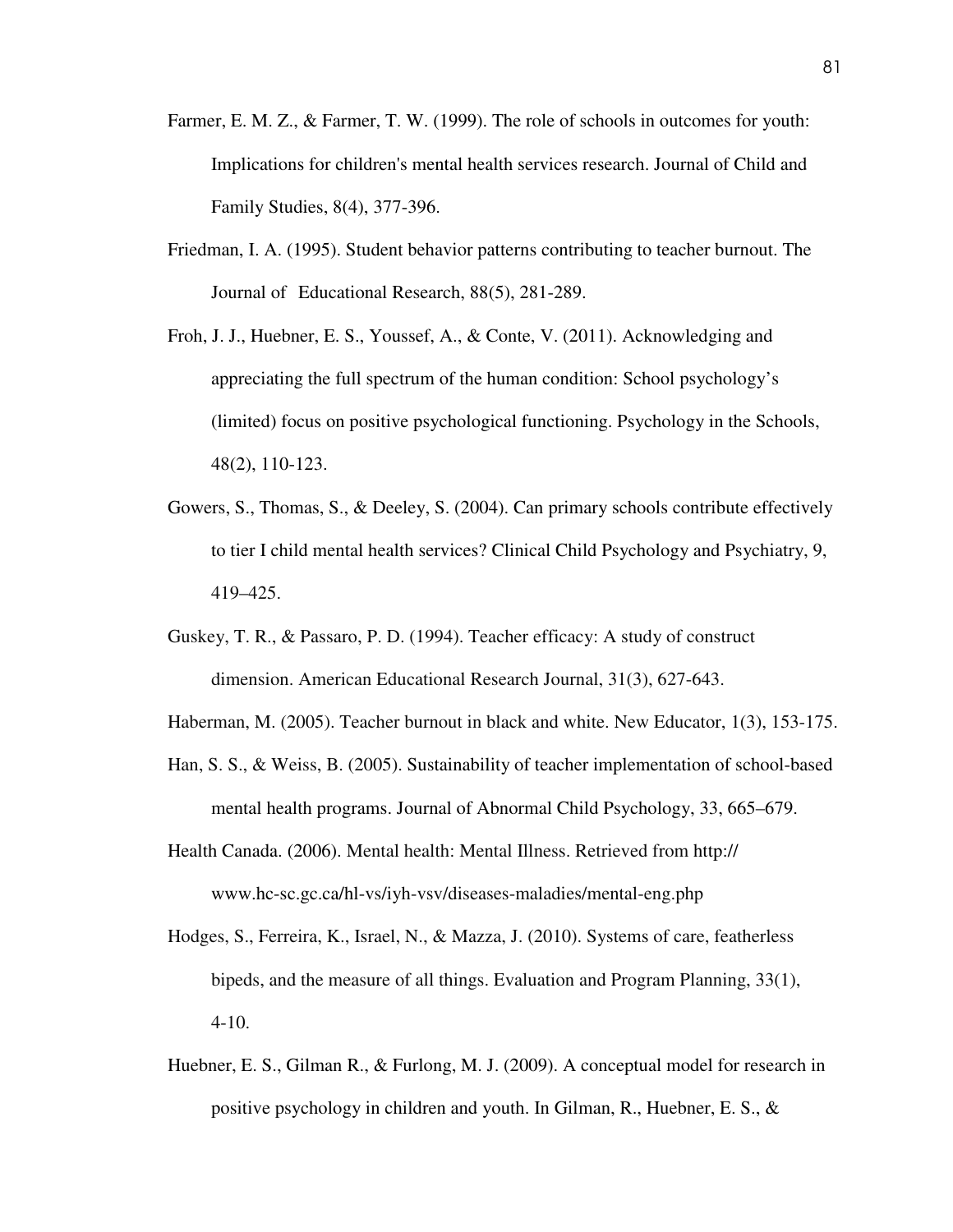Furlong, M. J. (Eds.), *Handbook of positive psychology in schools* (pp. 3-8). New York: Routledge.

- Jeffrey, T. (2011). Elation over new mental health funding. Children's Mental Health Ontario.Retrieved from http://www.kidsmentalhealth.ca/news\_and\_events/ view\_html\_article.php? id=1578
- Kirby, M. J., & Keon, W. J. (2006). Out of the shadows at last: Transforming mental health, mental illness, and addiction services in Canada. Ottawa, Ontario: The Standing Senate Committee on Social Affairs, Science and Technology.
- Koller, J. R., & Bertel, J. M. (2006). Responding to today's mental health needs of children, families and schools: Revisiting the preservice training and preparation of school-based personnel. Education and Treatment of Children, 29(2), 197-217.
- Koller, J. R., Osterlind, S., Paris, K., & Weston, K. (2004). Differences between novice and expert teachers' undergraduate preparation and ratings of importance in the area of children's mental health. International Journal of Mental Health Promotion,  $6(2)$ , 40-46.
- Lynn, C. J., McKay, M. M., & Atkins, M. S. (2003). School social work: Meeting the mental health needs of students through collaboration with teachers. Children  $\&$ Schools, 25(4), 197-209.

Maggi, S., Ostry, A., Callaghan, K., Hershler, R., Chen, L., D'Angiulli, A., & Hertzman, C. (2010). Rural-urban migration patterns and mental health diagnoses of adolescents and young adults in British Columbia, Canada: a case-control study. Child and Adolescent Psychiatry and Mental Health, 4(13). doi: 10.1186/1753- 2000-4-13.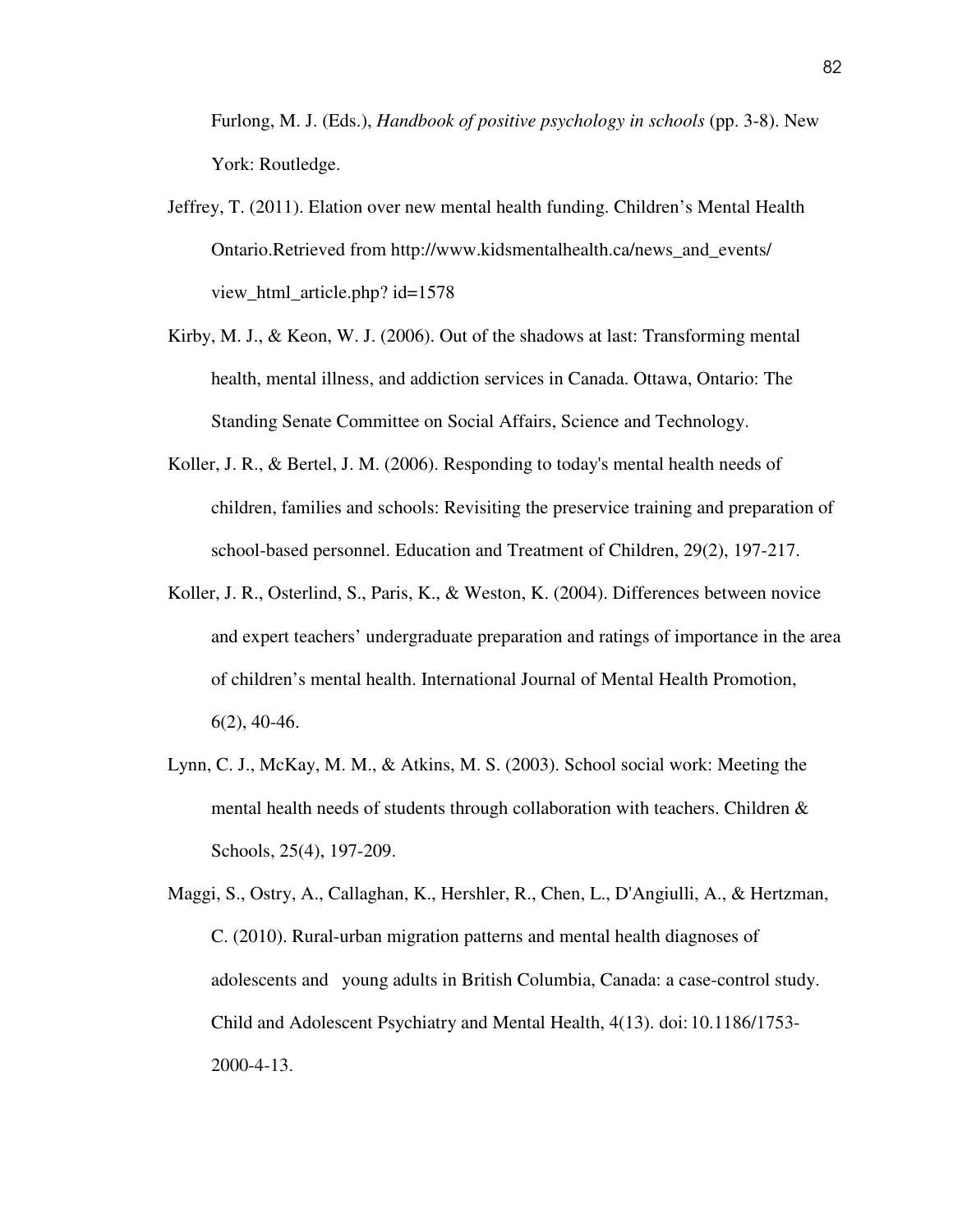- Maslach, C., & Goldberg, J. (1998). Prevention of burnout: New perspectives. Applied  $\&$ Preventative Psychology, 7, 63-74.
- McEwan, K., Waddell, C., & Barker, J. (2007). Bringing children's mental health "out of the shadows". Canadian Medical Association Journal, 176(4), 471-472.
- Mental Health Commission of Canada (2011). Together we spark change. Annual Report: 2011-2012. Retrieved from www.mentalhealthcommission.ca/AR2012 ar2012/MHCC% 20Annual%20Report%202012.pdf /
- Merikangas, K. R., He, J., Burstein, M., Swanson, S. A., Avenevoli, S., Cui, L., Benjet, C., Georgiades, K., & Swendsen, J. (2010). Lifetime prevalence of mental disorders in U.S. adolescents : Results from the National Comorbidity Survey Replication — Adolescent Supplement (NCS-A). Journal of the American Academy of Child and Adolescent Psychiatry, 49, 980-989.
- Merrett, F., & Wheldall, K. (1993). How do teachers learn to manage classroom behaviour? A study of teachers' opinions about their initial training with special reference to classroom behaviour management. Educational Studies, 19(1), 91-106
- Miller, D. N., Nickerson, A. B., & Jimerson, S. R. (2009). Positive psychology and school-based interventions. In R. Gilman, E. S. Huebner, & M. J. Furlong (Eds.), A Handbook of Positive Psychology in the Schools (pp. 293-304). New York: Routledge.
- Ministry of Children and Youth Services. (2011). Improving Mental Health Supports for Ontario Kids and Families. Retrieved from http://news.ontario.ca/mcys/en/ 2011/06/improving-mental-health-supports-for-ontario-kids-and-families.html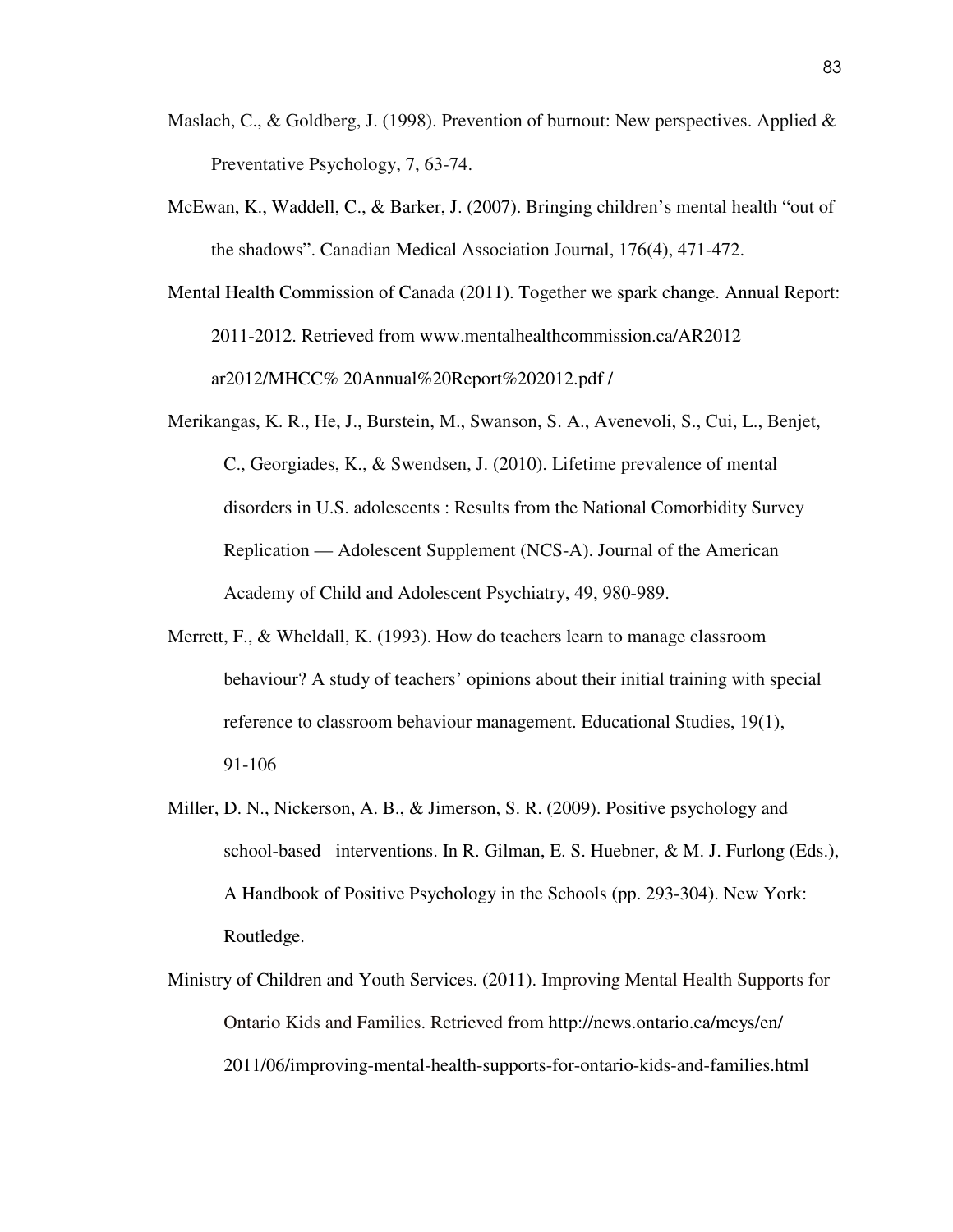- Nastasi, B. K. (2004) Promotion of mental health. In Brown, R. T. (Ed), Pediatric Psychology in School Settings (pp. 99-114). Mahwah, NJ: Erlbaum.
- Owens, P. L., Hoagwood, K., Horwitz, S. M., Leaf, P. J., Poduska, J. M., Kellam, S. G., & Ialongo, N. S. (2002). Barriers to children's mental health services. American Academic of Child and Adolescent Psychiatry, 41, 731-738.
- Owens, M., Stevenson, J., Hadwin, J. A. & Norgate, R. (2012). Anxiety and depression in academic performance: An exploration of the mediating factors of worry and working memory. School Psychology International, 33(4), 433-449.
- Paternite, C. E. (2005). School-based mental health programs and services: Overview and introduction to the special issue. Journal of Abnormal Child Psychology, 33, 657-663.
- Perfect, M. M., & Morris, R. J. (2011). Delivering school-based mental health services by school psychologists: Education, training, and ethical issues. Psychology in the Schools, 48, 1049-63.
- Power, T. J., & Blom-Hoffman, J. (2004). The school as a venue for managing and preventing health problems: Opportunities and challenges. In Brown (Ed). Handbook of Pediatric Psychology in School Settings (pp. 37-48). Mahwah, NJ: Erlbaum.
- Reinke, W.M., Stormont, M., Herman, K.C., Puri, R., & Goel, N. (2011). Supporting children's mental health in schools: Teacher perceptions of needs, roles, and barriers. School. Psychology Quarterly, 26(1), 1-13.
- Repie, M. S. (2005). A school mental health issues survey from the perspective of regular and special education teachers, school counselors, and school psychologists. Education and Treatment of Children, 28(3), 279-298.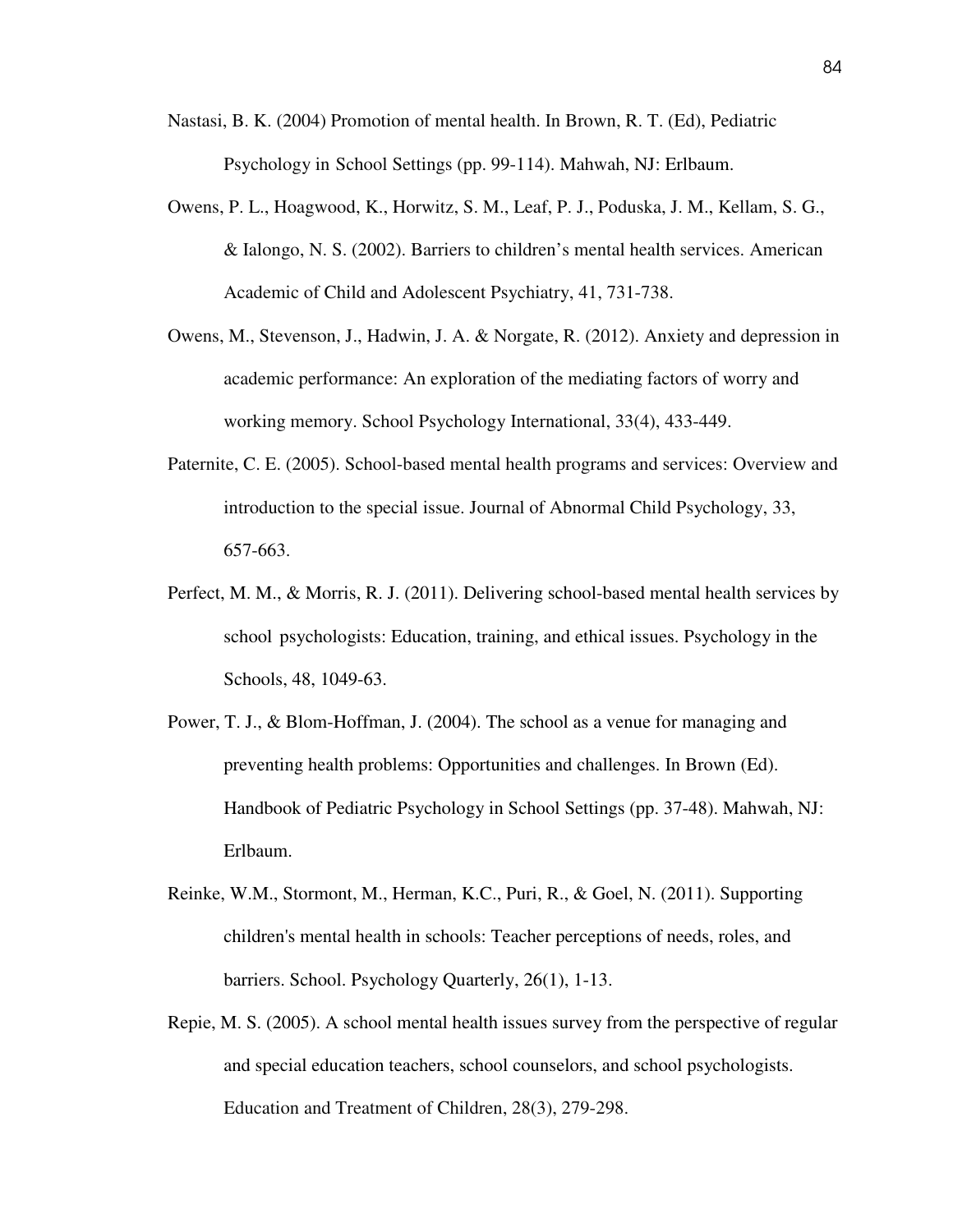- Ringeisen, H., Henderson, K., & Hoagwood, K. (2003). Context matters: Schools and the "research to practice gap" in children's mental health. School Psychology Review, 32(2), 153-168.
- Roeser, R. W., & Midgley, C. (1997). Teachers' views of issues involving students' mental health. The Elementary School Journal, 98(2), 115-133.
- Rones, M., & Hoagwood, K. (2000). School-based mental health services: A research review. Clinical Child and Family Psychology Review, 3, 223-241.
- Ross, M. (2004). Talking about mental illness: An evaluation of an anti-stigma and educational program in Hamilton Ontario. Retrieved from http:// kalamalka.sd22.bc.ca/ counsellor\_website/btb/resource\_support/TAMI.pdf
- Rothi, D. M., Leavey, G., & Best, R. (2007). On the front-line: Teachers as active observers of pupils' mental health. Teacher and Teacher Education, 24, 1217- 1231.
- Santor, D., Short, K. H., & Ferguson, B. (2009). Taking mental health to school: A policy-oriented paper on school-based mental health for Ontario. Prepared for the Provincial Centre of Excellence for Child and Youth Mental Health at CHEO.
- Schwartz, N. H., Wolfe, J. N., & Cassar, R. (1997). Prediction teacher referrals of emotionally disturbed children. Psychology in the Schools, 34(1), 51-61.
- Short, K. H., Ferguson, B., & Santor, D. (2009). Scanning the practice landscape in school-based mental health. Policy-ready paper prepared for the Provincial Centre of Excellence for Child and Youth Mental Health at CHEO.
- Simonian, S. J., & Tarnowski, K. J. (2004). Early identification of physical and psychological disorders in the school setting. In Brown, R. T. (Ed), Pediatric Psychology in School Settings (pp. 115-127). Mahwah, NJ: Erlbaum.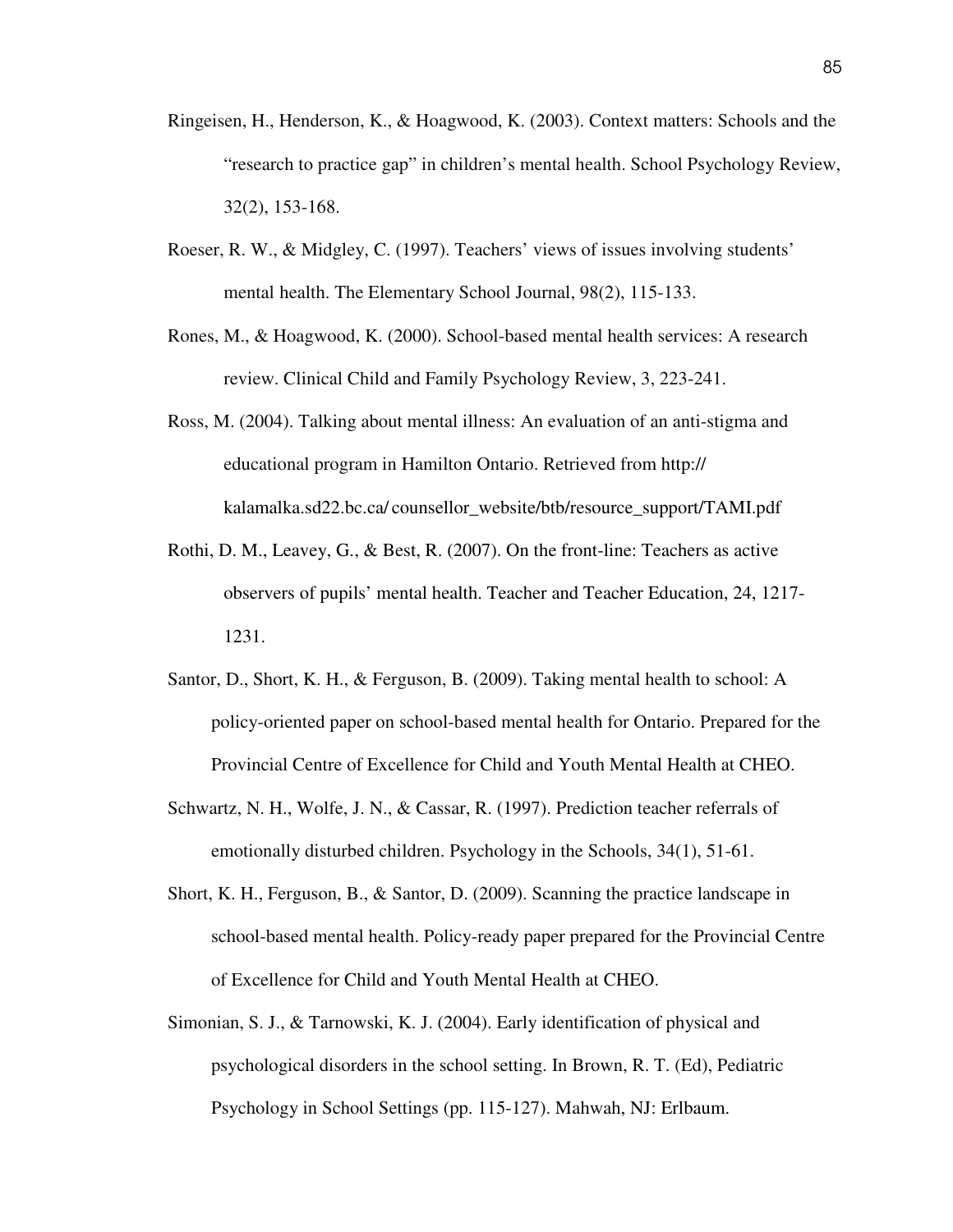- Skaalvik, E. M., & Skaalvik, S. (2010). Teacher self-efficacy and teacher burnout: A study of relations. Teacher and Teacher Education, 26, 1059-1069.
- Soodak, L. C., & Podell, D. M. (1993). Teacher efficacy and student problem as factors in special education referral. Journal of Special Education, 27(1), 66-81.
- Stough, L.M., Palmer, D.J. & Leyva, C. (1998) Listening to voices of experience in special education. Paper presented at the annual meeting of the American Educational Research Association, San Diego, CA.
- Stroul, B., & Friedman, R. M. (1986). A system of care for children and adolescents with severe emotional disturbances (rev ed.). Washington DC: Georgetown University Center for Child Development, National Technical Assistance Center for

Children's Mental Health.

- Timperley, H., Wilson, A., Barrar, H., and Fung, I. (2007). Teacher professional learning and development. Best Evidence Synthesis Iteration. Wellington, New Zealand: Ministry of Education.
- Tschannen-Moran, T., Hoy, A. W., & Hoy, W. K. (1998). Teacher efficacy: Its meaning and measure. Review of Educational Research, 68, 201-248.
- Vernberg, E. M., Roberts, M. C., & Nyre, J. E. (2007). The intensive mental health program: Development and structure of the model of intervention for children with serious emotional disturbances. Journal of Child and Family Studies, 17, 169-177.
- Viera, A. J., & Garrett, J. M. (2005). Understanding Interobserver Agreement: The Kappa Statistic. Family Medicine, 37(5), 360-363.
- Walter, H. J., Gouze, K., & Lim, K. G. (2006). Teachers' beliefs about mental health needs in inner city elementary schools. American Academy of Child and Adolescent Psychiatry, 45, 61-68.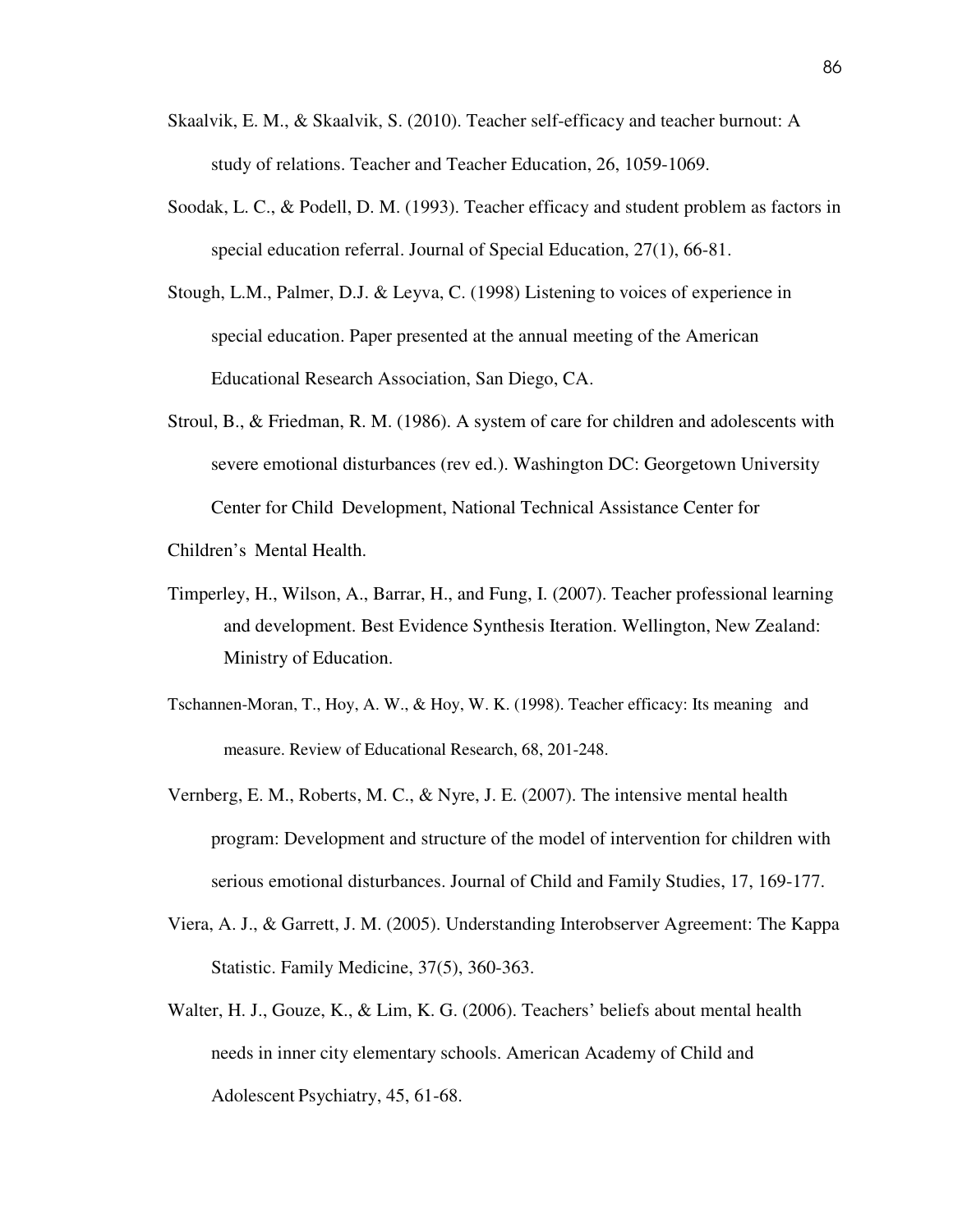- Waxman, R. P., & Weist, M. D. (1999). Towards collaboration in the growing education-mental health interface. Clinical Psychology Review, 19(2), 239-253.
- Wei, Y., Kutcher, S., & Szumilas, M. (2011). Comprehensive school mental health: An integrated "School-Based Pathway to Care" model for Canadian secondary schools. McGill Journal of Education, 46(2), 213-229.
- Weist, M. D., Goldstein, A., Morris, L., & Bryant, T. (2003). Integrating expanded school mental health programs and school-based health centers. Psychology in the Schools, 40(3), 287-308.
- Weist, M. D., & Murray, M. (2007). Advancing school mental health promotion globally. Advances in School Mental Health Promotion, 1, 2-12.
- Weist, M. D., Myers, C. P., Danforth, J., McNeil, D. W. Ollendick, T. H., & Hawkins, R. (2000). Expanded mental health services: Assessing needs related to school level and geography. Community Mental Health Journal, 36(3), 259-273.
- Weston, K., Anderson-Butcher, D., & Burke, R. (2008). Developing a comprehensive curricular framework for teacher preparation in expanded school mental health. Advances in School Mental Health Promotion, 1(4), 25-41.
- Whitley, J. (2010). The role of educational leaders in supporting the mental health of all students. Exceptionality Education International, 20(2), 55-69.
- Williams, J. H., Horvath, V. E., Wei, H., Van Dorn, R. A. & Jonson-Reid, M. (2007). Teachers perspective of children's mental health service needs in urban elementary schools. Children & Schools, 29(2), 95-107.
- World Health Organization. (2009). Mental health: A state of well-being. Retrieved May 14, 2012, from http://www.who.int/features/factfiles/mental\_health/en/index.html.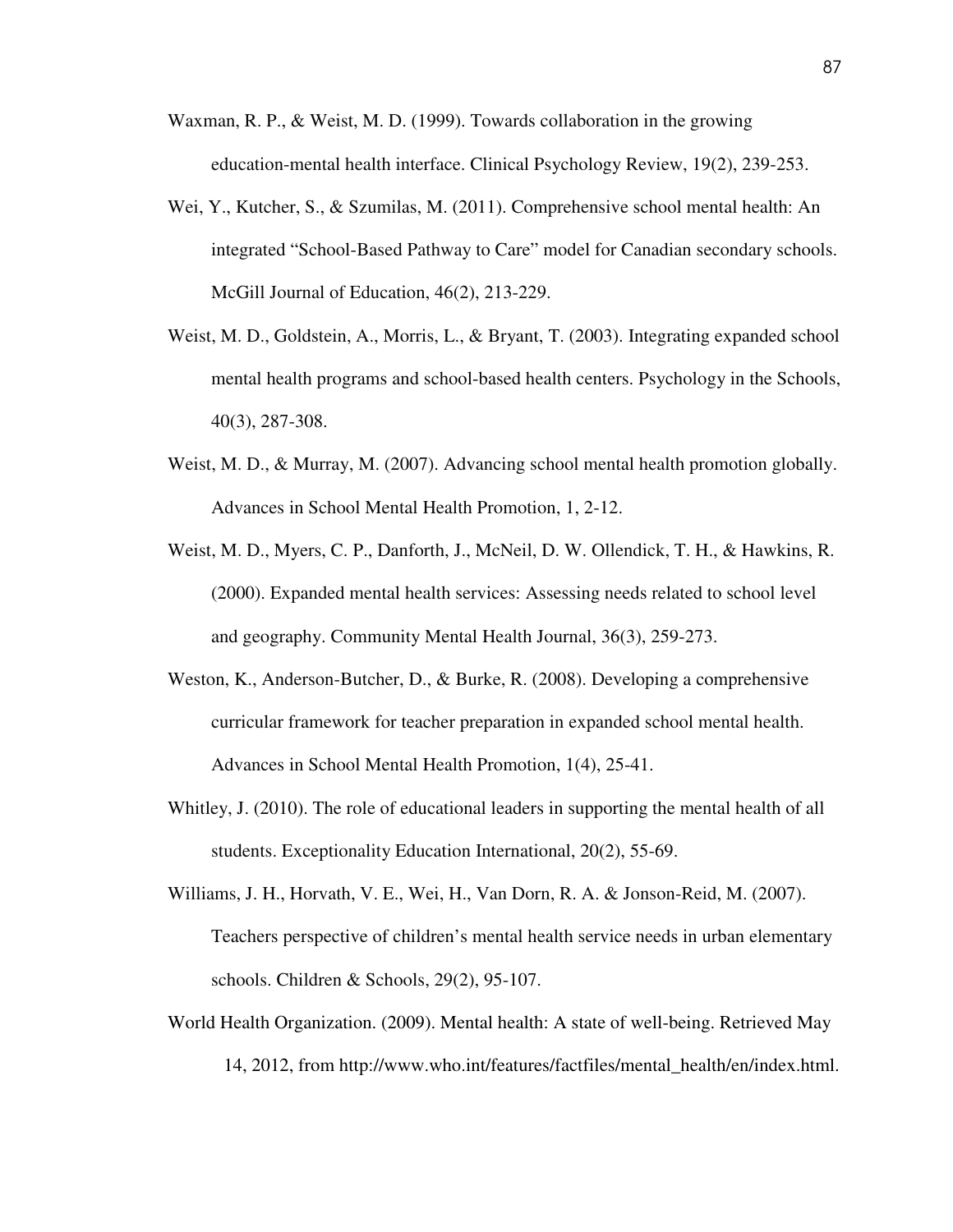Yeh, C. J., & Inman, A. G. (2007). Qualitative data analysis and interpretation in counseling psychology: Strategies for best practices. The Counseling Psychologist, 35(3), 369-403.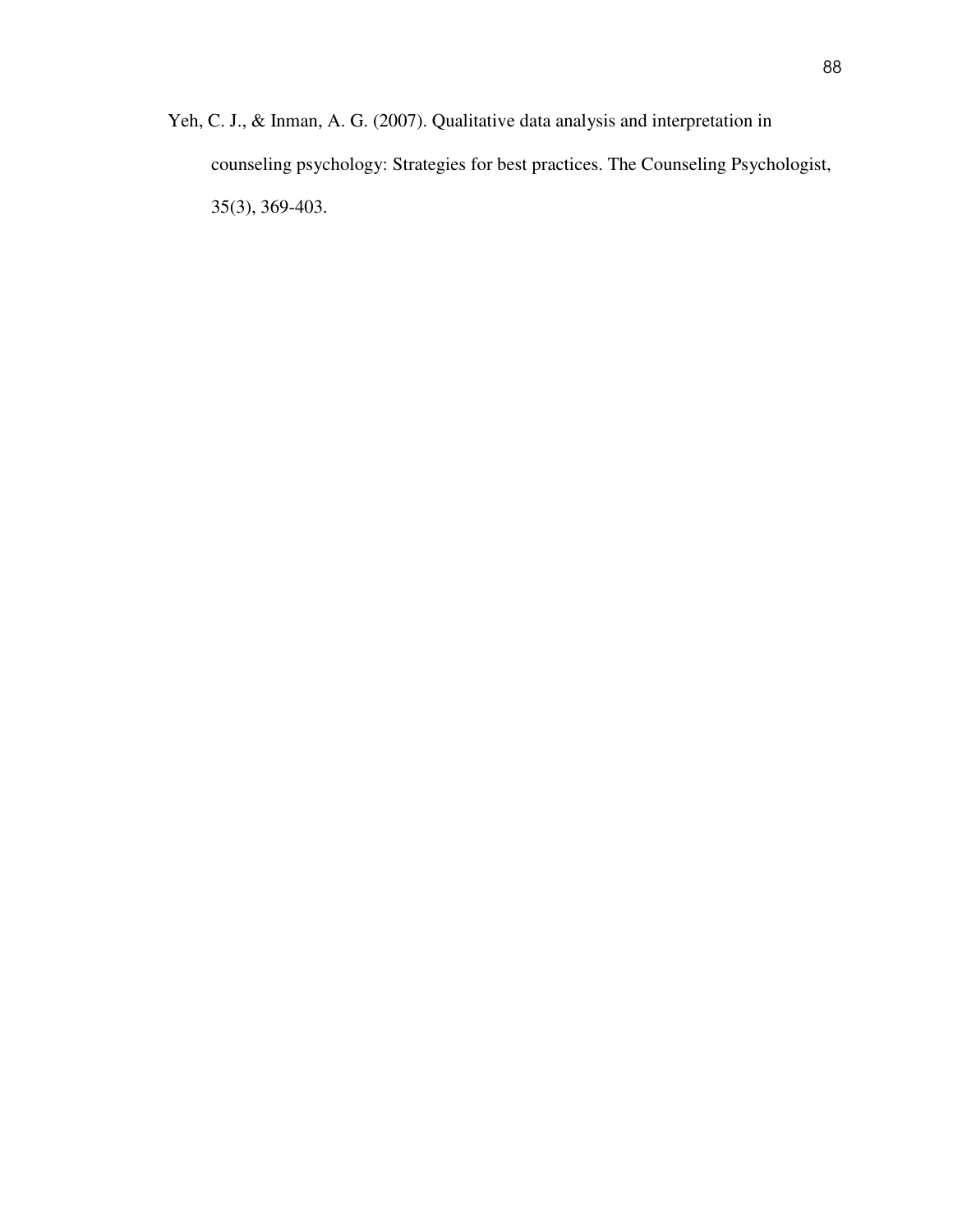**Appendix A**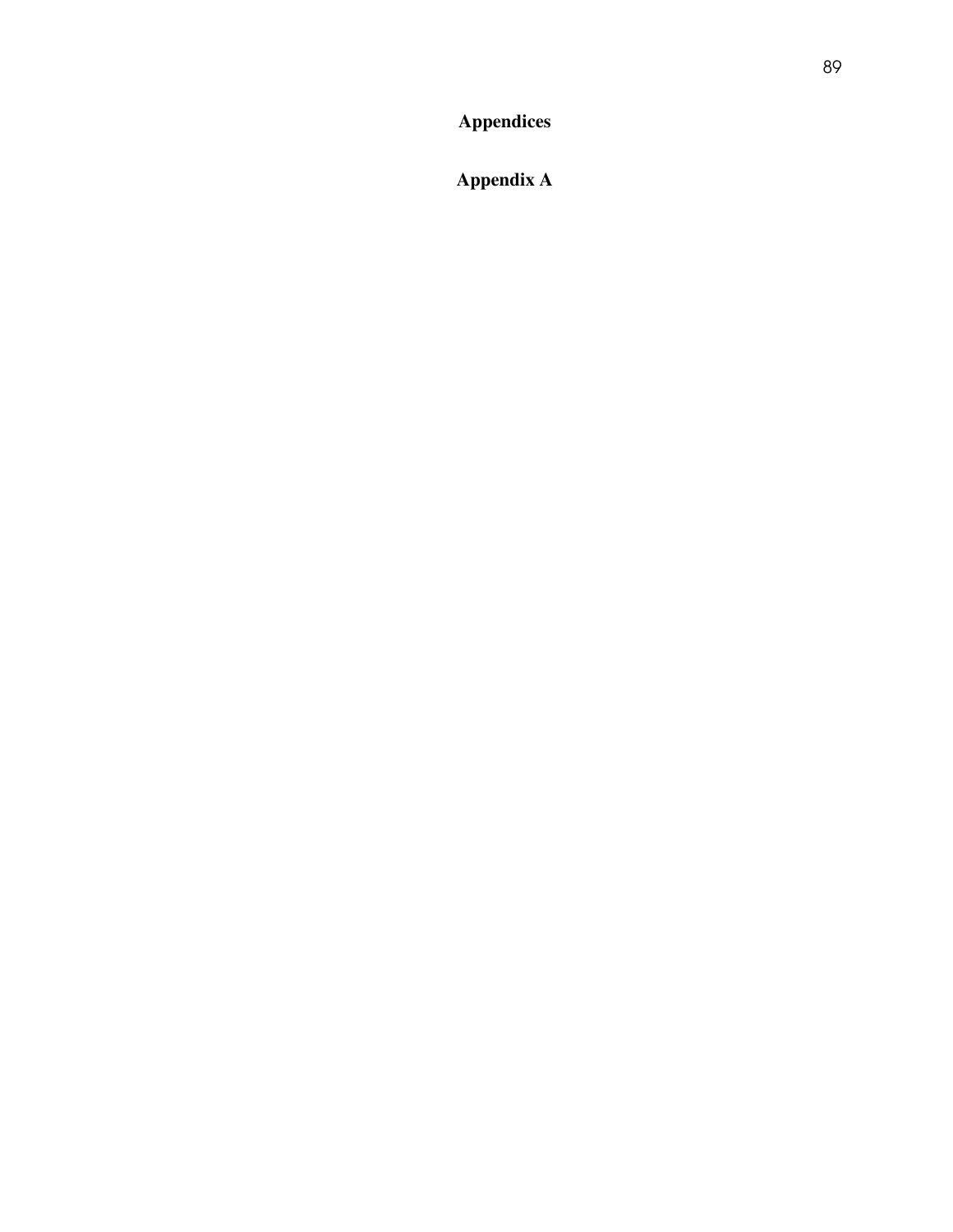## **Curriculum Vitae**

# **Tamara Daniszewski**

## **EDUCATION**

| <b>Wilfrid Laurier University, Kitchener, ON</b><br>Master of Social Work                         | 2013-2015 |
|---------------------------------------------------------------------------------------------------|-----------|
| <b>Western University, London, ON</b><br>Master of Educational Psychology/Special Education       | 2011-2013 |
| <b>Western University, London, ON</b><br>Honors BA Psychology, minor in Criminology               | 2005-2009 |
| <b>Oxford Seminars, London, ON</b><br>TESOL (teaching English as a second language) certification | 2009      |

## **EMPLOYMENT**

### **YMAP Program Facilitator, YMCA of Western Ontario, London, ON March 2012- Present**

YMAP is a program for adolescent newcomers to Canada, which supports successful social integration into immigrants' academic and community life. Responsibilities include facilitating a variety of programs and workshops for students throughout London, such as resume building and employment workshops, networking for volunteering opportunities, and providing seminars regarding the requirements for Canadian citizenship.

## **Research Associate, Western University, London, ON**

## **Sept 2012 - Present**

Researching academic integrity among students and professors in 17 Universities. This project is the largest in Canada regarding integrity policies, and includes a wealth of information on electronic cheating. Responsibilities include distributing online surveys, collecting and organizing quantitative and qualitative data and data analysis. Results will be prepared for individual faculties at each University including suggestions about improving integrity throughout campus.

## **Research Associate, Thames Valley School Board, London, ON May 2012 - Present**

In conjunction with the University and Thames Valley School Board, we are completing a government-funded research project using data from nearly 4000 teachers regarding their awareness and comfort levels in mental health care provision. Personal responsibilities include preliminary research, literature review, data analysis, and preparation for publication.

## **Applied Behaviour Analysis Therapist, The Behaviour Institute, London, ON Feb 2012 - Present**

Use of ABA principles to deliver therapy programs to children and adolescents with autism within the London community. Trained in effective ABA strategies, crisis intervention, and management of difficult behaviour. Assist clients with successful social integration at various community facilities and create and facilitate programs in helping them master life skills.